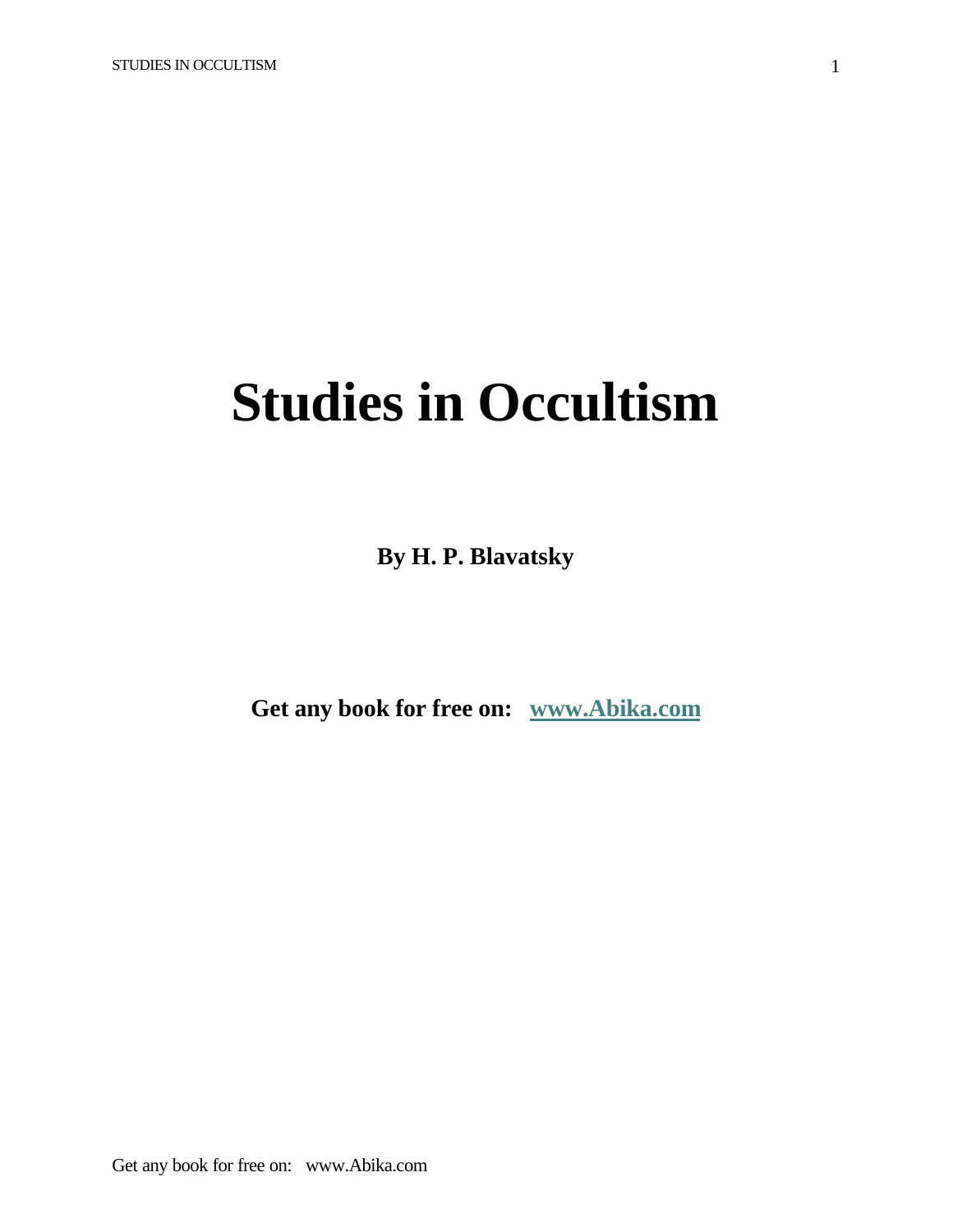## **Studies in Occultism**

#### **By H. P. Blavatsky**

A Collection of Articles from *Lucifer*, H. P. Blavatsky's magazine, between 1887-1891

#### **Contents**

Practical Occultism

Occultism versus the Occult Arts

The Blessings of Publicity

Hypnotism

Black Magic in Science

The Signs of the Times

Psychic and Noetic Action

Kosmic Mind

The Dual Aspect of Wisdom

The Esoteric Character of the Gospels Part 1 | Part 2 | Part 3 |

Astral Bodies, or Doppelgangers

Constitution of the Inner Man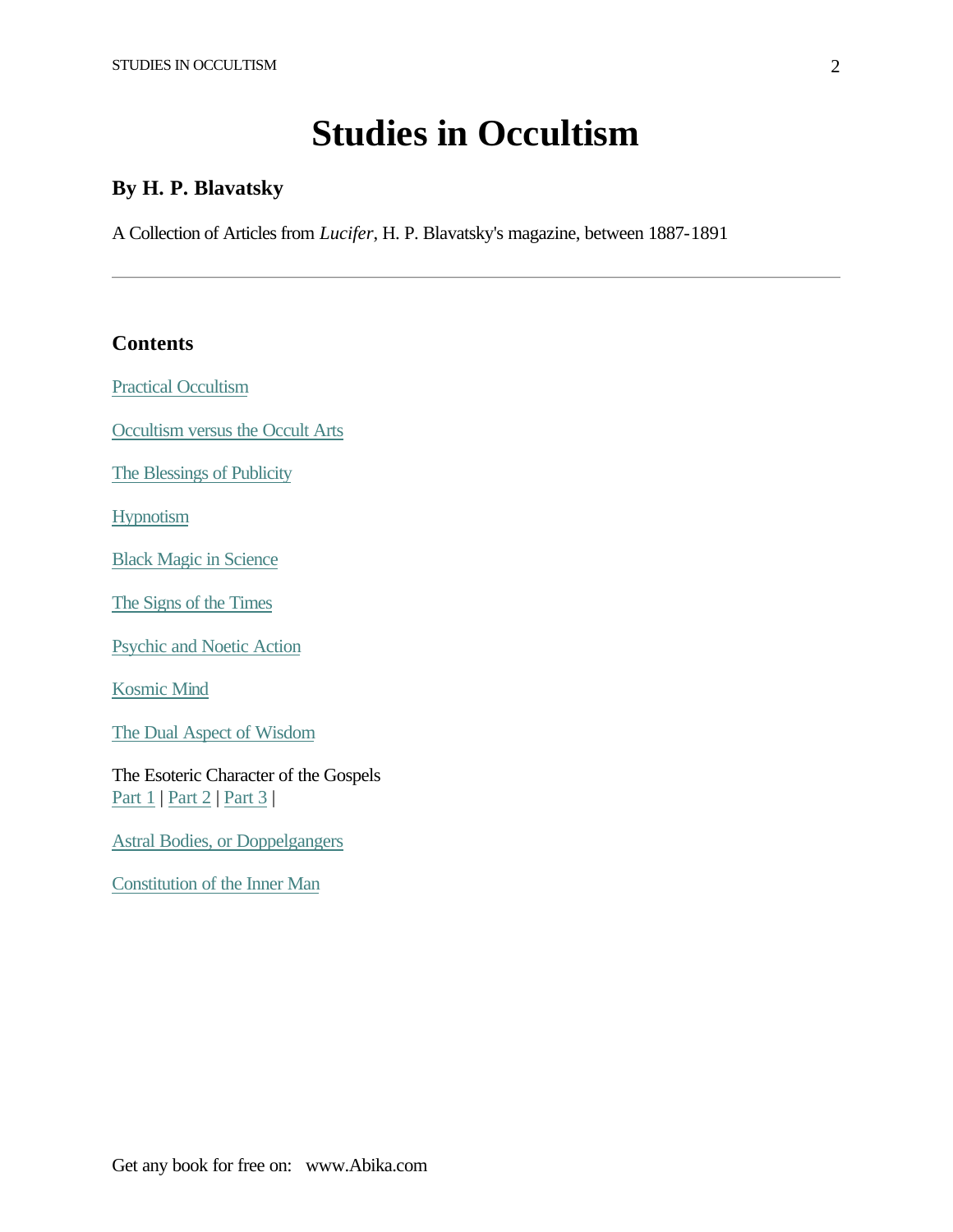## **Practical Occultism**

#### **Important to Students**

As some of the letters in the CORRESPONDENCE of this month show, there are many people who are looking for practical instruction in Occultism. It becomes necessary, therefore, to state once for all: --

(*a*) The essential difference between theoretical and practical Occultism; or what is generally known as Theosophy on the one hand, and Occult science on the other, and: --

(*b*) The nature of the difficulties involved in the study of the latter.

It is easy to become a Theosophist. Any person of average intellectual capacities, and a leaning toward the metaphysical; of pure, unselfish life, who finds more joy in helping his neighbor than in receiving help himself; one who is ever ready to sacrifice his own pleasures for the sake of other people; and who loves Truth, Goodness and Wisdom for their own sake, not for the benefit they may confer -- is a Theosophist.

But it is quite another matter to put oneself upon the path which leads to the knowledge of what is good to do, as to the right discrimination of good from evil; a path which also leads a man to that power through which he can do the good he desires, often without even apparently lifting a finger.

Moreover, there is one important fact with which the student should be made acquainted. Namely, the enormous, almost limitless, responsibility assumed by the teacher for the sake of the pupil. From the Gurus of the East who teach openly or secretly, down to the few Kabalists in Western lands who undertake to teach the rudiments of the Sacred Science to their disciples - those western Hierophants being often themselves ignorant of the danger they incur -- one and all of these "Teachers" are subject to the same inviolable law. From the moment they begin *really* to teach, from the instant they confer *any* power -- whether psychic, mental or physical - on their pupils, they take upon themselves *all* the sins of that pupil, in connection with the Occult Sciences, whether of omission or commission, until the moment when initiation makes the pupil a Master and responsible in his turn. There is a weird and mystic religious law, greatly reverenced and acted upon in the Greek, half-forgotten in the Roman Catholic, and absolutely extinct in the Protestant Church. It dates from the earliest days of Christianity and has its basis in the law just stated, of which it was a symbol and an expression. This is the dogma of the absolute sacredness of the relation between the god-parents who stand sponsors for a child. (1) These tacitly take upon themselves all the sins of the newly baptized child -- (anointed, as at the initiation, a mystery truly!) -- until the day when the child becomes a responsible unit, knowing good and evil. Thus it is clear why the "Teachers" are so reticent, and why "Chelas" are required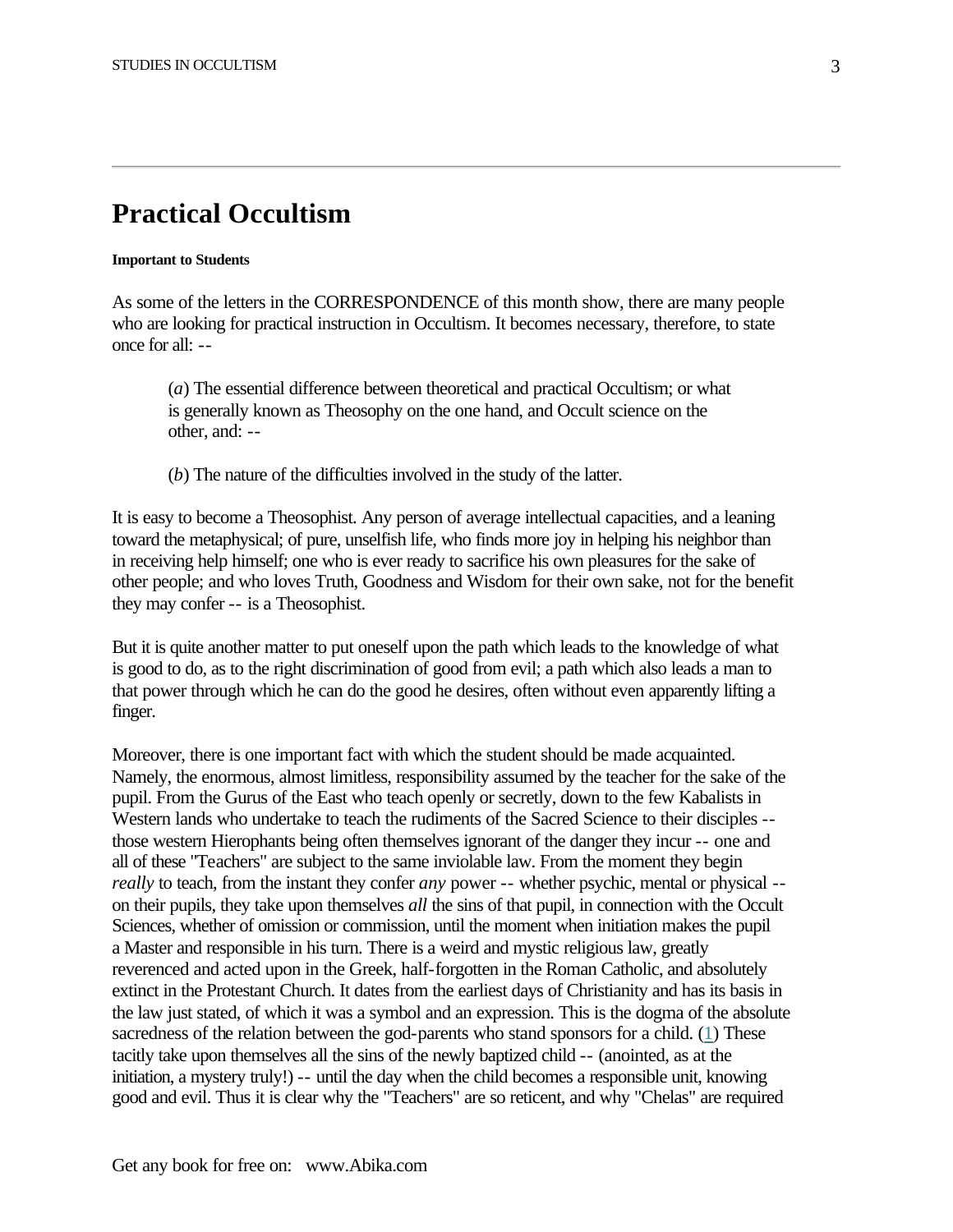to serve a seven years probation to prove their fitness, and develop the qualities necessary to the security of both Master and pupil.

Occultism is not magic. It is *comparatively* easy to learn the trick of spells and the methods of using the subtler, but still material, forces of physical nature; the powers of the animal soul in man are soon awakened; the forces which his love, his hate, his passion, can call into operation, are readily developed. But this is Black Magic -- *Sorcery*. For it is the motive, *and the motive alone*, which makes any exercise of power become black, malignant, or white, beneficent Magic. It is impossible to employ *spiritual* forces if there is the slightest tinge of selfishness remaining in the operator. For, unless the intention is entirely unalloyed, the spiritual will transform itself into the psychic, act on the astral plane, and dire results may be produced by it. The powers and forces of animal nature can equally be used by the selfish and revengeful, as by the unselfish and the all-forgiving; the powers and forces of spirit lend themselves only to the perfectly pure in heart -- and this is DIVINE MAGIC.

What are then the conditions required to become a student of the "Divine Sapientia"? For let it be known that no such instruction can possibly be given unless these certain conditions are complied with, and rigorously carried out during the years of study. This is a *sine qua non*. No man can swim unless he enters deep water. No bird can fly unless its wings are grown, and it has space before it and courage to trust itself to the air. A man who will wield a two edged sword, must be a thorough master of the blunt weapon, if he would not injure himself -- or what is worse -- others, at the first attempt.

To give an approximate idea of the conditions under which alone the study of Divine Wisdom can be pursued with safety, that is without danger that Divine will give place to Black Magic, a page is given from the "private rules," with which every instructor in the East is furnished. The few passages which follow are chosen from a great number and explained in brackets.

--------

1. The place selected for receiving instruction must be a spot calculated not to distract the mind, and filled with "influence-evolving" (magnetic) objects. The five sacred colors gathered in a circle must be there among other things. The place must be free from any malignant influences hanging about in the air.

[The place must be set apart, and used for no other purpose. The five "sacred colors" are the prismatic hues arranged in a certain way, as these colors are very magnetic. By "malignant influences" are meant any disturbances through strife, quarrels, bad feelings, etc., as these are said to impress themselves immediately on the astral light, i.e., in the atmosphere of the place, and to hang "about in the air." This first condition seems easy enough to accomplish, yet -- on further consideration, it is one of the most difficult ones to obtain.]

2. Before the disciple shall be permitted to study "face to face," he has to acquire preliminary understanding in a select company of other *lay upasaka* (disciples), the number of whom must be odd.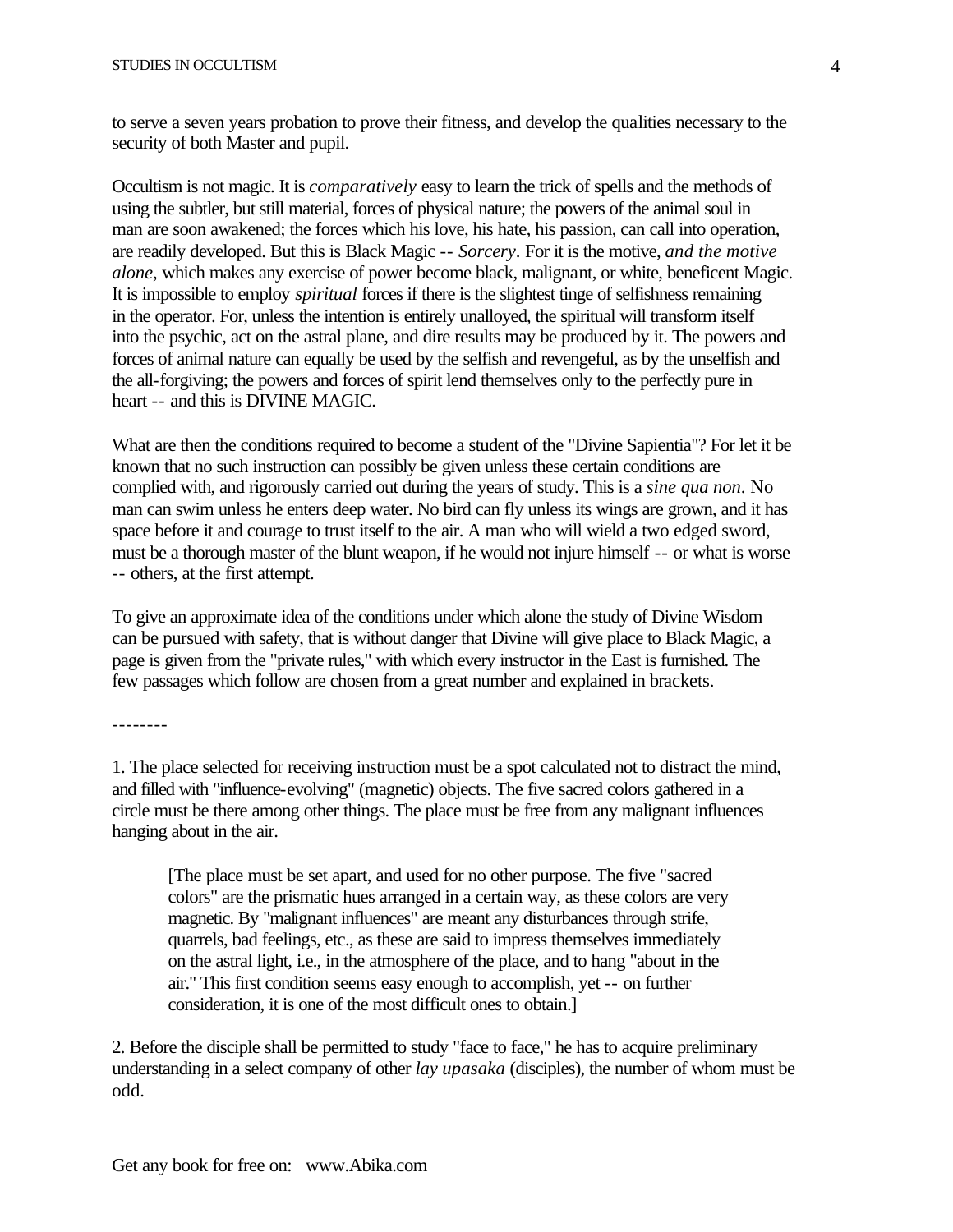["Face to face," means in this instance a study independent or apart from others, when the disciple gets his instruction *face to face* either with himself (his higher, Divine Self) or -- his guru. It is then only that each receives *his due* of information, according to the use he has made of his knowledge. This can happen only toward the end of the cycle of instruction.]

3. Before thou (the teacher) shalt impart to thy *Lanoo* (disciple) the good (holy) words of LAMRIN, or shall permit him "to make ready" for *Dubjed*, thou shalt take care that his mind is thoroughly purified and at peace with all, especially *with his other Selves*. Other wise the words of Wisdom and of the good Law, shall scatter and be picked up by the winds.

["Lamrin" is a work of practical instructions, by Tson-kha-pa, in two portions, one for ecclesiastical and esoteric purposes, the other for esoteric use. "To make ready" for *Dubjed*, is to prepare the vessels used for seership, such as mirrors and crystals. The "other selves," refers to the fellow students. Unless the greatest harmony reigns among the learners, *no* success is possible. It is the teacher who makes the selections according to the magnetic and electric natures of the students, bringing together and adjusting most carefully the positive and the negative elements.]

4. The *upasaka* while studying must take care to be united as the fingers on one hand. Thou shalt impress upon their minds that whatever hurts one should hurt the others, and if the rejoicing of one finds no echo in the breasts of the others, then the required conditions are absent, and it is useless to proceed.

[This can hardly happen if the preliminary choice made was consistent with the magnetic requirements. It is known that chelas otherwise promising and fit for the reception of truth, had to wait for years on account of their temper and the impossibility they felt to put themselves *in tune* with their companions. For -- ]

5. The co-disciples must be tuned by the guru as the strings of a lute *(vina),* each different from the others, yet each emitting sounds in harmony with all. Collectively they must form a keyboard answering in all its parts to thy lightest touch (the touch of the Master). Thus their minds shall open for the harmonies of Wisdom, to vibrate as knowledge through each and all, resulting in effects pleasing to the presiding gods (tutelary or patron-angels) and useful to the Lanoo. So shall Wisdom be impressed forever on their hearts and the harmony of the law shall never be broken.

6. Those who desire to acquire the knowledge leading to the *Siddhis* (occult powers) have to renounce all the vanities of life and of the world (here follows enumeration of the Siddhis).

7. None can feel the difference between himself and his fellow-students, such as "I am the wisest," "I am more holy and pleasing to the teacher, or in my community, than my brother," etc., -- and remain an upasaka. His thoughts must be predominantly fixed upon his heart, chasing therefrom every hostile thought to any living being. It (the heart) must be full of the feeling of its non-separateness from the rest of beings as from all in Nature; otherwise no success can follow.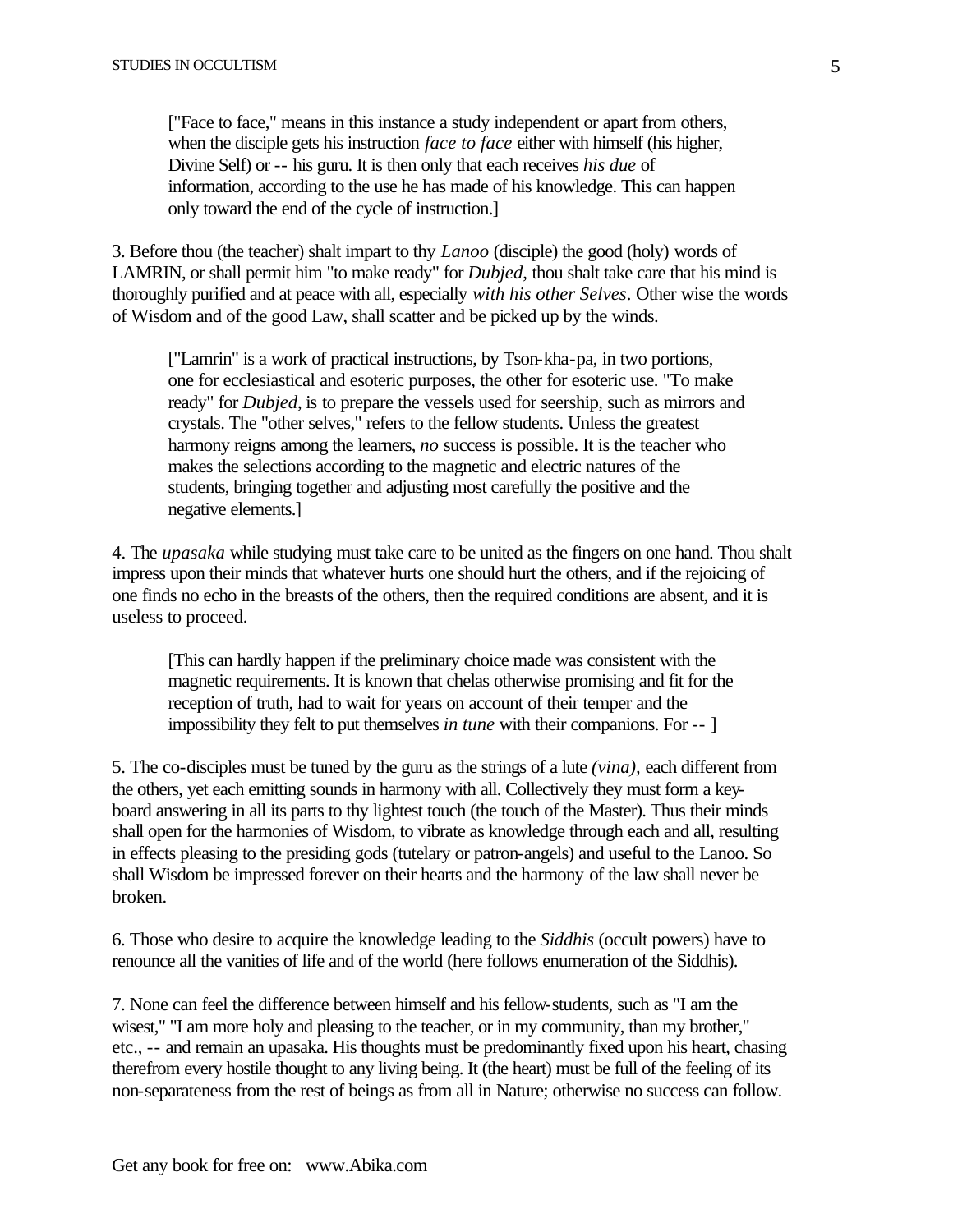8. A *Lanoo* (disciple) has to dread external living influence alone (magnetic emanations from living creatures). For this reason while at one with all, in his *inner nature*, he must take care to separate his outer (external) body from every foreign influence: none must drink out of, or eat in his cup but himself. He must avoid bodily contact (i.e., being touched or touch) with human, as with animal being.

[No pet animals are permitted and it is forbidden even to touch certain trees and plants. A disciple has to live, so to say, in his own atmosphere in order to individualize it for occult purposes.]

9. The mind must remain blunt to all but the universal truths in nature, lest the "Doctrine of the Heart" should become only the "Doctrine of the Eye," (i.e., empty esoteric ritualism).

10. No animal food of whatever kind, nothing that has life in it, should be taken by the disciple. No wine, no spirits, or opium should be used: for these are like the *Lhamayin* (evil spirits), who fasten upon the unwary, they devour the understanding.

[Wine and Spirits are supposed to contain and preserve the bad magnetism of all the men who helped in their fabrication; the meat of each animal, to preserve the psychic characteristics of its kind.]

11. Meditation, abstinence in all, the observation of moral duties, gentle thoughts, good deeds and kind words, as good will to all and entire oblivion of Self, are the most efficacious means of obtaining knowledge and preparing for the reception of higher wisdom.

12. It is only by virtue of a strict observance of the foregoing rules that a Lanoo can hope to acquire in good time the Siddhis of the Arhats, the growth which makes him become gradually One with the UNIVERSAL ALL.

-------

These twelve extracts are taken from amongst some seventy-three rules, to enumerate which would be useless, as they would be meaningless in Europe. But even these few are enough to show the immensity of the difficulties which beset the path of the would-be "Upasaka," who has been born and bred in Western lands. (2)

All Western, and especially English, education is instinct with the principle of emulation and strife; each boy is urged to learn more quickly, to outstrip his companions, and to surpass them in every possible way. What is miscalled "friendly rivalry" is assiduously cultivated, and the same spirit is fostered and strengthened in every detail of life.

With such ideas "educated into" him from his childhood, how can a Westerner bring himself to feel towards his co-students "as the fingers on one hand"? Those co-students, too, are not of his *own selection*, or chosen by himself from personal sympathy and appreciation. They are chosen by his teacher on far other grounds, and he who would be a student must *first* be strong enough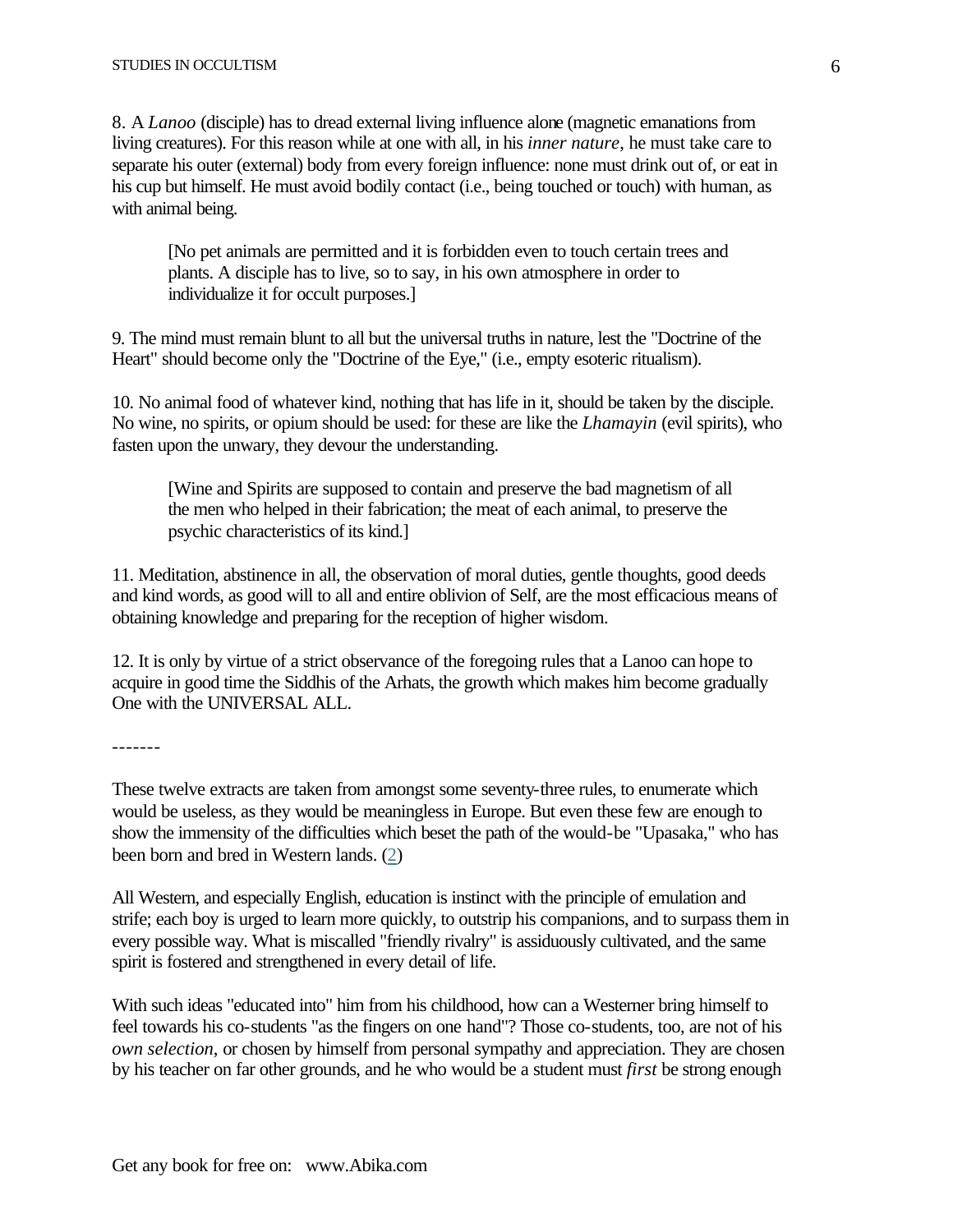to kill out in his heart all feelings of dislike and antipathy to others. How many Westerners are ready even to attempt this in earnest?

And then the details of daily life, the command not to touch even the hand of one's nearest and dearest. How contrary to Western notions of affection and good feeling! How cold and hard it seems. Egotistical too, people would say, to abstain from giving pleasure to others for the sake of one's own development. Well, let those who think so defer, till another lifetime, the attempt to enter the path in real earnest. But let them not glory in their own fancied unselfishness. For, in reality, it is only the seeming appearances which they allow to deceive them, the conventional notions, based on emotionalism and gush, or so-called courtesy, things of the unreal life, not the dictates of Truth.

But even putting aside these difficulties, which may be considered "external," though their importance is none the less great, how are students in the West to "attune themselves" to harmony as here required of them? So strong has personality grown in Europe and America, that there is no school of artists even whose members do not hate and are not jealous of each other. "Professional" hatred and envy have become proverbial; men seek each to benefit himself at all costs, and even the so-called courtesies of life are but a hollow mask covering these demons of hatred and jealousy.

In the East the spirit of "non-separateness" is inculcated as steadily from childhood up, as in the West the spirit of rivalry. Personal ambition, personal feelings and desires, are not encouraged to grow so rampant there. When the soil is naturally good, it is cultivated in the right way, and the child grows into a man in whom the habit of subordination of one's lower to one's higher Self is strong and powerful. In the West men think that their own likes and dislikes of other men and things are guiding principles for them to act upon, even when they do not make of them the law of their lives and seek to impose them upon others.

Let those who complain that they have learned little in the Theosophical Society lay to heart the words written in an article in the *Path* for last February: "The key in each degree is the *aspirant himself.*" It is not "the fear of God" which is "the beginning of Wisdom," but the knowledge of SELF which is WISDOM ITSELF.

How grand and true appears, thus, to the student of Occultism who has commenced to realize some of the foregoing truths, the answer given by the Delphic Oracle to all who came seeking after Occult Wisdom -- words repeated and enforced again and again by the wise Socrates: -- MAN KNOW THYSELF. . . .

Chelaship has nothing *whatever* to do with means of subsistence or anything of the kind, for a man can isolate his mind entirely from his body and its surroundings. Chelaship is a *state of mind*, rather than a life according to hard and fast rules on the physical plane. This applies especially to the earlier, probationary period, while the rules given in *Lucifer* for April last pertain properly to a later stage, that of actual occult training and the development of occult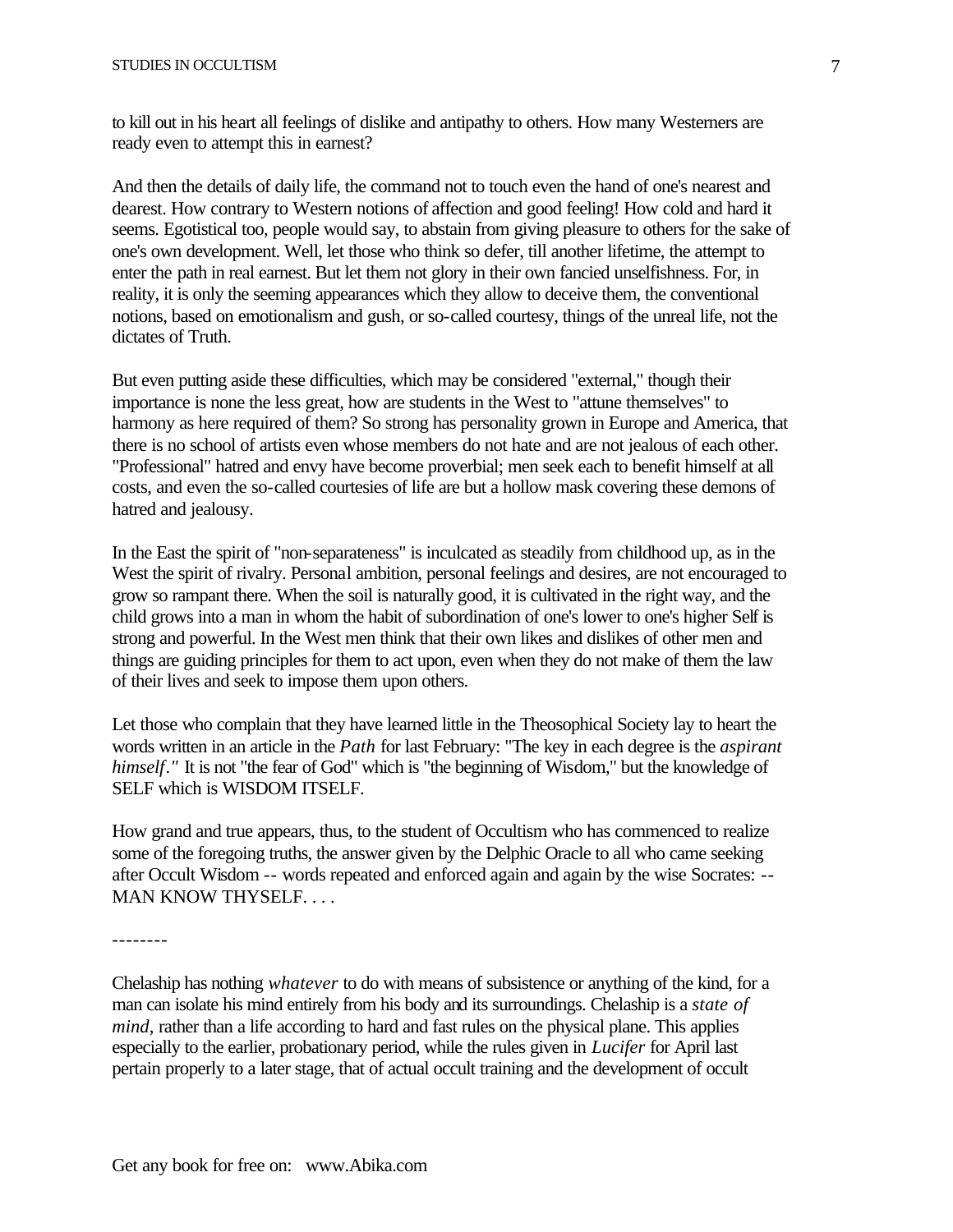powers and insight. These rules indicate, however, the mode of life which ought to be followed by all aspirants *so far as practicable*, since it is the most helpful to them in their aspirations.

It should never be forgotten that Occultism is concerned with the *inner man* who must be strengthened and freed from the dominion of the physical body and its surroundings, which must become his servants. Hence the *first* and chief necessity of Chelaship is a spirit of absolute unselfishness and devotion to Truth; then follow self-knowledge and self-mastery. These are allimportant; while outward observance of fixed rules of life is a matter of secondary moment. -- H. P. Blavatsky, *Lucifer* IV, 348n

1. So holy is the connection thus formed deemed in the Greek Church, that a marriage between god-parents of the same child is regarded as the worst kind of incest, is considered illegal and is dissolved by law; and this absolute prohibition extends even to the children of one of the sponsors as regards those of the other. (return to text)

2. Be it remembered that *all* "Chelas," even lay disciples, are called Upasaka until after their first initiation, when they become lanoo-Upasaka. To that day, even those who belong to Lamaseries and are *set apart*, are considered as "laymen." (return to text)

## **Occultism versus the Occult Arts**

I oft have heard, but ne'er believed till now, There are, who can by potent magic spells, Bend to their crooked purpose Nature's laws. -- MILTON

In this month's "Correspondence" several letters testify to the strong impression produced on some minds by our last month's article "Practical Occultism." Such letters go far to prove and strengthen two logical conclusions.

(*a*) There are more well-educated and thoughtful men who believe in the existence of Occultism and Magic (the two differing vastly) than the modern materialist dreams of; and --

(*b*) That most of the believers (comprising many theosophists) have no definite idea of the nature of Occultism and confuse it with the Occult sciences in general, the "Black art" included.

Their representations of the powers it confers on upon man, and of the means to be used to acquire them are as varied as they are fanciful. Some imagine that a master in the art, to show the way, is all that is needed to become a Zanoni. Others, that one has but to cross the Canal of Suez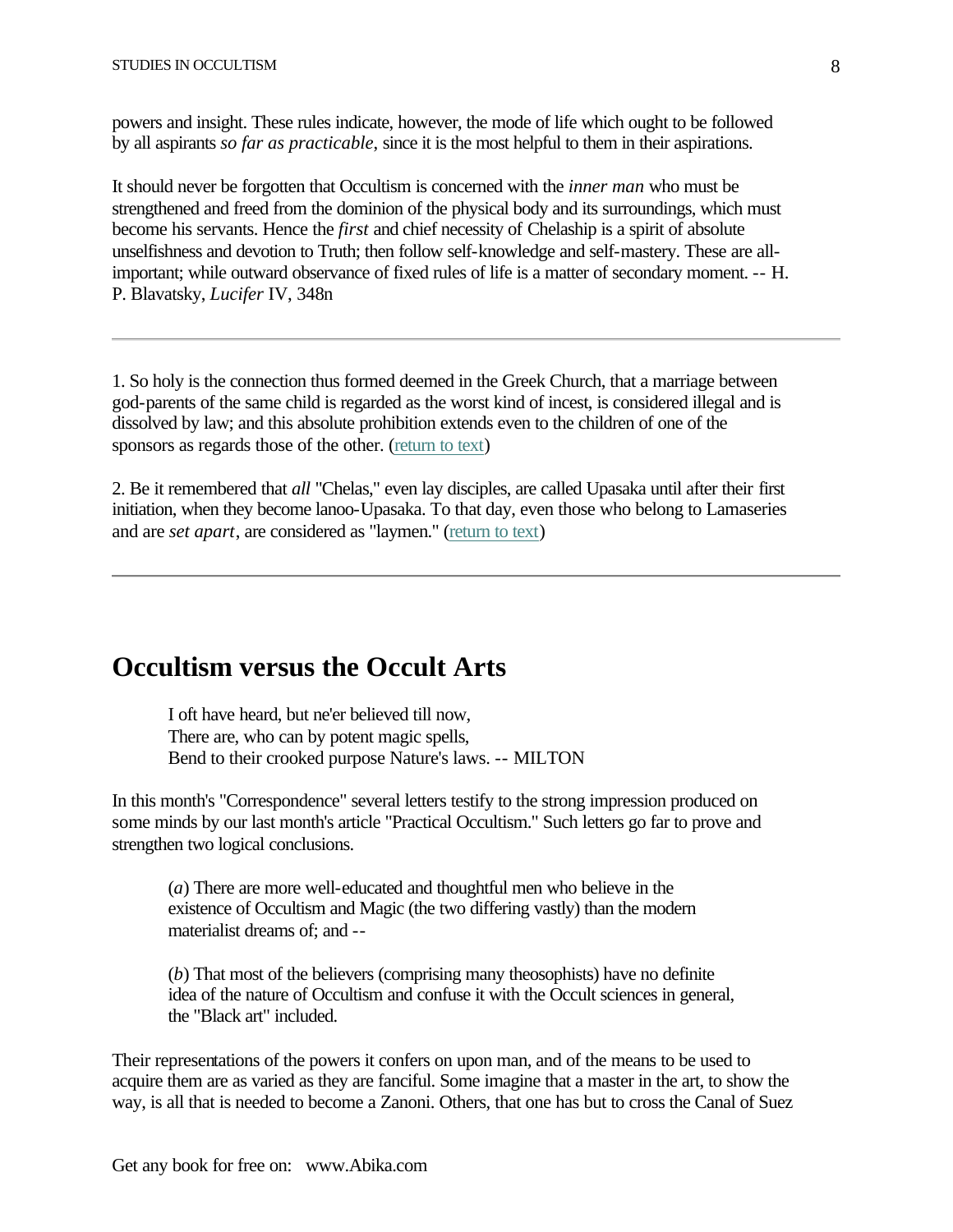and go to India to bloom forth as Roger Bacon or even a Count St. Germain. Many take for their ideal Margrave with his ever-renewing youth, and care little for the soul as the price paid for it. Not a few, mistaking "Witch-of-Endorism" pure and simple, for Occultism -- "through the yawning Earth from Stygian gloom, call up the meager ghost to walks of light," and want, on the strength of this feat, to be regarded as full-blown Adepts. "Ceremonial Magic" according to the rules mockingly laid down by Eliphas Levi, is another imagined *alter-ego* of the philosophy of the Arhats of old. In short, the prisms through which Occultism appears, to those innocent of the philosophy, are as multicolored and varied as human fancy can make them.

Will these candidates to Wisdom and Power feel very indignant if told the plain truth? It is not only useful, but it has now become *necessary* to disabuse most of them and before it is too late. This truth may be said in a few words: There are not in the West half-a-dozen among the fervent hundreds who call themselves "Occultists," who have even an approximately correct idea of the nature of the Science they seek to master. With a few exceptions, they are all on the highway to Sorcery. Let them restore some order in the chaos that reigns in their minds, before they protest against this statement. Let them first learn the true relation in which the Occult Sciences stand to Occultism, and the difference between the two, and then feel wrathful if they still think themselves right. Meanwhile, let them learn that Occultism differs from Magic and other secret Sciences as the glorious sun does from a rush-light, as the immutable and immortal Spirit of Man -- the reflection of the absolute, causeless and unknowable ALL -- differs from the mortal clay - the human body.

In our highly civilized West, where modern languages have been formed, and words coined, in the wake of ideas and thoughts -- as happened with every tongue -- the more the latter became materialized in the cold atmosphere of Western selfishness and its incessant chase after the goods of this world, the less was there any need felt for the production of new terms to express that which was tacitly regarded as absolute and exploded "superstition." Such words could answer only to ideas which a cultured man was scarcely supposed to harbor in his mind. "Magic," a synonym for jugglery, "Sorcery," an equivalent for crass ignorance, and "Occultism," the sorry relic of crack-brained, mediaeval Fire-philosophers, of the Jacob Boehmes and the St. Martins, are expressions believed more than amply sufficient to cover the whole field of "thimblerigging." They are terms of contempt, and used generally only in reference to the dross and residues of the dark ages and the preceding aeons of paganism. Therefore have we no terms in the English tongue to define and shade the difference between such abnormal powers, or the sciences that lead to the acquisition of them, with the nicety possible in the Eastern languages - pre-eminently the Sanskrit. What do the words "miracle" and "enchantment" (words identical in meaning after all, as both express the idea of producing wonderful things by *breaking the laws of nature* [!!] as explained by the accepted authorities) convey to the minds of those who hear, or pronounce them? A Christian -- *breaking* "of the laws of nature," notwithstanding -- while believing firmly in the *miracles*, because said to have been produced by God through Moses, will either scout the enchantments performed by Pharaoh's magicians, or attribute them to the devil. It is the latter whom our pious enemies connect with Occultism, while their impious foes, the infidels, laugh at Moses, Magicians and Occultists, and would blush to give one serious thought to such "superstitions." This, because there is no term in existence to show the difference; no words to express the lights and shadows and draw the line of demarcation between the sublime and the true, the absurd and the ridiculous. The latter are the theological interpretations which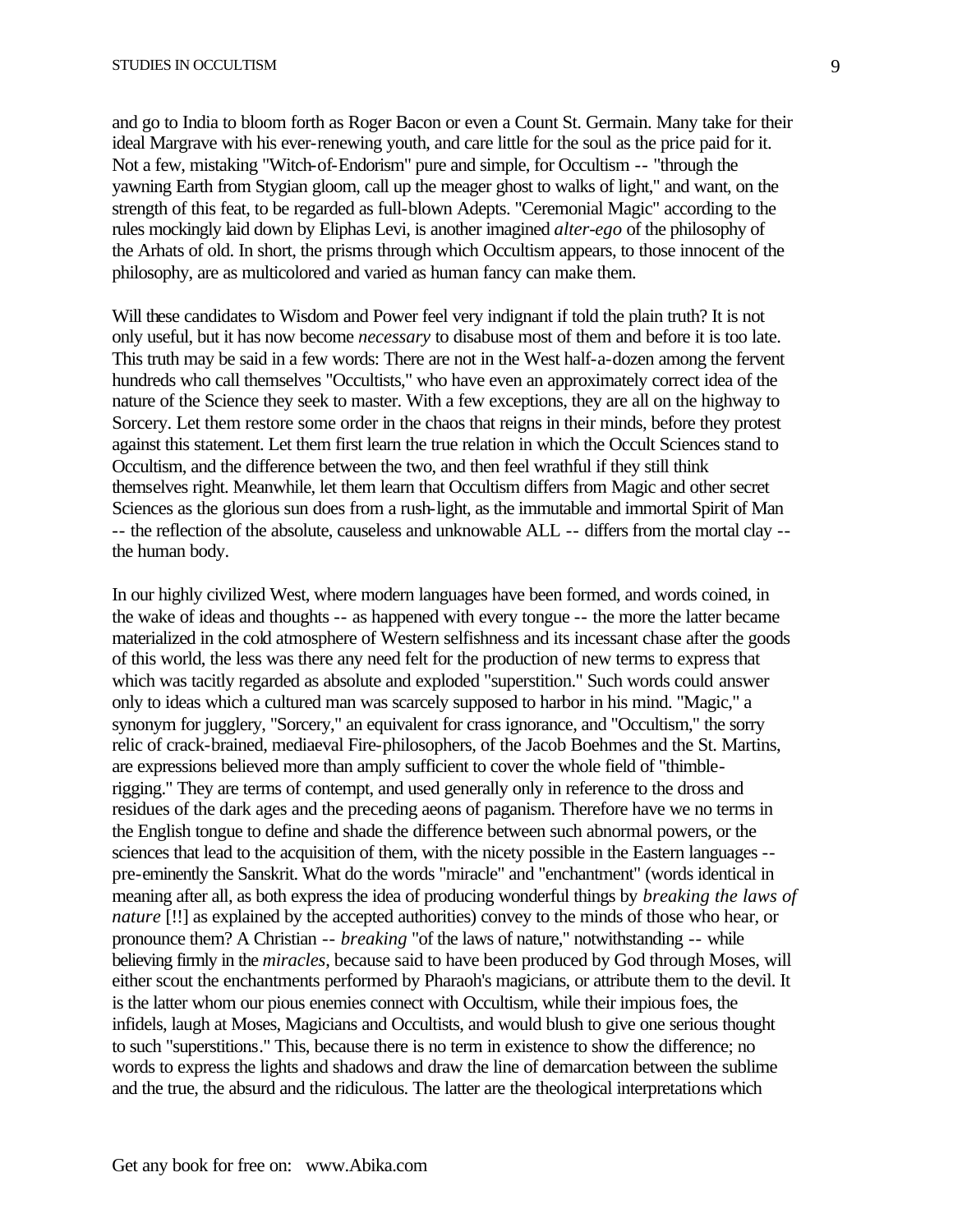teach the "breaking of the laws of Nature" by man, God, or devil; the former -- the *scientific* "miracles" and enchantments of Moses and the Magicians *in accordance with natural laws*, both having been learned in all the Wisdom of the Sanctuaries, which were the "Royal Societies" of those days -- and in true OCCULTISM. This last word is certainly misleading, translated as it stands from the compound word *Gupta-Vidya*, "Secret Knowledge." But the knowledge of what? Some of the Sanskrit terms may help us.

There are four (out of the many others) names of the various kinds of Esoteric Knowledge or Sciences given, even in the exoteric Puranas. There is (1) *Yajna-Vidya*,\* knowledge of the occult powers awakened in Nature by the performance of certain religious ceremonies and rites. (2) *Mahavidya*, the "great knowledge," the magic of the Kabalists and the *Tantrika* worship, often Sorcery of the worst description. (3) *Guhya-Vidya*, knowledge of the mystic powers residing in Sound (Ether), hence in the Mantras (chanted prayers or incantations) and depending on the rhythm and melody used; in other words, a magical performance based on Knowledge of the forces of Nature and their correlation; and (4) ATMA-VIDYA, a term which is translated simply "Knowledge of the Soul," *true Wisdom* by the Orientalists, but which means far more.

This last is the only kind of Occultism that any theosophist who admires "Light on the Path," and who would be wise and unselfish, ought to strive after. All the rest is some branch of the "Occult Sciences,", *i.e.* arts based on the knowledge of the ultimate essence of all things in the Kingdoms of Nature -- such as minerals, plants and animals -- hence of things pertaining to the realm of *material* nature, however invisible that essence may be, and howsoever much it has hitherto eluded the grasp of Science. Alchemy, Astrology, Occult Physiology, Chiromancy, exist in Nature and the *exact* Sciences -- perhaps so called, because they are found in this age of paradoxical philosophies the reverse -- have already discovered not a few of the secrets of the above *arts*. But clairvoyance, symbolized in India as the "Eye of Siva," called in Japan, "Infinite Vision," is *not* Hypnotism, the illegitimate son of Mesmerism, and is not to be acquired by such arts. All the others may be mastered and results obtained, whether good, bad, or indifferent; but *Atma-Vidya* sets small value on them. It includes them all and may even use them occasionally, but it does so after purifying them of their dross, for beneficent purposes, and taking care to deprive them of every element of selfish motive. Let us explain: Any man or woman can set himself or herself to study one or all of the above specified "Occult Arts" without any great previous preparation, and even without adopting any too restraining mode of life. One could even dispense with any lofty standard of morality. In the last case, of course, ten to one the student would blossom into a very decent kind of sorcerer, and tumble down headlong into black magic. But what can this matter? The *Voodoo*s and *Dugpas* eat, drink and are merry over hecatombs of victims of their infernal arts. And so do the amiable gentlemen vivisectionists and the *diplomaed* "Hypnotizers" of the Faculties of Medicine; the only difference between the two classes being that the Voodoos and Dugpas are *conscious*, and the Charcott-Richet crew *unconscious,* Sorcerers. Thus, since both have to reap the fruits of their labors and achievements in the black art, the Western practitioners should not have the punishment and reputation without the profits and enjoyments they may get therefrom. For we say it again, *hypnotism* and *vivisection* as practised in such schools, are *Sorcery* pure and simple, *minus* a knowledge that the Voodoos and Dugpas enjoy, and which no Charcott-Richet can procure for himself in fifty years of hard study and experimental observation. Let then those who will dabble in magic, whether they understand its nature or not, but who find the rules imposed upon students too hard, and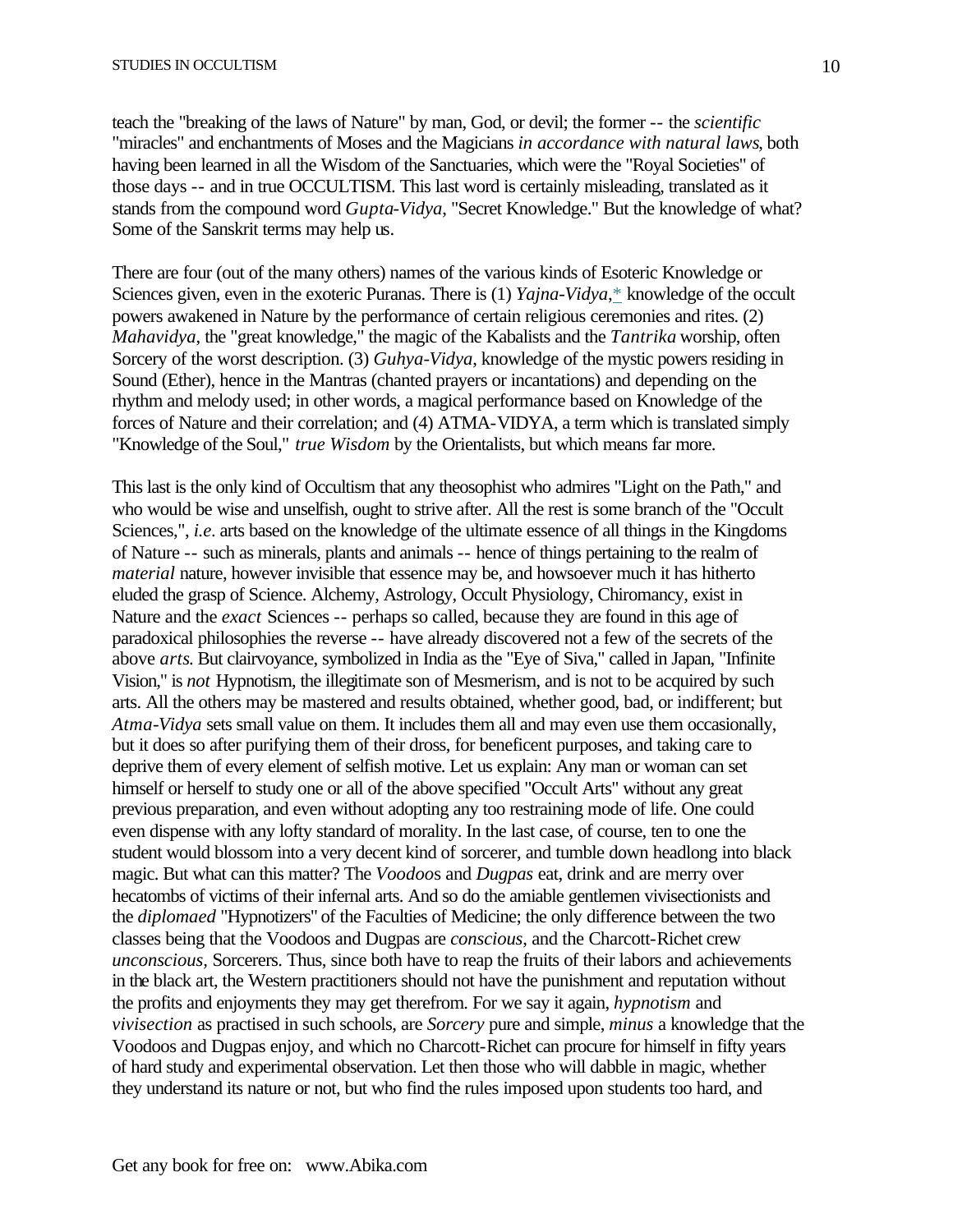who, therefore, lay Atma-Vidya or Occultism aside -- go without it. Let them become magicians by all means, even though they do become *Voodoos* and *Dugpas* for the next ten incarnations.

But the interest of our readers will probably center on those who are invincibly attracted towards the "Occult," yet who neither realize the true nature of what they aspire towards, nor have they become passion-proof, far less truly unselfish.

How about these unfortunates, we shall be asked, who are thus rent in twain by conflicting forces? For it has been said too often to need repetition, and the fact itself is patent to any observer, that when once the desire for Occultism has really awakened in a man's heart, there remains for him no hope of peace, no place of rest and comfort in all the world. He is driven out into the wild and desolate spaces of life by an ever-gnawing unrest he cannot quell. His heart is too full of passion and selfish desire to permit him to pass the Golden Gate; he cannot find rest or peace in ordinary life. Must he then inevitably fall into sorcery and black magic, and through many incarnations heap up for himself a terrible Karma? Is there no other road for him?

Indeed there is, we answer. Let him aspire to no higher than he feels able to accomplish. Let him not take a burden upon himself too heavy for him to carry. Without ever becoming a "Mahatma," a Buddha or a Great Saint, let him study the philosophy and the "Science of the Soul," and he can become one of the modest benefactors of humanity, without any "super-human" powers. *Siddhis* (or the Arhat powers) are only for those who are able to "lead the life," to comply with the terrible sacrifices required for such a training, and to comply with them *to the very letter.* Let them know at once and remember always, that true *Occultism or Theosophy* is the "Great Renunciation of SELF," unconditionally and absolutely, in thought as in action. It is ALTRUISM, and it throws him who practices it out of calculation of the ranks of the living altogether. "Not for himself, but for the world, he lives," as soon as he has pledged himself to the work. Much is forgiven during the first years of probation. But, no sooner is he "accepted" than his personality must disappear, and he has to become *a mere beneficent force in Nature*. There are two poles for him after that, two paths, and no midward place of rest. He has either to ascend laboriously, step by step, often through numerous incarnations and *no Devachanic break*, the golden ladder leading to Mahatmaship (the *Arhat* or *Bodhisattva* condition), or -- he will let himself slide down the ladder at the first false step, and roll down into *Dugpaship*. . . .

All this is either unknown or left out of sight altogether. Indeed, one who is able to follow the silent evolution of the preliminary aspirations of the candidates, often finds strange ideas quietly taking possession of their minds. There are those whose reasoning powers have been so distorted by foreign influences that they imagine that animal passions can be so sublimated and elevated that their fury, force, and fire can, so to speak, be turned inwards; that they can be stored and shut up in one's breast, until their energy is, not expended, but turned toward higher and more holy purposes: namely, *until their collective and unexpended strength enables their possessor to enter the true Sanctuary of the Soul* and stand therein in the presence of the *Master --* the HIGHER SELF! For this purpose they will not struggle with their passions nor slay them. They will simply, by a strong effort of will, put down the fierce flames and keep them at bay within their natures, allowing the fire to smolder under a thin layer of ashes. They submit joyfully to the torture of the Spartan boy who allowed the fox to devour his entrails rather than part with it. Oh, poor blind visionaries!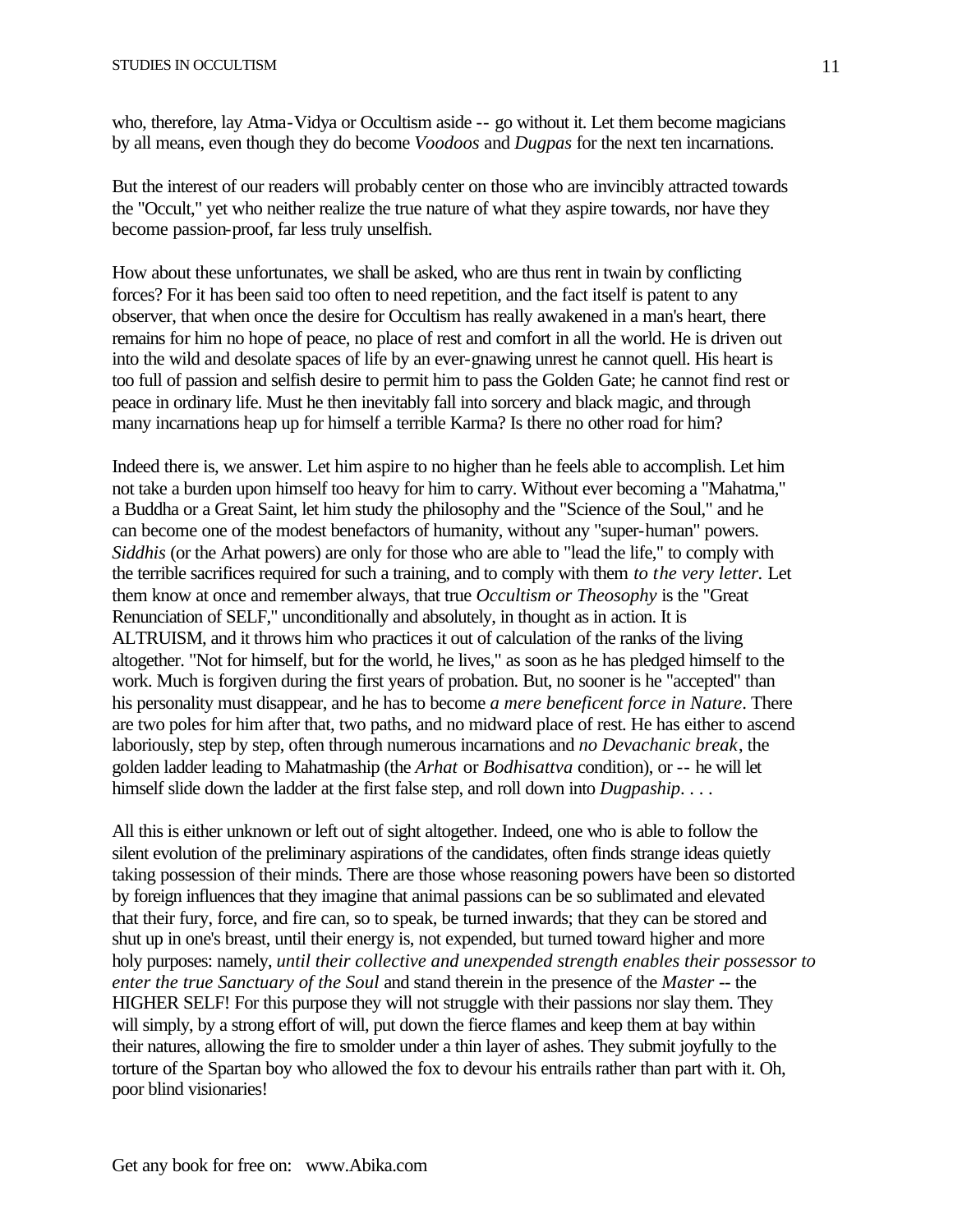As well hope that a band of drunken chimney-sweeps, hot and greasy from their work, may be shut up in a Sanctuary hung with pure white linen, and that instead of soiling and turning it by their presence into a heap of dirty shreds, they will become masters in and of the sacred recess, and finally emerge from it as immaculate as that recess. Why not imagine that a dozen of skunks imprisoned in the pure atmosphere of a *Dgon-pa* (a monastery) can issue out of it impregnated with all the perfumes of the incenses used?....Strange aberration of the human mind. Can it be so? Let us argue.

The "Master" in the Sanctuary of our souls is "the Higher Self" -- the divine spirit whose consciousness is based upon and derived solely (at any rate during the mortal life of the man in whom it is captive) from the Mind, which we have agreed to call the *Human Soul* (the "Spiritual Soul" being the vehicle of the Spirit). In its turn the former (the *personal* or human soul) is a compound in its highest form, of spiritual aspirations, volitions, and divine love; and in its lower aspects, of animal desires and terrestrial passions imparted to it by its associations with its vehicle, the seat of all these. It thus stands as a link and a medium between the animal nature of man which its higher reason seeks to subdue, and his divine spiritual nature to which it gravitates, whenever it has the upper hand in its struggle with the *inner animal*. The latter is the instinctual "animal Soul" and is the hotbed of those passions, which, as just shown, are lulled instead of being killed, and locked up in their breasts by some imprudent enthusiasts. Do they still hope to turn thereby the muddy stream of the animal sewer into the crystalline waters of life? And where, on what neutral ground can they be imprisoned so as not to affect man? The fierce passions of love and lust are still alive and they are allowed to still remain in the place of their birth -- *that same animal soul*; for both the higher and the lower portions of the "Human Soul" or Mind reject such inmates, though they cannot avoid being tainted with them as neighbors. The "Higher Self" or Spirit is as unable to assimilate such feelings as water to get mixed with oil or unclean liquid tallow. It is thus the mind alone, the sole link and medium between the man of earth and the Higher Self -- that is the only sufferer, and which is in the incessant danger of being dragged down by those passions that may be re-awakened at any moment, and perish in the abyss of matter. And how can it ever attune itself to the divine harmony of the highest Principle, when that harmony is destroyed by the mere presence, within the Sanctuary in preparation, of such animal passions? How can harmony prevail and conquer, when the soul is stained and distracted with the turmoil of passions and the terrestrial desires of the bodily senses, or even of the "Astral man"?

For this "Astral" -- the shadowy "double" (in the animal as in man) is not the companion of the *divine Ego* but of the *earthly body*. It is the link between the personal SELF, the lower consciousness of *Manas* and the Body, and is the vehicle of *transitory, not of immortal life*. Like the shadow projected by man, it follows the movements and impulses slavishly and mechanically, and leans therefore to matter without ever ascending to Spirit. It is only when the power of the passions is dead altogether, and when they have been crushed and annihilated in the retort of an unflinching will; when not only all the lusts and longings of the flesh are dead, but also the recognition of the personal Self is killed out and the "astral" has been reduced in consequence to a cipher, that the Union with the "Higher Self" can take place. Then when the "Astral" reflects only the conquered man, the still living but no more the longing, selfish personality, then the brilliant *Augoeides*, the divine SELF, can vibrate in conscious harmony with both the poles of the human Entity -- the man of matter purified, and the ever pure Spiritual Soul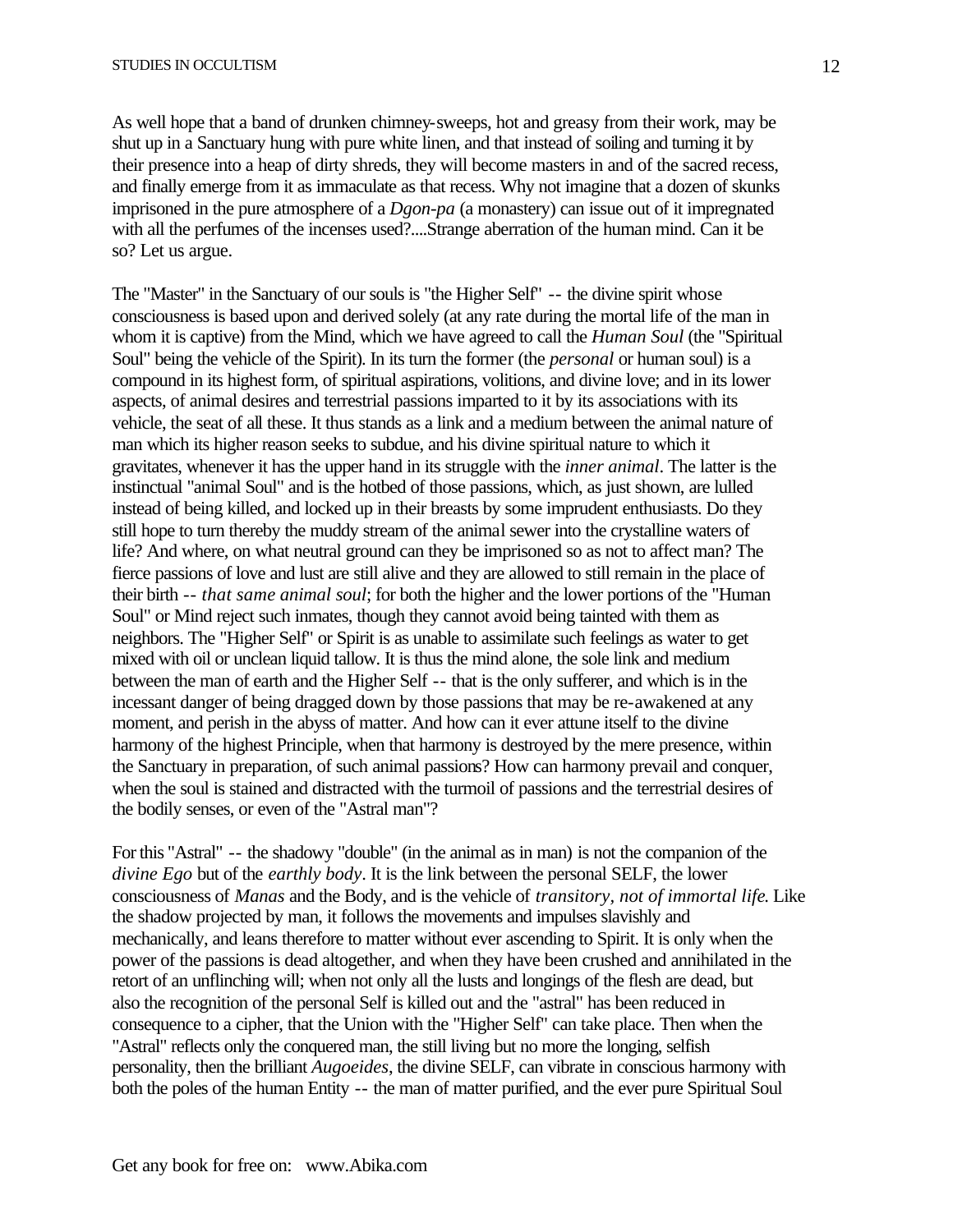-- and stand in the presence of the MASTER SELF, the Christos of the mystic Gnostic, blended, merged into, and one with IT for ever.\*\*

How then can it be thought possible for a man to enter the "straight gate" of occultism when his daily and hourly thoughts are bound up with worldly things, desires of possession and power, with lust, ambition and duties, which, however honorable, are still of the earth earthy? Even the love of wife and family -- the purest as the most unselfish of human affections -- is a barrier to *real* occultism. For whether we take as an example the holy love of a mother for her child, or that of a husband for his wife, even in these feelings, when analyzed to the very bottom, and thoroughly sifted, there is still *selfishness* in the first, and an *egoisme a deux* in the second instance. What mother would not sacrifice without a moment's hesitation hundreds and thousands of lives for that of the child of her heart? and what lover or true husband would not break the happiness of every other man and woman around him to satisfy the desire of one whim he loves? This is but natural, we shall be told. Quite so; in the light of the code of human affections; less so, in that of divine universal love. For, while the heart is full of thoughts for a little group of *selves*, near and dear to us, how shall the rest of mankind fare in our souls? What percentage of love and care will there remain to bestow on the "great orphan"? And how shall the "still small voice" make itself heard in a soul entirely occupied with its own privileged tenants? What room is there left for the seeds of Humanity *en bloc* to impress themselves upon, or even receive a speedy response? And yet, he who would profit by the wisdom of the universal mind, has to reach it through *the whole of Humanity* without distinction of race, complexion, religion or social status. It is *altruism*, not *ego-ism* even in its most legal and noble conception, that can lead the unit to merge its little Self in the Universal Selves. It is to *these* needs and to this work that the true disciple of Occultism has to devote himself, if he would obtain *theo*-sophy, divine Wisdom and Knowledge.

The aspirant has to choose absolutely between the life of the world and the life of Occultism. It is useless and vain to endeavor to unite the two, for no one can serve two masters and satisfy both. No one can serve his body and the higher Soul, and do his family duty and his universal duty, without depriving either one or the other of its rights; for he will either lend his ear to the "still small voice" and fail to hear the cries of his little ones, or, he will listen but to the wants of the latter and remain deaf to the voice of Humanity. It would be a ceaseless, a maddening struggle for almost any married man, who would pursue *true* practical Occultism, instead of its *theoretical* philosophy. For he would find himself ever hesitating between the voice of the impersonal divine love of Humanity, and that of the personal, terrestrial love. And this could only lead him to fail in one or the other, or perhaps in both his duties. Worse than this. For, *whoever indulges after having pledged himself to* OCCULTISM *in the gratification of a terrestrial love or lust*, must feel an almost immediate result; that of being irresistibly dragged from the impersonal divine state down to the lower plane of matter. Sensual, even mental selfgratification, involves the immediate loss of the powers of spiritual discernment; the voice of the MASTER can no longer be distinguished from that of one's passions *or even that of a Dugpa*; the right from wrong; sound morality from mere casuistry. The Dead Sea fruit assumes the most glorious mystic appearance, only to turn to ashes on their lips, and to gall in the heart resulting in: --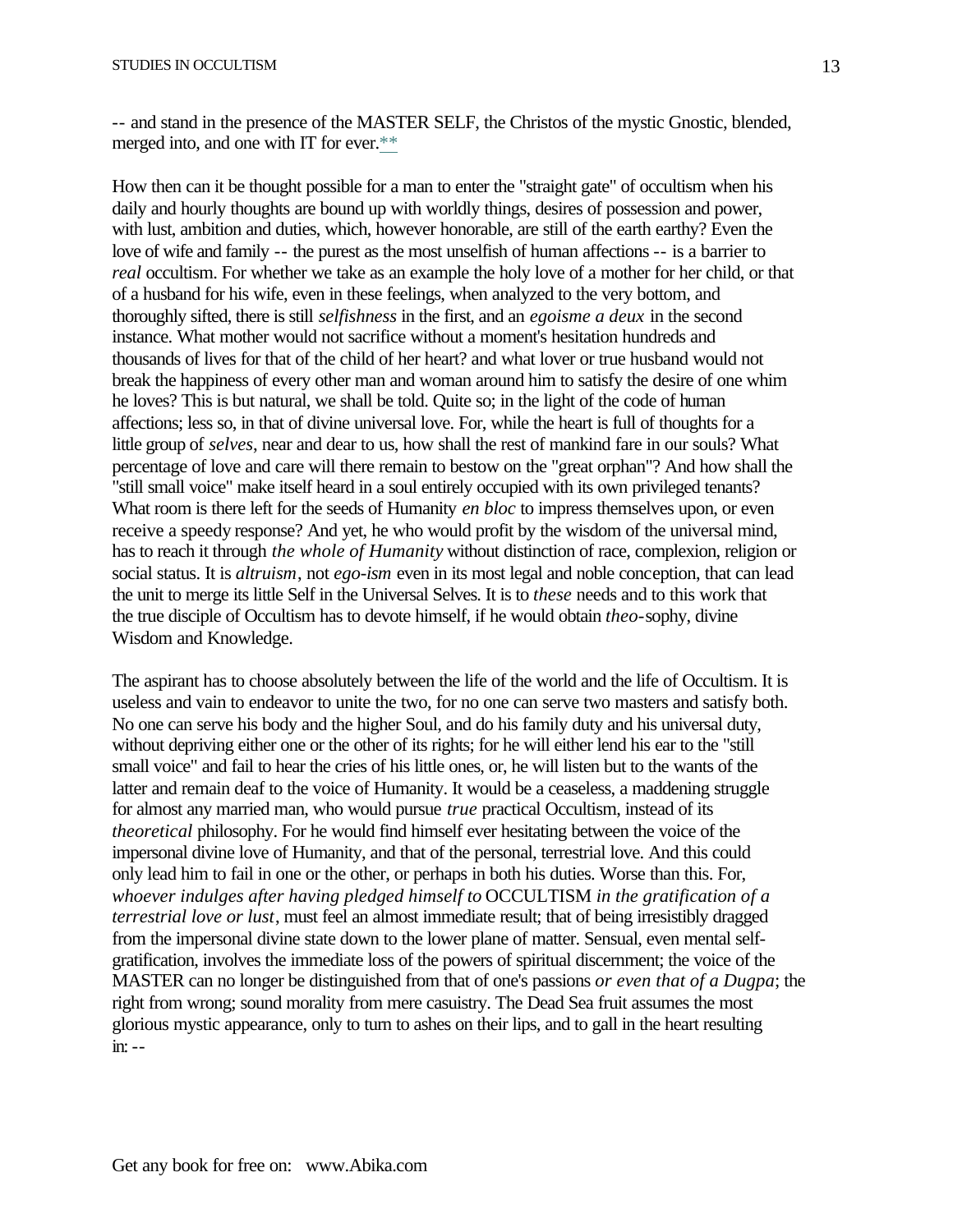Depth ever deepening, darkness darkening still; Folly for wisdom, guilt for innocence; Anguish for rapture, and for hope despair.

And once being mistaken and having acted on their mistakes, most men shrink from realizing their error, and thus descend deeper and deeper into the mire. And, although it is the intention that decides primarily whether *white* or *black* magic is exercised, yet the results even of involuntary, unconscious sorcery cannot fail to be productive of bad Karma. Enough has been said to show that *sorcery is any kind of evil influence exercised upon other persons, who suffer, or make other persons to suffer, in consequence*. Karma is a heavy stone splashed in the quiet waters of Life; and it must produce ever widening circles of ripples, carried wider and wider, almost *ad infinitum*. Such causes produced have to call forth effects, and these are evidenced in the just laws of Retribution.

Much of this may be avoided if people will only abstain from rushing into practices neither the nature nor importance of which they understand. No one is expected to carry a burden beyond his strength and powers. There are "natural-born magicians"; Mystic and Occultists by birth, and by right of direct inheritance from a series of incarnations and aeons of suffering and failures. These are passion-proof, so to say. No fires of earthy origin can fan into a flame any of their senses; no human voice can find response in their souls, except the great cry of Humanity. These only may be certain of success. But they can be met only far and wide, and they pass through the narrow gates of Occultism because they carry no personal luggage of human transitory sentiments along with them. They have got rid of the feelings of the lower personality, paralyzed thereby the "astral" animal, and the golden, but narrow gate is thrown open before them. Not so with those who have to carry yet for several incarnations the burden of sins committed in previous lives, and even in their present existence. For such, unless they proceed with great caution, the golden gate of Wisdom may get transformed into the wide gate and the broad way "that leadeth unto destruction," and therefore "many be they that enter in thereby." This is the Gate of the Occult arts, practised for selfish motives and in the absence of the restraining and beneficent influence of ATMA-VIDYA. We are in the Kali Yuga and its fatal influence is a thousandfold more powerful in the West than it is in the East.; hence the easy preys made by the Powers of the Age of Darkness in this cyclic struggle, and the many delusions under which the world is now laboring. One of these is the relative facility with which men fancy they can get at the "Gate" and cross the threshold of Occultism without any great sacrifice. It is the dream of most Theosophists, one inspired by desire for Power and personal selfishness, and it is not such feelings that can ever lead them to the coveted goal. For, as well said by one believed to have sacrificed himself for Humanity -- "narrow is the gate and straitened the way that leadeth unto life" eternal, and therefore "few be they that find it." So straight indeed, that at the bare mention of some of the preliminary difficulties the affrighted Western candidates turn back and retreat with a shudder. . . .

Let them stop here and attempt no more in their great weakness. For if, while turning their backs on the narrow gate, they are dragged by their desire for the Occult one step in the direction of the broad and more inviting Gates of that golden mystery which glitters in the light of illusion, woe to them! It can lead only to Dugpa-ship, and they will be sure to find themselves very soon landed on that *Via Fatale*, over whose portal Dante read the words: --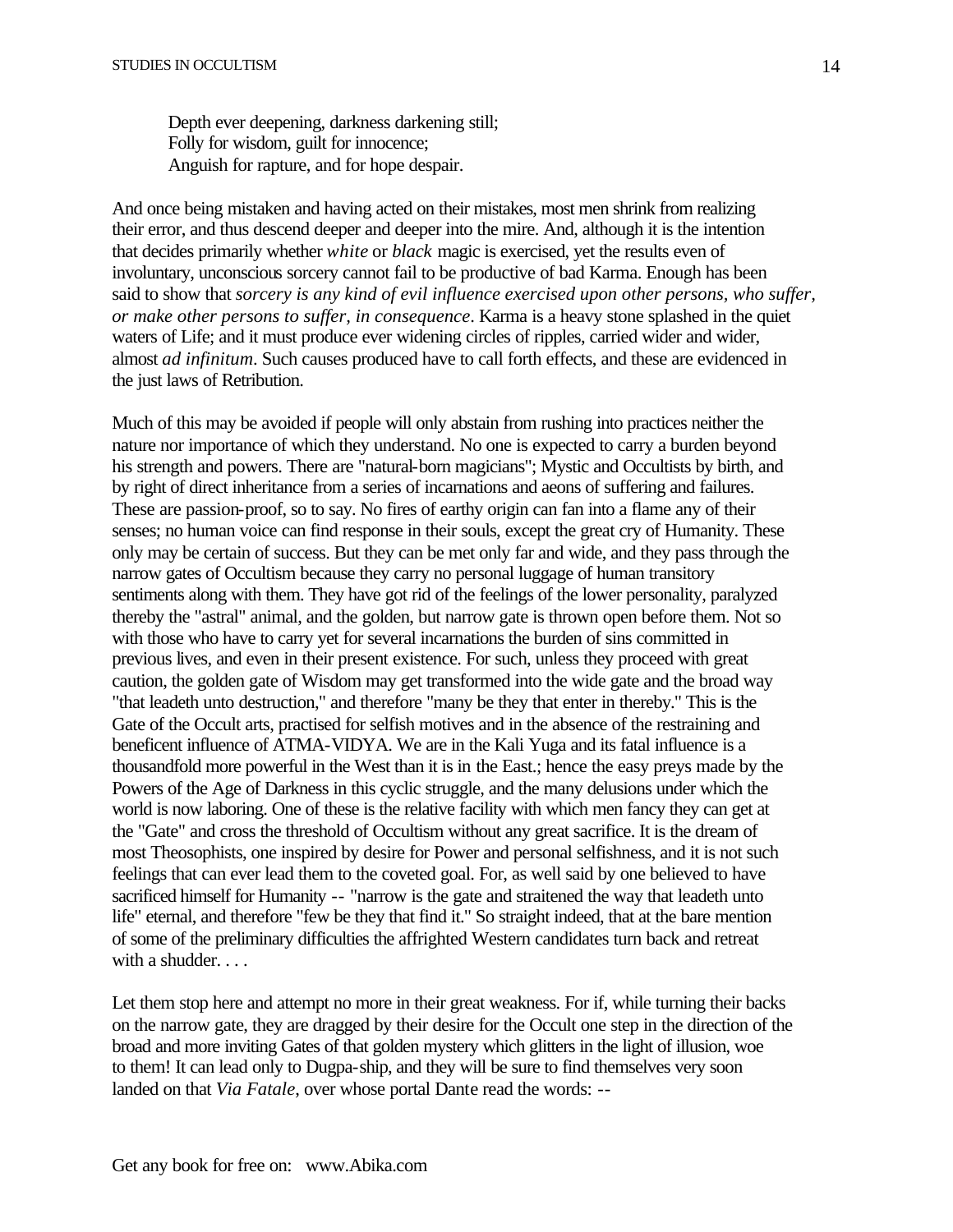*Per me si va nella citta dolente Per me si va nell'eterno dolore Per me si va tra la perduta gente. . .*

#### FOOTNOTES:

\* "The *Yajna*," say the Brahmans, "exists from eternity, for it proceeded forth from the Supreme One . . . in whom it lay dormant from '*no* beginning.' It is the key to the TRAIVIDYA, the thrice sacred science contained in the Rig verses, which teaches the Yajus or sacrificial mysteries. 'The Yajna' exists as an invisible thing at all time; it is like the latent power of electricity in an electrifying machine, requiring only the operation of a suitable apparatus in order to be elicited. It is supposed to extend from the *Ahavaniya* or sacrificial fire to the heavens, forming a bridge or ladder by means of which the sacrificer can communicate with the world of gods and spirits, and even ascend when alive to their abodes." -- Martin Haug's *Aitareya Brahmana*.

"This *Yajna* is again one of the forms of the *Akasa*; and the mystic word calling it into existence and pronounced mentally by the initiated Priest is the *Lost Word* receiving impulse through WILL POWER." -- *Isis Unveiled*, Vol. I. Introduction. See *Aitareya Brahmana*, Haug. (return to text)

\*\* Those who would feel inclined to see three *Egos* in one man will show themselves unable to perceive the metaphysical meaning. Man is a trinity composed of Body, Soul and Spirit; but *man* is nevertheless *one* and is surely not his body. It is the latter which is the property, the transitory clothing of the man. The three "Egos" are MAN in his three aspects on the astral, intellectual or psychic, and Spiritual planes, or states. (return to text)

### **The Blessings of Publicity**

A well-known public lecturer, a distinguished Egyptologist, said, in one of his lectures against the teachings of Theosophy, a few suggestive words, which are now quoted and must be answered:

"It is a delusion to suppose there is anything in the experience or wisdom of the past, the ascertained results of which can only be communicated from beneath the cloak and mask of mystery. . . . Explanation is the Soul of Science. They will tell you *we cannot have their knowledge without living their life. . . .* Public experimental research, the printing press, and a free-thought platform, have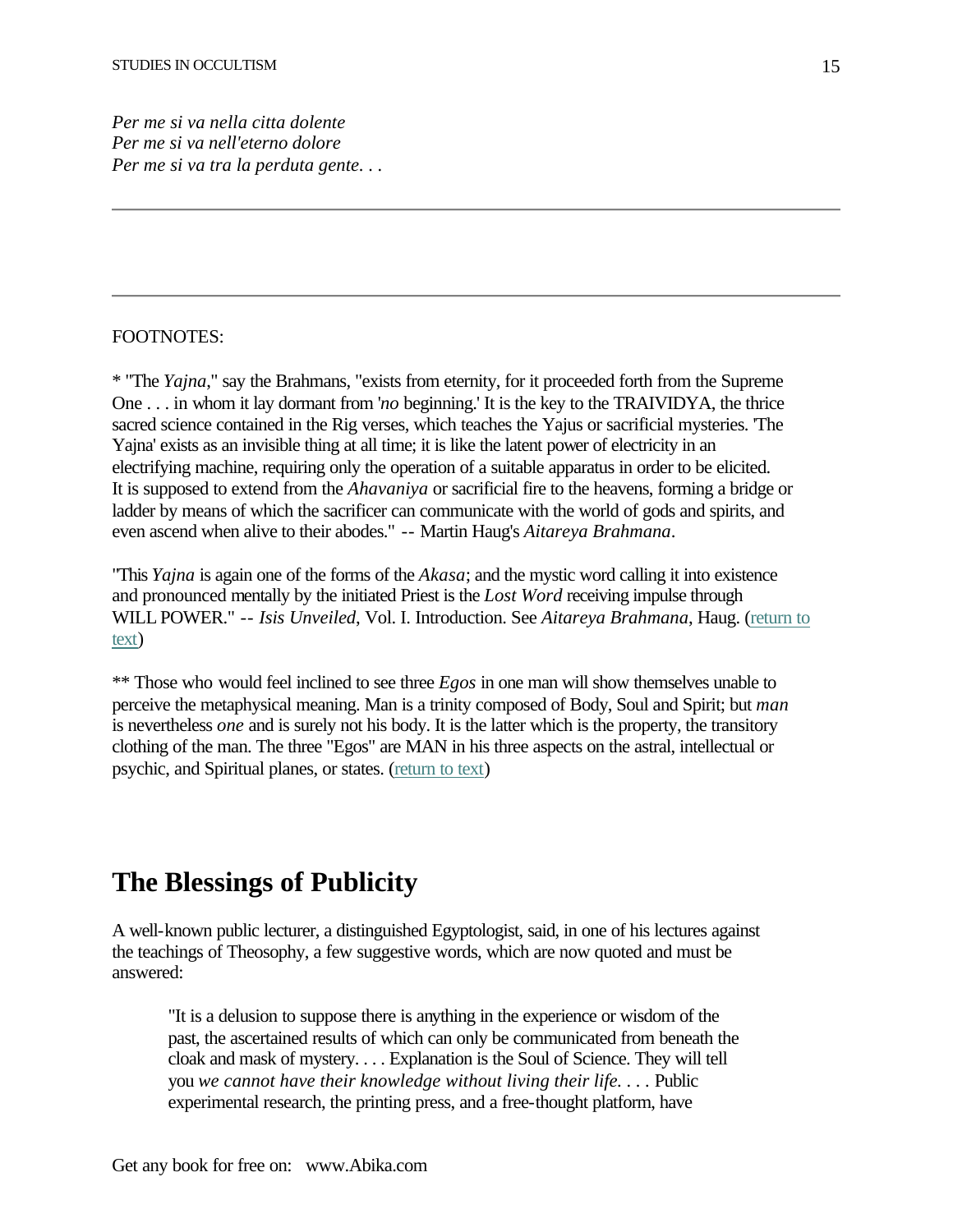abolished the need of mystery. It is no longer necessary for science to take the veil, as she was forced to do for security in times past. . . .

This is a very mistaken view in one aspect. "Secrets of the purer and profounder life" not only *may* but *must* be made universally known. But *there are secrets that kill* in the arcana of Occultism, and unless a man *lives the life* he cannot be entrusted with them.

The late Professor Faraday had very serious doubts whether it was quite wise and reasonable to give out to the public at large certain discoveries of modern science. Chemistry had led to the invention of too terrible means of destruction in our century to allow it to fall into the hands of the profane. What man of sense -- in the face of such fiendish applications of dynamite and other explosive substances as are made by those incarnations of the Destroying Power, who glory in calling themselves Anarchists and Socialists -- would not agree with us in saying: -- Far better for mankind that it should never have blasted a rock by modern perfected means, than that it should have shattered the limbs of one per cent even of those who have been thus destroyed by the pitiless hand of Russian Nihilists, Irish Fenians and Anarchists. That such discoveries, and chiefly their murderous application, ought to have been withheld from public knowledge may be shown on the authority of statistics and commissions appointed to investigate and record the result of the evil done. The following information gathered from public papers will give an insight into what may be in store for wretched mankind.

England alone -- the center of civilization -- has 21,268 firms fabricating and selling explosive substances. (1) But the centers of the dynamite trade, of infernal machines, and other such results of modern civilization, are chiefly at Philadelphia and New York. It is in the former city of "Brotherly Love" that the now most famous manufacturer of explosives flourishes. It is one of the well-known respectable citizens -- the inventor and manufacturer of the most murderous "dynamite toys" -- who, called before the Senate of the United States anxious to adopt means for the repression of a *too free trade* in such implements, found an argument that ought to become immortalized for its cynical sophistry: "My machines," that expert is reported to have said -- "are quite *harmless to look at;* as they may be manufactured in the shape of oranges, hats, boats, and anything one likes. . . . Criminal is he who murders people by means of such machines, not he who manufactures them. The firm refuses to admit that were there no supply there would be no incentive for demand on the market; but insists that every demand should be satisfied by a supply ready at hand."

That "supply" is the fruit of civilization and of the publicity given to the discovery of every murderous property in matter. What is it? As found in the Report of the Commission appointed to investigate the variety and character of the so-called "infernal machines," so far the following implements of instantaneous human destruction are already on hand. The most fashionable of all among the many varieties fabricated by Mr. Holgate, are the "Ticker," the "Eight Day Machine," the "Little Exterminator," and the "Bottle Machine." The "Ticker" is in appearance like a piece of lead, a foot long and four inches thick. It contains an iron or steel tube, full of a kind of gunpowder invented by Holgate himself. That gunpowder, in appearance like any other common stuff of that name, has, however, an explosive power two hundred times stronger than common gunpowder; the "Ticker" containing thus a powder which equals in force two hundred pounds of the common gunpowder. At one end of the machine is fastened an invisible clock-work meant to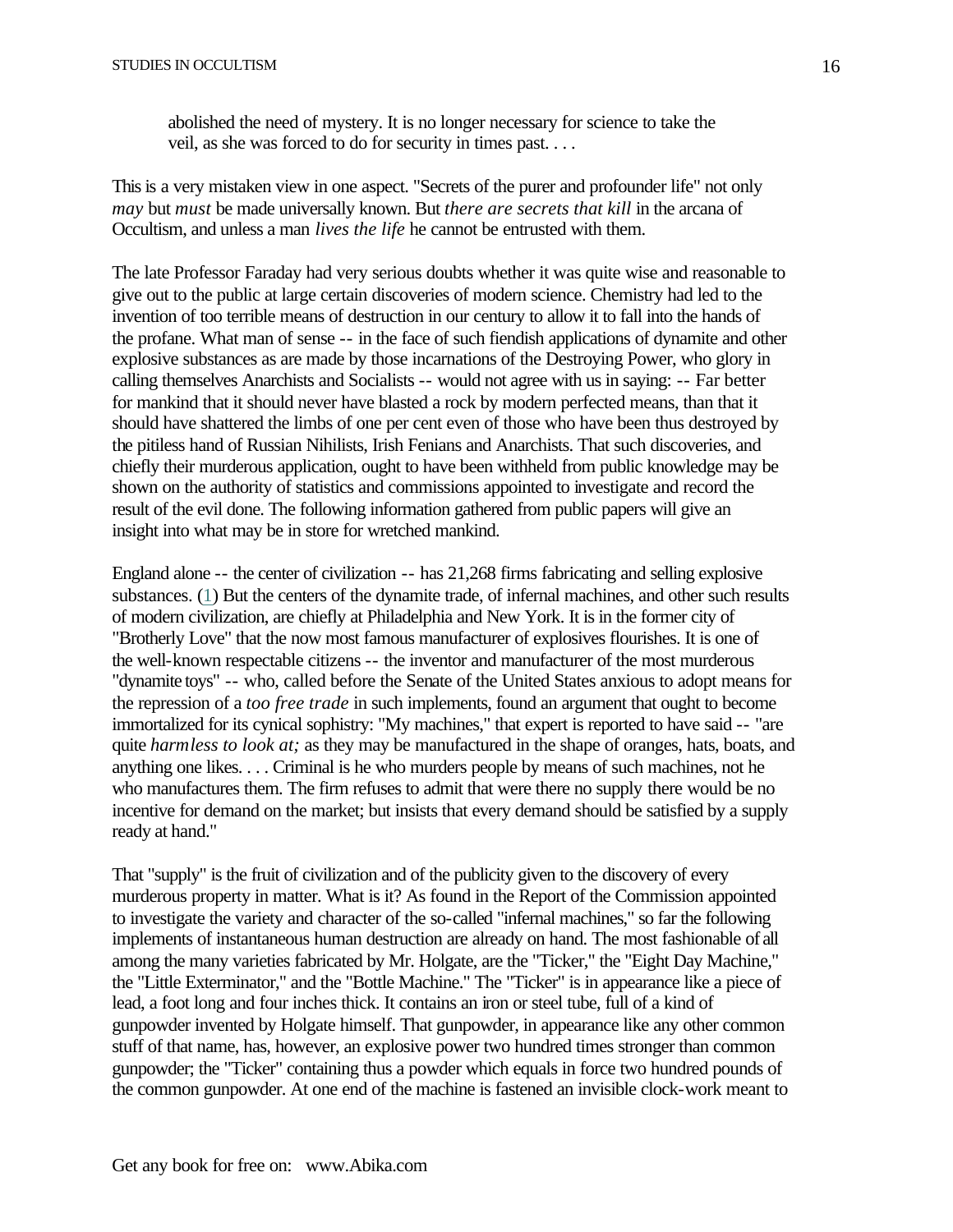regulate the time of the explosion, which time may be fixed from one minute to thirty-six hours. The spark is produced by means of a steel needle which gives a spark at the touch-hole, and communicates thereby the fire to the whole machine.

The "Eight Day Machine" is considered the most powerful, but at the same time the most complicated, of all those invented. One must be familiar with handling it before a full success can be secured. It is owing to this difficulty that the terrible fate intended for London Bridge and its neighborhood was turned aside by the instantaneous killing instead of the two Fenian criminals. The size and appearance of that machine changes, Proteus-like, according to the necessity of smuggling it in, in one or another way, unperceived by the victims. It may be concealed in bread, in a basket of oranges, in a liquid, and so on. The Commission of Experts is said to have declared that its explosive power is such as to reduce to atoms instantly the largest edifice in the world.

The "Little Exterminator" is an innocent-looking plain utensil having the shape of a modest jug. It contains neither dynamite nor powder, but secretes, nevertheless, a deadly gas, and has a hardly perceptible clock-work attached to its edge, the needle of which points to the time when that gas will effect its escape. In a shut-up room this new "vril" of lethal kind, will *smother to death, nearly instantaneously,* every living being within a distance of a hundred feet, the radius of the murderous jug. With these three "latest novelties" in the high season of Christian civilization, the catalogue of the dynamiters is closed; all the rest belongs to the old "fashion" of the past years. It consists of hats, *porte cigars,* bottles of ordinary kind, and even *ladies' smelling bottles,* filled with dynamite, nitro-glycerine, etc., etc. -- weapons, some of which, following unconsciously Karmic law, killed many of the dynamiters in the last Chicago *revolution.* Add to this the forthcoming long-promised Keely's vibratory force, capable of reducing in a few seconds a dead bullock to a heap of ashes, and then ask yourself if the *Inferno* of Dante as a locality can ever rival earth in the production of more hellish engines of destruction!

Thus, if purely material implements are capable of blowing up, from a few corners, the greatest cities of the globe, provided the murderous weapons are guided by expert hands -- what terrible dangers might not arise from magical *occult* secrets being revealed, and allowed to fall into the possession of ill-meaning persons! A thousand times more dangerous and lethal are these, because neither the criminal hand, nor the *immaterial,* invisible weapon used, can ever be detected.

The congenital *black* magicians -- those who, to an innate propensity towards evil, unite highlydeveloped mediumistic natures -- are but too numerous in our age. It is nigh time then that psychologists and believers, at least, should cease advocating the beauties of publicity and claiming knowledge of the secrets of nature for all. It is not in our age of "suggestion" and "explosives" that Occultism can open wide the doors of its laboratories except to those who *do*  live the life.

1. Nitro-glycerine has found its way even into medical compounds. Physicians and druggists are vying with the Anarchists in their endeavors to destroy the surplus of mankind. The famous chocolate tablets against dyspepsia are said to contain nitroglycerine! They may save, but they can kill still more easily.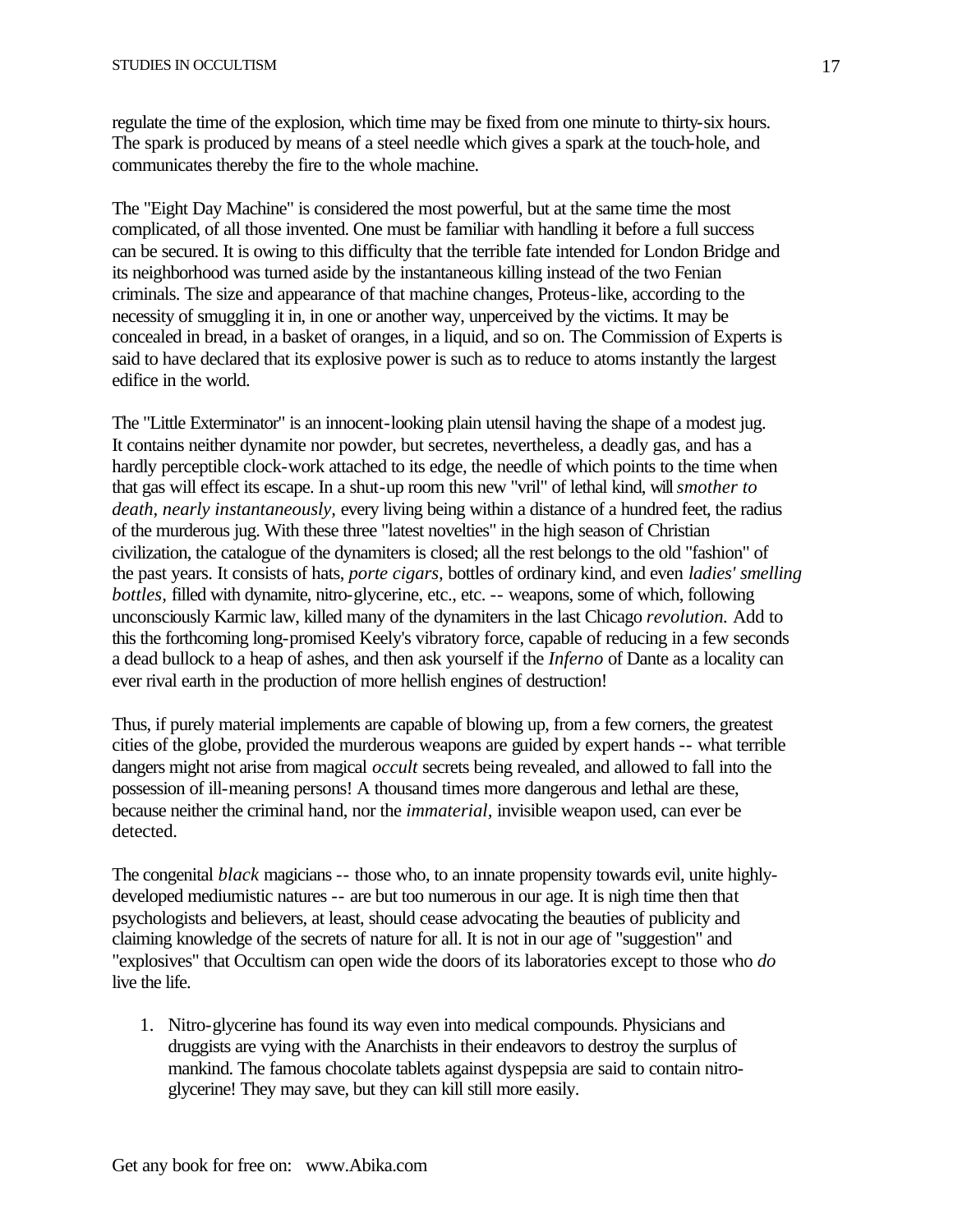## **Hypnotism, and Its Relations to Other Modes of Fascination**

We are asked by "H.C." and other Fellows, to answer the several queries hereafter propounded. We do so, but with a reservation: our replies must be made from the standpoint of Occultism alone, no consideration being given to such hypotheses of modern (another name for "materialistic") Science, as may clash with esoteric teachings.

#### **Q***. What is Hypnotism: how does it differ from Animal Magnetism (or Mesmerism) ?*

**ANS**. Hypnotism is the new scientific name for the old ignorant "superstition" variously called "fascination" and "enchantment." It is an antiquated *lie* transformed into a modern *truth.* The fact is there, but the scientific explanation of it is still wanting. By some it is believed that *Hypnotism*  is the result of an irritation artificially produced on the periphery of the nerves; that this irritation reacting upon, passes into the cells of the brain-substance, causing by exhaustion a condition which is but another mode of sleep *(hypnosis, or hupnos)*; by others that it is simply a selfinduced stupor, produced chiefly by imagination, etc., etc. It differs from animal magnetism where the hypnotic condition is produced by the Braid method, which is a purely mechanical one, *i.e.,* the fixing of the eyes on some bright spot, a metal or a crystal. It becomes "animal magnetism" (or mesmerism), when it is achieved by "mesmeric" passes on the patient, and for these reasons. When the first method is used, no electro-psychic, or even electro-physical currents are at work, but simply the mechanical, molecular vibrations of the metal or crystal gazed at by the subject. It is the *eye -- th*e most occult organ of all, on the superficies of our body -- which, by serving as a medium between that bit of metal or crystal and the brain, *attunes* the molecular vibrations of the nervous centers of the latter into *unison* (i.e., equality in the number of their respective oscillations) with the vibrations of the bright object held. And, it is this unison which produces the hypnotic state. But in the second case, the right name for hypnotism would certainly be "animal magnetism" or that so much derided term "mesmerism." For, in the hypnotization by preliminary passes, it is the human will -- whether conscious or otherwise -- of the operator himself, that acts upon the nervous system of the patient. And it is again through the vibrations -- only *atomic,* not *molecular --* produced by that act of energy called WILL in the ether of space (therefore, on quite a different plane) that the *super-hypnotic* state *(i.e.,*  "suggestion," etc.) is induced. For those which we call "will-vibrations" and their aura, are absolutely distinct from the vibrations produced by the simply mechanical molecular motion, the two acting on two separate degrees of the cosmo-terrestrial planes. Here, of course, a clear realization of that which is meant by *will* in Occult Sciences, is necessary.

#### **Q***. In both (hypnotism and animal magnetism) there is an act of will in the operator, a transit of something from him to his patient, an effect upon the patient. What is the "something" transmitted in both cases?*

**ANS**. That which is transmitted has no name in European languages, and if we simply describe it as *will,* it loses all its meaning. The old and very much tabooed words, "enchantment," "fascination," "glamour," and "spell," and especially the verb "to bewitch," expressed far more suggestively the real action that took place during the process of such a *transmission,* than the modern and meaningless terms, "psychologize" and "biologize." Occultism calls the force transmitted, the "auric *fluid*," to distinguish it from the "auric *light";* the "fluid" being a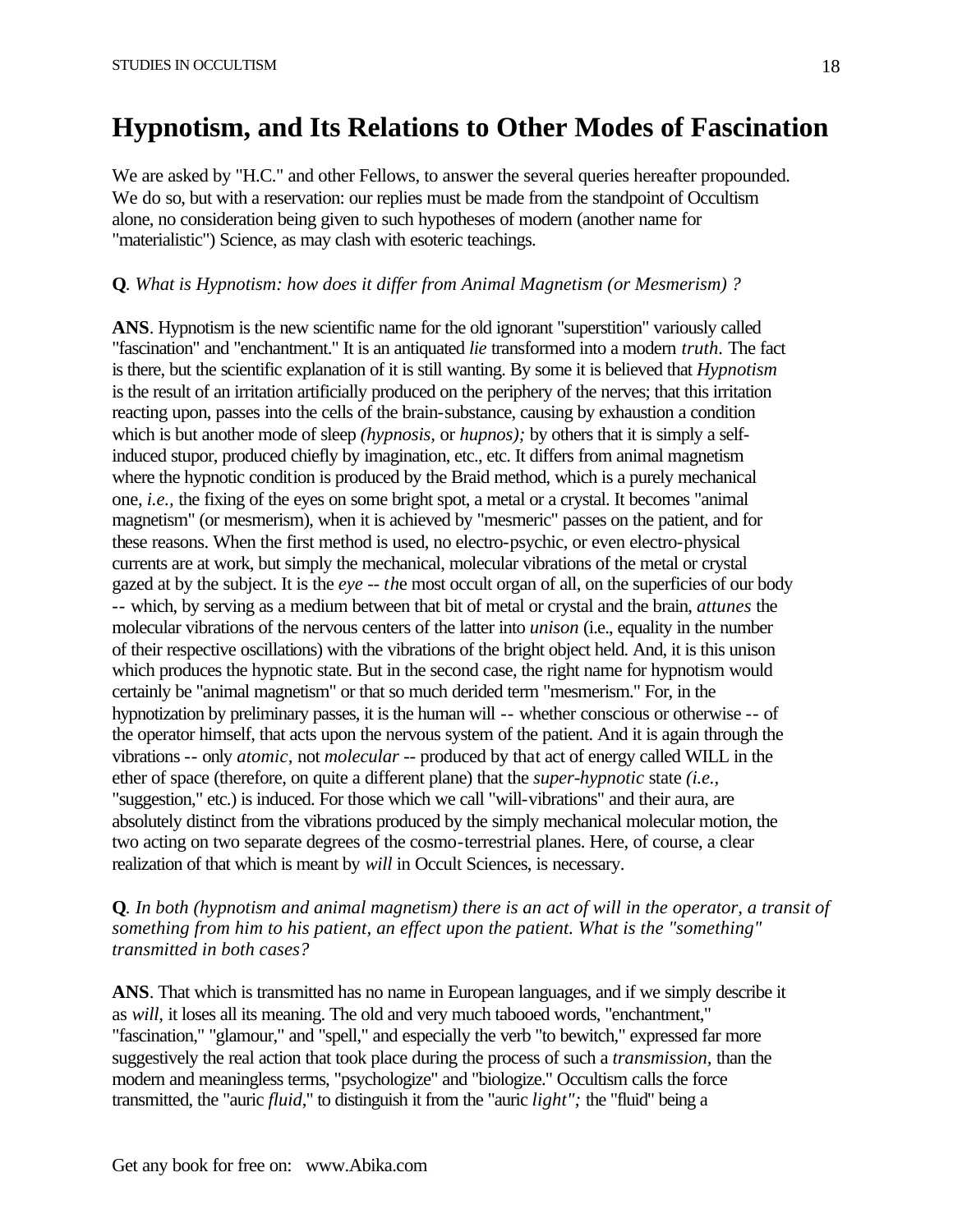correlation of *atoms* on a higher plane, and a descent to this lower one, in the shape of impalpable and invisible plastic Substances, generated and directed by the potential Will; the "auric *light,"* or that which Reichenbach calls *Od,* a light that surrounds every animate and inanimate object in nature, is, on the other hand, but the astral reflection emanating from objects; its particular color and colors, the combinations and varieties of the latter, denoting the state of the *gunas,* or qualities and characteristics of each special object and subject -- the human being's aura being the strongest of all.

#### **Q**. *What is the rationale of "Vampirism"?*

**ANS**. If by this word is meant the involuntary transmission of a portion of one's vitality, or lifeessence, by a kind of occult *osmosis* from one person to another -- the latter being endowed, or *afflicted* rather, with such *vampirizing* faculty, then, the act can become comprehensible only when we study well the nature and essence of the semi-substantial "auric fluid" spoken of just now. Like every other occult form [force?] in Nature, this *end-* and *exosmosic* process may be made beneficent or maleficent, either unconsciously or at will. When a healthy operator mesmerizes a patient with a determined desire to relieve and cure him, the exhaustion felt by the former is proportionate to the relief given: a process of *endosmose* has taken place, the healer having parted with a portion of his vital aura to benefit the sick man. Vampirism, on the other hand, is a blind and mechanical process, generally produced without the knowledge of either the *absorber,* or the vampirized party. It is conscious or unconscious *black* magic, as the case may be. For in the case of trained adepts and sorcerers, the process is produced consciously and with the guidance of the Will. In both cases the agent of transmission is a magnetic and attractive faculty, terrestrial and physiological in its results, yet generated and produced on the fourdimensional plane -- the realm of atoms.

#### **Q**. *Under what circumstances is hypnotism "black magic"?*

**ANS**. Under those just discussed, but to cover the subject fully, even by giving a few instances, demands more space than we can spare for these answers. Sufficient to say that whenever the motive which actuates the operator is selfish, or detrimental to any living being or beings, all such acts are classed by us as black magic. The healthy vital fluid imparted by the physician who mesmerizes his patient, can and does cure; but too much of it will kill.

[This statement receives its explanation in our answer to Question 6, when showing that the vibratory experiment shatters a tumbler to pieces.]

#### **Q***. Is there any difference between hypnosis produced by mechanical means, such as revolving mirrors, and that produced by the direct gaze of the operator (fascination)?*

**ANS**. This difference is, we believe, already pointed out in the answer to Question 1. The gaze of the operator is more potent, hence more dangerous, than the simple mechanical passes of the Hypnotizer, who, in nine cases out of ten, does not know how, and therefore *cannot* will*.* The students of Esoteric Science must be aware by the very laws of the occult correspondences that the former action is performed on the first plane of matter (the lowest), while the latter, which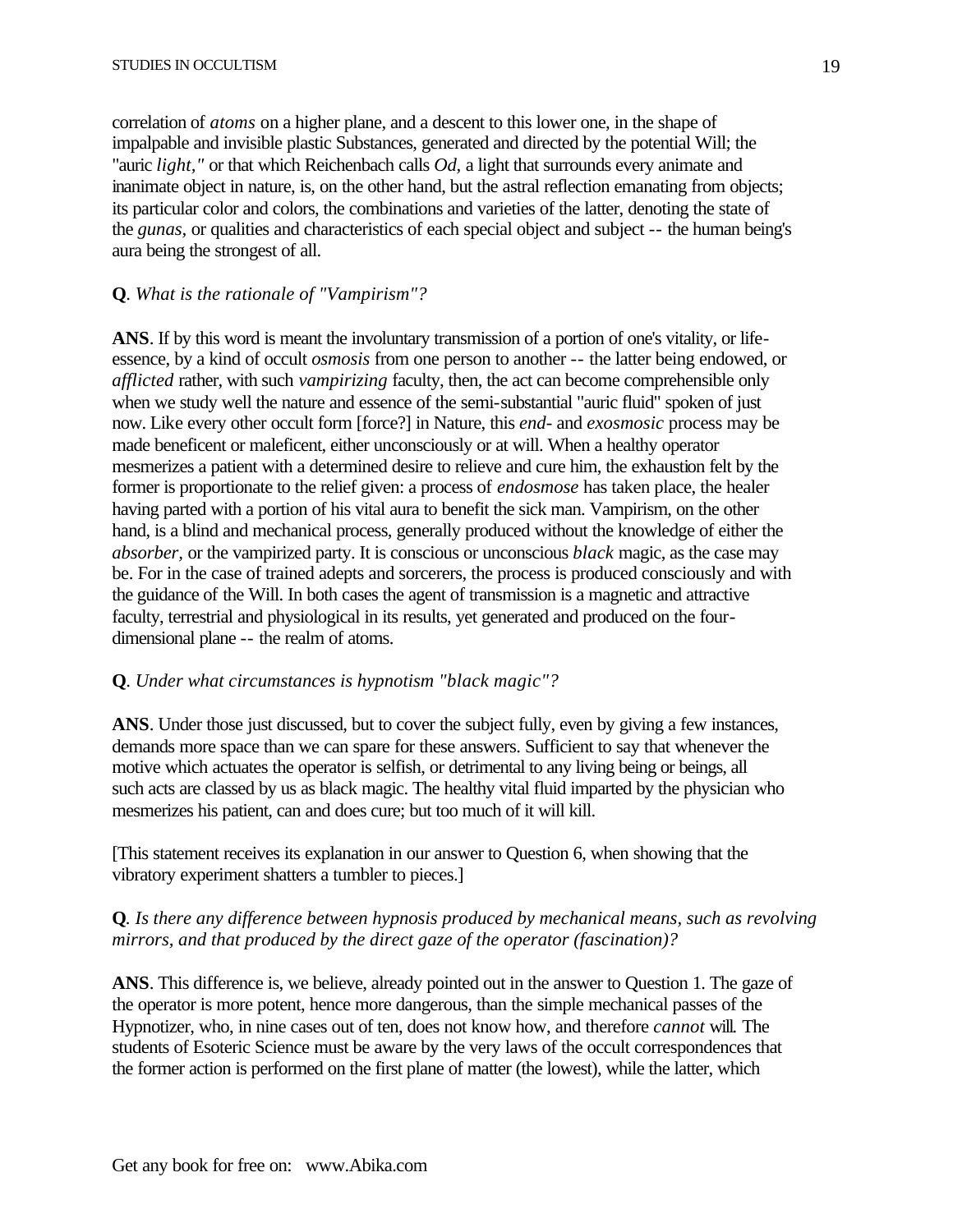necessitates a well-concentrated will, has to be enacted, if the operator is a profane novice, on the *fourth,* and if he is anything of an occultist on the *fifth* plane.

**Q***. Why should a bit of crystal or a bright button, throw one person into the hypnotic state and affect in no way another person? An answer to this would, we think, solve more than one perplexity.*

**ANS**. Science has offered several varied hypotheses upon the subject, but has not, so far, accepted any one of these as definite. This is because all such speculations revolve in the vicious circle of materio-physical phenomena with their blind forces and mechanical theories. The "auric fluid" is *not* recognized by the men of Science, and therefore, they reject it. But have they not believed for years in the efficacy of *metallo-therapeuty,* the influence of these metals being due to the action of their electric *fluids* or currents on the nervous system? And this, simply because an analogy was found to exist between the activity of this system and electricity. The theory failed, because it clashed with the most careful observation and experiments. First of all, it was contradicted by a fundamental fact exhibited in the said metallo-therapeuty, whose characteristic peculiarity showed *(a)* that by no means every metal acted on every nervous disease, one patient being sensitive to some one metal, while all others produced no effect upon him; and *(b)* that the patients affected by certain metals were few and exceptional. This showed that "electric fluids" operating on and curing diseases existed only in the imagination of the theorists. Had they had any actual existence, then *all* metals would affect in a greater or lesser degree, *all* patients, and every metal, taken separately, would affect every case of nervous disease, the conditions for generating such fluids being, in the given cases, precisely the same. Thus Dr. Charcot having vindicated Dr. Burke, the *once* discredited discoverer of metallo-therapeuty, Shiff and others discredited all those who believed in electric fluids, and these seem now to be given up in favor of "molecular motion," which now reigns supreme in physiology -- *for the time being,* of course. But now arises a question: "Are the real nature, behavior and conditions of 'motion' known any better than the nature, behavior and conditions of the 'fluids'?" It is to be doubted. Anyhow Occultism is audacious enough to maintain that electric or magnetic fluids (the two being really identical) are due in their essence and origin to that same molecular motion, now transformed *into atomic energy*, (1) to which every other phenomenon in nature is also due. Indeed, when the needle of a galvano- or electro-meter fails to show any oscillations denoting the presence of electric or magnetic fluids, this does not prove in the least that there are none such to record; but simply that having passed on to another and higher plane of action, the electrometer can no longer be affected by the energy displayed on a plane with which it is entirely disconnected.

The above had to be explained, in order to show that the nature of the Force transmitted from one man or object to another man or object, whether in hypnotism, electricity, metallo-therapeuty or "fascination," is the same in essence, varying only in degree, and modified according to the subplane of matter it is acting on; of which sub-planes, as every Occultist knows, there are seven on our terrestrial plane as there are on every other.

#### **Q***. Is Science entirely wrong in its definition of the hypnotic phenomena?*

**ANS**. It has no definition, so far. Now if there is one thing upon which Occultism agrees (to a certain degree) with the latest discoveries of physical Science, it is that all the bodies endowed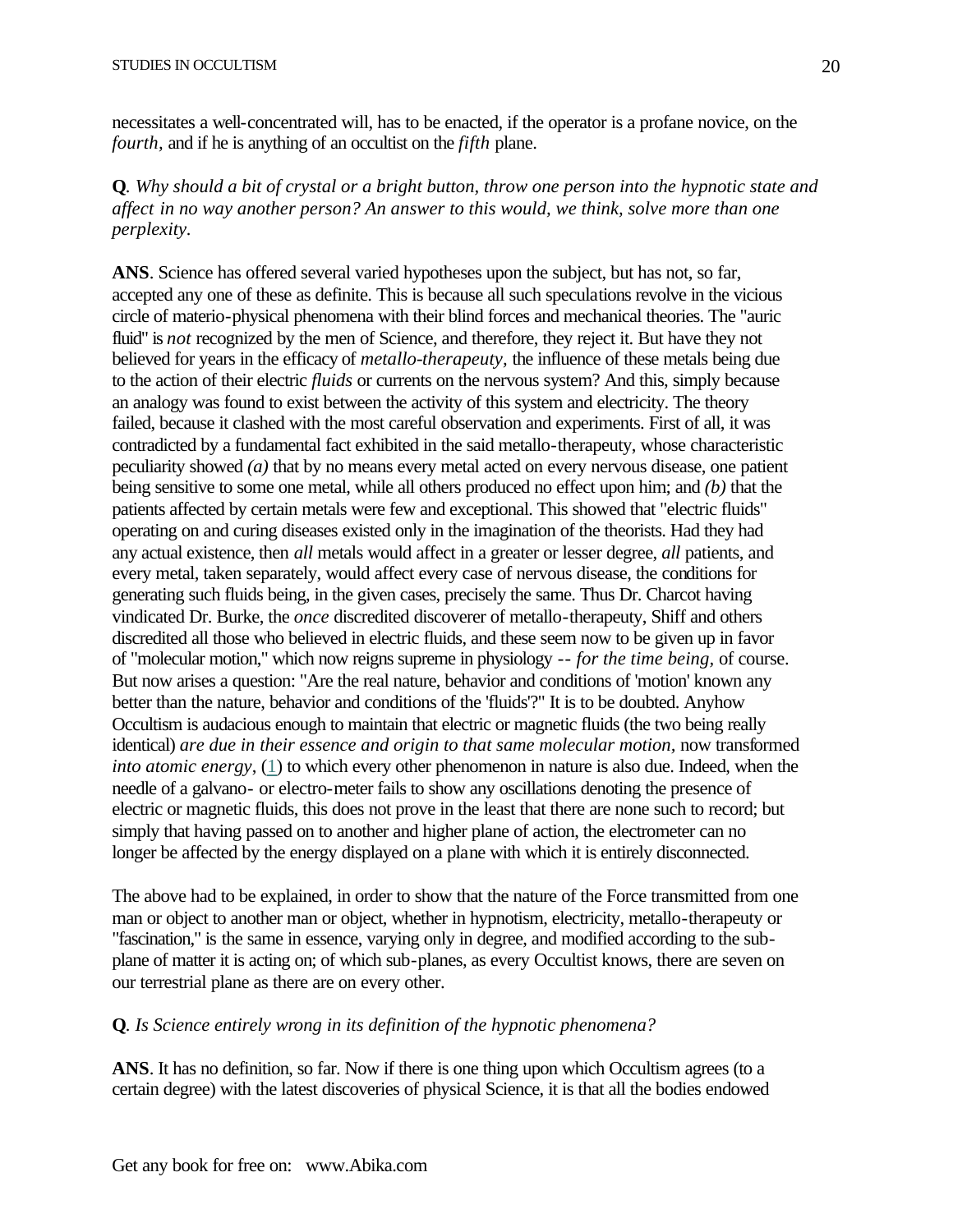with the property of inducing and calling metallo-therapeutic and other analogous phenomena, have, their great variety not withstanding, one feature in common. They are all the fountain heads and the generators of rapid molecular oscillations, which, whether through transmitting agents or direct contact, communicate themselves to the nervous system, changing thereby the rhythm of nervous vibrations -- on the sole condition, however, of being what is called, in *unison.* Now "unison" does not always imply the sameness of nature, or of essence, but simply the sameness of degree, a similarity with regard to gravity and acuteness, and equal potentialities for intensity of sound or motion: a bell may be in unison with a violin, and a flute with an animal or a human organ. Moreover, the rate of the number of vibrations -- especially in an organic animal cell or organ, changes in accordance with the state of health, and general condition. Hence the cerebral nervous centers of a hypnotic subject, while in perfect *unison*, in potential degree and essential original activity, with the object he gazes at, may yet, owing to some organic disturbance, be at the given moment at logger-heads with it, in respect to the number of their respective vibrations. In such case no hypnotic condition ensues; or no unison at all may exist between his nervous cells and the cells of the crystal or metal he is made to gaze at, in which case that particular object can never have any effect upon him. This amounts to saying that to ensure success in a hypnotic experiment, two conditions are requisite; (*a*) as every organic or "inorganic" body in nature is distinguished by its fixed molecular oscillations, it is necessary to find out which are those bodies which *will* act in unison with one or another human nervous system; and (*b*) to remember that the molecular oscillations of the former can influence the nervous action of the latter, only when the rhythms of their respective vibrations coincide, *i.e.,*  when the number of their oscillations is made identical; which, in the cases of hypnotism induced by mechanical means, is achieved through the medium of the eye.

Therefore, though the difference between hypnosis produced by mechanical means, and that induced by the direct gaze of the operator, *plus* his will, depends on the plane on which the same phenomenon is produced, still the "fascinating" or subduing agent is created by the same force at work. In the physical world and its material planes, it is called MOTION; in the worlds of mentality and metaphysics it is known as WILL -- the many-faced magician throughout all nature.

As the rate of vibrations (molecular motion) in metals, woods, crystals, etc., alters under the effect of heat, cold, etc., so do the cerebral molecules change their rate, in the same way: *i.e.,*  their rate is raised or lowered. And this is what really takes place in the phenomenon of hypnotism. In the case of gazing, it is the eye -- the chief agent of the Will of the active operator, but a slave and traitor when this Will is dormant -- that, unconsciously to the patient or *subject,*  attunes the oscillations of his cerebral nervous centers to the rate of the vibrations of the object gazed at by catching the rhythm of the latter and passing it on to the brain. But in the case of direct passes, it is the Will of the operator radiating through his eye that produces the required unison between his will and the will of the person operated upon. For, out of two objects attuned in unison -- as two chords, for instance -- one will always be weaker than the other, and thus have mastery over the other and even the potentiality of destroying its weaker "co-respondent." So true is this, that we can call upon physical Science to corroborate this fact. Take the "sensitive flame" as a case in hand. Science tells us that if a note be struck in unison with the ratio of the vibrations of the heat molecules, the flames will respond immediately to the sound (or note struck), that it will dance and sing in rhythm with the sounds. But Occult Science adds, that the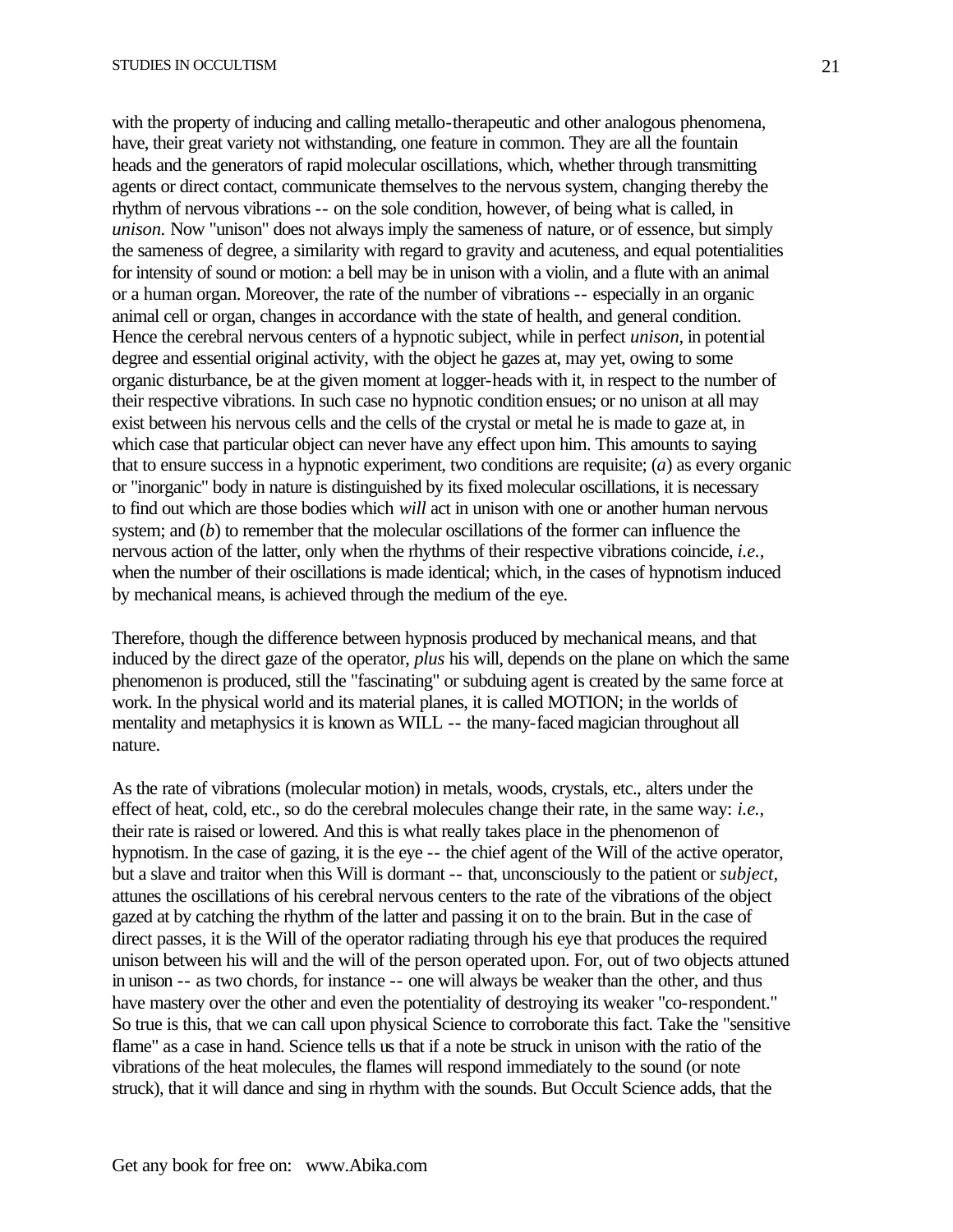flame *may also be extinguished* if the sound is intensified (*vide Isis Unveiled,* Vol. II, 606 and 607). Another proof. Take a wine-glass or tumbler of very fine and clear glass; produce, by striking it gently with a silver spoon, a well-determined note; after which reproduce the same note by rubbing its rim with a damp finger, and, if you are successful, the glass will immediately crack and be shattered. Indifferent to every other sound, the glass will not resist the great intensity of its own fundamental note, for that particular vibration will cause such a commotion in its particles, that the whole fabric will fall in pieces.

**Q***. What becomes of diseases cured by hypnotism; are they really cured or are they postponed, or do they appear in another form? Are diseases Karma; and, if so, is it right to attempt to cure them?*

**ANS**. Hypnotic suggestion may cure for ever, and it may not. All depends on the degree of magnetic relations between the operator and the patient. *If* Karmic, they will be only postponed, and return in some other form, not necessarily of disease, but as a punitive evil of another sort. It is always "right" to try and alleviate suffering whenever we can, and to do our best for it. Because a man suffers justly imprisonment, and catches cold in his damp cell, is it a reason why the prison-doctor should not try to cure him of it?

**Q***. Is it necessary that the hypnotic "suggestions" of the operator should be spoken? Is it not enough for him to think them, and may not even* HE *be ignorant or unconscious of the bent he is impressing on his subject?*

**ANS**. Certainly not, if the *rapport* between the two is once for all firmly established. Thought is more powerful than speech in cases of a real subjugation of the will of the patient to that of his operator. But, on the other hand, unless the "suggestion" made is for the good only of the subject, and entirely free from any selfish motive, a suggestion *by thought* is an act of *black magic* still more pregnant with evil consequences than a *spoken* suggestion. It is always wrong and unlawful to deprive a man of his free-will, *unless for his own or Society's good;* and even the former has to be done with great discrimination. Occultism regards all such promiscuous attempts as black magic and sorcery, whether conscious or otherwise.

**Q***. Do the motive and character of the operator affect the result, immediate or remote?*

**ANS**. In so far as the hypnotizing process becomes under his operation either white or black magic, as the last answer shows.

**Q***. Is it wise to hypnotize a patient not only out of disease, but out of a habit, such as drinking or lying?*

**ANS**. It is an act of charity and kindness, and this is next to wisdom. For, although the dropping of his vicious habits will add nothing to his good Karma (which it would, had his efforts to reform been personal, of his own free will, and necessitating a great mental and physical struggle), still a successful "suggestion" prevents him from generating more bad Karma, and adding constantly to the previous record of his transgressions.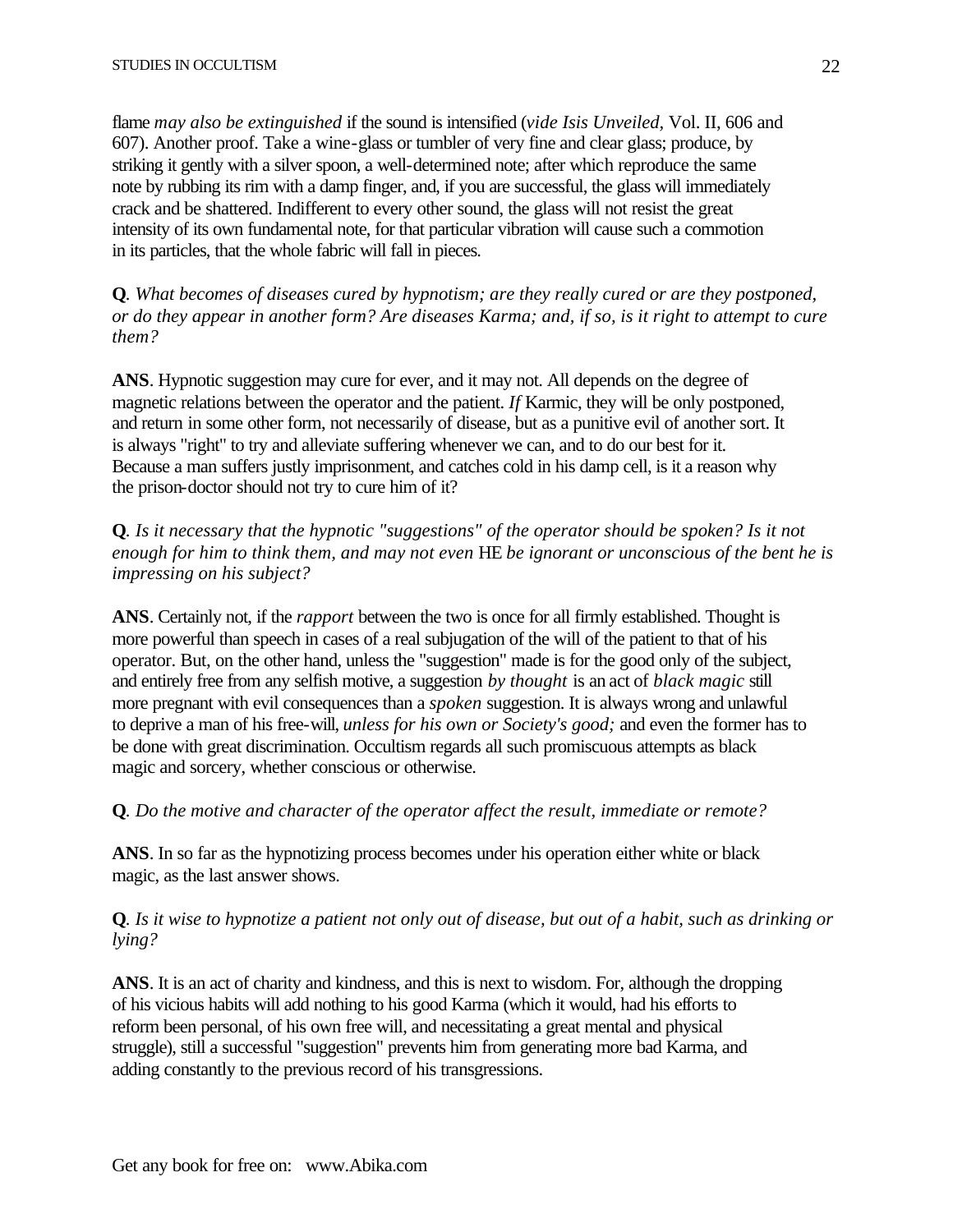**Q***. What is it that a faith-healer, when successful, practises upon himself; what tricks is he playing with his principles and with his Karma?*

**ANS**. Imagination is a potent help in every event of our lives. Imagination acts on Faith, and both are the draughtsmen who prepare the sketches for *Will* to engrave, more or less deeply, on the rocks of obstacles and opposition with which the path of life is strewn. Says Paracelsus: *"Faith* must confirm the imagination, for faith establishes the *will . . .* Determined will is the beginning of all magical operations. . . . It is because men do not perfectly imagine and believe the result, that the arts (of magic) are uncertain, while they might be perfectly certain." This is all the secret. Half, if not two-thirds of our ailings and diseases are the fruit of our imagination and fears. Destroy the latter and give another bent to the former, and nature will do the rest. There is nothing sinful or injurious in the methods *per se.* They turn to harm only when belief in his power becomes too arrogant and marked in the faith-healer, and when he thinks he can *will* away such diseases as need, if they are not to be fatal, the immediate help of expert surgeons and physicians.

#### FOOTNOTE:

l. In Occultism the word *atom* has a special significance, different from the one given to it by Science. See editorial, *Psychic and Noetic Action*, in the two last numbers. (return to text)

## **Black Magic in Science**

Commence research where modern conjecture closes its faithless wings -- *Bulwer's Zanoni.* 

The flat denial of yesterday has become the scientific axiom of to-day *-- Common Sense Aphorisms.* 

Thousands of years ago the Phrygian Dactyls, the initiated priests, spoken of as the "magicians and exorcists of sickness," healed diseases by magnetic processes. It was claimed that they had obtained these curative powers from the powerful breath of Cybele, the many-breasted goddess, the daughter of Coelus and Terra. Indeed, her genealogy and the myths attached to it show Cybele as the personification and type of the vital essence, whose source was located by the ancients between the Earth and the starry sky, and who was regarded as the very *fons vitae* of all that lives and breathes. The mountain air being placed nearer to that fount fortifies health and prolongs man's existence; hence, Cybele's life, as an infant, is shown in her myth as having been preserved on a mountain. This was before that *Magna* and *Bona Dea,* the prolific *Mater,* became transformed into Ceres-Demeter, the patroness of the Eleusinian Mysteries.

Animal magnetism (now called Suggestion and Hypnotism) was the principal agent in theurgic mysteries as also in the *Asclepieia --* the healing temples of Aesculapius, where the patients once admitted were treated, during the process of "incubation," magnetically, during their sleep.

This creative and life-giving Force -- denied and laughed at when named theurgic magic, accused for the last century of being principally based on superstition and fraud, whenever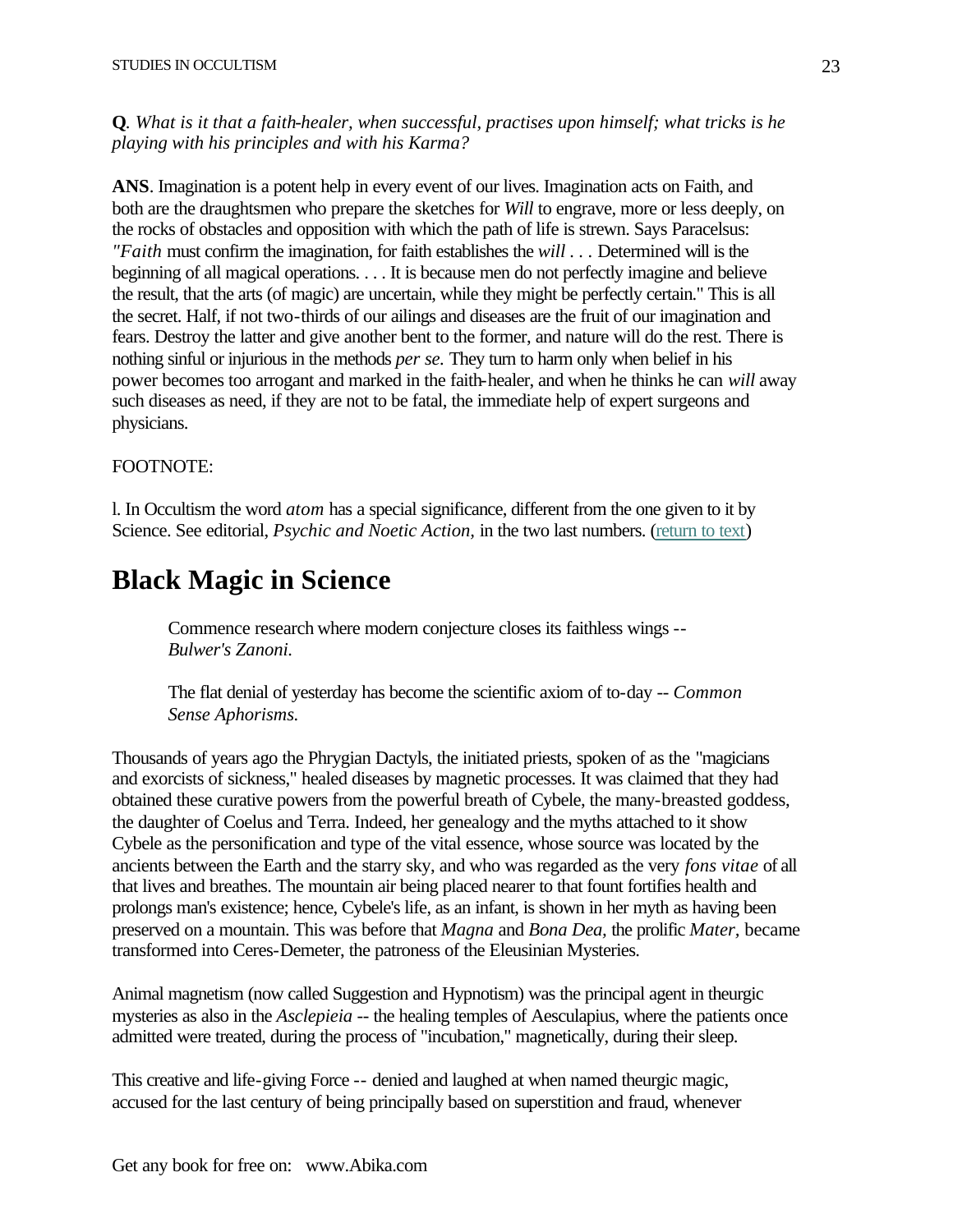referred to as mesmerism -- is now called Hypnotism, Charcotism, Suggestion, "psychology," and what not. But, whatever the expression chosen, it will ever be a loose one if used without a proper qualification. For when epitomized with all its collateral sciences -- which are all sciences within *the* science -- it will be found to contain possibilities the nature of which has never been even dreamt of by the oldest and most learned professors of the orthodox physical science. The latter, "authorities" so-called, are no better, indeed, than innocent bald infants, when brought face to face with the mysteries of antediluvian "mesmerism." As stated repeatedly before, the blossoms of magic, whether white or black, divine or infernal, spring all from one root. The "breath of Cybele" -- *Akasa tattwa,* in India -- is the one chief agent, and it underlay the so-called "miracles" and "supernatural" phenomena in all ages, as in every clime. As the parent-root or essence is universal, so are its effects innumerable. Even the greatest adepts can hardly say where its possibilities must stop.

The key to the very alphabet of these theurgic powers was lost after the last gnostic had been hunted to death by the ferocious persecution of the Church; and as gradually Mysteries, Hierophants, Theophany and Theurgy became obliterated from the minds of men until they remained in them only as a vague tradition, all this was finally forgotten. But at the period of the Renaissance, in Germany, a learned Theosophist, a Philosopher *per ignem,* as they called themselves, rediscovered some of the lost secrets of the Phrygian priests and of the *Asclepieia.* It was the great and unfortunate physician-Occultist, Paracelsus, the greatest Alchemist of the age. That genius it was, who during the Middle Ages was the first to publicly recommend the action of the magnet in the cure of certain diseases. Theophrastus Paracelsus -- the "quack" and "drunken impostor" in the opinion of the said scientific "bald infants" of his day, and of their successors in ours -- inaugurated among other things in the seventeenth century, that which has become a profitable branch in trade in the nineteenth. It is he who invented and used for the cure of various muscular and nervous diseases magnetized bracelets, armlets, belts, rings, collars and leglets; only his magnets cured far more efficaciously than do the electric belts of to-day. Van Helmont, the successor of Paracelsus, and Robert Fludd, the Alchemist and Rosicrucian, also applied magnets in the treatment of their patients. Mesmer in the eighteenth, and the Marquis de Puysegur in the nineteenth century only followed in their footsteps.

In the large curative establishment founded by Mesmer at Vienna, he employed, besides magnetism, electricity, metals and a variety of woods. His fundamental doctrine was that of the Alchemists. He believed that metals, as also woods and plants have all an affinity with and bear a close relation to, the human organism. Everything in the Universe has developed from one homogeneous primordial substance differentiated into incalculable species of matter, and everything is destined to return thereinto. The secret of healing, he maintained, lies in the knowledge of correspondences and affinities between kindred atoms. Find that metal, wood, stone, or plant that has the most correspondential affinity with the body of the sufferer; and, whether through internal or external use, that particular agent imparting to the patient additional strength to fight disease -- (developed generally through the introduction of some foreign element into the constitution) -- and to expel it, will lead invariably to his cure. Many and marvelous were such cures effected by Anton Mesmer. Subjects with heart-disease were made well. A lady of high station, condemned to death, was completely restored to health by the application of certain sympathetic woods. Mesmer himself, suffering from acute rheumatism, cured it completely by using specially-prepared magnets.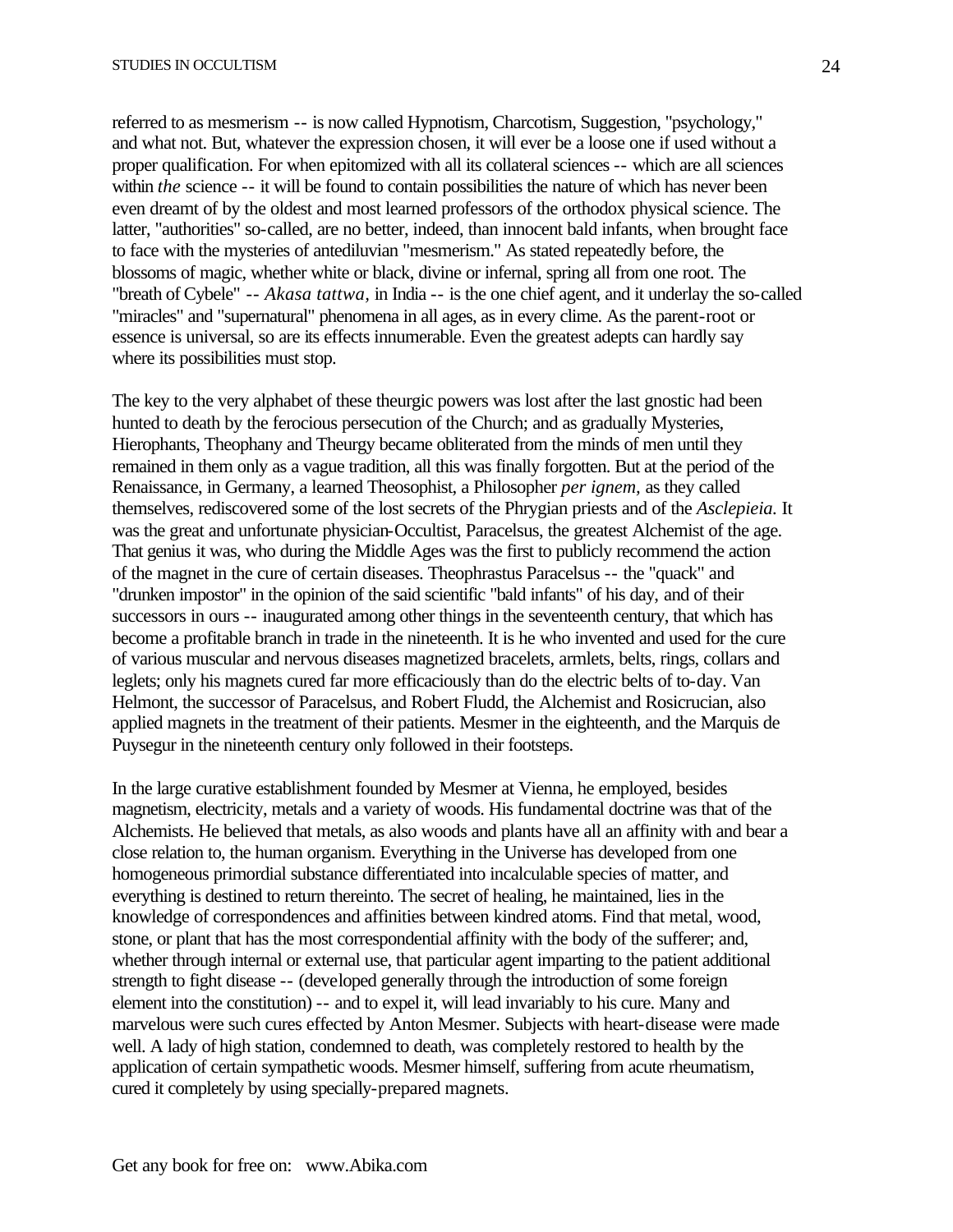In 1774 he too happened to come across the theurgic secret of direct vital transmission; and so highly interested was he, that he abandoned all his old methods to devote himself entirely to the new discovery. Henceforward he *mesmerized* by gaze and passes, the natural magnets being abandoned. The mysterious effects of such manipulations were called by him -- *animal* magnetism. This brought to Mesmer a mass of followers and disciples. The *new* force was experimented with in almost every city and town of Europe and found everywhere an actual fact.

About 1780, Mesmer settled in Paris, and soon the whole metropolis, from the Royal family down to the last hysterical *bourgeoise,* were at his feet. The clergy got frightened and cried -- "the Devil"! The licensed "leeches" felt an ever-growing deficit in their pockets; and the aristocracy and the Court found themselves on the verge of madness from mere excitement. No use repeating too well-known facts, but the memory of the reader may be refreshed with a few details he may have forgotten.

It so happened that just about that time the official Academical Science felt very proud. After centuries of mental stagnation in the realm of medicine and general ignorance, several determined steps in the direction of real knowledge had finally been made. Natural sciences had achieved a decided success, and chemistry and physics were on a fair way to progress. As the *Savants* of a century ago had not yet grown to that height of sublime modesty which characterizes so pre-eminently their modern successors -- they felt very much puffed up with their greatness. The moment for praiseworthy humility, followed by a confession of the relative insignificance of the knowledge of the period -- and even of modern knowledge for the matter of that -- compared to that which the ancients knew, had not yet arrived. Those were days of naive boasting of the peacocks of science displaying in a body their tails, and demanding universal recognition and admiration. The Sir Oracles were not as numerous as they are now, yet their number was considerable. And indeed, had not the Dulcamaras of public fairs been just visited with ostracism? Had not the *leeches* well nigh disappeared to make room for diplomaed physicians with royal licenses to kill and bury a *piacere ad libitum?* Hence, the nodding "Immortal" in his academical chair was regarded as the sole competent authority in the decision of questions he had never studied, and for rendering verdicts about that which he had never heard of. It was the REIGN OF REASON, and of Science -- in its teens; the beginning of the great deadly struggle between Theology and Facts, Spirituality and Materialism. In the educated classes of Society too much faith had been succeeded by no faith at all. The cycle of Scienceworship had just set in, with its pilgrimages to the Academy, the Olympus where the "Forty Immortals" are enshrined, and its raids upon every one who refused to manifest a noisy admiration, a kind of juvenile calf's enthusiasm, at the door of the Fane of Science. When Mesmer arrived, Paris divided its allegiance between the Church which attributed all kinds of phenomena except its own *divine miracles* to the Devil, and the Academy, which believed in neither God nor Devil, but only in its own infallible wisdom.

But there were minds which would not be satisfied with either of these beliefs. Therefore, after Mesmer had forced all Paris to crowd to his halls, waiting hours to obtain a place in the chair round the miraculous *baquet,* some people thought that it was time real truth should be found out. They had laid their legitimate desires at the royal feet, and the King forthwith commanded his learned Academy to look into the matter. Then it was, that awakening from their chronic nap, the "Immortals" appointed a committee of investigation, among which was Benjamin Franklin,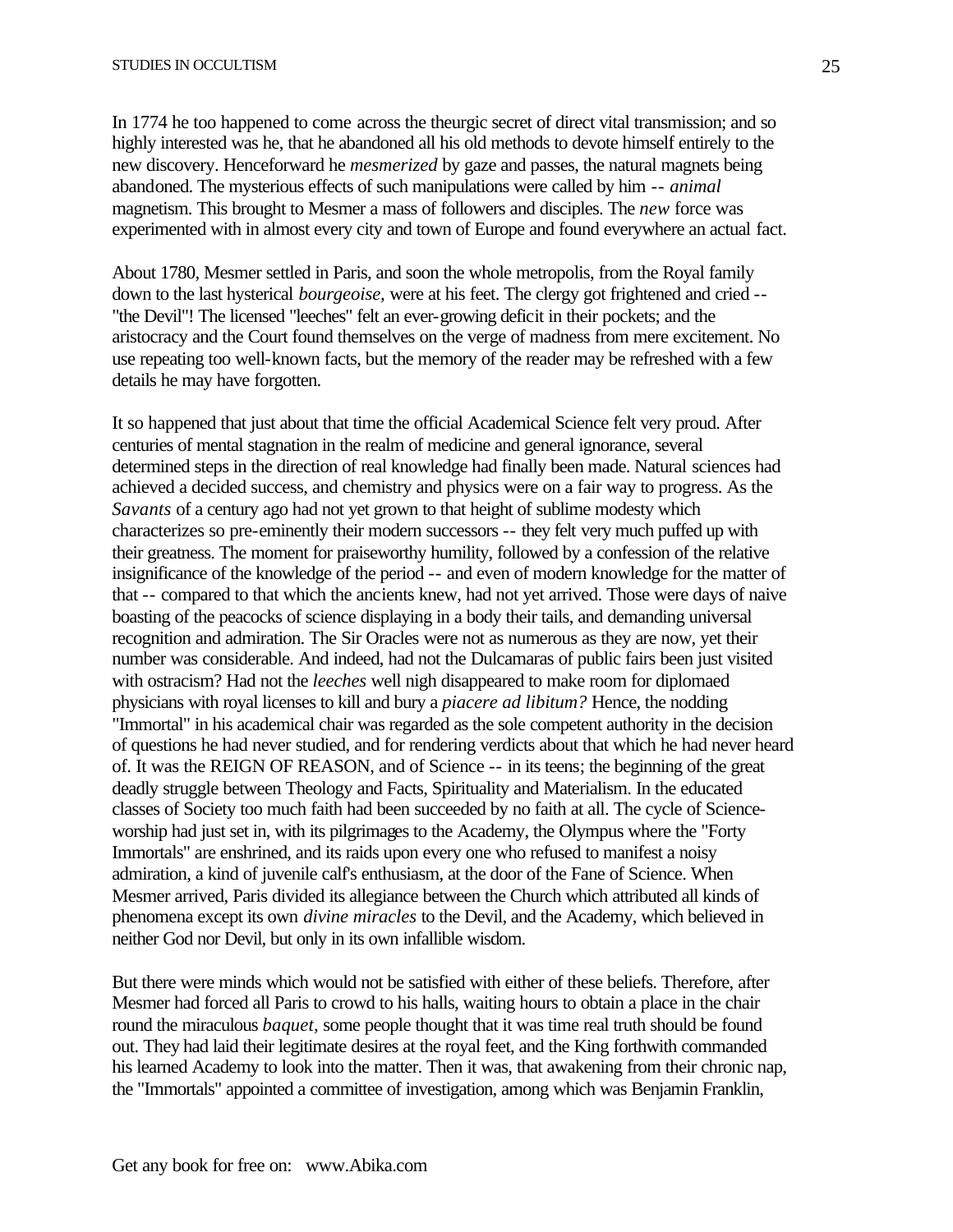and chose some of the oldest, wisest and baldest among their "Infants" to watch over the Committee. This was in 1784. Every one knows what was the report of the latter and the final decision of the Academy. The whole transaction looks now like a general rehearsal of the play, one of the acts of which was performed by the "Dialectical Society" of London and some of England's greatest Scientists, some eighty years later.

Indeed, notwithstanding a counter report by Dr. Jussieu, an Academician of the highest rank, and the Court physician D'Eslon, who, as eye-witnesses to the most striking phenomena, demanded that a careful investigation should be made by the Medical Faculty of the therapeutic effects of the magnetic fluid -- their demand fell through. The Academy disbelieved her most eminent Scientists. Even Sir B. Franklin, so much at home with cosmic electricity, would not recognize its fountain head and primordial source, and along with Bailly, Lavoisier, Magendie, and others, proclaimed Mesmerism a delusion. Nor had the second investigation which followed the first - namely in 1825 -- any better results. The report was once more squashed (*vide Isis Unveiled*, vol. I, pp. 171-176).

Even now when experiment has amply demonstrated that "Mesmerism" or animal magnetism, now known as hypnotism (a sorry effect, forsooth, of the "Breath of Cybele") is *a fact,* we yet get the majority of scientists denying its actual existence. Small fry as it is in the majestic array of experimental psycho-magnetic phenomena, even hypnotism seems too incredible, *too mysterious,* for our Darwinists and Haeckelians. One needs too much moral courage, you see, to face the suspicion of one's colleagues, the doubt of the public, and the giggling of fools. "Mystery and charlatanism go hand in hand," they say; and "self-respect and the dignity of the profession," as Magendie remarks in his *Physiologie Humaine,* "demand that the well informed physician should remember how readily mystery glides into charlatanism." Pity the "well informed physician" should fail to remember that physiology among the rest is full of mystery - profound, inexplicable mystery from A to  $Z$  -- and ask whether, starting from the above "truism," he should not throw overboard Biology and Physiology as the greatest pieces of charlatanry in modern Science. Nevertheless, a few in the well-meaning minority of our physicians have taken up seriously the investigation of hypnotism. But even they, having been reluctantly compelled to confess the reality of its phenomena, still persist in seeing in such manifestations no higher a factor at work than the purely material and physical forces, and deny these their legitimate name of animal magnetism. But as the Rev. Mr. Haweis (of whom more presently) just said in the *Daily Graphic* . . . "The Charcot phenomena are, for all that, in many ways identical with the mesmeric phenomena, and hypnotism must properly be considered rather as a branch of mesmerism than as something distinct from it. Anyhow, Mesmer's facts, now generally accepted, were at first stoutly denied." And they are still so denied.

But while they deny Mesmerism, they rush into Hypnotism, despite the now scientifically recognized dangers of this science, in which medical practitioners in France are far ahead of the English. And what the former say is, that between the two states of mesmerism (or magnetism as they call it, across the water) and hypnotism "there is an abyss." That one is beneficent, the other maleficent, as it evidently must be; since, according to both Occultism and modern Psychology, *hypnotism is produced by the withdrawal of the nervous fluid from the capillary nerves,* which being, so to say, the sentries that keep the doors of our senses opened, getting *anaesthetized*  under hypnotic conditions, allow these to get closed. A. H. Simonin reveals many a wholesome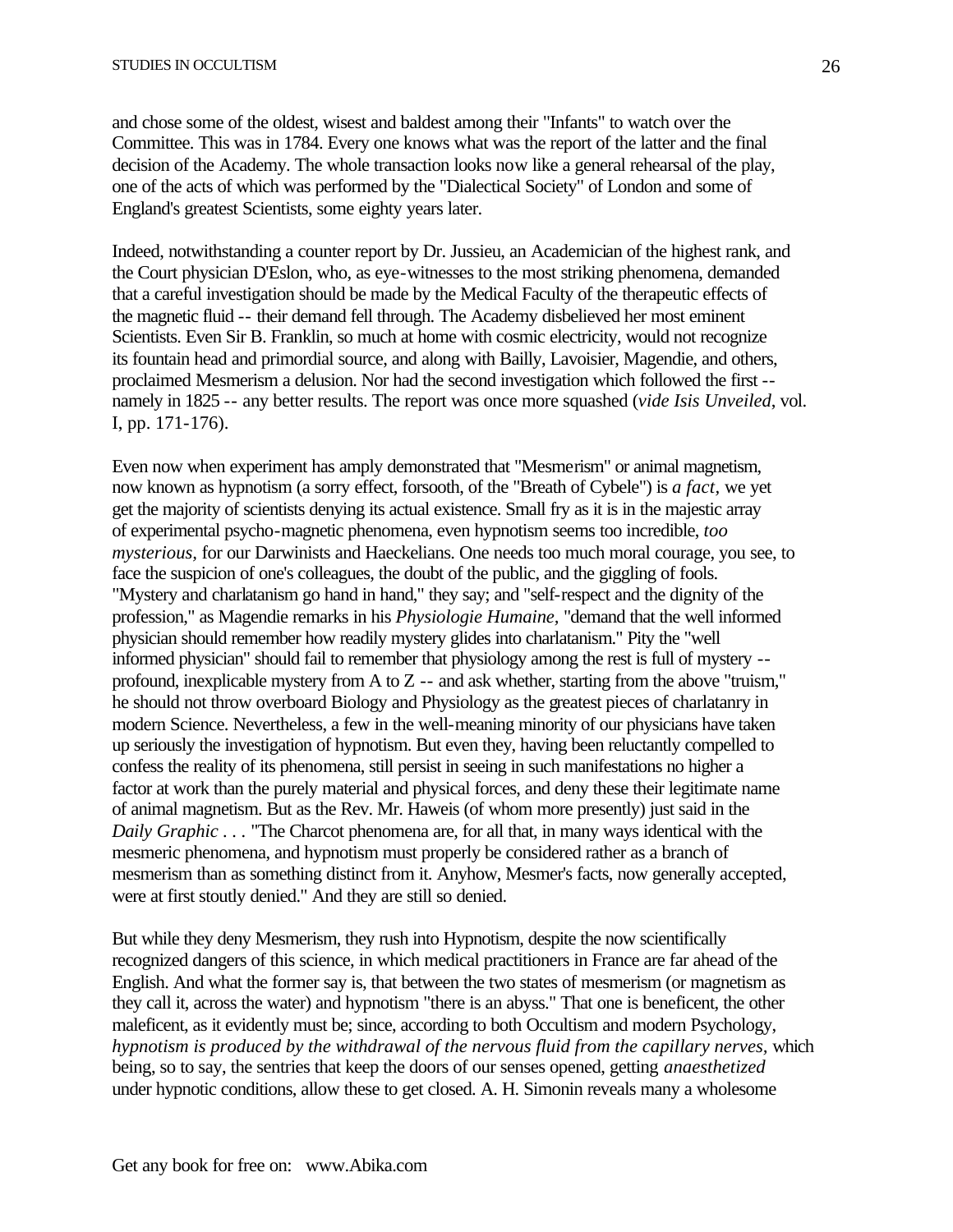truth in his excellent work, "*Solution du probleme de la suggestion hypnotique*." (1) Thus he shows that while "in Magnetism (mesmerism) there occurs in the *subject* a great development of moral faculties"; that his thoughts and feelings "become loftier, and the senses acquire an abnormal acuteness"; in hypnotism, on the contrary, "the subject becomes *a simple mirror*." It is Suggestion which is the true motor of every action in the hypnotic: and if, occasionally, "seemingly marvelous actions are produced, these are due to the hypnotizer, not to the subject." Again . . . . "In hypnotism instinct, i.e*.,* the *animal,* reaches its greatest development; so much so, indeed, that the aphorism 'extremes meet' can never receive a better application than to magnetism and hypnotism." How true these words, also, as to the difference between the mesmerized and the hypnotized subjects. "In one, his ideal nature, his moral self -- the reflection of his divine nature -- are carried to their extreme limits, and the subject becomes almost a celestial being (*un ange*). In the other, it is his *instincts* which develop in a most surprising fashion. The hypnotic lowers himself to the level of the animal. From a physiological standpoint, magnetism (Mesmerism) is comforting and curative, and hypnotism, which is but the result of an unbalanced state, is -- most dangerous."

Thus the adverse Report drawn by Bailly at the end of last century has had dire effects in the present, but it had its *Karma* also. Intended to kill the "Mesmeric" *craze,* it reacted as a deathblow to the public confidence in scientific decrees. In our day the *Non-Possumus* of the Royal Colleges and Academies is quoted on the Stock Exchange of the world's opinion at a price almost as low as the *Non-Possumus* of the Vatican. The days of authority whether human or divine, are fast gliding away; and we see already gleaming on future horizons but one tribunal, supreme and final, before which mankind will bow -- the Tribunal of Fact and Truth.

Aye, to this tribunal without appeal even liberal clergymen and famous preachers make obeisance in our day. The parts have now changed hands, and in many instances it is the successors of those who fought tooth and nail for the reality of the Devil and his direct interference with psychic phenomena, for long centuries, who come out publicly to upbraid science. A remarkable instance of this is found in an excellent letter (just mentioned) by the Rev. Mr. Haweis to the *Graphic.* The learned preacher seems to share our indignation at the unfairness of the modern scientists, at their suppression of truth, and ingratitude to their ancient teachers. His letter is so interesting that its best points must be immortalized in our magazine. Here are some fragments of it. Thus he asks: --

Why can't our scientific men say: "We have blundered about Mesmerism; it's practically true"? Not because they are men of science, but simply because they are human. No doubt it is humiliating when you have dogmatized in the name of science to say, "I was wrong." But is it not more humiliating to be found out; and is it not most humiliating, after shuffling and wriggling hopelessly in the inexorable meshes of serried facts, to collapse suddenly, and call the hated net a "suitable enclosure," in which forsooth, you don't mind being caught? Now this, as it seems to me, is precisely what Messrs. Charcot and the French hypnotists and their medical admirers in England are doing. Ever since Mesmer's death at the age of eighty, in 1815, the French and English "Faculty," with some honorable exceptions, have ridiculed and denied the facts as well as the theories of Mesmer, but now, in 1890, a host of scientists suddenly agree, while wiping out as best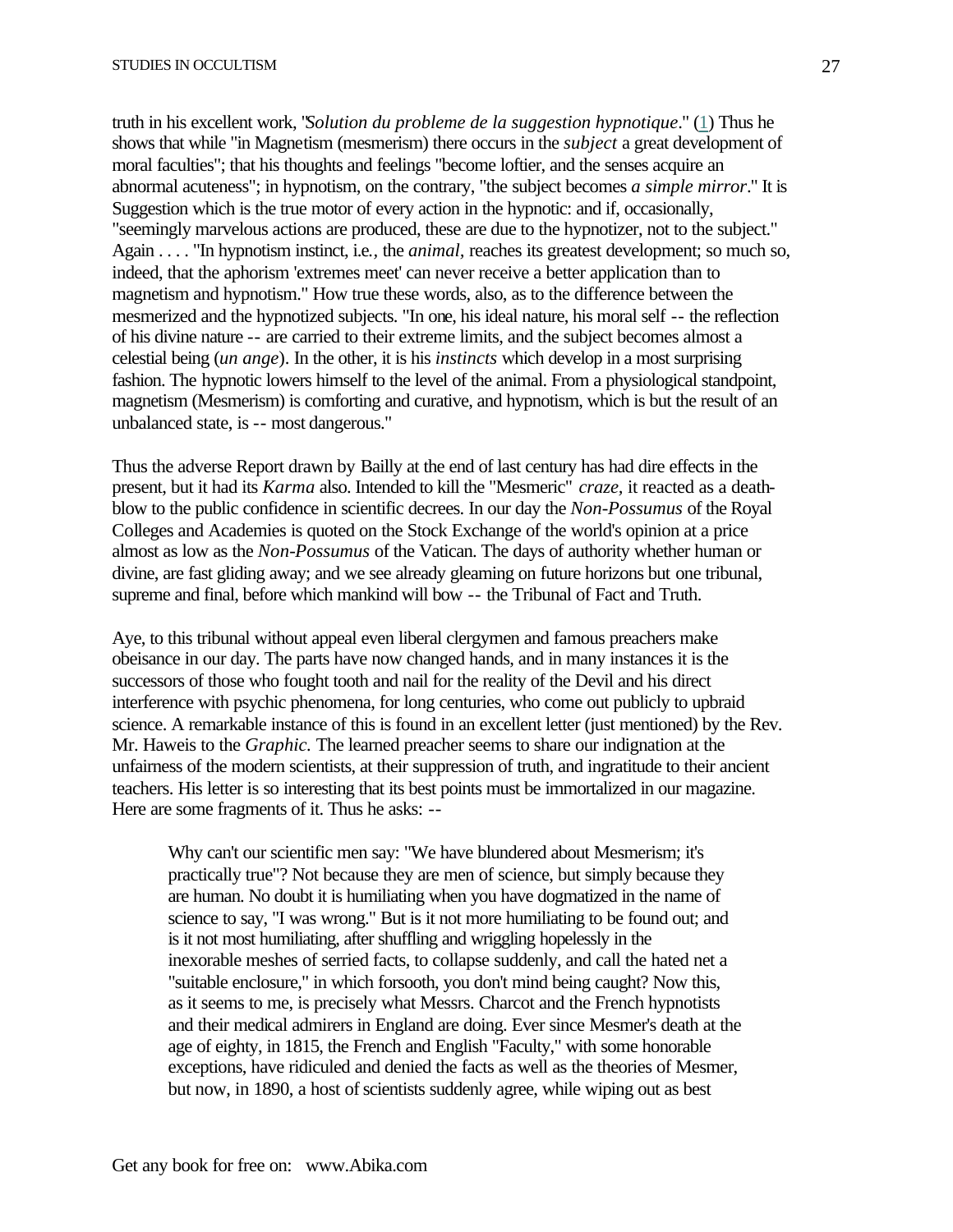they may the name of Mesmer, to rob him of all his phenomena, which they quietly appropriate under the name of "hypnotism," "suggestion," "Therapeutic Magnetism," "psychopathic Massage," and all the rest of it. Well, "What's in a name?"

I care more for things than names, but I reverence the pioneers of thought who have been cast out, trodden under foot, and crucified by the orthodox of all ages, and I think the least scientists can do for men like Mesmer, Du Potet, Puysegur, or Mayo and Elliotson, now they are gone, is to "build their sepulchers."

But Mr. Haweis might have added instead, the amateur Hypnotists of Science dig with their own hands the graves of many a man and woman's intellect; they enslave and paralyze freewill in their "subjects," turn immortal men into soulless, irresponsible automata, and vivisect *their souls*  with as much unconcern as they vivisect the bodies of rabbits and dogs. In short, they are fast blooming into "sorcerers," and are turning science into a vast field of black magic. The rev. writer, however, lets the culprits off easily; and, remarking that he accepts "the distinction" [between Mesmerism and Hypnotism] "without pledging himself to any theory," he adds: --

I am mainly concerned with the facts, and what I want to know is why these cures and abnormal states are trumpeted about as modern discoveries, while the "faculty" still deride or ignore their great predecessors without having themselves a theory which they can agree upon or a single fact which can be called new. The truth is we are just blundering back with toil to work over again the old disused mines of the ancients; the rediscovery of these occult sciences is exactly matched by the slow recovery of sculpture and painting in modern Europe. Here is the history of occult science in a nutshell. (1) Once known. (2) Lost. (3) Rediscovered. (4) Denied. (5) Reaffirmed, and by slow degrees, under new names, victorious. The evidence for all this is exhaustive and abundant. Here it may suffice to notice that Diodorus Siculus mentions how the Egyptian priests, ages before Christ, attributed clairvoyance induced for therapeutic purposes to Isis. Strabo ascribes the same to Serapis, while Galen mentions a temple near Memphis famous for these Hypnotic cures. Pythagoras, who won the confidence of the Egyptian priests, is full of it. Aristophanes in "Plutus" describes in some detail a Mesmeric cure -- [*kai prota men de tes kephales ephepsato*], etc., "and first he began to handle the head." Caelius Aurelianus describes manipulations (1569) for disease "conducting the hands from the superior to the inferior parts"; and there was an old Latin proverb -- *Ubi dolor ibi digitus,* "Where pain, there finger." But time would fail me to tell of Paracelsus (1462) (2) and his "deep secret of Magnetism"; of Van Helmont (1644) (3) and his "faith in the power of the hand in disease." Much in the writings of both these men was only made clear to the moderns by *the experiments of Mesmer,* and in view of modern Hypnotists it is clearly with him and his disciples that we have chiefly to do. He claimed, no doubt, to transmit an animal magnetic fluid, which I believe the Hypnotists deny.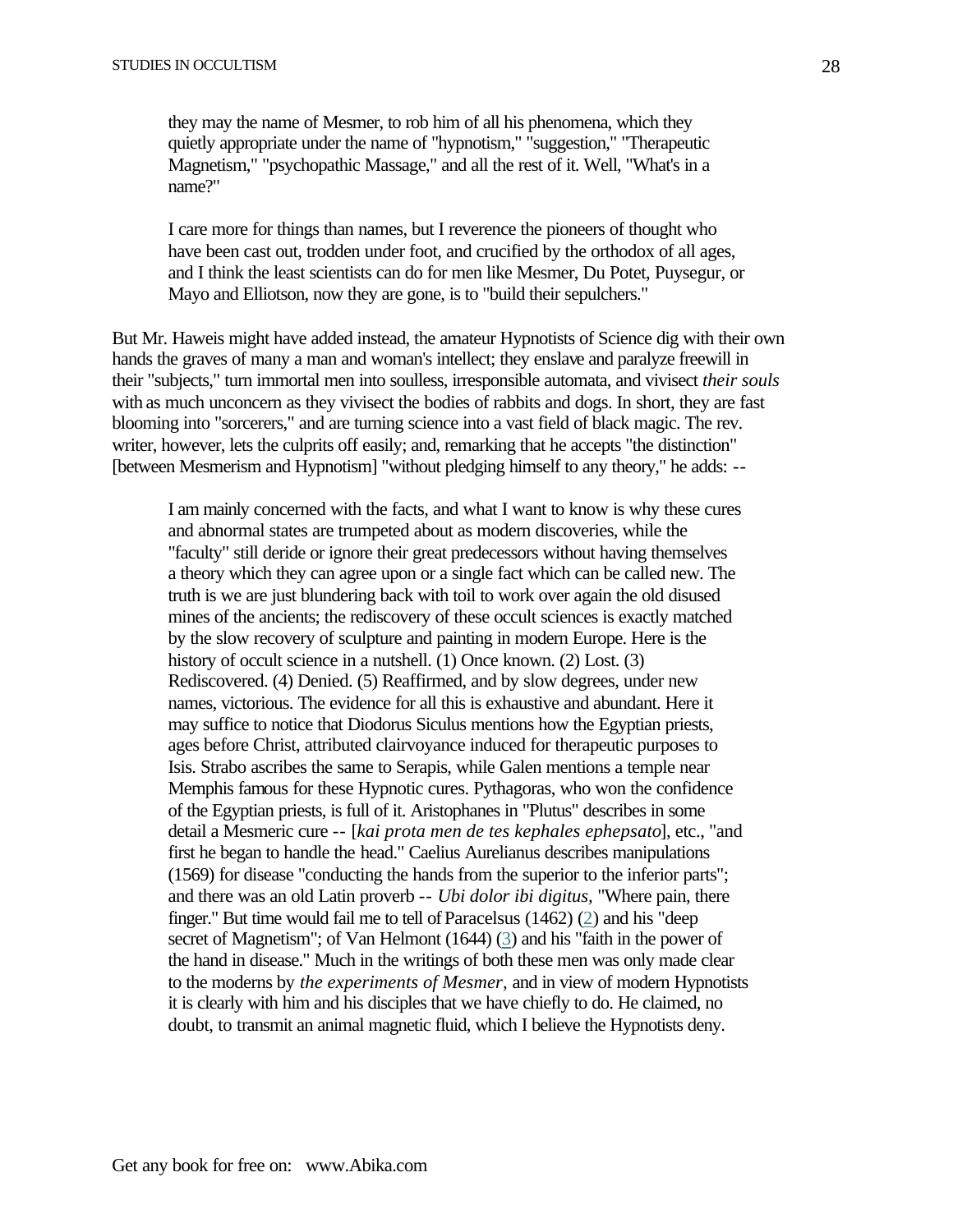They do, they do. But so did the scientists with regard to more than one truth. To deny "an animal magnetic fluid" is surely no more absurd than to deny the circulation of the blood, as they have so energetically done.

A few additional details about Mesmerism given by Mr. Haweis may prove interesting. Thus he reminds us of the answer written by the much wronged Mesmer to the Academicians after their unfavorable Report, and refers to it as "prophetic words."

"You say that Mesmer will never hold up his head again. If such is the destiny of the man it is not the destiny of the truth, which is in its nature imperishable, and will shine forth sooner or later in the same or some other country with more brilliancy than ever, and its triumph will annihilate its miserable detractors." Mesmer left Paris in disgust, and retired to Switzerland to die; but the illustrious Dr. Jussieu became a convert. Lavater carried Mesmer's system to Germany, while Puysegur and Deleuze spread it throughout provincial France, forming innumerable "harmonic societies" devoted to the study of therapeutic magnetism and its allied phenomena of thought-transference, hypnotism, and clairvoyance.

Some twenty years ago I became acquainted with perhaps the most illustrious disciple of Mesmer, the aged Baron du Potet. (4) Round this man's therapeutic and mesmeric exploits raged, between 1830 and 1846, a bitter controversy throughout France. A murderer had been tracked, convicted, and executed solely on evidence supplied by one of Du Potet's clairvoyants. The *Juge de Paix* admitted thus much in open court. This was too much for even sceptical Paris, and the Academy determined to sit again and, if possible, crush out the superstition. They sat, but, strange to say, this time they were converted. Itard, Fouquier, Guersent, Bourdois de la Motte, the cream of the French faculty, pronounced the phenomena of mesmerism to be genuine -- cures, trances, clairvoyance, thoughttransference, even reading from closed books; and from that time an elaborate nomenclature was invented, blotting out as far as possible the detested names of the indefatigable men who had compelled the scientific assent, while enrolling the main facts vouched for by Mesmer, Du Potet, and Puysegur among the undoubted phenomena to be accepted, on whatever theory, by medical science. . . .

Then comes the turn of this foggy island and its befogged scientists.

"Meanwhile," [goes on the writer], England was more stubborn. In 1846 the celebrated Dr. Elliot son, a popular practitioner, with a vast *clientele,* pronounced the famous Harveian oration, in which he confessed his belief in Mesmerism. He was denounced by the doctors with such thorough results that he lost his practice, and died well-nigh ruined, if not heart-broken. The Mesmeric Hospital in Marylebone Road has been established by him. Operations were successfully performed under Mesmerism, and all the phenomena which have lately occurred at Leeds and elsewhere to the satisfaction of the doctors were produced in Marylebone fifty-six years ago. Thirty-five years ago Professor Lister did the same -- but the introduction of chloroform being more speedy and certain as an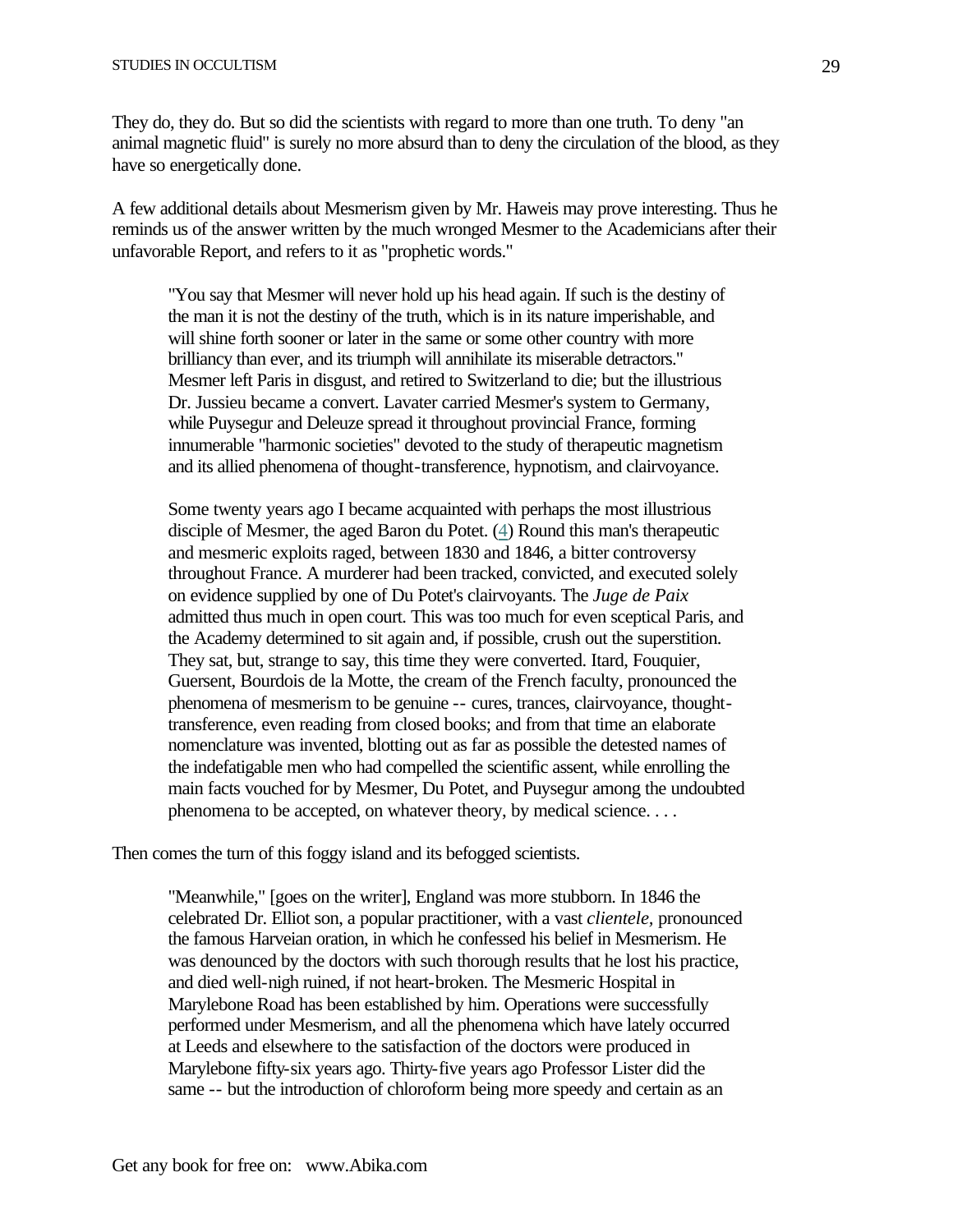anaesthetic, killed for a time the mesmeric treatment. The public interest in Mesmerism died down, and the Mesmeric Hospital in the Marylebone Road, which had been under a cloud since the suppression of Elliotson, was at last closed. Lately we know what has been the fate of Mesmer and Mesmerism. Mesmer is spoken of in the same breath with Count Cagliostro, and Mesmerism itself is seldom mentioned at all; but, then, we hear plenty of electro-biology, therapeutic magnetism and hypnotism -- just so. Oh, shades of Mesmer, Puysegur, Du Potet, Elliotson -- *sic vos non vobis!* Still, I say *Palmam qui meruit ferat.*  When I knew Baron du Potet he was on the brink of the grave, and nearly eighty years old. He was an ardent admirer of Mesmer; he had devoted his whole life to therapeutic magnetism, and he was absolutely dogmatic on the point that a real magnetic aura passed from the Mesmerist to the patient. "I will show you this," he said one day, as we both stood by the bedside of a patient in so deep a trance that we ran needles into her hands and arms without exciting the least sign or movement. The old Baron continued: "I will, at the distance of a foot or two, determine slight convulsions in any part of her body by simply moving my hand above the part, without any contact." He began at the shoulder, which soon set up a twitching. Quiet being restored, he tried the elbow, then the wrist, then the knee, the convulsions increasing in intensity according to the time employed. "Are you quite satisfied?" I said, "Quite satisfied"; "and," continued he, "any patient that I have tested I will undertake to operate upon through a brick wall at a time and place where the patient shall be ignorant of my presence or my purpose. This," added Du Potet, "was one of the experiences which most puzzled the Academicians at Paris. I repeated the experiment again and again under every test and condition, with almost invariable success, until the most sceptical was forced to give in."

We have accused science of gliding full sail down to the Maelstrom of Black Magic, by practising that which ancient Psychology -- the most important branch of the Occult Sciences - has always declared as Sorcery in its application to the *inner* man. We are prepared to maintain what we say. We mean to prove it one of these days, in some future articles, basing ourselves on facts published and the actions produced by the Hypnotism of Vivisectionists themselves. That they are unconscious sorcerers does not make away with the fact that they do practice the Black Art *bel et bien.* In short the situation is this. The minority of the learned physicians and other scientists experiment in "hypnotism" because they have come to see something in it; while the majority of the members of the R.C.P.'s still deny the actuality of animal magnetism in its mesmeric form, even under its modern mask -- hypnotism. The former -- entirely ignorant of the fundamental laws of animal magnetism -- experiment at hap-hazard, almost blindly. To remain consistent with their declarations (*a*) that hypnotism is *not* mesmerism, and (*b*) that a magnetic aura or fluid passing from the mesmerizer (or hypnotizer) is pure fallacy -- they have no right, of course, to apply the laws of the older to the younger science. Hence they interfere with, and awaken to action the most dangerous forces of nature, without being aware of it. Instead of healing diseases -- the only use to which animal magnetism under its new name can be *legitimately* applied -- they often inoculate the *subjects* with their own physical as well as mental ills and vices. For this, and the ignorance of their colleagues of the minority, the disbelieving majority of the Sadducees are greatly responsible. For, by opposing them, they impede free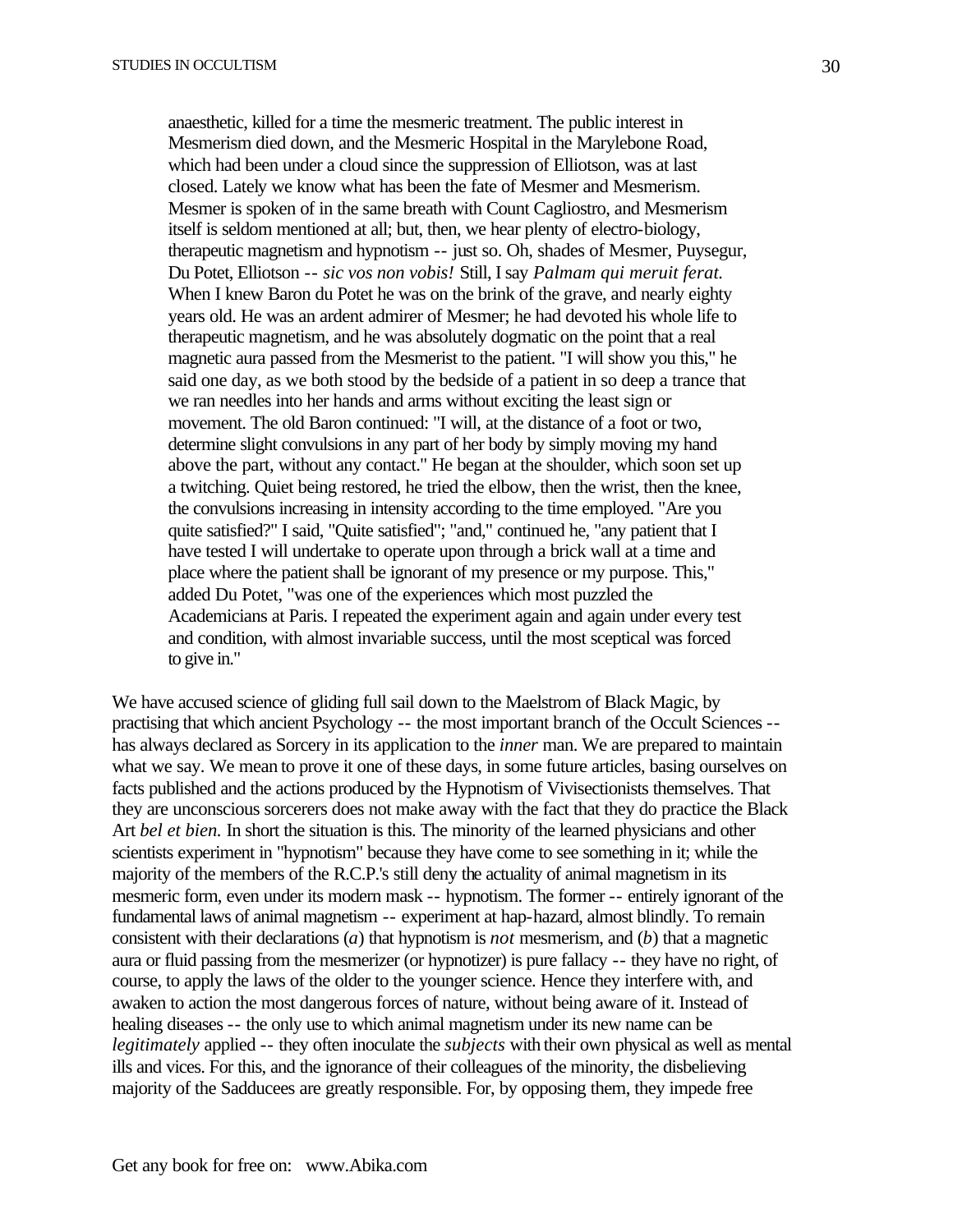action, and take advantage of the Hypocratic oath, to make them powerless to admit and do much that the believers might and would otherwise do. But as Dr. A. Teste truly says in his work -- "*There are certain unfortunate truths which compromise those who believe in them, and those especially who are so candid as to avow them publicly*." Thus the reason of hypnotism not being studied on its proper lines is self-evident.

Years ago it was remarked: "It is the duty of the Academy and medical authorities to study Mesmerism (i.e*.,* the occult sciences in its spirit) and to subject it to trials; finally, *to take away the use and practice of it from persons quite strangers to the art, who abuse this means, and make it an object of lucre and speculation.* "He who uttered this great truth was "the voice speaking in the desert." But those having some experience in occult psychology would go further. They would say it is incumbent on every scientific body -- nay, on every government - to put an end to public exhibitions of this sort. By trying the *magic* effect of the human will on weaker wills, by deriding the existence of *occult* forces in Nature -- forces whose name is legion -- and yet calling out these, under the pretext that they are *no* independent forces at all, not even psychic in their nature, but "connected with known *physical* laws" (Binet and Fere), men in authority are virtually responsible for all the dire effects that are and will be following their dangerous public experiments. Verily Karma -- the terrible but just Retributive Law -- will visit all those who develop the most awful results in the future, generated at those public exhibitions for the amusement of the profane. Let them only think of dangers bred, of new forms of diseases, mental and physical, begotten by such insane handling of psychic will! This is as bad on the moral plane as the artificial introduction of animal matter into the human blood, by the infamous Brown Sequard method, is on the physical. They laugh at the occult sciences and deride Mesmerism? Yet this century will not have passed away before they have undeniable proofs that the idea of a crime suggested for experiment's sake is not removed by a reversed current of the will as easily as it is inspired. They may learn that if the outward expression of the idea of a misdeed "suggested" may fade out at the will of the operator, the *active living germ* artificially implanted does not disappear with it; that once dropped into the seat of the human -- or, rather, the animal -- passions, it may lie dormant there for years sometimes, to become suddenly awakened by some unforeseen circumstance into realization. Crying children frightened into silence by the *suggestion* of a monster, a devil standing in the corner, by a foolish nurse, have been known to become insane twenty or thirty years later on the same subject. There are mysterious, secret drawers, dark nooks and hiding-places in the labyrinth of our memory, still unknown to physiologists, and which open only once, rarely twice, in man's lifetime, and that only under very abnormal and peculiar conditions. But when they do, it is always some heroic deed committed by a person the least calculated for it, or -- a terrible crime perpetrated, the reason for which remains for ever a mystery. . . .

Thus experiments in "suggestion" by persons ignorant of the occult laws, are the most dangerous of pastimes. The action and reaction of ideas on the *inner lower* "Ego," has never been studied so far, because that Ego itself is *terra incognita* (even when not denied) to the men of science. Moreover, such performances before a promiscuous public are a danger in themselves. Men of undeniable scientific education who experiment on Hypnotism in public, lend thereby the sanction of their names to such performances. And then every unworthy speculator acute enough to understand the process may, by developing by practice and perseverance the same force in himself, apply it to his own selfish, often criminal, ends.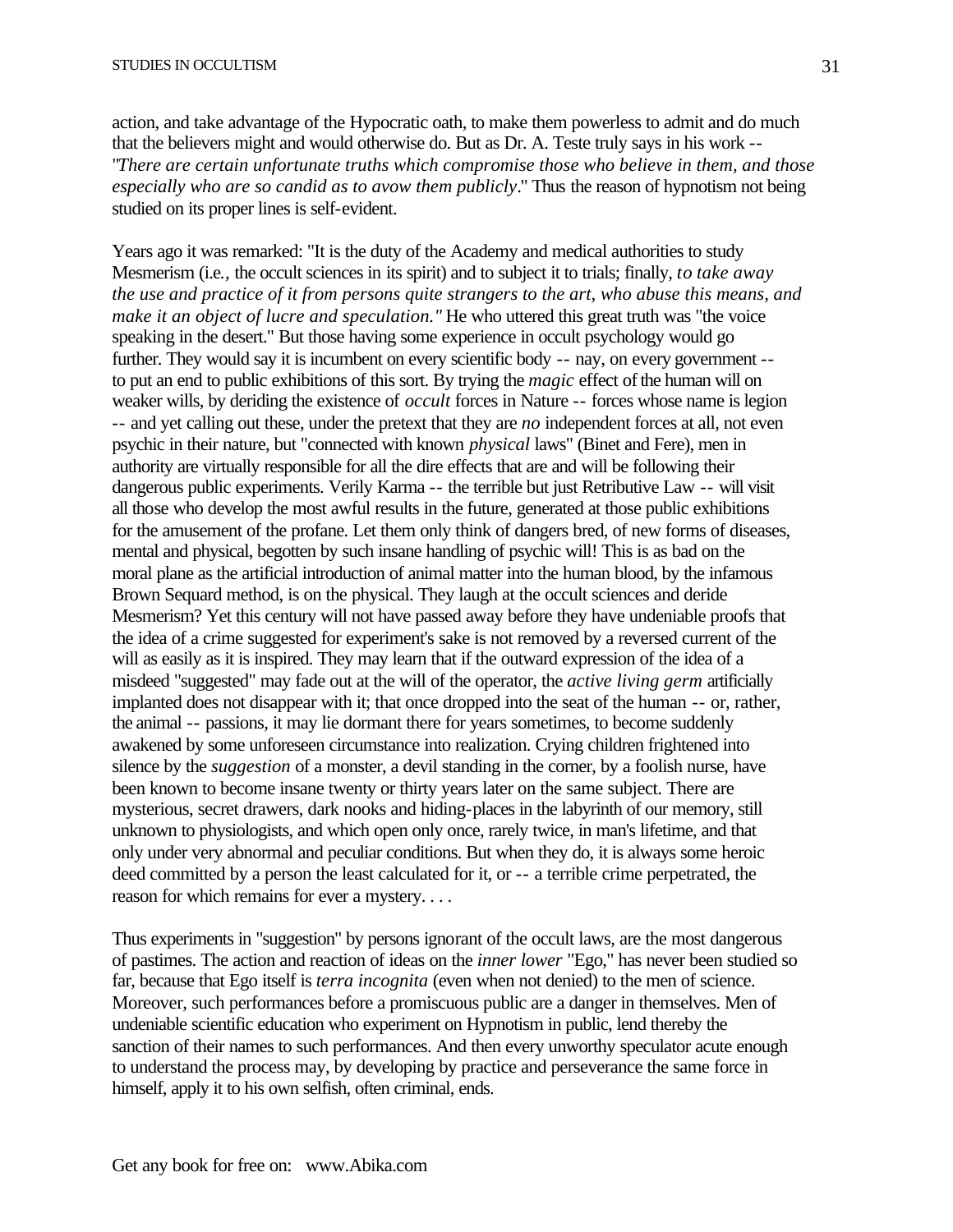*Result on Karmic lines:* every Hypnotist, every man of Science, however well-meaning and honorable, once he has allowed himself to become the unconscious instructor of one who learns but to abuse the sacred science, becomes, of course, morally the confederate of every crime committed by this means.

Such is the consequence of public "Hypnotic" experiments which thus lead to, and virtually are, BLACK MAGIC.

#### FOOTNOTES:

1. See the review of his work in the *Journal du Magnetisme,* Mai*,* Juin, 1890, founded in 1845 by Baron du Potet, and now edited by H. Durville, in Paris. (return to text)

2. This date is an error. Paracelsus was born at Zurich in 1493. (return to text)

3. This is the date of Van Helmont's death; he was born in 1577. (return to text)

4. Baron du Potet was for years Honorary member of the Theosophical Society. Autograph letters were received from him and preserved at Adyar, our Headquarters, in which he deplores the flippant unscientific way in which Mesmerism (then on the eve of becoming the "hypnotism" of science) was handled "*par les charlatans du jour*."Had he lived to see the secret science in its full travesty as hypnotism, his powerful voice might have stopped its terrible present abuses and degradation into a commercial Punch and Judy show. Luckily for him, and unluckily for truth, the greatest adept of Mesmerism in Europe of this century -- is dead. (return to text)

## **The Signs of the Times**

It is intensely interesting to follow season after season the rapid evolution and change of public thought in the direction of the mystical. The educated mind is most undeniably attempting to free itself from the heavy fetters of materialism. The ugly caterpillar is writhing in the agonies of death, under the powerful efforts of the psychic butterfly to escape from its science-built prison, and every day brings some new glad tidings of one or more such mental births to light.

As the New York "Path" truly remarks in its September issue, when "Theosophical and kindred topics . . . are made the texts for novels," and, we may add, scientific essays and *brochures,* "the implication is that interest in them has become diffused through all social ranks." That kind of literature is "paradoxically proof that Occultism has passed beyond the region of careless amusement and entered that of serious enquiry." The reader has but to throw a retrospective glance at the publications of the last few years to find that such topics as Mysticism, Magic, Sorcery, Spiritualism, Theosophy, Mesmerism, or, as it is now called, Hypnotism, all the various branches in short of the *Occult* side of nature, are becoming predominant in every kind of literature. They visibly increase in proportion to the efforts made to discredit the movements in the cause of truth, and strangle enquiry -- whether on the field of theosophy or spiritualism -- by trying to besmear their most prominent heralds, pioneers and defenders, with tar and feathers.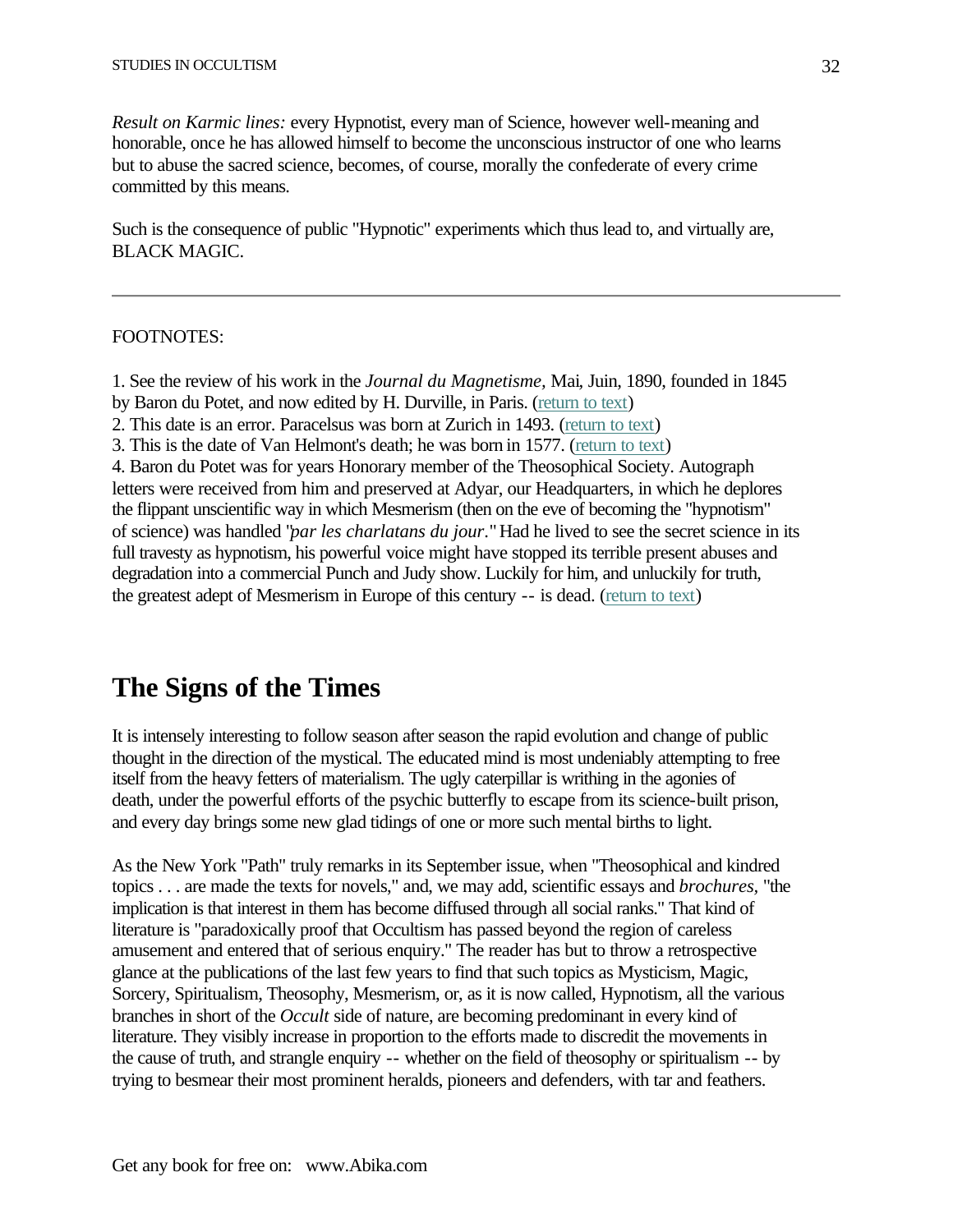The key-note for mystic and theosophic literature was Marion Crawford's *Mr. Isaacs.* It was followed by his *Zoroaster*. Then followed *The Romance of Two Worlds,* by Marie Corelli; R. Louis Stevenson's *Dr. Jekyll and Mr. Hyde*; *The Fallen Idol*, by Anstey; *King Solomon's Mines*  and the thrice famous *She*, by Rider Haggard; *Affinities* and *The Brother of the Shadow,* by Mrs. Campbell Praed; Edmund Downey's *House of Tears*, and many others less noticeable. And now there comes a fresh outburst in Florence Marryat's *Daughter of the Tropics*, and F. C. Philips' *Strange Adventures of Lucy Smith*. It is unnecessary to mention in detail the literature produced by avowed theosophists and occultists, some of whose works are very remarkable, while others are positively scientific, such as S. L. Macgregor Mathers' *Kabbalah Unveiled*, and Dr. F. Hartmann's *Paracelsus*, *Magic, White and Black,* etc. We have also to note the fact that theosophy has now crossed the Channel, and is making its way into French literature. *La France*  publishes a strange romance by Ch. Chincholle, pregnant with theosophy, occultism and mesmerism, and called *La Grande Pretresse,* while *La Revue politique et litteraire* (19 Feb. 1887, *et seq*.) contained over the signature of Th. Bentzon, a novel called *Emancipee,* wherein esoteric doctrines and adepts are mentioned in conjunction with the names of well known theosophists. A sign of the times!

Literature -- especially in countries free from government censorship -- is the public heart and pulse. Besides the glaring fact that were there no demand there would be no supply, current literature is produced only to please, and is therefore evidently the mirror which faithfully reflects the state of the public mind. True, Conservative editors, and their submissive correspondents and reporters, still go on slashing occasionally in print the fair faces of mystic spiritualism and theosophy, and some of them are still found, from time to time, indulging in a *brutal* personal attack. But they do no harm on the whole, except perhaps to their own editorial reputations, as such editors can never be suspected of an exuberance of culture and good taste after certain ungentlemanly personal attacks. They do good on the contrary. For, while the theosophists and spiritualists so attacked, may view the Billingsgate poured upon them in a true Socratean spirit, and console themselves with the knowledge that none of the epithets used can possibly apply to them, on the other hand, *too much* abuse and vilification generally ends by awakening the public sympathy for the victim, in the right-minded and the impartial, at any rate.

In England people seem to like fair play on the whole. It is not *bashi-boozook-*like actions, the doughty deeds of those who delight in mutilating the slain and the wounded, that can find sympathy for any great length of time with the public. If -- as maintained by our lay enemies and repeated by some *naïf* and too sanguine missionary organs -- Spiritualism and Theosophy are "dead as a doornail" (*sic! -- vide* American Christian periodicals), -- aye, "dead and buried," why, in such case, good Christian fathers, not leave the dead at rest till "Judgment Day"? And if they are not, then editors -- the profane as well as the clerical -- why should you still fear? Do not show yourselves such cowards if you have the truth on your side. *Magna est veritas et prevalebit,* and "murder will out," as it always has, sooner or later. Open your columns to *free*  and fearless discussion, and do as the theosophical periodicals have ever done, and as LUCIFER is now preparing to do. The "bright Son of the morning" fears no light. He courts it, and is prepared to publish any inimical contributions (couched, of course, in decent language), however much at variance with his theosophical views. He is determined to give a fair hearing in any and every case, to both contending parties and allow things and thoughts to be judged on their respective merits. For why, or what should one dread when fact and truth are one's only aim? *Du*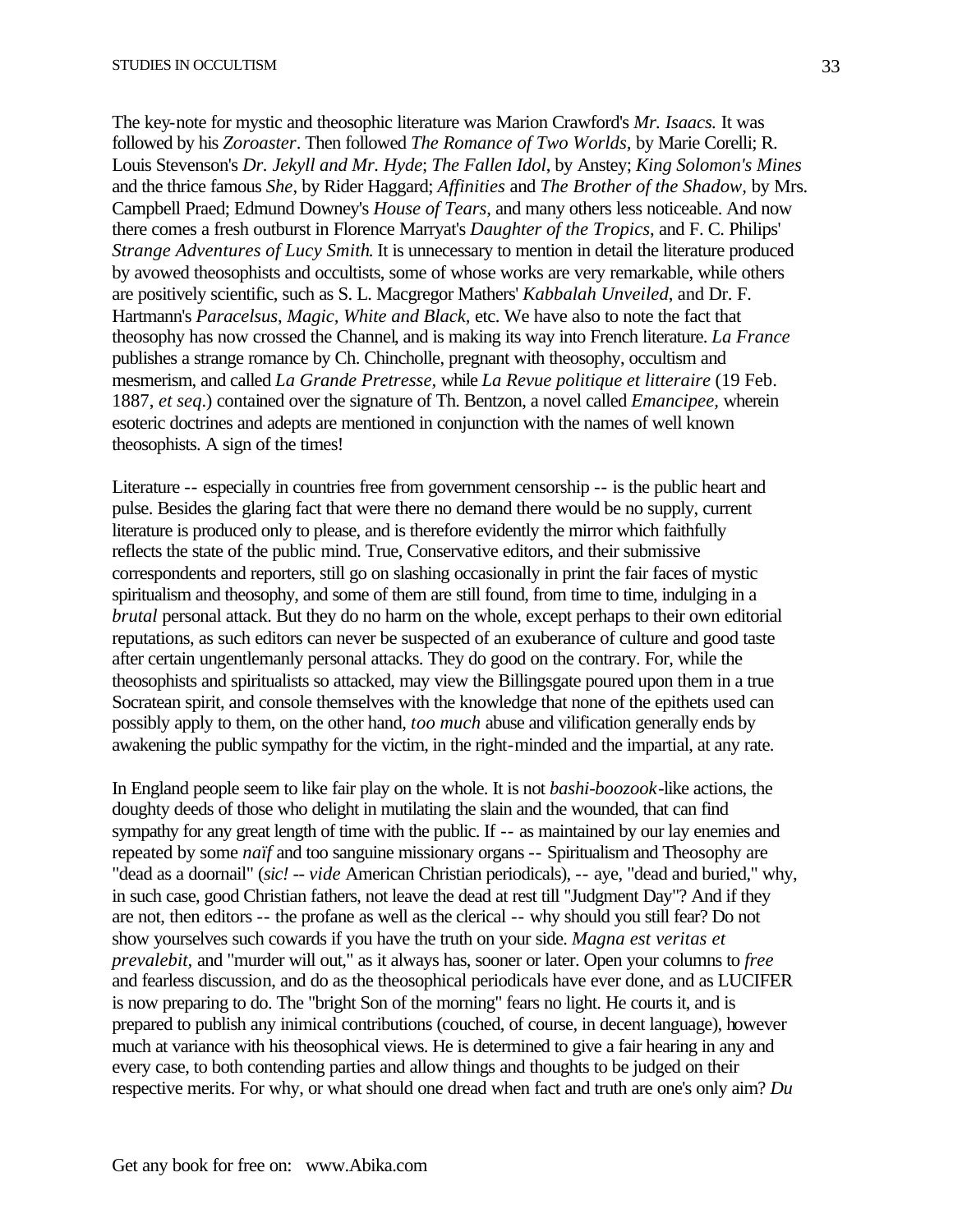*choc des opinions jaillit la verite* was said by a French philosopher. If Theosophy and Spiritualism are no better than "gigantic frauds and will-o'-the-wisps of the age" why such *expensive* crusades against both? And if they are not, why should Agnostics and searchers after truth in general, help bigoted and narrow-minded materialists, sectarians and dogmatists to hide our light under a bushel by mere brutal force and usurped authority? It is easy to surprise the good faith of the fair-minded. Still easier to discredit that, which by its intrinsic strangeness, is already unpopular and could hardly be credited in its palmiest days. "We welcome no supposition so eagerly as one which accords with and intensifies our own prejudices" says, in *Don Jesualdo,* a popular author. Therefore, *facts* become often cunningly concocted "frauds"; and self-evident, glaring lies are accepted as gospel truths at the first breeze of Don Basilio's *Calumnia,* by those to whose hard-crusted pre-conceptions such slander is like heavenly dew.

But, beloved enemies, "the light of Lucifer" may, after all, dispel some of the surrounding darkness. The mighty roaring voice of denunciation, so welcome to those whose little spites and hates and mental stagnation in the grasp of the social respectability it panders to, may yet be silenced by the voice of truth -- "the still small voice" -- whose destiny it ever was to first preach in the desert. That cold and artificial light which still seems to shine so dazzlingly over the alleged iniquities of professional mediums and the supposed sins of commission and omission of *non-professional* experimentalists, of free and independent theosophists, may yet be extinguished at the height of all its glory. For it is not quite the perpetual lamp of the alchemist philosopher. Still less is it that "light which never shone on sea or land," that ray of divine intuition, the spark which glimmers latent in the spiritual, never-erring perceptions of man and woman, and which is now awakening -- for its time is at hand. A few years more, and the Aladdin's lamp, which called forth the ministering genius thereof, who, making three salutes to the public, proceeded forthwith to devour mediums and theosophists, like a juggler who swallows swords at a village fair, will get out of order. Its light, over which the anti-theosophists are crowing victory to this day, shall get dim. And then, perhaps, it will be discovered that what was claimed as a direct ray from the source of eternal truth was no better than a penny rush-light, in whose deceitful smoke and soot people got hypnotized, and saw everything upside down. It will be found that the hideous monsters of fraud and imposture had no existence outside the murky and dizzied brains of the Aladdins on their journey of discovery. And that, finally, the good people who listened to them, had been all the time seeing sights and hearing things under unconscious and mutual *suggestion.* 

This is a scientific explanation, and requires no black magicians or *dugpas* at work; for "suggestion" as now practised by the sorcerers of science is -- *dugpaship* itself, *pur sang.* No Eastern "adept of the *left* hand" can do more mischief by his infernal art than a grave hypnotizer of the Faculty of Medicine, a disciple of Charcot, or of any other scientific *light* of the first magnitude. In Paris, as in St. Petersburg, crimes have been committed under "suggestion." Divorces have occurred, and husbands have nearly killed their wives and their supposed correspondents, owing to tricks played on innocent and respectable women, who have thus had their fair name and all their future life blasted for ever. A son, under such influence, broke open the desk of an avaricious father, who caught him in the act, and nearly shot him in a fit of rage. One of the keys of Occultism is in the hands of science -- cold, heartless, materialistic, and crassly ignorant of the other truly psychic side of the phenomenon: hence, powerless to draw a line of demarcation between the physiological and the purely spiritual effects of the disease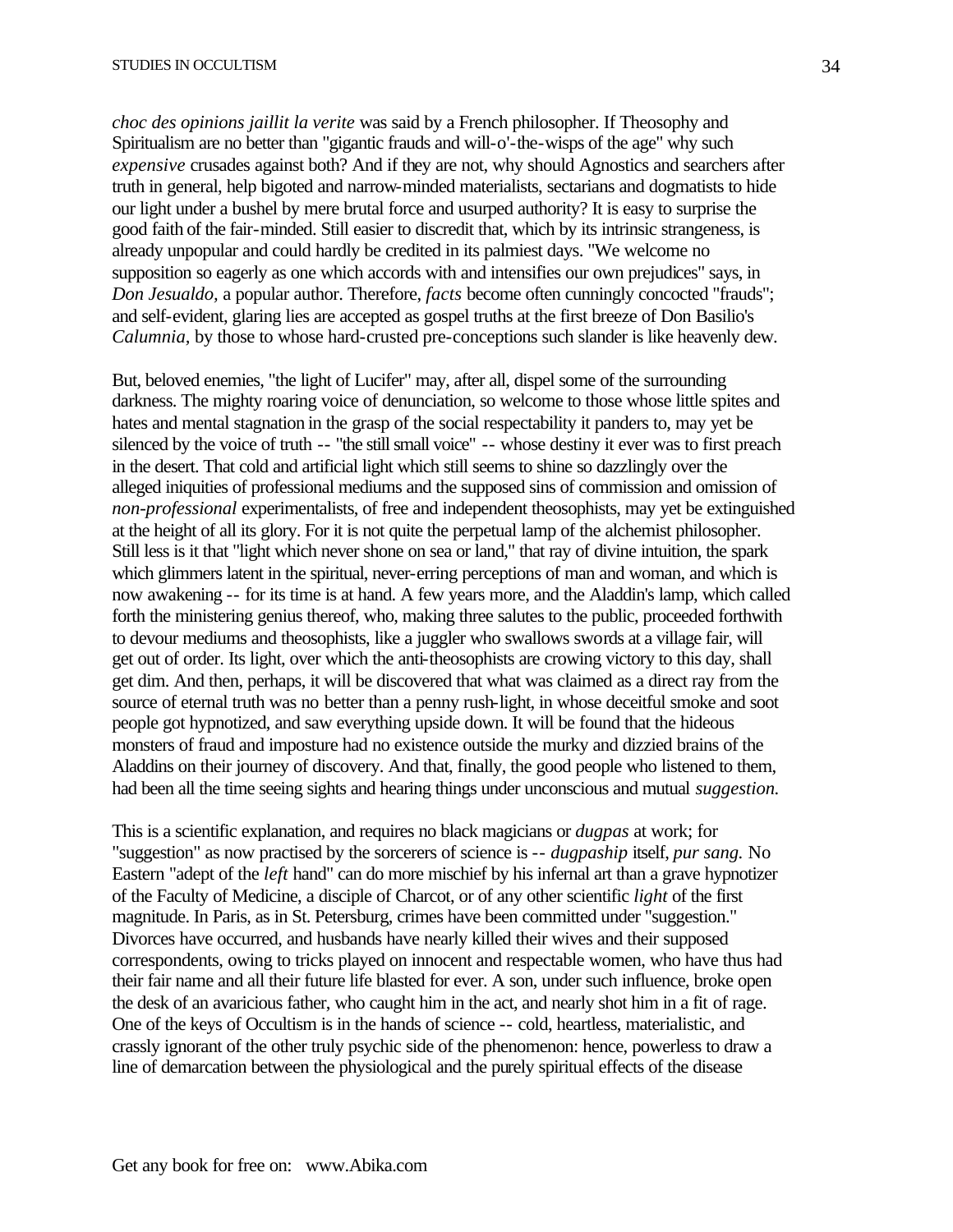inoculated, and unable to prevent future results and consequences of which it has no knowledge, and over which it has, therefore, no control.

We find in the "Lotus" of September, 1887, the following:

A French paper, the *Paris,* for August 12th, contains a long and excellent article by G. Montorgueil, entitled, *The Accursed Sciences,* from which we extract the following passage, since we are, unfortunately, unable to quote the whole:

"Some months ago, already, in I forget what case, the question of 'suggestion' was raised and taken account of by the judges. We shall certainly see people in the dock accused of occult malpractices. But how will the prosecution go to work? What arguments will it bring to bear? The crime by 'suggestion' is the ideal of a crime without proof. In such a case the gravest charges will never be more than presumptions, and fugitive presumptions. On what fragile scaffolding of suspicions will the charge rest? No examination, but a moral one, will be possible. We shall have to resign ourselves to hearing the Solicitor-general say to the accused: 'Accused, it appears from a perquisition made into your brain, etc.'

"Ah, the poor jurymen! it is they who are to be pitied. Taking their task to heart, they already have the greatest difficulty in separating the true from the false, even in rough and ready cases, the facts of which are obvious, all the details of which are tangible and the responsibilities clear. And we are going to ask them on their soul and conscience to decide questions of black magic! Verily their reason will not hold out through the fortnight; it will give way before that and sink into thaumaturgy.

"We move fast. The strange trials for sorcery will blossom anew; somnambules who were merely grotesque will appear in a tragic light; the coffee grounds, which so far only risked the police court, will hear their sentence at the assizes. The evil eye will figure among criminal offences. These last years of the XIXth century will have seen us step from progress to progress, till we reach at last this judicial enormity: a second Laubardemont prosecuting another Urbain Grandier."

Serious, scientific, and political papers are full of earnest discussions on the subject. A St. Petersburg "Daily" has a long *feuilleton* on the "Bearing of *Hypnotic Suggestions* upon Criminal Law." "Cases of Hypnotism with criminal motives have of late begun to increase in an ever progressing ratio," it tells its readers. And it is not the only newspaper, nor is Russia the only country where the same tale is told. Careful investigations and researches have been made by distinguished lawyers and medical authorities. Data have been assiduously collected and have revealed that the curious phenomenon -- which sceptics have hitherto derided, and young people have included among their evening *petits jeux innocents --* is a new and terrible danger to state and society.

Two facts have now become patent to law and science: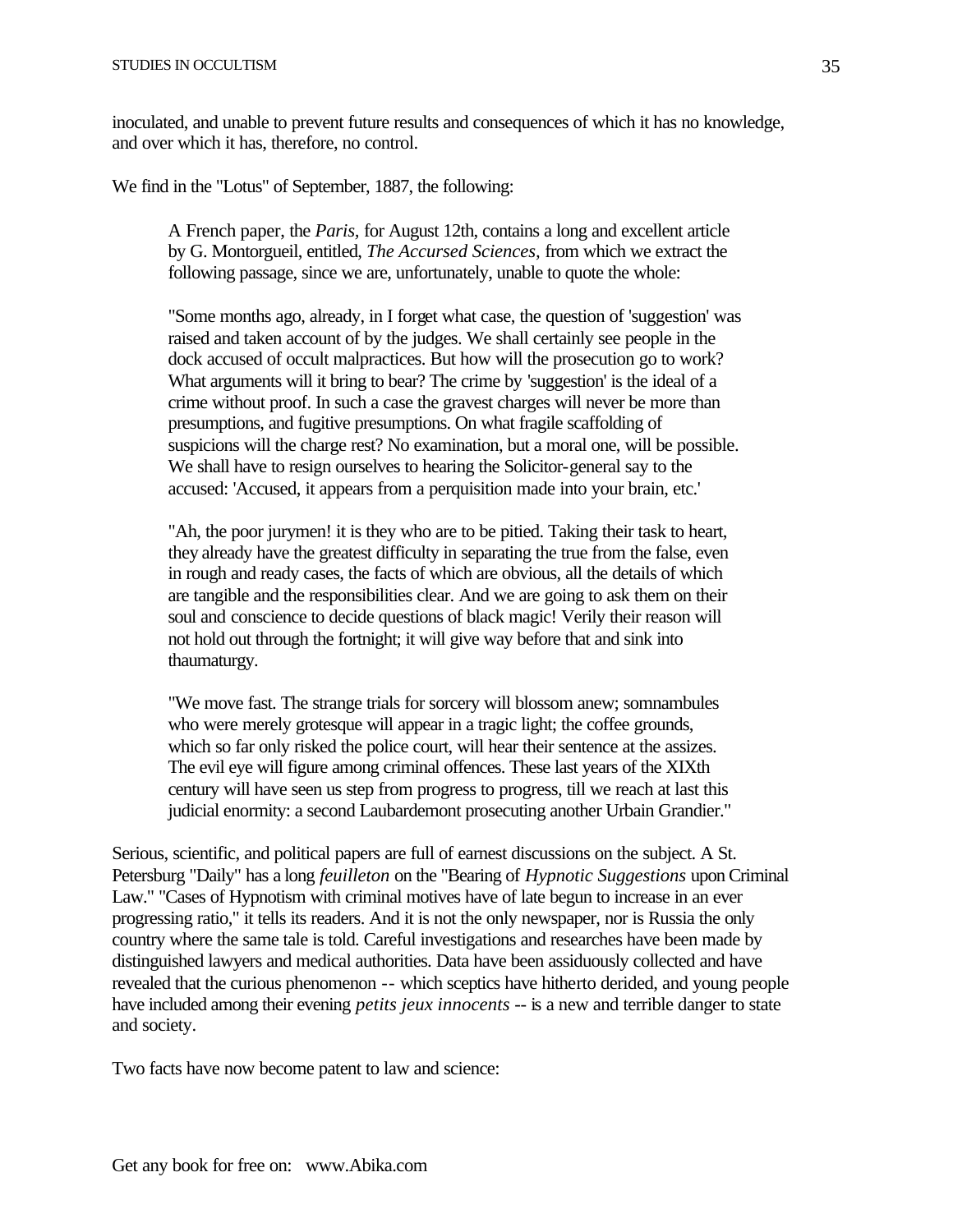(I) *That, in the perceptions of the hypnotized subject, the visionary representations called forth by "suggestion," become real existing actualities, the subject being, for the moment, the automatic executor of the will of the hypnotizer; and --*

#### (II) *That the great majority of persons experimented upon, is subject to hypnotic suggestion.*

Thus Liebeault found only *sixty* subjects intractable out of the *seven hundred* he experimented upon; and Bernheim, out of 1,014 subjects, failed with only *twenty-six.* The field for the naturalborn *jadoo-wala* (sorcery-mongers), is vast indeed! Evil has acquired a play-ground on which it may now exercise its sway upon many a generation of unconscious victims. For crimes undreamt of in the waking state, and felonies of the blackest dye, are now invited and encouraged by the new "accursed science." The real perpetrators of these deeds of darkness may now remain for ever hidden from the vengeance of human justice. The hand which executes the criminal suggestion is only that of an irresponsible automaton, whose memory preserves no trace of it, and who, moreover, is a witness who can easily be disposed of by compulsory suicide -- again under "suggestion." What better means than these could be offered to the fiends of lust and revenge, to those dark Powers -- called human passions -- ever on the look out to break the universal commandment: "Thou shalt not steal, nor murder, nor lust after thy neighbor's wife?" Liebeault *suggested* to a young girl that she should poison herself with prussic acid, and she swallowed the supposed drug without one moment's hesitation; Dr. Liegois *suggested* to a young woman that she owed him 5,000 francs, and the subject forthwith signed a check for the amount. Bernheim *suggested* to another hysterical girl a long and complicated vision with regard to a criminal case. Two days after, although the hypnotizer had not exercised any new pressure upon her in the interim, she repeated distinctly the whole suggested story to a lawyer sent to her for the purpose. Had her evidence been seriously accepted, it would have brought the accused to the guillotine.

These cases present two dark and terrible aspects. From the moral stand point, such processes and *suggestions* leave an indelible stain upon the purity of the subject's nature. Even the innocent mind of a ten year old child can thus be inoculated with vice, the poison-germ of which will develop in his subsequent life.

On the judicial aspect it is needless to enter in great detail. Suffice to say that it is this characteristic feature of the hypnotic state -- the absolute surrender of will and selfconsciousness to the hypnotizer -- which possesses such importance, from its bearing upon crime, in the eyes of legal authorities. For if the hypnotizer has the subject entirely at his beck and call, so that he can cause him to commit any crime, acting, so to say, invisibly within him, then what are not the terrible "judicial mistakes" to be expected? What wonder then, that the jurisprudence of one country after the other has taken alarm, and is devising, one after the other, measures for repressing the exercise of hypnotism! In Denmark it has just been forbidden. Scientists have experimented upon sensitives with so much success that a hypnotized victim has been jeered and hooted through the streets on his way to commit a crime, which he would have completed unconsciously, had not the victim been warned beforehand by the hypnotizer.

In Brussels a recent and sad case is well-known to all. A young girl of good family was seduced while in a hypnotized state by a man who had first subjected her to his influence at a social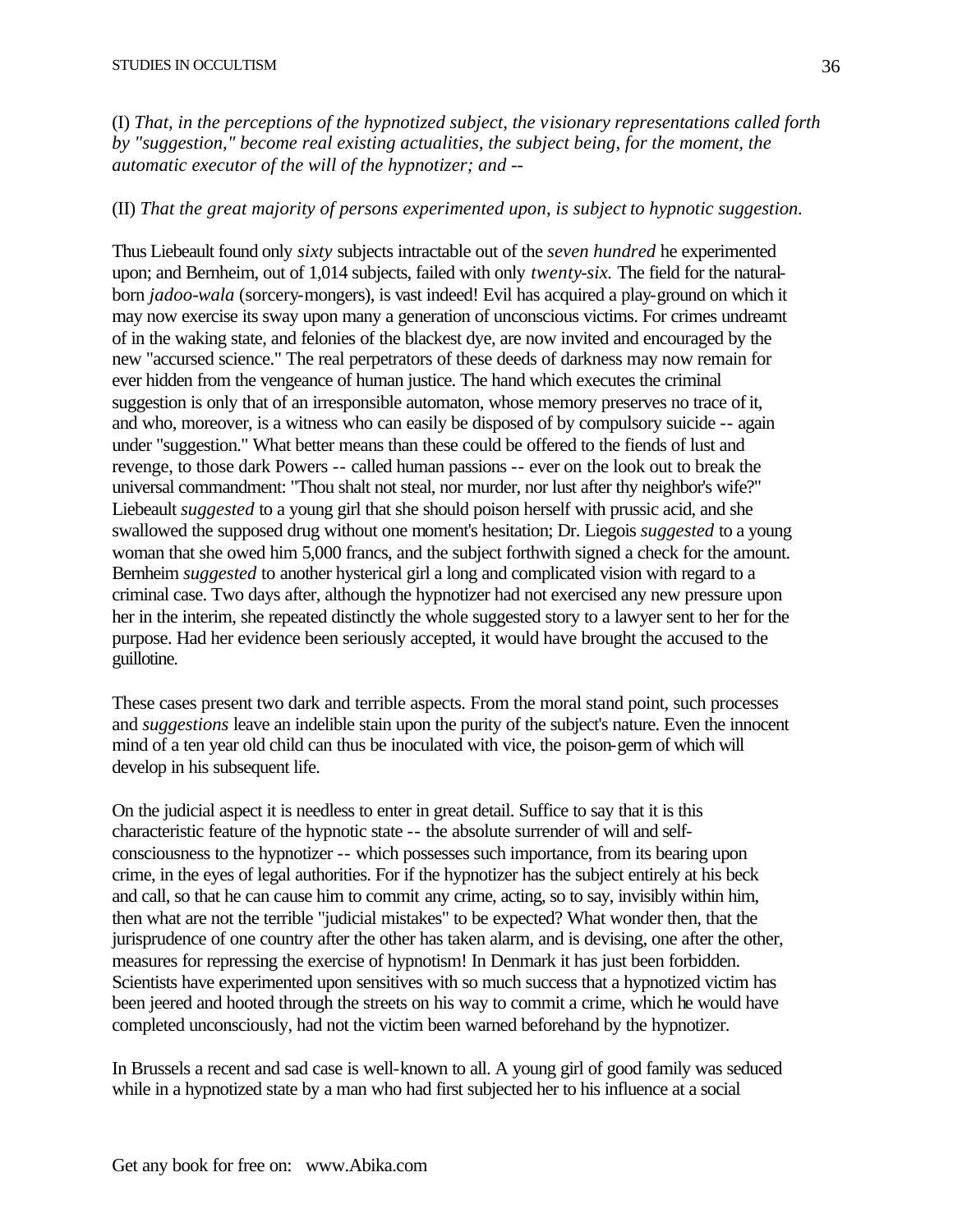gathering. She only realized her condition a few months later, when her relatives, who divined the criminal, forced her seducer to make the only possible reparation -- that of marrying his victim.

The French Academy has just been debating the question: how far a hypnotized subject, from a mere victim, can become a regular tool of crime. Of course, no jurist or legislator can remain indifferent to this question; and it was averred that the crimes committed under *suggestion* are so unprecedented that some of them can hardly be brought within the scope of the law. Hence the prudent legal prohibition, just adopted in France, which enacts that no person, save those legally qualified to exercise the medical profession, shall hypnotize any other person. Even the physician who enjoys such legal right is permitted to hypnotize a person only in the presence of another qualified medical man, and with the written permission of the subject. Public *séances* of hypnotism are forbidden, and they are strictly confined to medical *cliniques* and laboratories. Those who break this law are liable to a heavy fine and imprisonment.

But the keynote has been struck, and many are the ways in which this *black art* may be used - laws notwithstanding. That it will be so used, the vile passions inherent in human nature are sufficient guarantee.

Many and strange will be the romances yet enacted; for truth is often stranger than fiction, and what is thought fiction is still more often truth.

No wonder then that occult literature is growing with every day. Occultism and sorcery are in the air, with no true philosophical knowledge to guide the experimenters and thus check evil results. "Works of *fiction*," the various novels and romances are called. "Fiction" in the arrangement of their characters and the adventures of their heroes and heroines -- admitted. Not so, as to the *facts* presented. These are *no fictions,* but true *presentiments* of what lies in the bosom of the future, and much of which is already born -- nay corroborated by *scientific* experiments. Sign of the times! Close of a psychic cycle! The time for phenomena with, or through mediums, whether professional or otherwise, is gone by. It was the early season of the blossoming, of the era mentioned even in the Bible (1); the tree of Occultism is now preparing for "fruiting," and the Spirit of the Occult is awakening in the blood of the new generations. If the old men only "dream dreams," the young ones see already visions (2), and -- record them in novels and works of fiction. Woe to the ignorant and the unprepared, and those who listen to the sirens of materialistic science! For indeed, indeed, many will be the unconscious crimes committed, and many will be the victims who will innocently suffer death by hanging and decapitation at the hands of the righteous judges and the *too innocent* jurymen, both alike ignorant of the fiendish power of "SUGGESTION."

### FOOTNOTES:

1. "It shall come to pass that I will pour out my Spirit upon all flesh; your sons and your daughters shall prophesy, your old men shall dream dreams your young men shall see visions" (Joel ii. 28). (return to text)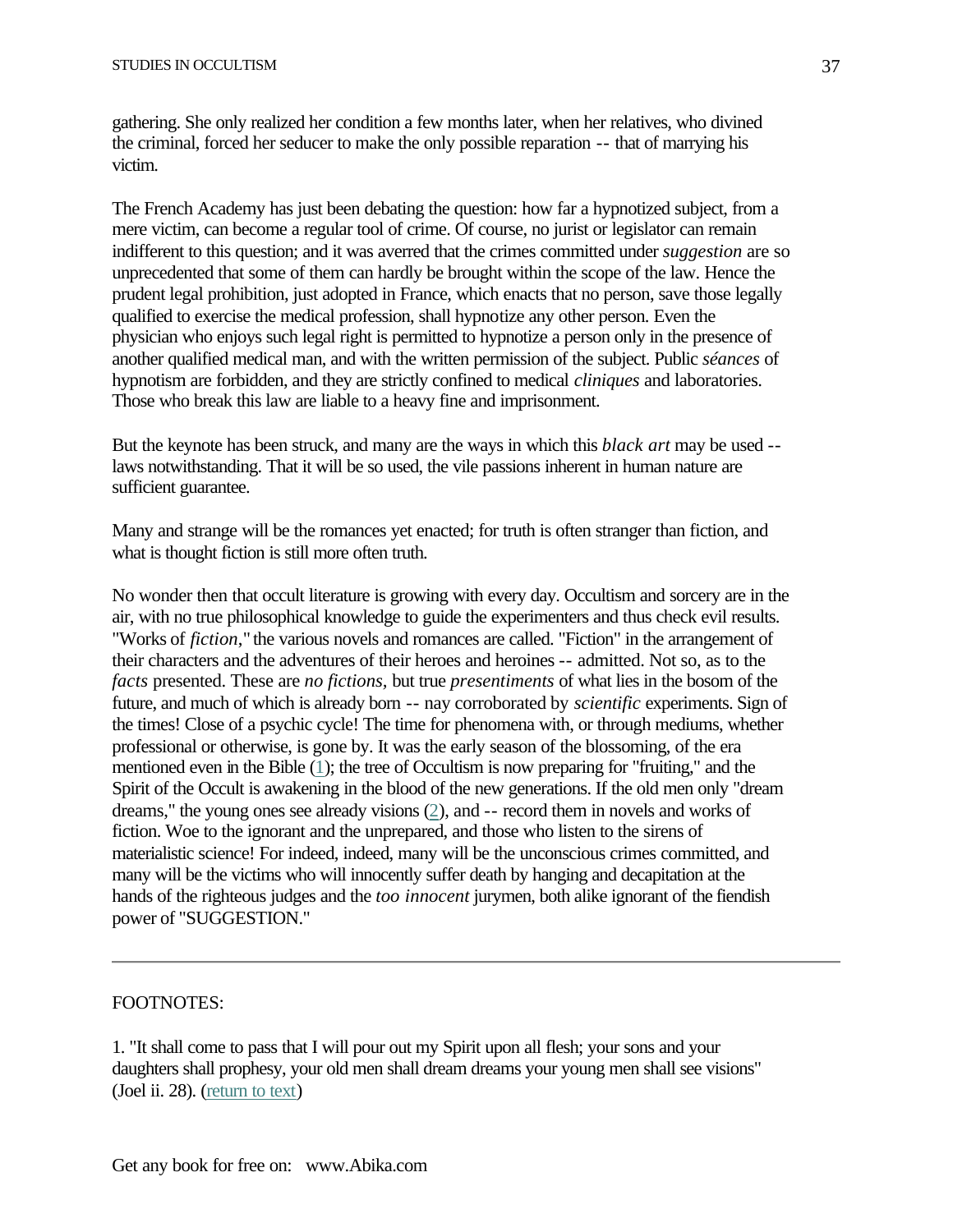2. It is curious to note that Mr. Louis Stevenson, one of the most powerful of our imaginative writers, stated recently to a reporter that he is in the habit of constructing the plots of his tales in *dreams,* and among others that of Dr. Jekyll. "I dreamed," he continued, "the story of *Olalla* . . . and I have at the present moment two unwritten stories which I have likewise dreamed. . . . Even when fast asleep I know that it is I who am inventing." . . . But who knows whether the idea of "invention" is not also "a dream"! (return to text)

### **Psychic and Noetic Action**

. . . I made man just and right, Sufficient to have stood, though free to fall, Such I created all th' ethereal powers And spirits, both them who stood and them who fail'd, Truly, they stood who stood, and fell who fell . . . -- *Milton*

. . . The assumption that the mind is a real being, which can be acted upon by the brain, and which can act on the body through the brain, is the only one compatible with all the facts of experience. -- George T. Ladd, in the *Elements of Physiological Psychology*

#### **I**

A new influence, a breath, a sound -- "as of a rushing mighty wind" -- has suddenly swept over a few Theosophical heads. An idea, vague at first, grew in time into a very definite form, and now seems to be working very busily in the minds of some of our members. It is this: if we would make converts the few ex-occult teachings, which are destined to see the light of publicity, should be made, henceforward, *more subservient to, if not entirely at one with modern science.* It is urged that the so-called *esoteric* (1) (or *late* esoteric) cosmogony, anthropology, ethnology, geology -- psychology and, foremost of all, metaphysics -- having been *adapted into* making obeisance to modern (hence *materialistic*) thought, should never henceforth be allowed to contradict (not *openly,* at all events) "scientific philosophy." The latter, we suppose, means the fundamental and accepted views of the great German schools, or of Mr. Herbert Spencer and some other English stars of lesser magnitude; and not only these, but also the deductions that may be drawn from them by their more or less instructed disciples.

A large undertaking this, truly; and one, moreover, in perfect conformity with the policy of the mediaeval Casuists, who distorted truth and even suppressed it, if it clashed with *divine Revelation.* Useless to say that we decline the compromise. It is quite possible -- nay, probable and almost unavoidable -- that "the mistakes made" in the rendering of such abstruse metaphysical tenets as those contained in Eastern Occultism, should be "frequent and often important." But then all such have to be traced back to the interpreters, not to the system itself. They have to be corrected on the authority of the same Doctrine, checked by the teachings grown on the rich and steady soil of *Gupta Vidya,* not by the speculations that blossom forth today, to die tomorrow -- on the shifting sands of modern scientific guesswork, especially in all that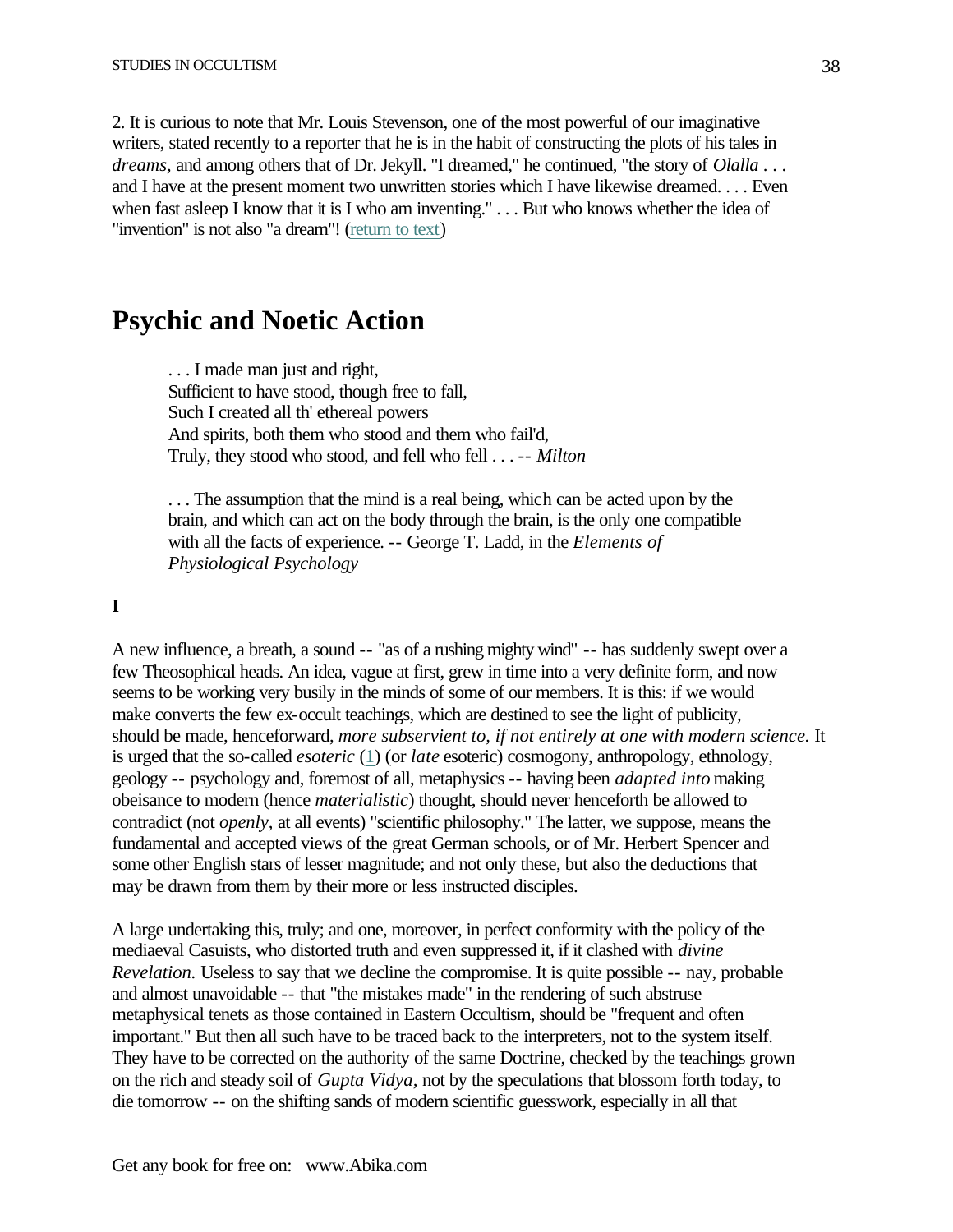relates to psychology and mental phenomena. Holding to our motto, "There is no religion higher than truth," we refuse most decidedly to pander to *physical* science. Yet, we may say this: If the so-called *exact* sciences limited their activity only to the physical realm of nature: if they concerned themselves strictly with surgery, chemistry -- up to its legitimate boundaries, and with physiology -- so far as the latter relates to the structure of our corporeal frame, then the Occultists would be the first to seek help in modern sciences, however many their blunders and mistakes. But once that over-stepping material Nature the physiologists of "animalistic" (2) school pretend to meddle with, and deliver *ex cathedra dicta* on, the higher functions and phenomena of the mind, saying that a careful analysis brings them to a firm conviction that no more than the animal is man a *free-agent,* far less a responsible one -- then the Occultist has a far greater right than the average modern "Idealist" to protest. And the Occultist asserts that no materialist -- a prejudiced and one-sided witness at best -- can claim any authority in the question of mental physiology, or that which is now called by him the *physiology of the soul.* No such noun can be applied to the word "soul," unless, indeed, by soul only the lower, *psychic* mind is meant, or that which develops in man (proportionally with the perfection of his brain) into *intellect,* and in the animal into a *higher* instinct. But since the great Charles Darwin taught that "our *ideas* are animal motions of the organ of sense" everything becomes possible to the modern physiologist.

Thus, to the great distress of our scientifically inclined Fellows, it is once more *Lucifer's* duty to show how far we are at loggerheads with exact science, or shall we say, how far the conclusions of that science are drifting away from truth and fact. By "science" we mean, of course, the majority of the men of science; the best minority, we are happy to say, is on our side, at least as far as free will in man and the immateriality of the mind are concerned. The study of the "Physiology" of the Soul, of the Will in man and of his *higher Consciousness* from the standpoint of genius and its manifesting faculties, can never be summarized into a system of general ideas represented by brief formulae; no more than the *psychology of material nature* can have its manifold mysteries solved by the mere analysis of its physical phenomena. *There is no special organ of will,* any more than there is a *physical basis* for the activities of selfconsciousness.

"If the question is pressed as to the *physical basis* for the activities of selfconsciousness, no answer can be given or suggested. . . . From its very nature, that marvelous verifying *actus* of mind in which it recognizes the states as its own, can have no analogous or corresponding material substratum. It is impossible to specify any physiological process representing this unifying actus*;* it is even impossible to imagine how the description of any such process could be brought into intelligible relation with this unique mental power." (3)

Thus, the whole conclave of psycho-physiologists may be challenged to correctly define Consciousness, and they are sure to fail, because Self-consciousness belongs alone to man and proceeds from the SELF, the higher Manas. Only, whereas the psychic element (or *Kamamanas*) (4) is common to both the animal and the human being -- the far higher degree of its development in the latter resting merely on the greater perfection and sensitiveness of his cerebral cells -- no physiologist, not even the cleverest, will ever be able to solve the mystery of the human mind, in its highest spiritual manifestation, or in its dual aspect of the *psychic* and the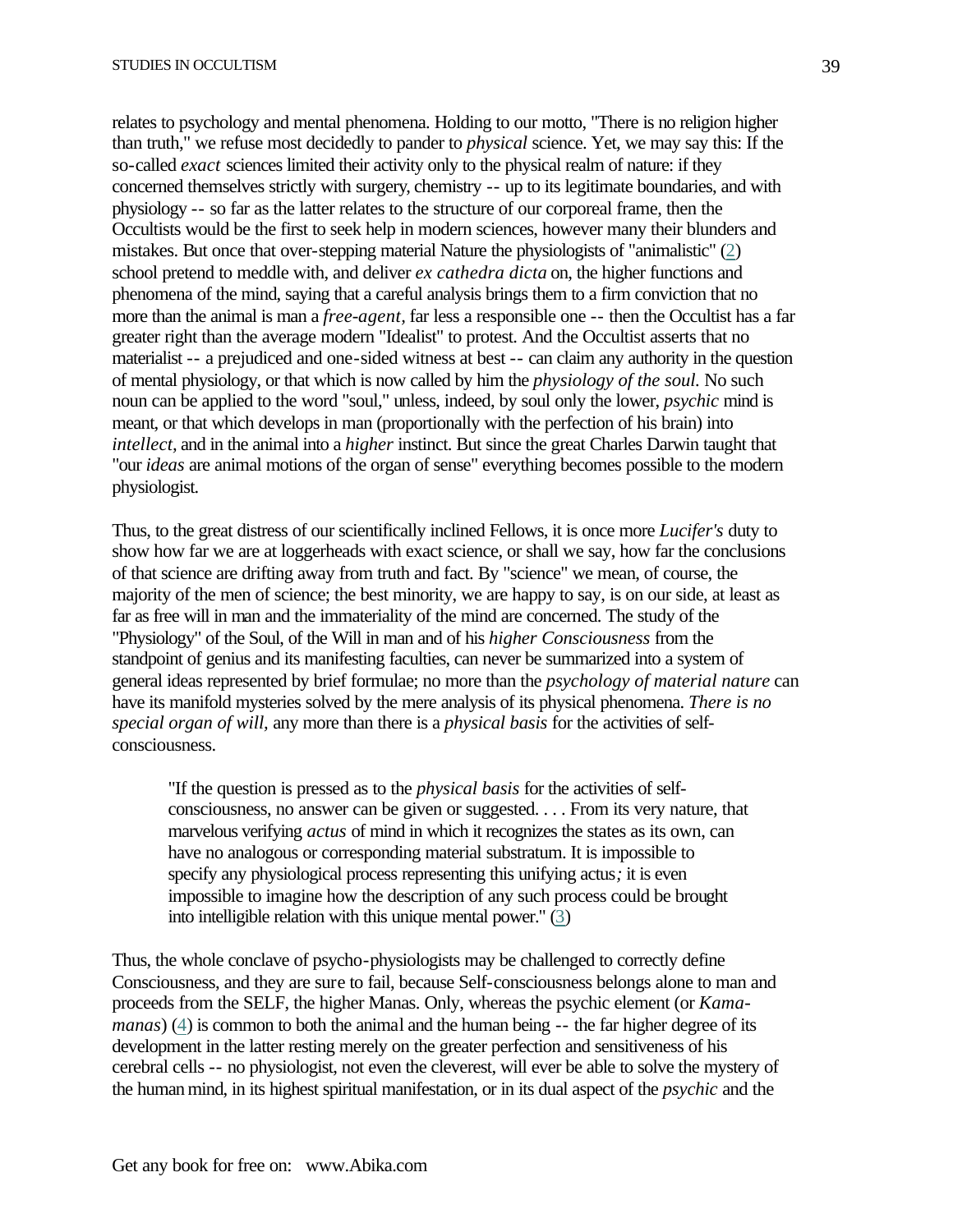*noetic* (or the *manasic*), (5) or even to comprehend the intricacies of the former on the purely material plane -- unless he knows something of, and is prepared to admit the presence of this dual element. This means that he would have to admit a lower (animal), and a higher (or divine) mind in man, or what is known in Occultism as the "personal" and the "impersonal" *Egos.* For, between the *psychic* and the *noetic,* between the *personality* and the *individuality,* there exists the same abyss as between a "Jack the Ripper," and a holy Buddha. Unless the physiologist accepts all this, we say, he will ever be led into a quagmire. We intend to prove it.

As all know, the great majority of our learned "Didymi" reject the idea of free will. Now this question is a problem that has occupied the minds of thinkers for ages; every school of thought having taken it up in turn and left it as far from solution as ever. And yet, placed as it is in the foremost ranks of philosophical quandaries, the modern "psycho-physiologists" claim in the coolest and most bumptious way to have cut the Gordian knot for ever. For them the feeling of personal free agency is an error, an illusion, "the collective hallucination of mankind." This conviction starts from the principle that no mental activity is possible without a brain, and that there can be no brain without a body. As the latter is, moreover, subject to the general laws of a material world where all is based on necessity, and where there is no spontaneity, our modern psycho-physiologist has *nolens volens* to repudiate any self-spontaneity in human action. Here we have, for instance, a Lausanne professor of physiology, A. A. Herzen, to whom the claim of free will in man appears as the most *unscientific* absurdity. Says this oracle: --

"In the boundless physical and chemical laboratory that surrounds man, organic life represents quite an unimportant group of phenomena; and amongst the latter, the place occupied by life having reached to the stage of consciousness, is so minute that it is absurd to exclude man from the sphere of action of a general law, in order to allow in him the existence of a subjective spontaneity or a free will standing outside of that law" *-- Psychophysiologie Generale*

For the Occultist who knows the difference between the psychic and the noetic elements in man, this is pure trash, notwithstanding its sound scientific basis. For when the author puts the question -- if psychic phenomena do not represent the results of an action of a molecular character whither then does motion disappear after reaching the sensory centers? -- we answer that we never denied the fact. But what has this to do with a free will? That every phenomenon in the visible Universe has its genesis in motion, is an old axiom in Occultism; nor do we doubt that the psycho-physiologist would place himself at loggerheads with the whole conclave of exact scientists were he to allow the idea that at a given moment a whole series of physical phenomena may disappear in the vacuum. Therefore, when the author of the work cited maintains that the said force does not disappear upon reaching the highest nervous centers, but that it is forthwith transformed into another series, viz., that of psychic manifestations, into thought, feeling, and consciousness, just as this same psychic force when applied to produce some work of a physical (e.g., muscular) character gets transformed into the latter -- Occultism supports him, for it is the first to say that all psychic activity, from its lowest to its highest manifestations, is "nothing but - - motion."

Yes; it *is* MOTION; but not all "molecular" motion, as the writer means us to infer. Motion as the GREAT BREATH (*vide Secret Doctrine*, vol. I, *sub voce*) *-- ergo "sound" at the same time* --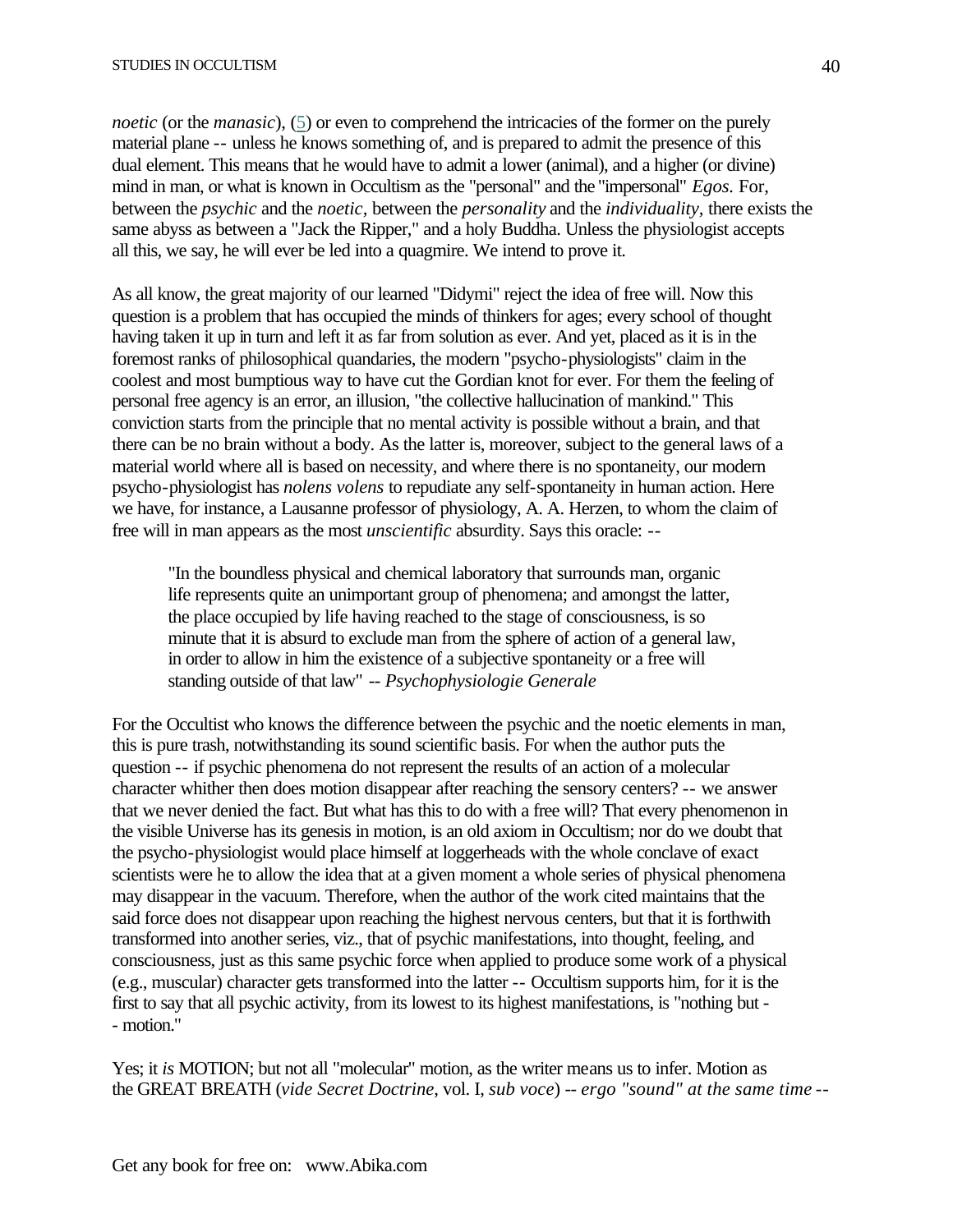is the substratum of Kosmic-Motion. It is beginningless and endless, the one *eternal life,* the basis and genesis of the subjective and the objective universe; for LIFE (or Be-ness) is the *fons et origo* of existence or being. But molecular motion is the lowest and most material of its finite manifestations. And if the general law of the conservation of energy leads modern science to the conclusion that psychic activity only represents a special form of motion, this same law, guiding the Occultists, leads them also to the same conviction -- and to something else besides, which psycho-physiology leaves entirely out of all consideration. If the latter has discovered only in this century that psychic (we say even spiritual) action is subject to the same general and immutable laws of motion as any other phenomenon manifested in the objective realm of Kosmos, and that in both the organic and the *inorganic* (?) worlds every manifestation, whether conscious or unconscious, represents but the result of a collectivity of causes, then in Occult philosophy this represents merely the A, B, C, of its science. "All the world is the *Svara; Svara* is the Spirit itself" -- the ONE LIFE or *motion,* say the old books of Hindu Occult philosophy. "The proper translation of the word *Svara* is the *current of the life wave,*" says the author of *Nature's Finer Forces*, (6) and he goes on to explain: --

It is that wavy motion which is the cause of the evolution of cosmic undifferentiated matter into the differentiated universe. . . . From whence does this motion come? This motion is the spirit itself. The word *atma* (universal soul) used in the book (*vide infra*), itself carries the idea of eternal motion, coming as it does from the root, AT, or eternal motion; and it may be significantly remarked, that the root AT is connected with, is in fact simply another form of, the roots AH, breath, and AS, being. All these roots have for their origin the sound produced by the breath of animals (living beings). . . . The primeval current of the life-wave is then the same which assumes in man the form of inspiratory and expiratory motion of the lungs, and this is the all-pervading source of the evolution and involution of the universe. . . .

So much about *motion* and the "conservation of energy" from old *books on magic* written and taught ages before the birth of inductive and exact modern science. For what does the latter say more then these books in speaking, for instance, about animal *mechanism,* when it says: --

From the visible atom to the celestial body lost in space, *everything* is subject to motion . . . kept at a definite distance one from the other, in proportion to the motion which animates them, the molecules present constant relations, which they lose only by the addition or the subtraction of a certain quantity of motion. (7)

But Occultism says more than this. While making of motion *on the material plane* and of the conservation of energy, two fundamental laws, or rather two aspects of the same omnipresent law -- *Svara,* it denies point blank that these have anything to do with the *free will* of man which belongs to quite a different plane. The author of Psychophysiologie Generale, treating of his *discovery* that psychic action is but motion, and the result of a collectivity of causes -- remarks that as it is so, there cannot be any further discussion upon spontaneity -- in the sense of any native internal proneness created by the human organism; and adds that the above puts an end to all claim for *free will!* The Occultist denies the conclusion. The actual fact of man's psychic (we say *manasic* or noetic) *individuality* is a sufficient warrant against the assumption; for in the case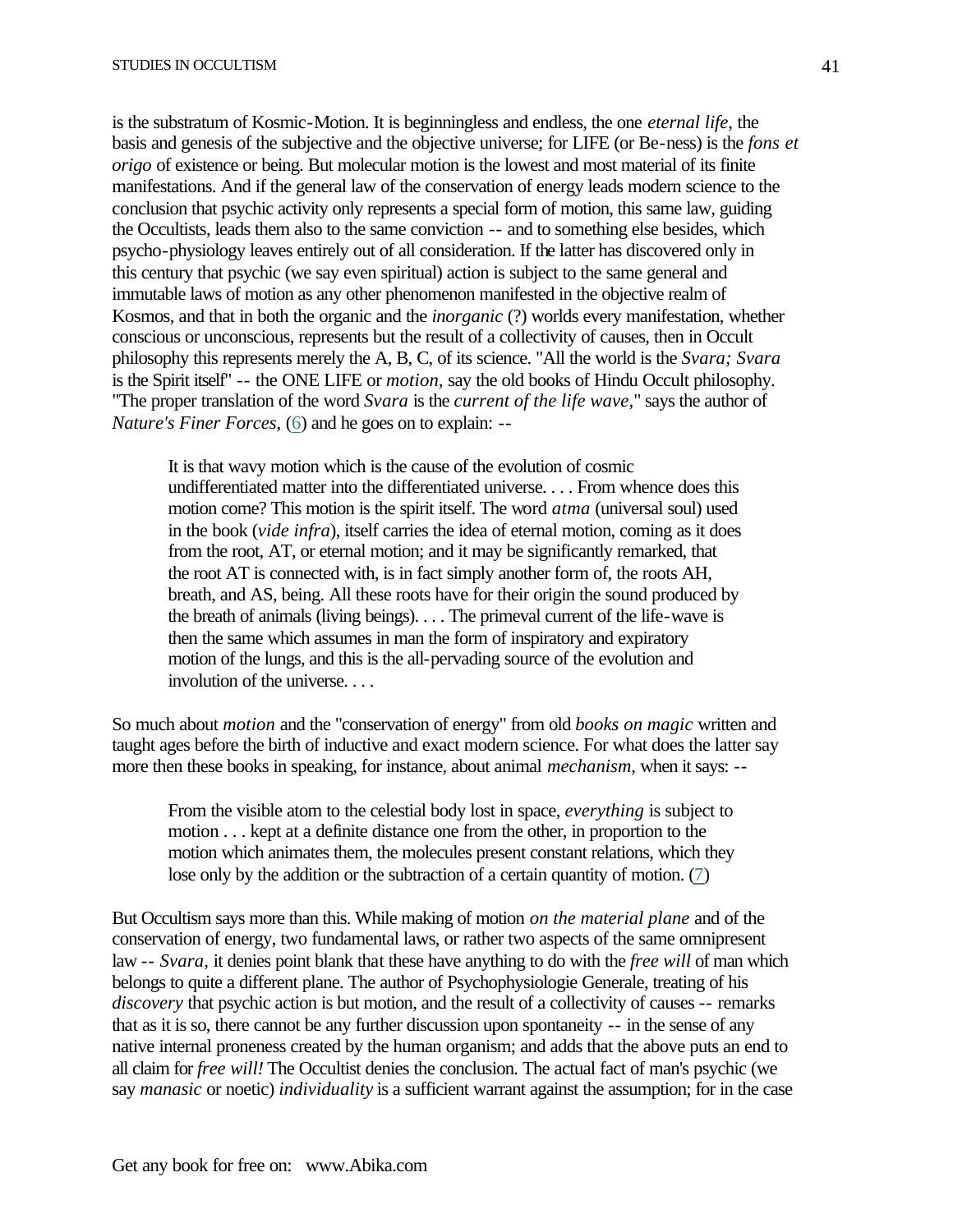of this conclusion being correct, or being indeed, as the author expresses it, the *collective hallucination of the whole mankind throughout the ages,* there would be an end also to psychic individuality.

Now by "psychic" individuality we mean that self-determining power which enables man to override circumstances. Place half a dozen animals of the same species under the same circumstances, and their actions while not identical, will be closely similar; place half a dozen men under the same circumstances and their actions will be as different as their characters, i.e., their *psychic individuality.*

But if instead of "psychic" we call it the higher Self-conscious Will, then having been shown by the science of psycho-physiology itself that will *has no special organ,* how will the materialists connect it with "molecular" motion at all? As Professor George T. Ladd says: --

*"The phenomena of human consciousness must be regarded as activities of some other form of Real Being than the moving molecules of the brain.* They require a subject or ground which is in its nature unlike the phosphorized fats of the central masses, the aggregated nerve-fibers of nerve-cells of the cerebral cortex. This Real Being thus manifested immediately to itself in the phenomena of consciousness, and indirectly to others through the bodily changes, is the Mind [*manas*]*.* To it the mental phenomena are to be attributed as showing what it *is* by what it *does.* The so-called mental 'faculties' are only the *modes of the behavior* in consciousness of this real being. We actually find, by the only method available, that this real being called Mind believes in certain perpetually recurring modes: therefore, we attribute to it certain faculties. . . . Mental faculties are not entities that have an existence of themselves. . . . They are the modes of the behavior in consciousness of the mind. And the very nature of the classifying acts which lead to their being distinguished, is explicable only upon the assumption that *a Real being called Mind exists,* and is to be distinguished from the real being known as the physical molecules of the brain's nervous mass." (8)

And having shown that we have to regard consciousness *as a unit* (another occult proposition) the author adds: --

We conclude, then, from the previous considerations: *the subject of all the states of consciousness is a real unit-being, called Mind; which is of non-material nature, and acts and develops according to laws of its own, but is specially correlated with certain material molecules and masses forming the substance of the Brain."* (9)

This "Mind" is *manas,* or rather its lower reflection, which whenever it disconnects itself, for the time being, with *kama,* becomes the guide of the highest mental faculties, and is the organ of the free will in physical man. Therefore, this assumption of the newest psycho-physiology is uncalled for, and the apparent impossibility of reconciling the existence of free will with the law of the conservation of energy is -- a pure fallacy. This was well shown in the "Scientific Letters" of "Elpay" in a criticism of the work. But to prove it finally and set the whole question definitely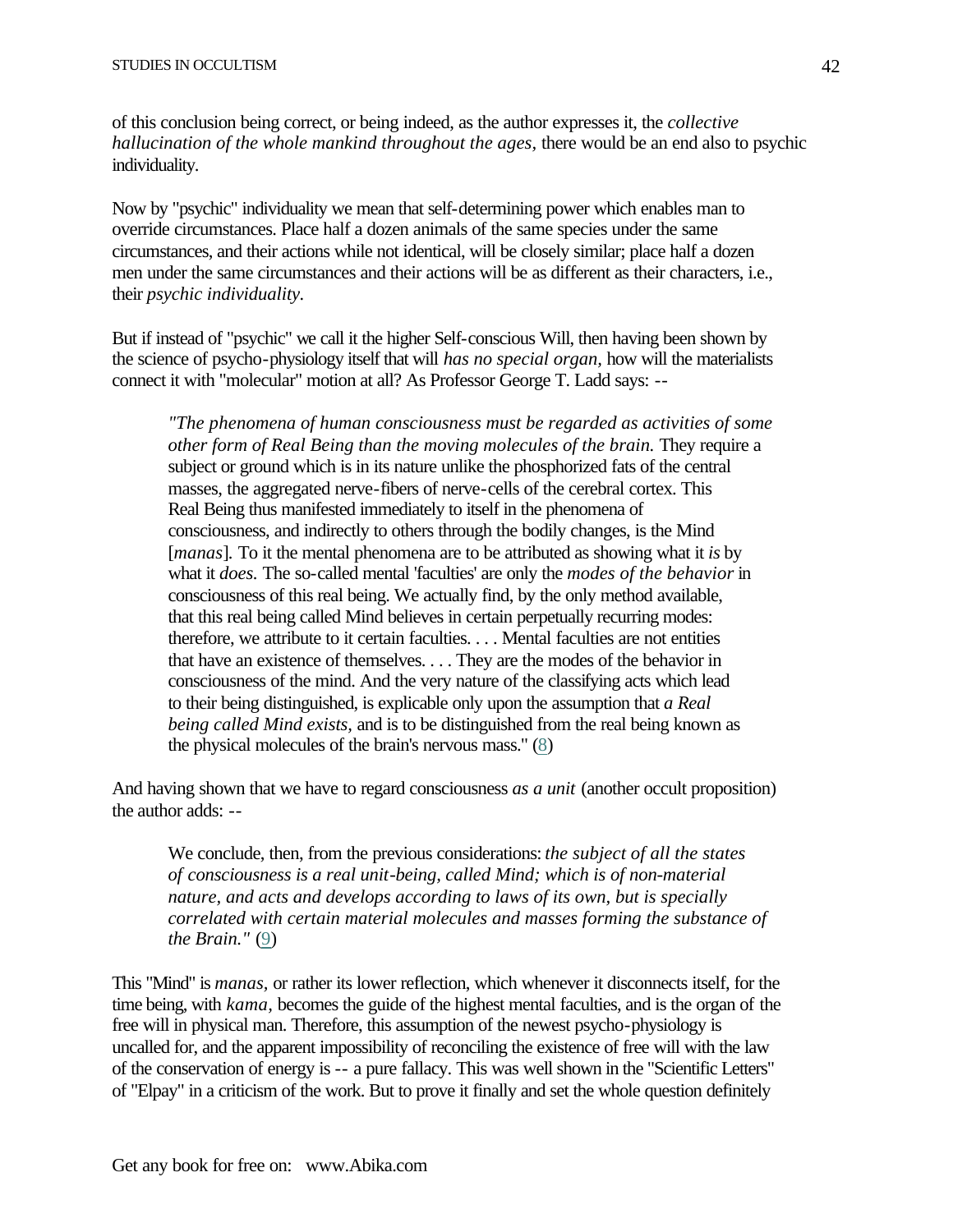at rest, does not even require so high an interference (high for us, at any rate) as the Occult laws, but simply a little common sense. Let us analyze the question dispassionately.

It is postulated by one man, presumably a scientist, that because "psychic action is found subject to the general and immutable laws of motion, there is, therefore, *no free will in man*." The "analytical method of exact sciences" has demonstrated it, and materialistic scientists have decreed to "pass the resolution" that the fact should be so accepted by their followers. But there are other and far greater scientists who thought differently. For instance, Sir William Lawrence, the eminent surgeon, declared in his lectures (10) that:

The philosophical doctrine of the soul, and its separate existence, has nothing to do with this physiological question, but rests on a species of proof altogether different. These sublime dogmas could never have been brought to light by the labors of the anatomist and physiologist. An immaterial and spiritual being could not have been discovered amid the blood and filth of the dissecting room.

Now, let us examine on the testimony of the materialist how this universal solvent called the "analytical method" is applied in this special case. The author of the *Psychophysiologie* decomposes psychic activity into its compound elements, traces them back to motion, and, failing to find in them the slightest trace of free will or spontaneity, jumps at the conclusion that the latter have no existence in general; nor are they to be found in that psychic activity which he has just decomposed. "Are not the fallacy and error of such an unscientific proceeding selfevident?" asks his critic; and then argues very correctly that: --

At this rate, and starting from the standpoint of this analytical method, one would have an equal right to deny every phenomenon in nature from first to last. For, do not sound and light, heat and electricity, like all other chemical processes, once decomposed into their respective elements, lead the experimenter back to the same motion, wherein all the peculiarities of the given elements disappear leaving behind them only 'the vibrations of molecules'? But does it necessarily follow that for all that, heat, light, electricity -- are but illusions instead of the actual manifestations of the peculiarities of our real world? Such peculiarities are not, of course, to be found in compound elements, simply because we cannot expect that a part should contain, from first to last, the properties of the whole. What should we say of a chemist, who, having decomposed water into its compounds, hydrogen and oxygen, without finding in them the special characteristics of water would maintain that such did not exist at all nor could they be found in water? What of an antiquary who upon examining distributed type and finding no sense in every separate letter, should assert that there was no such thing as sense to be found in any printed document? And does not the author of 'Psychophysiology' act just in this way when he denies the existence of free will or self-spontaneity in man, on the grounds that this distinctive faculty of the highest psychic activity is absent from those compound elements which he has analyzed?

Most undeniably no separate piece of brick, of wood, or iron, each of which has once been a part of a building now in ruins, can be expected to preserve the smallest trace of the architecture of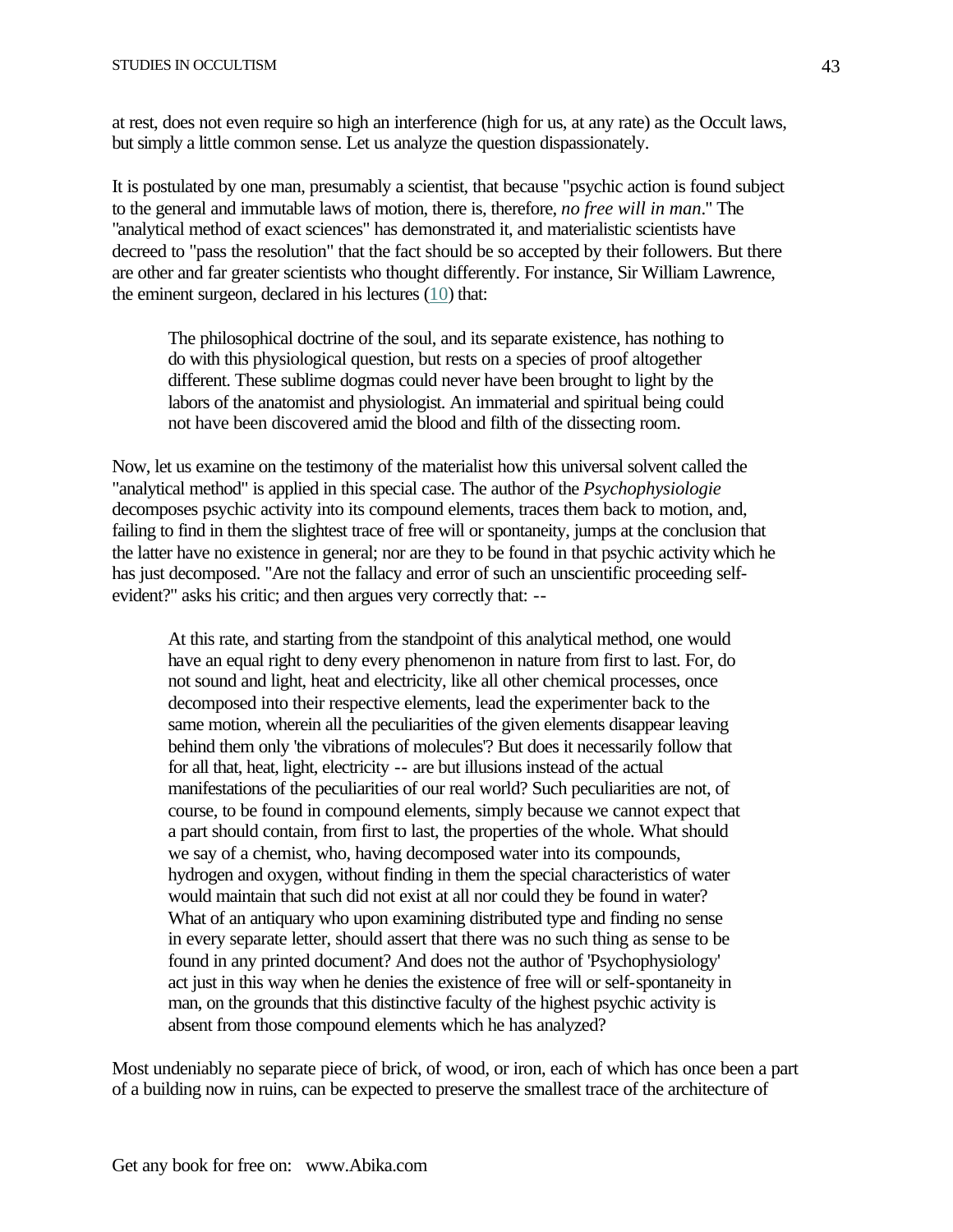that building -- in the hands of the chemist, at any rate; though it would in those of a *psychometer,* a faculty by the bye, which demonstrates far more powerfully the law of the conservation of energy than any physical science does, and shows it acting as much in the subjective or psychic worlds as an the objective and material planes. The genesis of sound, on this plane, has to be traced back to the same motion, and the same correlation of forces is at play during the phenomenon as in the case of every other manifestation. Shall the physicist, then, who decomposes sound into its compound element of vibrations and fails to find in them any harmony or special melody, deny the existence of the latter, And does not this prove that the analytical method having to deal exclusively with the elements, and nothing to do with their *combinations,* leads the physicist to talk very glibly about motion, vibration, and what not, and to make him entirely lose sight of the *harmony produced by certain combinations of that motion* or the "harmony of vibrations"? Criticism, then, is right in accusing Materialistic psychophysiology of neglecting these all-important distinctions; in maintaining that if a careful observation of facts is a duty in the simplest physical phenomena, how much more should it be so when applied to such complex and important questions as psychic force and faculties? And yet in most cases all such essential differences are overlooked, and the analytical method is applied in a most arbitrary and prejudiced way. What wonder, then, if, in carrying back psychic action to its basic elements of motion, the psycho-physiologist depriving it during the process of all its essential characteristics, should destroy it, and having destroyed it, it only stands to reason that he is unable to find that which exists in it no longer. He forgets, in short, or rather purposely ignores the fact, that though, like all other phenomena on the material plane, psychic manifestations *must* be related in their final analysis to the world of vibration (*"sound" being the substratum of universal Akasa*), yet, in their origin, they belong to *a different and a higher World*  of HARMONY. Elpay has a few severe sentences against the assumptions of those he calls "physico-biologists" which are worthy of note.

Unconscious of their error, the psycho-physiologists identify the compound elements of psychic activity with that activity itself: hence the conclusion from the standpoint of the analytical method, that the highest, distinctive speciality of the human soul -- free will, spontaneity -- is an illusion, and no psychic reality. But as we have just shown, such identification not only has nothing in common with exact science, but is simply impermissible, as it clashes with all the fundamental laws of logic, in consequence of which all these so-called physicobiological deductions emanating from the said identification vanish into thin air. Thus to trace psychic action primarily to motion, means in no way to prove the 'illusion of free will.' And, as in the case of water, whose specific qualities cannot be deprived of their reality although they are not to be found in its compound gases, so with regard to the specific property of psychic action: its spontaneity cannot be refused to psychic reality, though this property is not contained in those finite elements into which the psycho-physiologist dismembers the activity in question under his mental scalpel.

This method is "a distinctive feature of modern science in its endeavor to satisfy inquiry into the *nature* of the objects of its investigation by a detailed description of their *development*," says G. T. Ladd. And the author of *The Elements of Physiological Psychology* adds: --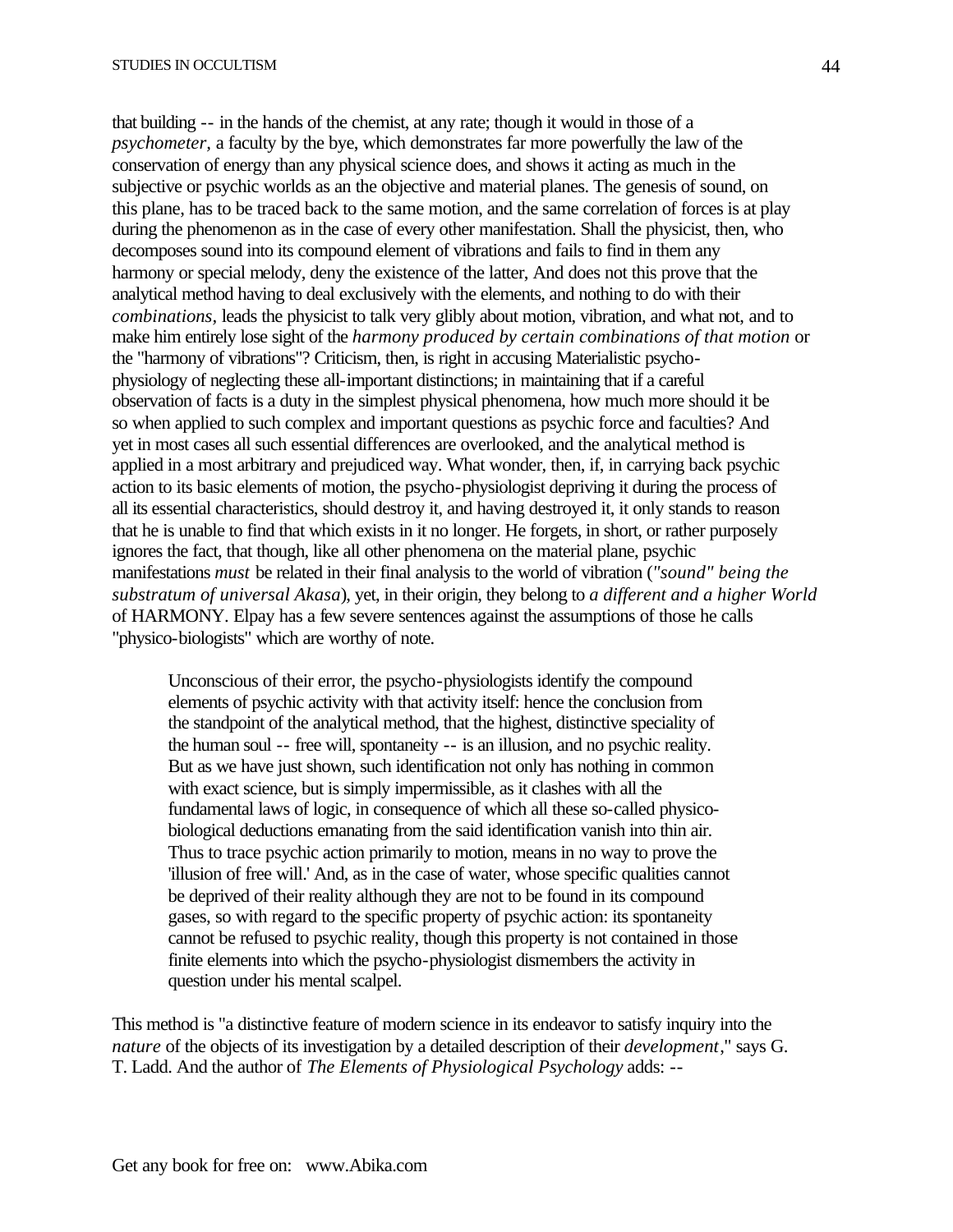The universal process of 'Becoming' has been almost personified and deified so as to make it the true ground of all finite and concrete existence. . . . The attempt is made to refer all the so-called development of the mind to the evolution of the substance of the brain, under purely physical and mechanical causes. This attempt, then, denies that any real unit-being called the Mind needs to be assumed as undergoing a process of development according to laws of its own. . . . On the other hand, all attempts to account for the orderly increase in complexity and comprehensiveness of the mental phenomena by tracing the physical evolution of the brain are wholly unsatisfactory to many minds. We have no hesitation in classing ourselves among this number. Those facts of experience which show a correspondence in the order of the development of the body and the mind, and even a certain necessary dependence of the latter upon the former, are, of course, to be admitted; but they are equally compatible with another view of the mind's development. This other view has the additional advantage that it makes room for many other facts of experience which are very difficult of reconciliation with any materialistic theory. On the whole, *the history of each individual's experiences is such as requires the assumption that a real unit-being* (*a Mind*) *is undergoing a process of development, in relation to the changing condition or evolution of the brain, and yet in accordance with a nature and laws of its own* (p. 616).

How closely this last "assumption" of science approaches the teachings of the Occult philosophy will be shown in Part II of this article. Meanwhile, we may close with an answer to the latest materialistic fallacy, which may be summarized in a few words. As every psychic action has for its substratum the nervous elements whose existence it postulates, and outside which it cannot act; as the activity of the nervous elements is only molecular motion, there is therefore no need to invent a special and psychic Force for the explanation of our brain work. *Free-Will would force* Science to postulate an invisible *Free-Willer,* a creator of that special Force.

We agree: "not the slightest need," of a creator of "that special" or any other Force. Nor has anyone ever claimed such an absurdity. But between *creating* and *guiding,* there is a difference and the latter implies in no way any creation of the energy of motion, or, indeed, of any special energy. *Psychic* mind (in contradistinction to manasic or noetic mind) only transforms this energy of the "unit-being" according to "a nature and laws of its own" -- to use Ladd's felicitous expression. The "unit-being" creates nothing but only causes a natural correlation in accordance with both the psychical laws and *laws of its own;* having to use the Force, it guides its direction, choosing the paths along which it will proceed, and stimulating it to action. And, as its activity is *sui generis,* and independent, it carries this energy from this world of disharmony into its own sphere of harmony. Were it not *independent* it could not do so. As it is, the freedom of man's will is beyond doubt or cavil. Therefore, as already observed, there is no question of creation, but simply of *guidance*. Because the sailor at the wheel does not create the steam in the engine, shall we say that he does not direct the vessel?

And, because we refuse to accept the fallacies of some psycho-physiologists as the *last* word of science, do we furnish thereby a new proof that free will is an *hallucination?* We deride the *animalistic* idea. How far more scientific and logical, besides being as poetical as it is grand, is the teaching in the *Kathopanishad,* which, in a beautiful and descriptive metaphor, says that: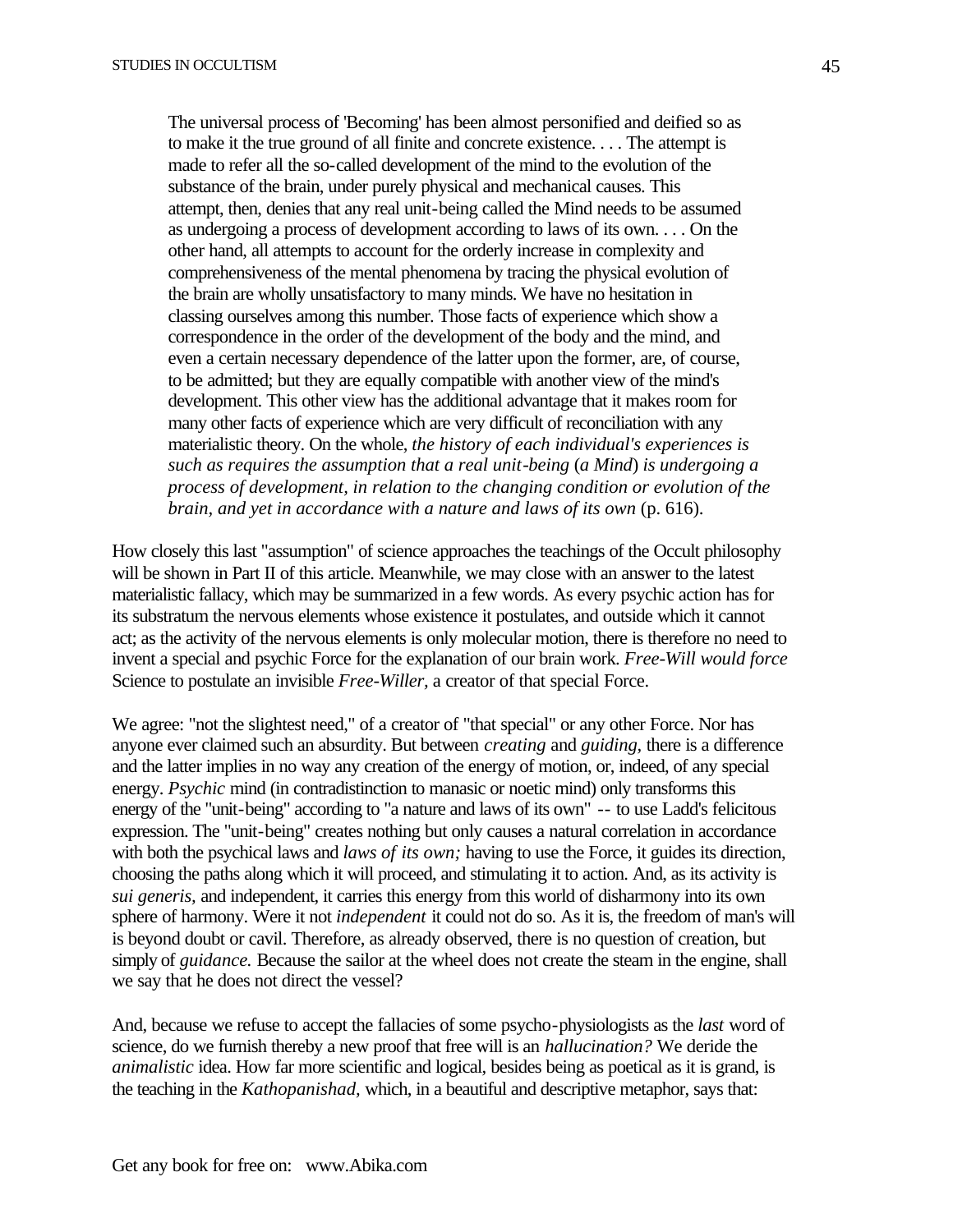"The senses are the horses, body is the chariot, mind (*kama-manas*) is the reins, and intellect (or *free will*) the charioteer." Verily, there is more exact science in the less important of the *Upanishads,* composed thousands of years ago, than in all the materialistic ravings of modern "physico-biology" and "psychophysiology" put together!

### II

The knowledge of the past, present, and future, is embodied in Kshetrajna (the "Self"). -- *Occult Axioms*

Having explained in what particulars, and why, as Occultists, we disagree with materialistic physiological psychology, we may now proceed to point out the difference between psychic and noetic mental functions, the noetic not being recognized by official science.

Moreover, we, Theosophists, understand the terms "psychic" and "psychism" somewhat differently from the average public, science, and even theology, the latter giving it a significance which both science and Theosophy reject, and the public in general remaining with a very hazy conception of what is really meant by the terms. For many, there is little, if any, difference between "psychic" and "psychological," both words relating in some way to the *human* soul. Some modern metaphysicians have wisely agreed to disconnect the word Mind (*pneuma*) from Soul (*psyche*), the one being the rational, spiritual part, the other -- *psyche* -- the living principle in man, the breath that *animates* him (from *anima,* soul). Yet, if this is so, how in this case refuse a soul to *animals?* These are, no less than man, informed with the same principle of sentient life, the *nephesh* of the 2nd chapter of *Genesis.* The Soul is by no means the Mind, nor can an idiot, bereft of the latter, be called a "soul-less" being. To describe, as the physiologists do, the human Soul in its relations to senses and appetites, desires and passions, common to man and the brute, and then endow it with God-Like intellect, with spiritual and rational faculties which can take their source but in a *supersensible* world -- is to throw for ever the veil of an impenetrable mystery over the subject. Yet in modern science, "psychology" and "psychism" relate only to conditions of the nervous system, mental phenomena being traced solely to molecular action. The higher *noetic* character of the Mind-Principle is entirely ignored, and even rejected, as a "superstition" by both physiologists and psychologists. Psychology, in fact, has become a synonym in many cases for the science of psychiatry. Therefore, students of Theosophy being compelled to differ from all these, have adopted the doctrine that underlies the time-honored philosophies of the East. What it is, may be found further on.

To better understand the foregoing arguments and those which follow, the reader is asked to turn to the editorial in the September *Lucifer* ("The Dual Aspect of Wisdom," p. 3), and acquaint himself with the *double aspect* of that which is termed by St. James in his Third Epistle at once - the *devilish, terrestrial* wisdom and the "wisdom from above." In another editorial, "Kosmic Mind" (April, 1890), it is also stated, that the ancient Hindus endowed every cell in the human body with consciousness, giving each the name of a God or Goddess. Speaking of atoms in the name of science and philosophy, Professor Ladd calls them in his work "*supersensible* beings." Occultism regards every atom (11) as an "independent entity" and every cell as a "conscious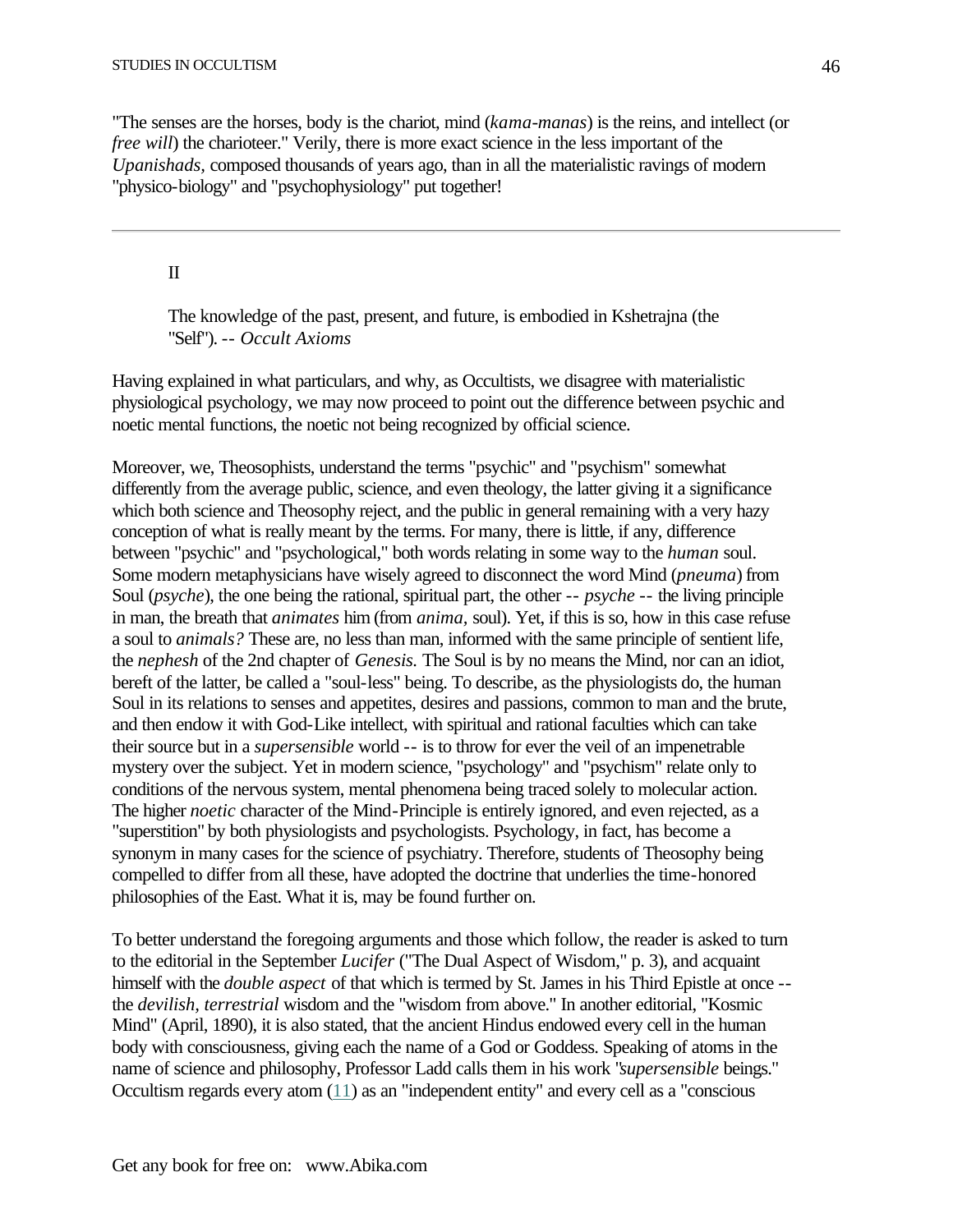unit." It explains that no sooner do such atoms group to form cells, than the latter become endowed with consciousness, each of its own kind, and with *free will to act within* the limits of law. Nor are we entirely deprived of scientific evidence for such statements as the two above named editorials well prove. More than one learned physiologist of the golden minority, in our own day, moreover, is rapidly coming to the conviction, that memory has no seat, no special organ of its own in the human brain, but that it has *seats* in every organ of the body.

"No good ground exists for speaking of any special organ, or seat of memory," writes Professor G. T. Ladd. (12) "Every organ, indeed, every area, and every limit of the nervous system has its own memory" (*Elements of Physiological Psychology*, p. 553).

The seat of memory, then, is assuredly neither here nor there, but everywhere throughout the human body. To locate its organ in the brain is to limit and dwarf the Universal Mind and its countless Rays (the *Manasaputra*) which inform every rational mortal. As we write for Theosophists, first of all, we care little for the psychophobian prejudices of the Materialists who may read this and sniff contemptuously at the mention of "Universal Mind" and the Higher *noetic* souls of men. But, what *is* memory, -- we ask. "Both presentation of sense and image of memory, are transitory phases of consciousness," we are answered. But what is Consciousness itself? -- we ask again. *We cannot define Consciousness,* Professor Ladd tells us. (Ibid.) Thus, that which we are asked to do by physiological psychology is, to content ourselves with controverting the various states of Consciousness by other people's private and unverifiable hypotheses; and this, on "questions of cerebral physiology *where experts and novices are alike ignorant*," to use the pointed remark of the said author. Hypothesis for hypothesis, then, we may as well hold to the teachings of our Seers, as to the conjectures of those who deny both such Seers and their wisdom. The more so, as we are told by the same honest man of science, that "if metaphysics and ethics cannot properly dictate their facts and conclusions to the science of physiological psychology . . . in turn this science cannot properly dictate to metaphysics and ethics the conclusions which they shall draw from facts of Consciousness, by giving out its myths and fables in the garb of well ascertained history of the cerebral processes" (p.544).

Now, since the metaphysics of Occult physiology and psychology postulate within mortal man an immortal entity, "divine Mind," or *Nous,* whose pale and too often distorted reflection is that which we call "Mind" and intellect in men -- virtually an entity apart from the former during the period of incarnation -- we say that the two sources of "memory" are in these *two* "principles." These two we distinguish as the Higher *Manas* (Mind or Ego), and the *Kama-Manas,* i.e., the rational, but earthly or physical intellect of man, incased in, and bound by, matter, therefore subject to the influence of the latter: the all-conscious SELF, that which reincarnates periodically -- verily the WORD made flesh! -- and which is always the same, while its reflected "Double," changing with every new incarnation and personality, is, therefore, conscious but for a lifeperiod. The latter "principle" is the *Lower* Self, or that, which manifesting through our *organic* system, acting on this plane of illusion, imagines itself the *Ego Sum,* and thus falls into what Buddhist philosophy brands as the "heresy of separateness. "The former, we term INDIVIDUALITY, the latter *Personality.* From the first proceeds all the noetic element, from the second, the *psychic,* i.e., "terrestrial wisdom" at best, as it is influenced by all the chaotic stimuli of the human or rather *animal passions* of the living body.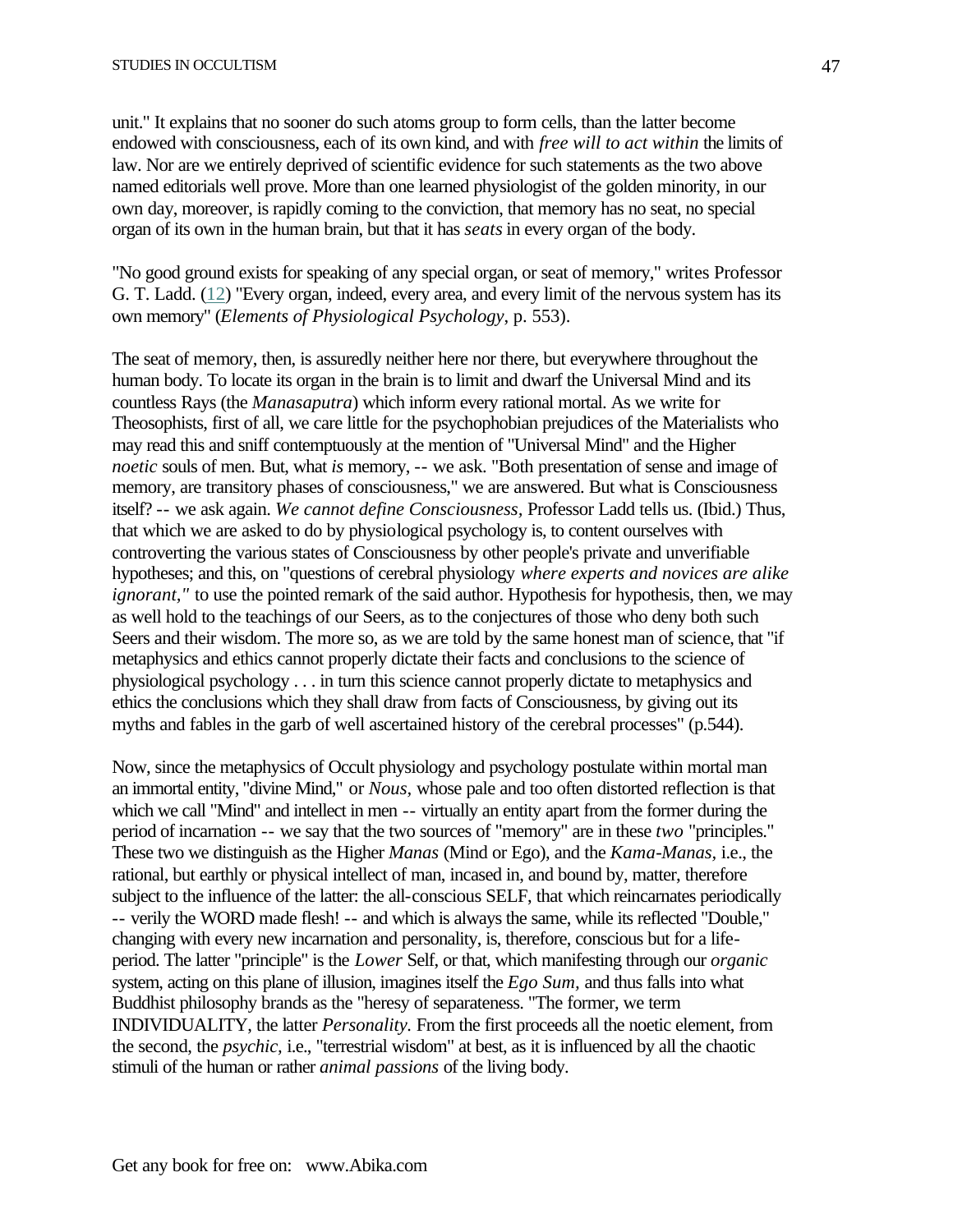The "Higher EGO" cannot act directly on the body, as its consciousness belongs to quite another plane and planes of ideation: the "lower" *Self* does: and its action and behavior *depend on its free will and choice* as to whether it will gravitate more towards its parent ("the Father in Heaven") or the "animal" which it informs, the man of flesh. The "Higher Ego," as part of the essence of the UNIVERSAL MIND, is unconditionally omniscient on its own plane, and only potentially so in our terrestrial sphere, as it has to act solely through its *alter ego* -- the Personal Self. Now, although the former is the vehicle of all knowledge of the past, the present, and the future, and although it is from this fountain-head that its "double" catches occasional glimpses of that which is beyond the senses of man, and transmits them to certain brain cells (unknown to science in their function), thus making of man a *Seer,* a soothsayer, and a prophet; yet the memory of bygone events -- especially of the earth earthy -- has its seat in the Personal Ego alone. No memory of a purely daily-life function, of a physical, egotistical, or of a lower mental nature - such as, e.g*.,* eating and drinking, enjoying personal sensual pleasures, transacting business to the detriment of one's neighbor, etc., etc., has aught to do with the "Higher" Mind or EGO. Nor has it any direct dealings on this physical plane with either our brain or our heart -- for these two are the organs of a power higher than the *Personality* -- but only with our passional organs, such as the liver, the stomach, the spleen, etc. Thus it only stands to reason that the memory of such-like events must be first awakened in that organ which was the first to induce the action remembered afterwards, and conveyed it to our "sense-thought," which is entirely *distinct from the* 

*"supersensuous" thought.* It is only the higher forms of the latter, the *superconscious* mental experience, that can correlate with the cerebral and cardiac centers. The memories of physical and *selfish* (or personal) deeds, on the other hand, together with the mental experiences of a terrestrial nature, and of earthly biological functions, can, of necessity, only be correlated with the molecular constitution of various *Kamic* organs, and the "dynamical associations" of the elements of the nervous system in each particular organ.

Therefore, when Professor Ladd, after showing that every element of the nervous system has a memory of its own, adds: -- "This view belongs to the very essence of every theory which considers conscious mental reproduction as only one form or phase of the biological fact of organic memory" -- he must include among such theories the Occult teaching. For no Occultist could express such teaching more correctly than the Professor, who says, in winding up his argument: "We might properly speak, then, of the memory of the end-organ of vision or of hearing, of the memory of the spinal cord and of the different so-called 'centers' of reflex action belonging to the chords of the memory of the medulla oblongata, the cerebellum, etc." This is the essence of Occult teaching -- even in the Tantra works. Indeed, every organ in our body *has its own memory.* For if it is endowed with a consciousness "of its own kind," every cell must of necessity have also a memory of its own kind, as likewise its own *psychic* and *noetic* action. Responding to the touch of both a physical and a *metaphysical* Force, (12) the impulse given by the *psychic* (or psycho-molecular) Force will act from *without within*; while that of the noetic (shall we call it Spiritual-dynamical?) Force works from *within without.* For, as our body is the covering of the inner "principles," soul, mind, life, etc., so the molecule or the cell is the body in which dwell its "principles," the (to our sense and comprehension) immaterial atoms which compose that cell. The cell's activity and behavior are determined by its being propelled either inwardly or outwardly, by the noetic or the psychic Force, the former having no relation to the *physical* cells proper. Therefore, while the latter act under the unavoidable law of the conservation and correlation of physical energy, the atoms -- being psycho-spiritual, *not physical*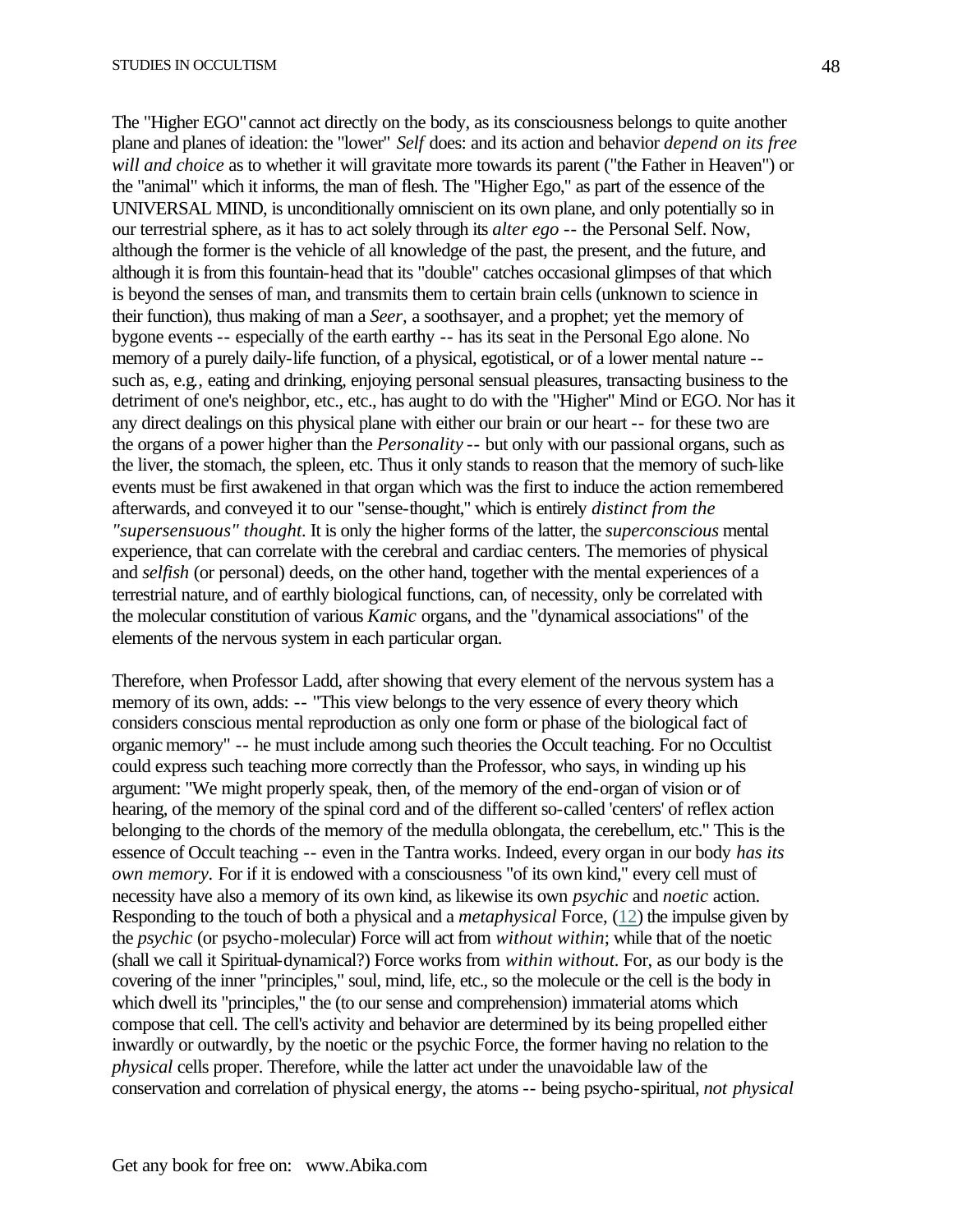*units -- act under laws of their own,* just as Professor Ladd's "Unit-Being," which is our "Mind-Ego," does, in his very philosophical and scientific hypothesis. Every human organ and each cell in the latter has a key-board of its own, like that of a piano, only that it registers and emits sensations instead of sounds. Every key contains the potentiality of good or bad, of producing harmony or disharmony. This depends on the impulse given and the combinations produced; an the force of the touch of the artist at work, a "double-faced Unity," indeed. And it is the action of this or the other "Face" of the Unity that determines the nature and the dynamical character of the manifested phenomena as a resulting action, and this whether they be physical or mental. For the whole life of man is guided by this double-faced Entity. If the impulse comes from the "Wisdom above," the Force applied being noetic or spiritual, the results will be actions worthy of the divine propeller; if from the "terrestrial, devilish wisdom" (psychic power), man's activities will be selfish, based solely on the exigencies of his physical, hence animal, nature. The above may sound to the average reader as pure nonsense; but every Theosophist must understand when told that there are *Manasic* as well as *Kamic* organs in him, although the cells of his body answer to both physical and spiritual impulses.

Verily that body, so desecrated by Materialism and man himself, is the temple of the Holy Grail, the *Adytum* of the grandest, nay, of all, the mysteries of nature in our solar universe. That body is an Aeolian harp, chorded with two sets of strings, one made of pure silver, the other of catgut. When the breath from the divine Fiat brushes softly over the former, man becomes like unto *his* God -- but the other set feels it not. It needs the breeze of a strong terrestrial wind, impregnated with animal effluvia, to set its animal chords vibrating. It is the function of the physical, lower mind to act upon the physical organs and their cells; but, it is the higher mind *alone* which can influence the atoms interacting in these cells, which interaction is alone capable of exciting the brain, *via the spinal "center" cord,* to a mental representation of spiritual ideas far beyond any objects on this material plane. The phenomena of divine consciousness have to be regarded as activities of our mind on another and a higher plane, working through something less substantial than the moving molecules of the brain. They cannot be explained as the simple resultant of the cerebral physiological processes, as indeed the latter only condition them or give them a final form for purposes of concrete manifestation. Occultism teaches that the liver and the spleen-cells are the most subservient to the action of our "personal" mind, the heart being the organ *par excellence* through which the "Higher" Ego acts -- through the Lower Self.

Nor can the visions or memory of purely terrestrial events be transmitted directly through the mental perceptions in the brain -- the direct recipient of the impressions of the heart. All such recollections have to be first stimulated by and awakened in the organs which were the originators, as already stated, of the various causes that led to the results, or, the direct recipients and participators of the latter. In other words, if what is called "association of *ideas*" has much to do with the awakening of memory, the mutual interaction and consistent inter-relation between the personal "Mind-Entity" and the organ of the human body have far more so. A hungry stomach evokes the vision of a past banquet, because its action is reflected and repeated in the *personal* mind. But even before the memory of the personal Self radiates the vision from the tablets wherein are stored the experiences of one's daily life -- even to the minutest details -- the memory of the stomach has already evoked the same. And so with all the organs of the body. It is they which originate according to their animal needs and desires the electro-vital sparks that illuminate the field of consciousness in the Lower Ego; and it is these sparks which in their turn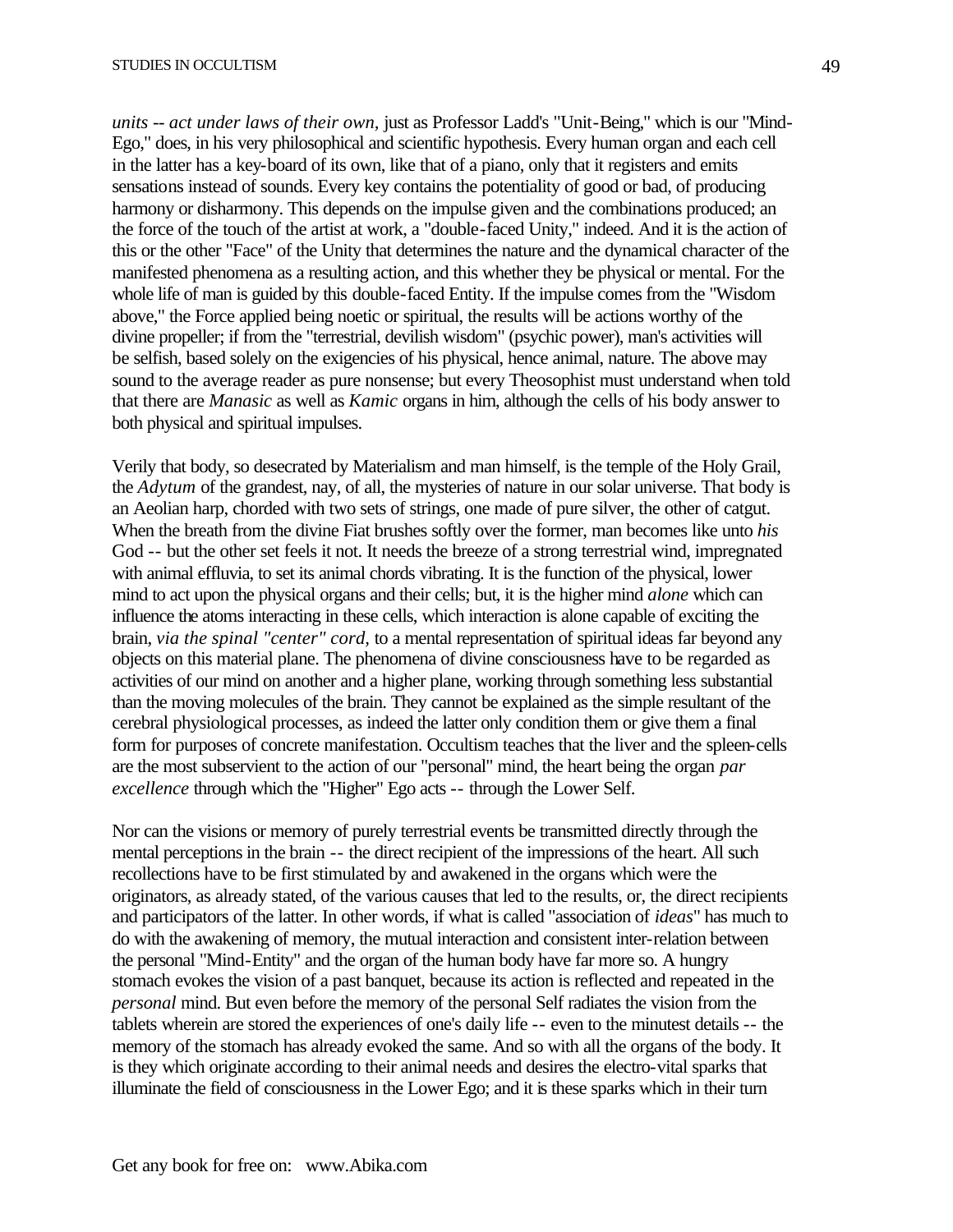awaken to function the reminiscences in it. The whole human body is, as said, a vast sounding board, in which each cell bears a long record of impressions connected with its parent organ, and each cell has a memory and a consciousness of its kind, or call it instinct if you will. These impressions are, according to the nature of the organ, physical, psychic, or mental, as they relate to this or another plane. They may be called "states of consciousness" only for the want of a better expression -- as there are states of instinctual, mental, and purely abstract, or spiritual consciousness. If we trace all such "psychic" actions to brain-work, it is only because in that mansion called the human body the brain is the front-door, and the only one which opens out into Space. All the others are inner doors, openings in the private building, through which travel incessantly the transmitting agents of memory and sensation. The clearness, the vividness, and intensity of these depend on the state of health and the organic soundness of the transmitters. But their reality, in the sense of trueness or correctness, is due to the "principle" they originate from, and the preponderance in the Lower *Manas* of the *noetic* or the *phrenic* ("Kamic," terrestrial) element.

For, as Occultism teaches, if the Higher Mind-Entity -- the permanent and the immortal -- is of the divine homogeneous essence of "Alaya-Akasa," (13) or Mahat -- its reflection, the Personal Mind, is, as a temporary "Principle," of the Substance of the Astral Light. As a pure ray of the "Son of the Universal Mind," it could perform no functions in the body, and would remain powerless over the turbulent organs of Matter. Thus, while its inner constitution is Manasic, its "body," or rather functioning essence, is heterogeneous, and leavened with the Astral Light, the lowest element of Ether. It is a part of the mission of the Manasic Ray, to get gradually rid of the blind, deceptive element which though it makes of it an active spiritual entity on this plane, still brings it into so close contact with matter as to entirely becloud its divine nature and stultify its intuitions.

This leads us to see the difference between the pure noetic and the terrestrial psychic visions of seership and mediumship. The former can be obtained by one of two means: (*a*) on the condition of paralyzing at will the *memory* and the instinctual, independent action of all the material organs and even cells in the body of flesh, an act which, once that the light of the Higher Ego has consumed and subjected for ever the passional nature of the personal, lower Ego, is easy, but requires an adept; and (*b*) of being a reincarnation of one, who, in a previous birth, had attained through extreme purity of life and efforts in the right direction almost to a *Yogi*-state of holiness and saintship. There is also a third possibility of reaching in mystic visions the plane of the higher Manas; but it is only occasional and does not depend on the will of the Seer, but on the extreme weakness and exhaustion of the material body through illness and suffering. The Seeress of Prevorst was an instance of the latter case; and Jacob Boehme of our second category. In all other cases of abnormal seership, of so-called clairaudience, clairvoyance and trances, it is simply -- *mediumship*.

Now what is a medium? The term medium, when not applied simply to things and objects, is supposed to be a person through whom the action of another person or being is either manifested or transmitted. Spiritualists believing in communications with disembodied spirits, and that these can manifest through, or impress sensitives to transmit "messages" from them, regard mediumship as a blessing and a great privilege. We Theosophists, on the other hand, who do not believe in the "communion of spirits" as Spiritualists do, regard the gift as one of the most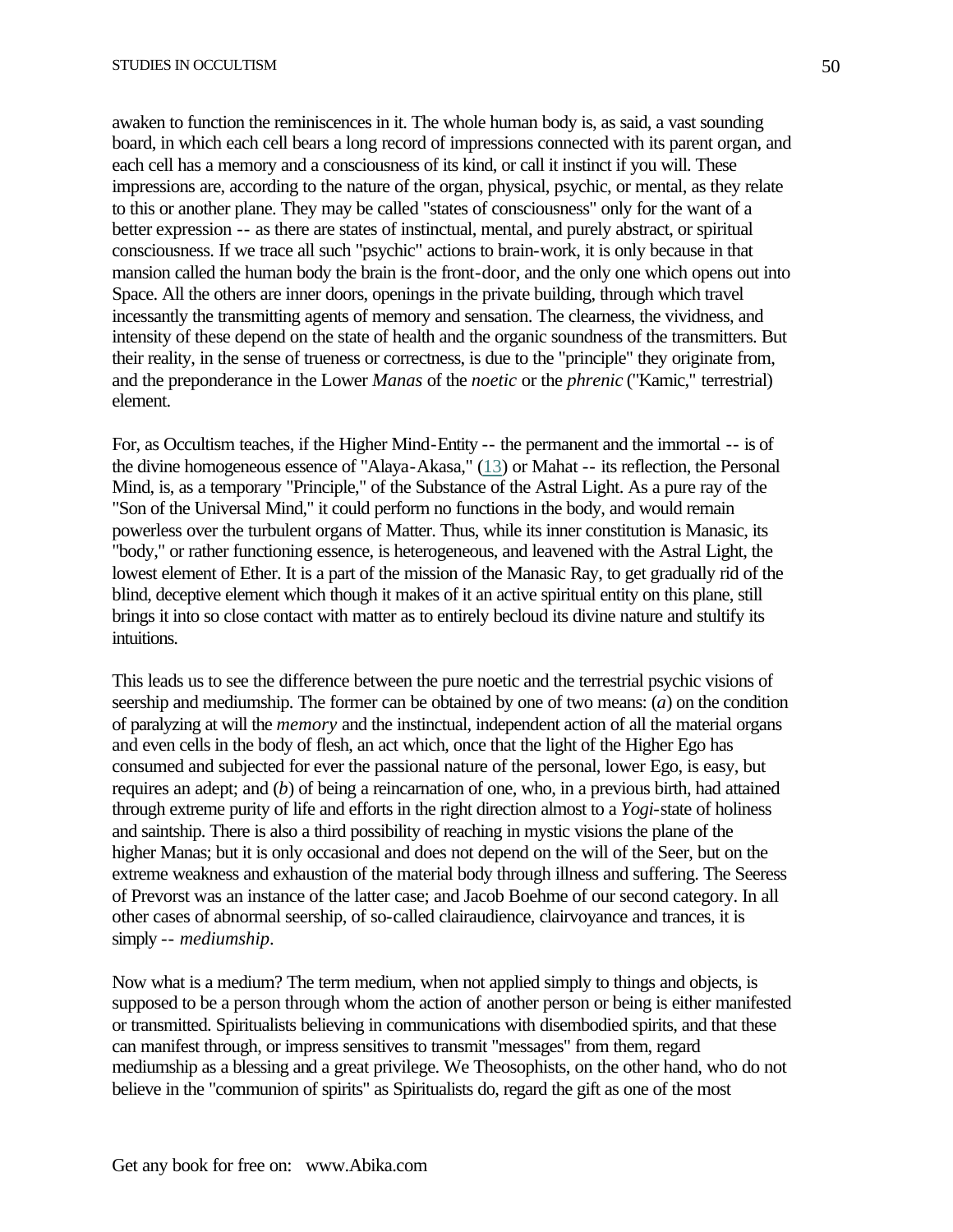dangerous of abnormal nervous diseases. A medium is simply one in whose personal Ego, or terrestrial mind (*psyche*), the percentage of "astral" light so preponderates as to impregnate with it their whole physical constitution. Every organ and cell thereby is attuned, so to speak, and subjected to an enormous and abnormal tension. The mind is ever on the plane of, and quite immersed in, that deceptive light whose *soul* is divine, but whose body -- the light waves on the lower planes, infernal; for they are but the black and disfigured reflections of the earth's memories. The untrained eye of the poor sensitive cannot pierce the dark mist, the dense fog of the terrestrial emanations, to see beyond in the radiant field of the eternal truths. His vision is out of focus. His senses, accustomed from his birth, like those of a native of the London slums, to stench and filth, to the unnatural distortions of sights and images tossed on the kaleidoscopic waves of the astral plane -- are unable to discern the true from the false. And thus, the pale soulless corpses moving in the trackless fields of "Kama loka," appear to him the living images of the "dear departed" ones; the broken echoes of once human voices, passing through his mind, suggest to him well coordinated phrases, which he repeats, in ignorance that their final form and polish were received in the innermost depths of his own brain-factory. And hence the sight and the hearing of that which if seen in its true nature would have struck the medium's heart cold with horror, now fills him with a sense of beatitude and confidence. He really believes that the immeasurable vistas displayed before him are the real spiritual world, the abode of the blessed disembodied angels.

We describe the broad main features and facts of mediumship, there being no room in such an article for exceptional cases. We maintain -- having unfortunately passed at one period of life *personally* through such experiences -- that on the whole, mediumship is most dangerous; and *psychic* experiences when accepted indiscriminately lead only to honestly deceiving others, because the medium is the first self-deceived victim. Moreover, a too close association with the "Old Terrestrial Serpent" is infectious. The odic and magnetic currents of the Astral Light often incite to murder, drunkenness, immorality, and, as Eliphas Levi expresses it, the not altogether pure natures "can be driven headlong by the blind forces set in motion in the *Light*" -- by the errors and sins imposed on its waves.

And this is how the great Mage of the XIXth century corroborates the foregoing when speaking of the Astral Light: --

We have said that to acquire magical power, two things are necessary: to disengage the will from all servitude, and to exercise it in control.

The sovereign will [of the adept] is represented in our symbols by the woman who crushes the serpent's head, and by the resplendent angel who represses the dragon, and holds him under his foot and spear; the great magical agent, the dual current of light, the living and astral *fire* of the earth, has been represented in the ancient theogonies by the serpent with the head of a bull, a ram, or a dog. It is the double serpent of the *caduceus*, it is the Old Serpent of *Genesis*, but it is also the *brazen serpent of Moses* entwined around the tau, that is to say, the generative *lingam*. It is also the goat of the witch-sabbath, and the Baphomet of the Templars; it is the *Hyle* of the Gnostics; it is the double-tailed serpent which forms the legs of the solar cock of die Abraxas; finally, it is the Devil of M. Eudes de Mirville. But in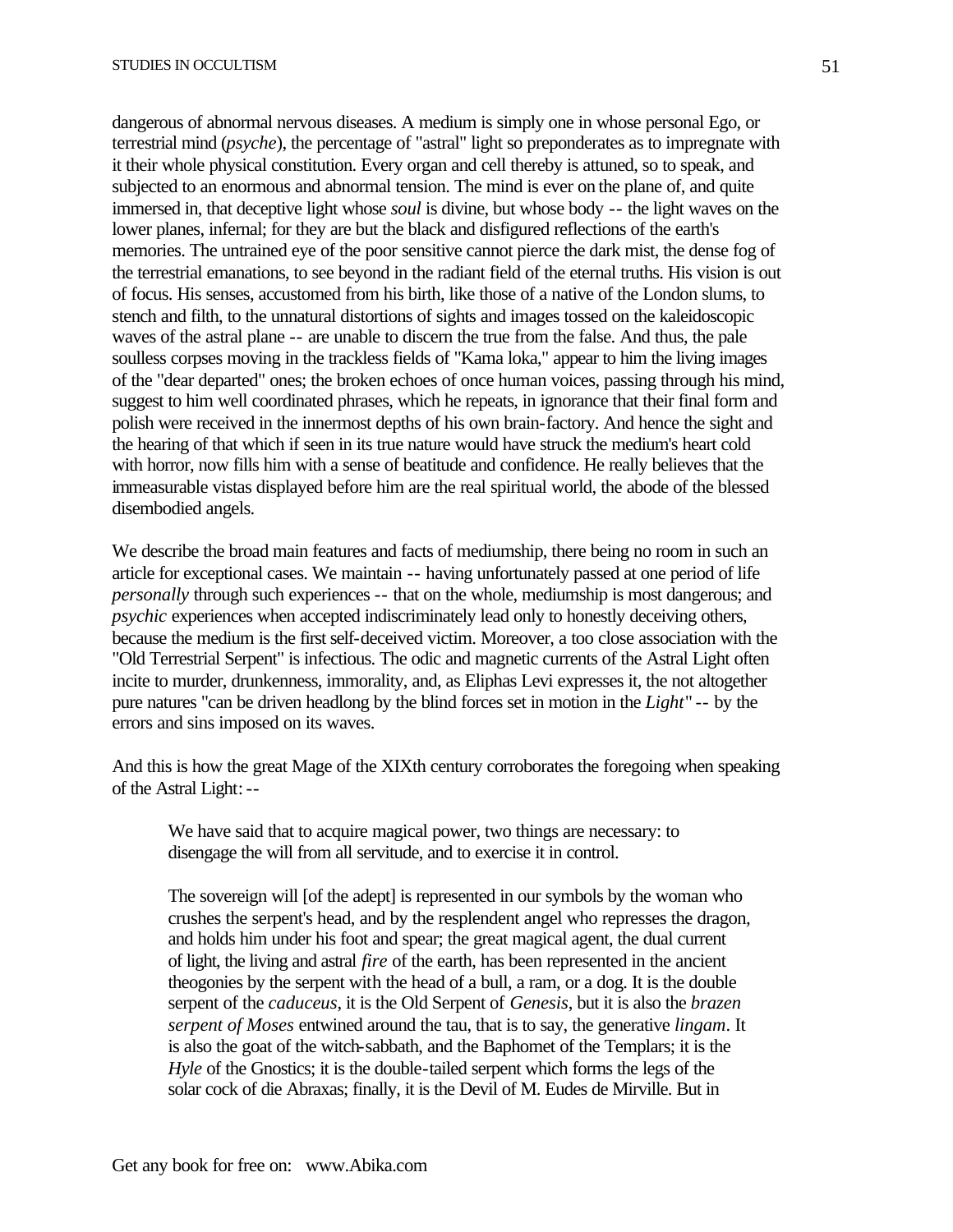very fact it is the blind force which souls [i.e., the lower Manas or Nephesh] have to conquer to liberate themselves from the bonds of the earth; for if their will does not free 'them from this *fatal attraction*, they will be absorbed in the current by the force which has produced them, and *will return to the central and eternal fire*.  $(14)$ 

The "central and eternal fire" is that disintegrating Force, that gradually consumes and burns out the *Kama-rupa,* or "personality," in the Kama-loka, whither it goes after death. And verily, the Mediums are attracted by the astral light, it is the direct cause of their personal "souls" being absorbed "by the force which has produced" their terrestrial elements. And, therefore, as the same Occultist tells us:

All the magical operations consist in *freeing* one's self from the coils of the Ancient Serpent; then to place the foot on its head, and lead it according to the operator's will. 'I will give unto thee,' says the Serpent, in the Gospel myth, 'all the kingdoms of the earth, if thou wilt fall down and worship me.' The initiated should reply to him, 'I will not fall down, but thou shalt crouch at my feet; thou wilt give me nothing, but I will make use of thee and take whatever I wish. For *I am thy Lord and Master*!'

And as such, the *Personal Ego, becoming* at one with its divine parent, shares in the immortality of the latter. Otherwise . . .

Enough, however. Blessed is he who has acquainted himself with the dual powers at work in the ASTRAL Light; thrice blessed he who has learned to discern the noetic from the *Psychic* action of the "Double-Faced" God in him, and who knows the potency of his own Spirit -- or "Soul Dynamics."

### FOOTNOTES:

1. We say "so-called," because nothing of what has been given out publicly or in print can any longer be termed *esoteric*. (return to text)

2. "Animalism" is quite an appropriate word to use (whoever invented it) as a contrast to Mr. Tylor's term "animism," which he applied to all the "*Lower* Races" of mankind who believe the soul a distinct entity. He finds that the words *psyche, pneuma, animus, spiritus*, etc., all belong to the same cycle of superstition in "the lower stages of culture," Professor A. Bain dubbing all these distinctions, moreover, as a "plurality of souls" and a "double materialism." This is the more curious as the learned author of *Mind and Body* speaks as disparagingly of Darwin's "materialism" in *Zoonomia*, wherein the founder of modern Evolution defines the word *idea* as "contracting a motion, or configuration of the fibers which constitute the immediate organ of Sense" (*Mind and Body*, p. 190, Note). (return to text)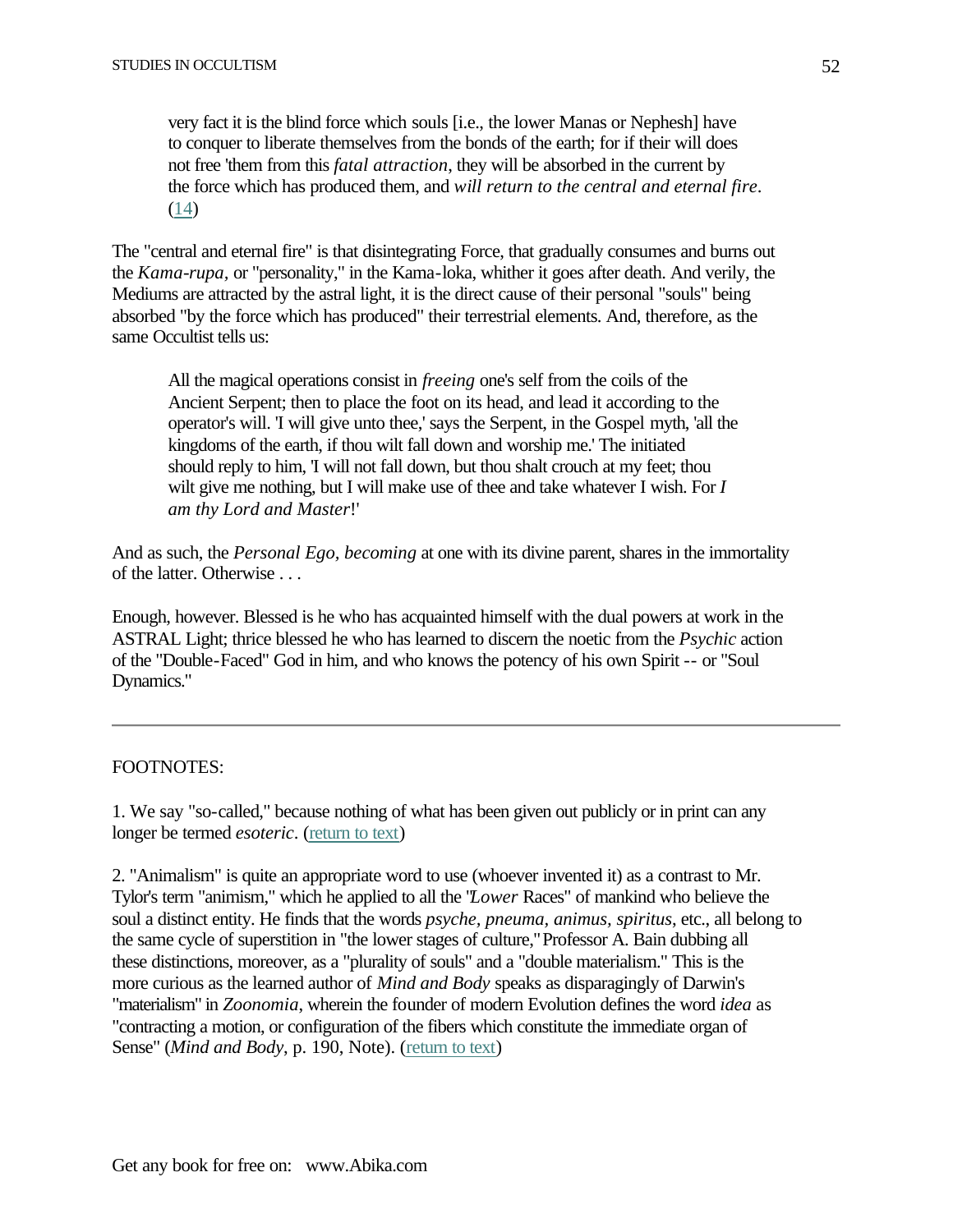3. *Physiological Psychology, etc*., p. 545, by George T. Ladd, Professor of Philosophy in Yale University. (return to text)

4. Or what the Kabalists call *Nephesh*, the "breath of life." (return to text)

5. The Sanskrit word *Manas* (Mind) is used by us in preference to the Greek *Nous* (noetic) because the latter word having been so imperfectly understood in philosophy, suggests no definite meaning. (return to text)

6. *The Theosophist*, Feb. 1888, p. 275, by Rama Prasad, President of the *Meerut Theosophical Society*. As the Occult book cited by him says: "It is the *Svara* that has given form to the *first accumulations of the divisions* of the universe; the *Svara* causes evolution and involution; the *Svara* is God, or more properly the *Great Power* itself (*Mahesvara*). The *Svara* is the manifestation of the impression on matter of that power which in man is known to us as *the power which knows itself* [mental and psychic consciousness]. It is to be understood that the action of this power never ceases. . . . It is unchangeable existence" -- and this is the "Motion" of the Scientists and the universal *Breath of Life* of the Occultists. (return to text)

7. *Animal* Mechanism, a treatise on terrestrial and aerial locomotion. By E. J. Marvey, Professor at the College of France, and Member of the Academy of Medicine. (return to text)

8. "The higher *manas"* or "Ego" (*Kshetrajna*) is the "Silent Spectator," and the voluntary "sacrificial victim": the lower manas, its representative -- a tyrannical despot, truly. (return to text)

9. *Elements of Physiological Psychology.* A treatise of the activities and nature of the mind, from the Physical and Experimental Point of View, pp. 606 and 613. (return to text)

10. W. Lawrence, *Lectures on Comparative Anatomy, Physiology, Zoology, and the Natural History of Man.* 8vo. London, 1848, p.6. (return to text)

11. One of the names of Brahma is *anu* or "atom." (return to text)

12. We fondly trust this very *unscientific* term will throw no "Animalist" into hysterics *beyond* recovery. (return to text)

13. Another name for the universal mind. (return to text)

14. *Dogme et Rituel de la Haute Magie,* quoted in *Isis Unveiled,* I, 138 (return to text)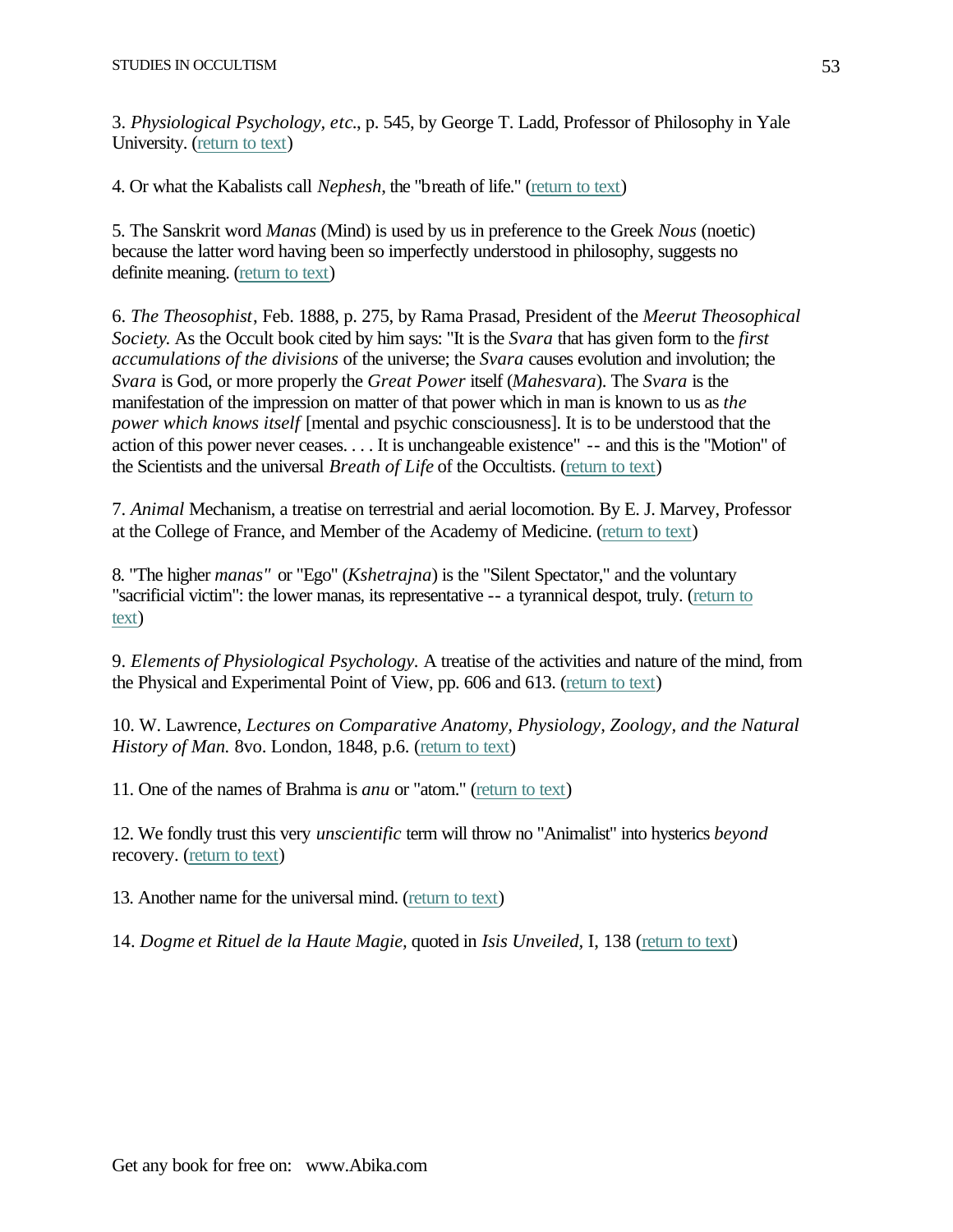# **Kosmic Mind**

Whatsoever quits the *Laya* (homogeneous) state, becomes active conscious life. Individual consciousness emanates from, and returns into Absolute consciousness, which is eternal MOTION. -- *Esoteric Axioms.*

Whatever that be which thinks, which understands, which wills, which acts, it is something celestial and divine, and upon that account must necessarily be eternal. -- CICERO

Edison's conception of matter was quoted in our March editorial article. The great American electrician is reported by Mr. G. Parsons Lathrop in *Harper's Magazine* as giving out his personal belief about the atoms being "possessed by a certain amount of intelligence," and shown indulging in other reveries of this kind. For this flight of fancy the February *Review of Reviews*  takes the inventor of the phonograph to task and critically remarks that "Edison is much given to dreaming," his "scientific imagination" being constantly at work.

Would to goodness the men of science exercised their "scientific imagination" a little more and their dogmatic and cold negations a little less. Dreams differ. In that strange state of being which, as Byron has it, puts us in a position "with seal'd eyes to see," one often perceives more real facts than when awake. Imagination is, again, one of the strongest elements in human nature, or in the words of Dugald Stewart it "is the great spring of human activity, and the principal source of human improvement. . . . Destroy the faculty, and the condition of men will become as stationary as that of brutes." It is the best guide of our blind senses, without which the latter could never lead us beyond matter and its illusions. The greatest discoveries of modern science are due to the imaginative faculty of the discoverers. But when has anything new been postulated, when a theory clashing with and contradicting a comfortably settled predecessor put forth, without orthodox science first sitting on it, and trying to crush it out of existence? Harvey was also regarded at first as a "dreamer" and a madman to boot. Finally, the whole of modern science is formed of "working hypotheses," the fruits of "scientific imagination" as Mr. Tyndall felicitously called it.

Is it then, because consciousness in every universal atom and the possibility of a complete control over the cells and atoms of his body by man, have not been honored so far with the *imprimatur* of the Popes of exact science, that the idea is to be dismissed as a dream? Occultism gives the same teaching. Occultism tells us that every atom, like the monad of Leibnitz, is a little universe in itself; and that every organ and cell in the human body is endowed with a brain of its own, with memory, therefore, experience and discriminative powers. The idea of Universal Life composed of individual atomic lives is one of the oldest teachings of esoteric philosophy, and the very modern hypothesis of modern science, that of *crystalline life,* is the first ray from the ancient luminary of knowledge that has reached our scholars. If plants can be shown to have nerves and sensations and instinct (but another word for consciousness), why not allow the same in the cells of the human body? Science divides matter into organic and inorganic bodies, only because it rejects the idea of *absolute life* and a life-principle as an entity: otherwise it would be the first to see that *absolute life* cannot produce even a geometrical point, or an atom inorganic in its essence. But Occultism, you see, "teaches mysteries" they say; and mystery is the *negation of*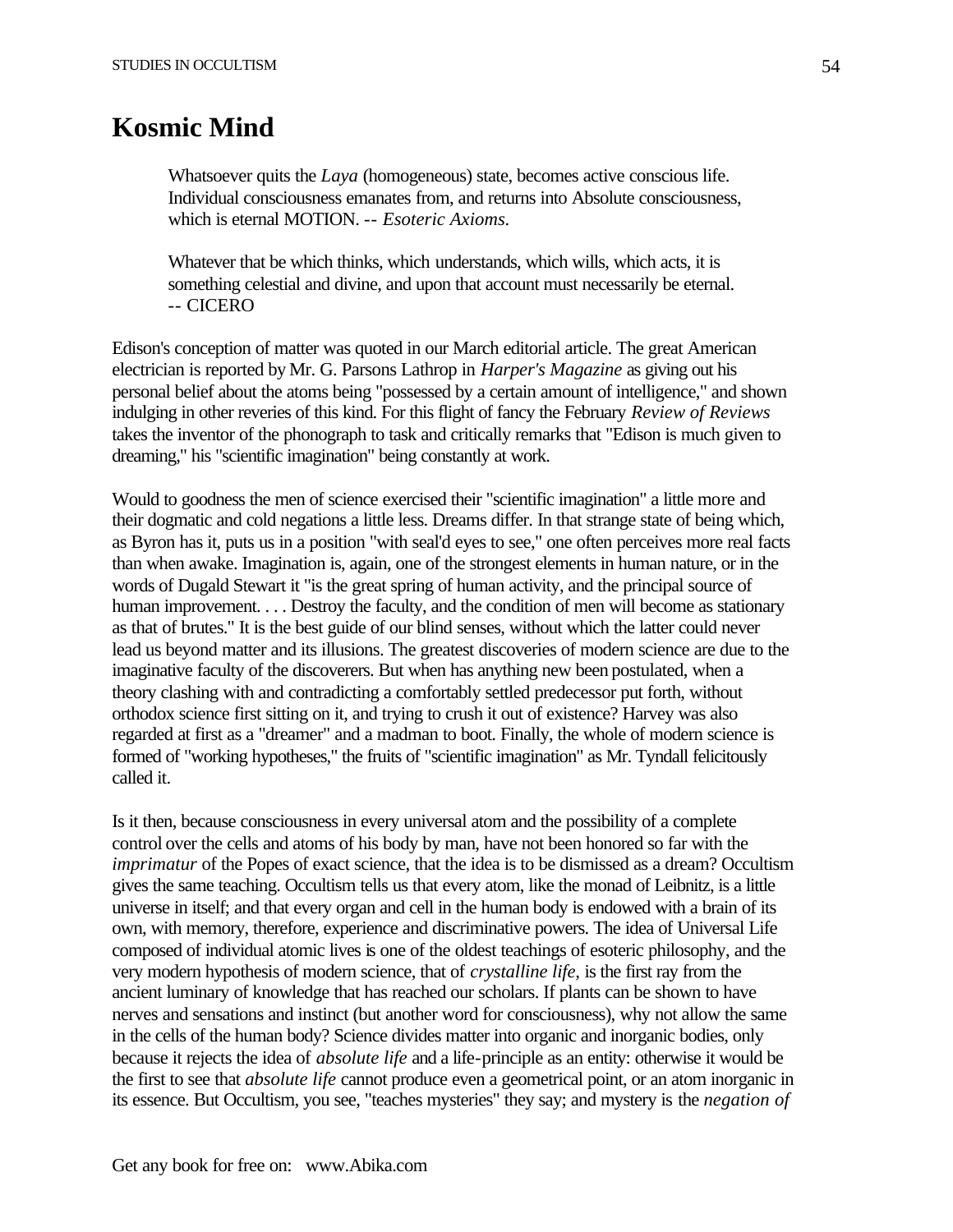*common sense,* just as again metaphysics is but a kind of poetry, according to Mr. Tyndall. There is no such thing for science as mystery; and therefore, as a Life Principle is, and must remain for the intellects of our civilized races for ever a mystery *on physical lines --* they who deal in this question have to be of necessity either fools or knaves.

*Dixit.* Nevertheless, we may repeat with a French preacher: "mystery is the fatality of science." Official science is surrounded on every side and hedged in by unapproachable, for ever impenetrable mysteries. And why? Simply because physical science is self-doomed to a squirrellike progress around a wheel of matter limited by our five senses. And though it is as confessedly ignorant of the formation of matter, as of the generation of a simple cell; though it is as powerless to explain what is this, that, or the other, it will yet dogmatize and insist on what life, matter and the rest are not. It comes to this: the words of Father Felix addressed fifty years ago to the French academicians have nearly become immortal as a truism. "Gentlemen," he said, "you throw into our teeth the reproach that we teach mysteries. But imagine whatever science you will; follow the magnificent sweep of its deductions. . . . and when you arrive at its parent source you come face to face with the unknown!"

Now to lay at rest once for all in the minds of Theosophists this vexed question, we intend to prove that modern science, owing to physiology, is itself on the eve of discovering that consciousness is universal -- thus justifying Edison's "dreams." But before we do this, we mean also to show that though many a man of science is soaked through and through with such belief, very few are brave enough to openly admit it, as the late Dr. Pirogoff of St. Petersburg has done in his posthumous *Memoirs.* Indeed that great surgeon and pathologist raised by their publication quite a howl of indignation among his colleagues. How then? the public asked: He, Dr. Pirogoff, whom we regarded as almost the embodiment of European learning, believing in the superstitions of crazy alchemists? He, who in the words of a contemporary: --

was the very incarnation of exact science and methods of thought; who had dissected hundreds and thousands of human organs, making himself as acquainted with all the mysteries of surgery and anatomy as we are with our familiar furniture; the savant for whom physiology had no secrets and who, above all men was one to whom Voltaire might have ironically asked whether he had not found immortal soul between the bladder and the blind gut, -- that same Pirogoff is found after his death devoting whole chapters in his literary Will to the scientific demonstration. . . . (*Novoye Vremya* of 1887)

-- of what? Why, of the existence in every organism *of a distinct* "VITAL FORCE" independent of any physical or chemical process. Like Liebig he accepted the derided and tabooed homogeneity of nature -- a Life Principle -- that persecuted and hapless teleology, or the science of the final causes of things, which is as philosophical as it is *unscientific*, if we have to believe imperial and royal academies. His unpardonable sin in the eyes of dogmatic modern science, however, was this: The great anatomist and surgeon, had the "hardihood" to declare in his *Memoirs,* that:

We have no cause to reject the possibility of the existence of organisms endowed with such properties that would make of them -- *the direct embodiment of the*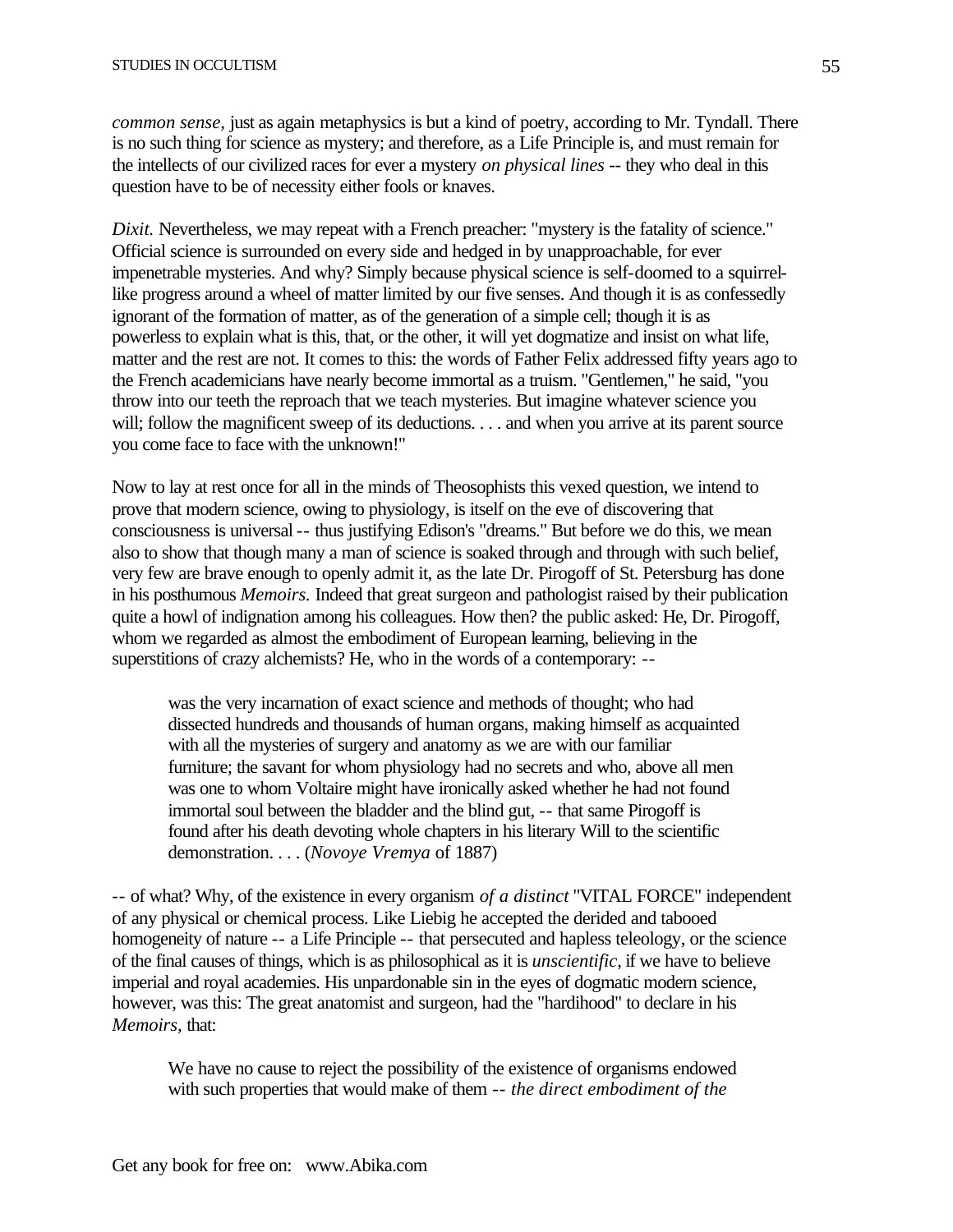*universal mind --* a perfection inaccessible to our own (human) mind. . . . Because, we have no right to maintain that man is the last expression of the divine creative thought.

Such are the chief features of the heresy of one, who ranked high among the men of exact science of this age. His *Memoirs* show plainly that not only he believed in Universal Deity, divine Ideation, or the Hermetic "Thought divine," and a Vital Principle, but taught all this, and tried to demonstrate it scientifically. Thus he argues that Universal Mind needs no physicochemical, or mechanical brain as an organ of transmission. He even goes so far as to admit it in these suggestive words: --

Our reason must accept *in all necessity* an infinite and eternal Mind which rules and governs the ocean of life. . . . *Thought and creative ideation, in full agreement with the laws of unity and causation, manifest themselves plainly enough in universal life without the participation of brain-slush.* . . . Directing the forces and elements toward the formation of organisms, this *organizing life-principle* becomes *self-sentient, self-conscious, racial* or *individual.* Substance, ruled *and directed by the life-principle,* is organized *according to a general defined plan into* certain types. . . .

He explains this belief by confessing that never, during his long life so full of study, observation, and experiments, could he --

acquire the conviction, that our brain could be the only organ of thought in the whole universe, that everything in this world, save *that* organ, should be unconditioned and senseless, and that human thought alone should impart to the universe a meaning and a reasonable harmony in its integrity.

And he adds a propos of Moleschott's materialism:

Howsoever much fish and peas I may eat, never shall I consent to give away my *Ego* into durance vile of a product casually extracted by modern *alchemy* from the urine. If, in our conceptions of the Universe it be our fate to fall into illusions, then my "illusion" has, at least, the advantage of being very consoling. For, it shows to me an intelligent Universe and the activity of Forces working in it harmoniously and intelligently; and that my "I" is not the product of chemical and histological elements but *an embodiment of a common universal Mind.* The latter, I sense and represent to myself as acting in free will and consciousness in accordance with the same laws which are traced for the guidance of my own mind, but only exempt from that restraint which trammels our human conscious individuality.

For, as remarks elsewhere this great and philosophic man of Science: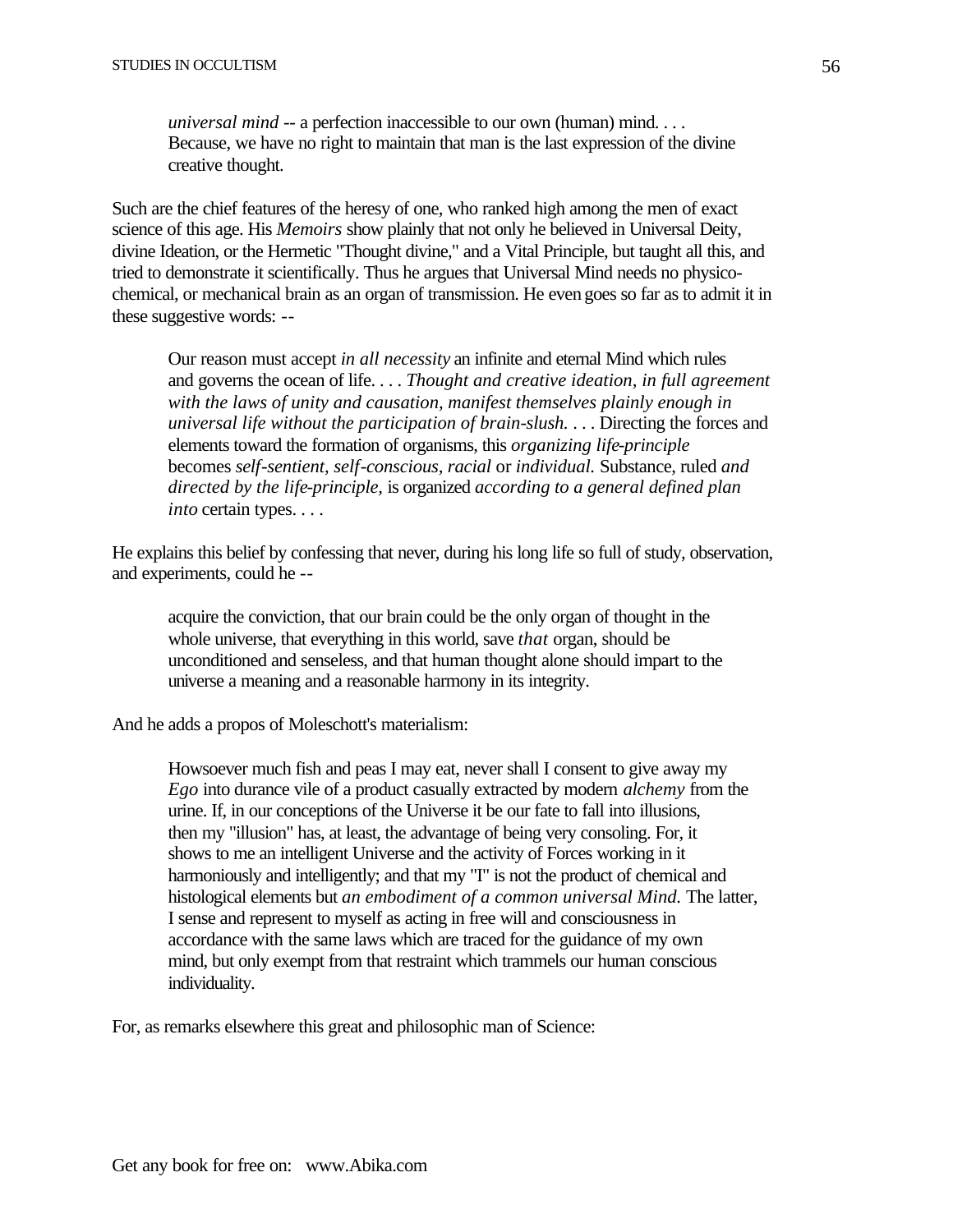*The limitless and the eternal, is not only a postulate of our mind and reason, but also a gigantic fact, in itself.* What would become of our ethical or moral principle were not the everlasting and integral truth to serve it as a foundation!

The above selections translated *verbatim* from the confessions of one who was during his long life a star of the first magnitude in the fields of pathology and surgery, show him imbued and soaked through with the philosophy of a reasoned and scientific mysticism. In reading the *Memoirs* of that man of scientific fame, we feel proud of finding him accepting, almost wholesale, the fundamental doctrines and beliefs of Theosophy. With such an exceptionally scientific mind in the ranks of mystics, the idiotic grins, the cheap satires and flings at our great Philosophy by some European and American "Freethinkers," become almost a compliment. More than ever do they appear to us like the frightened discordant cry of the night-owl hurrying to hide in its dark ruins before the light of the morning Sun.

The progress of physiology itself, as we have just said, is a sure warrant that the dawn of that day when a full recognition of a universally diffused mind will be an accomplished fact, is not far off. It is *only* a question of time.

For, notwithstanding the boast of physiology, that the aim of its researches is only the summing up of every vital function in order to bring them into a definite order by showing their mutual relations to, and connection with, the laws of physics and chemistry, hence, in their final form with mechanical laws -- we fear there is a good deal of contradiction between the confessed object and the speculations of some of the best of our modern physiologists. While few of them would dare to return as openly as did Dr. Pirogoff to the "exploded superstition" of *vitalism* and the severely exiled life principle, the *principium vitae* of Paracelsus -- yet physiology stands sorely perplexed in the face of its ablest representatives before certain facts. Unfortunately for us, this age of ours is not conducive to the development of moral courage. The time for most to act on the noble idea of "*principia non homines*," has not yet come. And yet there are exceptions to the general rule, and physiology -- whose destiny it is to become the hand-maiden of Occult truths -- has not let the latter remain without their witnesses. There are those who are already stoutly protesting against certain hitherto favorite propositions. For instance, some physiologists are already denying that it is the forces and substances of so-called "inanimate" nature, which are acting exclusively in living beings. For, as they well argue:

The fact that we reject the interference of other forces in living things, *depends entirely on the limitations of our senses.* We use, indeed, the same organs for our observations of both animate and inanimate nature; and these organs can receive manifestations of only a limited realm of motion. Vibrations passed along the fibers of our optic nerves to the brain reach our perceptions through our consciousness as sensations of light and color; vibrations affecting our consciousness through our auditory organs strike us as sounds; all our feelings, through whichever of our senses, are due to nothing but motions.

Such are the teachings of physical Science, and such were in their roughest outlines those of Occultism, aeons and millenniums back. The difference, however, and most vital distinction between the two teachings, is this: official science sees in motion simply a blind, unreasoning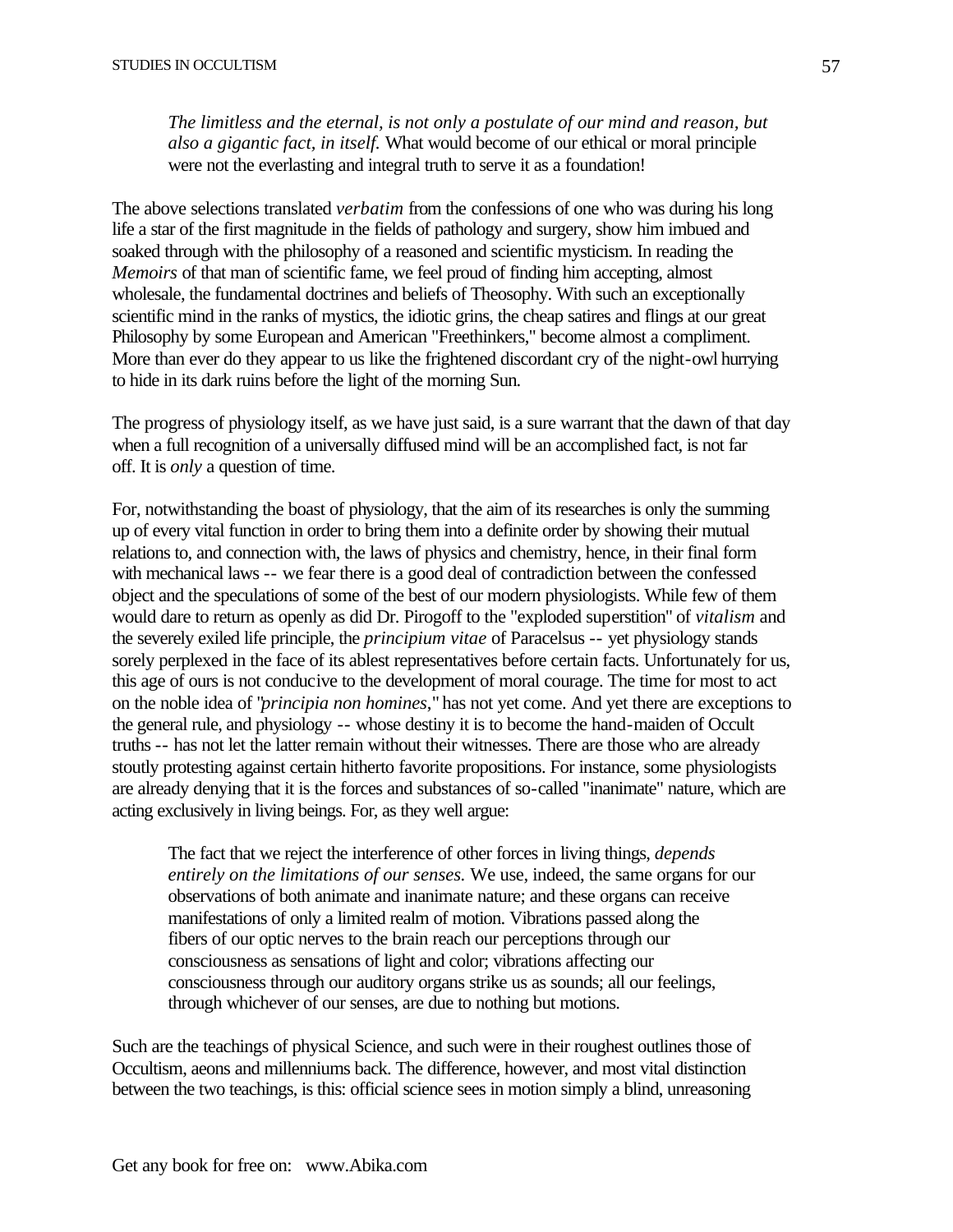force or law; Occultism, tracing motion to its origin, identifies it with the Universal Deity, and calls this eternal ceaseless motion -- the "Great Breath." (1)

Nevertheless, however limited the conception of Modern Science about the said Force, still it is suggestive enough to have forced the following remark from a great Scientist, the present professor of physiology at the University of Basle, (2) who speaks like an Occultist.

It would be folly in us to expect to be ever able to discover, with the assistance only of our external senses, in animate nature that something which we are unable to find in the inanimate.

And forthwith the lecturer adds that man being endowed "in addition to his physical senses with an *inner sense*," a perception which gives him the possibility of observing the states and phenomena of his own consciousness, "he has to use *that* in dealing with animate nature" -- a profession of faith verging suspiciously on the borders of Occultism. He denies, moreover, the assumption, that the states and phenomena of consciousness represent in substance the same manifestations of motion as in the external world, and bases his denial by the reminder that not all of such states and manifestations have necessarily a spatial extension. According to him that only is connected with our conception of space which has reached our consciousness through sight, touch, and the muscular sense, while all the other senses, all the *effects*, tendencies*,* as all the interminable series of representations, have no extension in space but only in time.

#### Thus he asks: --

Where then is there room in this for a mechanical theory? Objectors might argue that this is so only in appearance, while in reality all these have a spatial extension. But such an argument would be entirely erroneous. Our sole reason for believing that objects perceived by the senses have such extension in the external world, rests on the idea that they seem to do so, as far as they can be watched and observed through the senses of sight and touch. With regard, however, to the realm of our *inner* senses even that supposed foundation loses its force and there is no ground for admitting it.

The winding up argument of the lecturer is most interesting to Theosophists. Says this physiologist of the modern school of Materialism --

Thus, a deeper and more direct acquaintance with *our inner nature* unveils to us a world *entirely unlike the world represented to us by our external senses,* and reveals the most heterogeneous faculties, shows objects having nought to do with spatial extension, and phenomena absolutely disconnected with those that fall under mechanical laws.

Hitherto the opponents of vitalism and "life-principle," as well as the followers of the mechanical theory of life, based their views on the supposed fact, that, as physiology was progressing forward, its students succeeded more and more in connecting its functions with the laws of *blind matter*. All those manifestations that used to be attributed to a "mystical life-force," they said,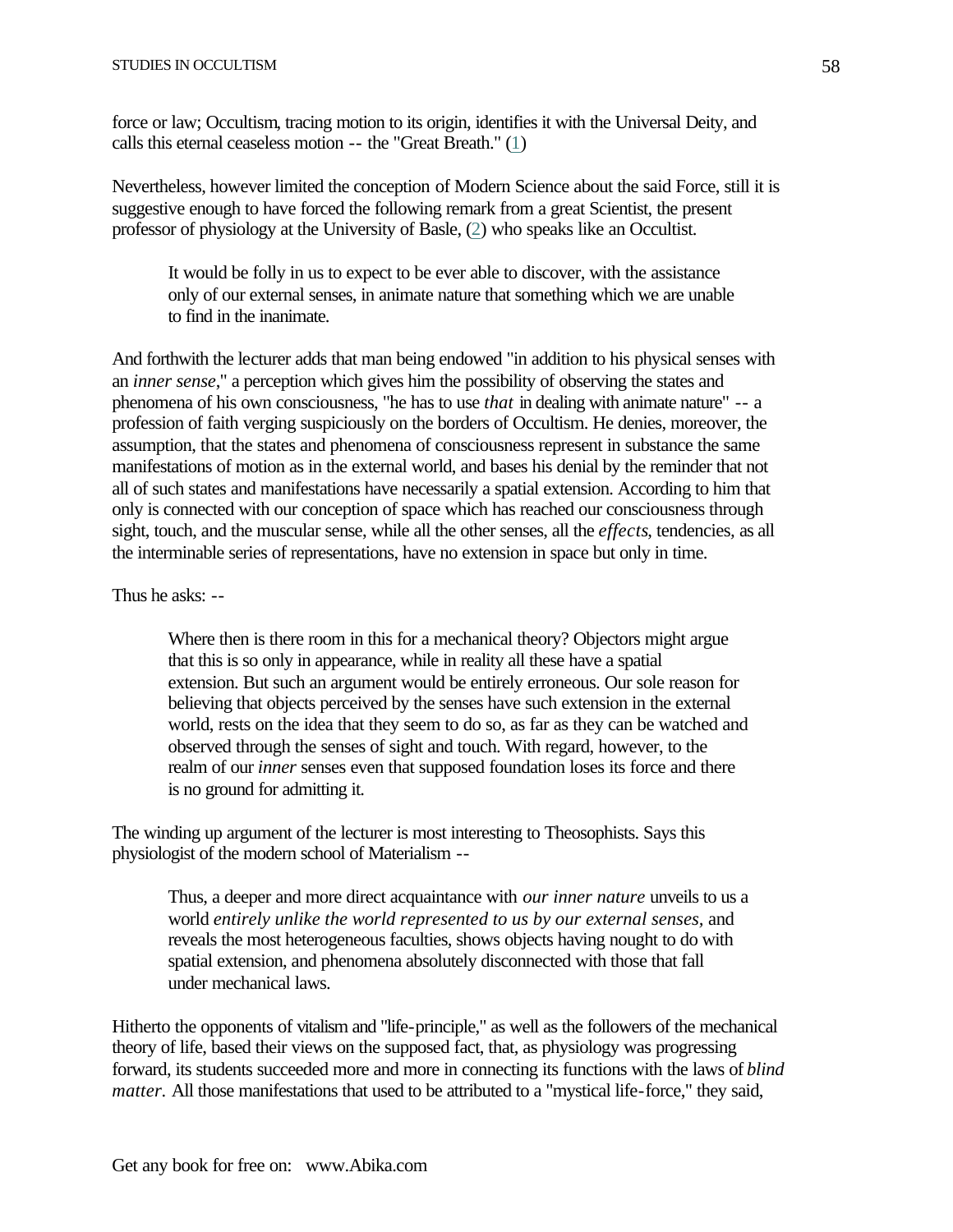may be brought now under physical and chemical laws. And they were, and still are loudly clamoring for the recognition of the fact that it is only a question of time when it will be triumphantly demonstrated that the whole vital process, in its grand totality, represents nothing more mysterious than a very complicated phenomenon of motion, exclusively governed by the forces of inanimate nature.

But here we have a professor of physiology who asserts that the history of physiology proves, unfortunately for them, quite the contrary; and he pronounces these ominous words:

I maintain that the more our experiments and observations are exact and manysided, the deeper we penetrate into facts, the more we try to fathom and speculate on the phenomena of life, the more we acquire the conviction, that even those phenomena that we had hoped to be already able to explain by physical and chemical laws, *are in reality unfathomable.* They are vastly more complicated, in fact; and as we stand at present, *they will not yield to any mechanical explanation.*

This is a terrible blow at the puffed-up bladder known as Materialism, which is as empty as it is dilated. A Judas in the camp of the apostles of negation -- the "animalists"! But the Basle professor is no solitary exception, as we have just shown; and there are several physiologists who are of his way of thinking; indeed some of them going so far as to almost accept *free-will* and *consciousness,* in the simplest monadic protoplasms!

One discovery after the other tends in this direction. The works of some German physiologists are especially interesting with regard to cases of consciousness and positive discrimination -- one is almost inclined to say *thought* -- in the Amoebas*.* Now the *Amoebas* or animalculae are, as all know, microscopical protoplasms -- as the *Vampyrella Sirogyra* for instance, a most simple elementary cell, a protoplasmic drop, formless and almost structureless. And yet it shows in its behavior something for which zoologists, if they do not call it mind and power of reasoning, will have to find some other qualification, and coin a new term. For see what Cienkowsky (3) says of it. Speaking of this microscopical, bare, reddish cell he describes the way in which it hunts for and finds among a number of other aquatic plants one called *Spirogyra,* rejecting every other food. Examining its peregrinations under a powerful microscope, he found it when moved by hunger, first projecting its *pseudopodiae* (false feet) by the help of which it crawls. Then it commences moving about until among a great variety of plants it comes across a *Spirogyra,* after which it proceeds toward the cellulated portion of one of the cells of the latter, and placing itself on it, it bursts the tissue, sucks the contents of one cell and then passes on to another, repeating the same process. This naturalist never saw it take any other food, and it never touched any of the numerous plants placed by Cienkowsky in its way. Mentioning another Amoeba -- the *Colpadella Pugnax --* he says that he found it showing the same predilection for the *Chlamydomonas* on which it feeds exclusively; "having made a puncture in the body of the Chlamydomonas it sucks its chlorophyl and then goes away," he writes, adding these significant words*:* "The way of acting of these monads during their search for and reception of food, is so amazing that one is almost inclined to see in them *consciously acting beings!"* 

Not less suggestive are the observations of Th. W. Engelman (*Beitraege zur Physiologie des Protoplasm*), on the *Arcella*, another unicellular organism only a trifle more complex than the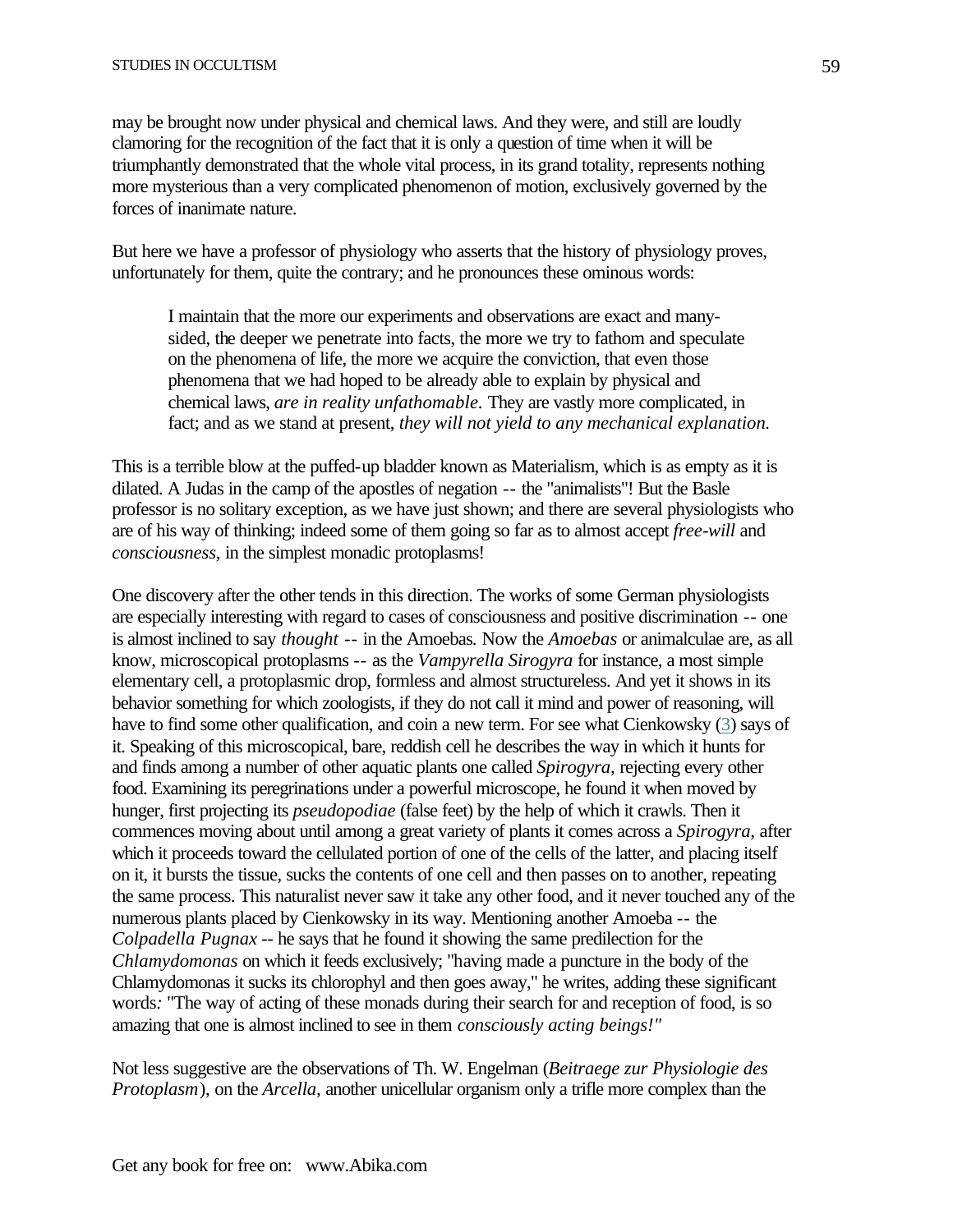*Vampyrella.* He shows them in a drop of water under a microscope on a piece of glass, lying so to speak, on their backs, i.e.*,* on their convex side, so that the *pseudopodiae,* projected from the edge of the shell, find no hold in space and leave the Amoeba helpless. Under these circumstances the following curious fact is observed. Under the very edge of one of the sides of the protoplasm gas-bubbles begin immediately to form, which, making that side lighter, allow it to be raised, bringing at the same time the opposite side of the creature into contact with the glass, thus furnishing its *pseudo* or false feet means to get hold of the surface and thereby turning over its body to raise itself on all its *pseudopodiae.* After this, the Amoeba proceeds to suck back into itself the gas-bubbles and begins to move. If a like drop of water is placed on the lower extremity of the glass, then, following the law of gravity the Amoeba will find themselves at first at the lower end of the drop of water. Failing to find there a point of support, they proceed to generate large bubbles of gas, when, becoming lighter than the water, they are raised up to the surface of the drop.

In the words of Engelman: --

If having reached the surface of the glass they find no more support for their feet than before, forthwith one sees the gas-globules diminishing on one side and increasing in size and number on the other, or both, until the creatures touch with the edge of their shell the surface of the glass, and are enabled to turn over. No sooner is this done than the gas-globules disappear and the *Arcellae* begin crawling. Detach them carefully by means of a fine needle from the surface of the glass and thus bring them down once more to the lower surface of the drop of water; and forthwith they will repeat the same process, varying its details according to necessity and devising new means to reach their desired aim. Try as much as you will to place them in uncomfortable positions, and they find means to extricate themselves from them, each time, by one device or the other; and no sooner have they succeeded than the gas-bubbles disappear! It is impossible not to admit that such facts as these *point to the presence of some* PSYCHIC *process in the protoplasm*. (4 )

Among hundreds of accusations against Asiatic nations of degrading *superstitions,* based on "crass ignorance," there exists no more serious denunciation than that which accuses and convicts them of personifying and *even deifying* the chief organs *of*, and *in*, the human body. Indeed, do not we hear these "benighted fools" of Hindus speaking of the small-pox as a goddess -- thus personifying the microbes of the variolic virus? Do we not read about *Tantrikas,* a sect of mystics, giving proper names to nerves, cells and arteries, connecting and identifying various parts of the body with deities, endowing functions and physiological processes with intelligence, and what not? The vertebrae, fibers, ganglia, the cord, etc., of the spinal column; the heart, its four chambers, auricle and ventricle, valves and the rest; stomach, liver, lungs and spleen, everything has its special deific name, is believed to *act consciously and* to act under the potent will of the Yogi, whose head and heart are the seats of Brahma and the various parts of whose body are all the pleasure grounds of this or another deity!

This is indeed *ignorance.* Especially when we think that the said organs, and the whole body of man are composed of cells, and these cells are now being recognized as individual organisms and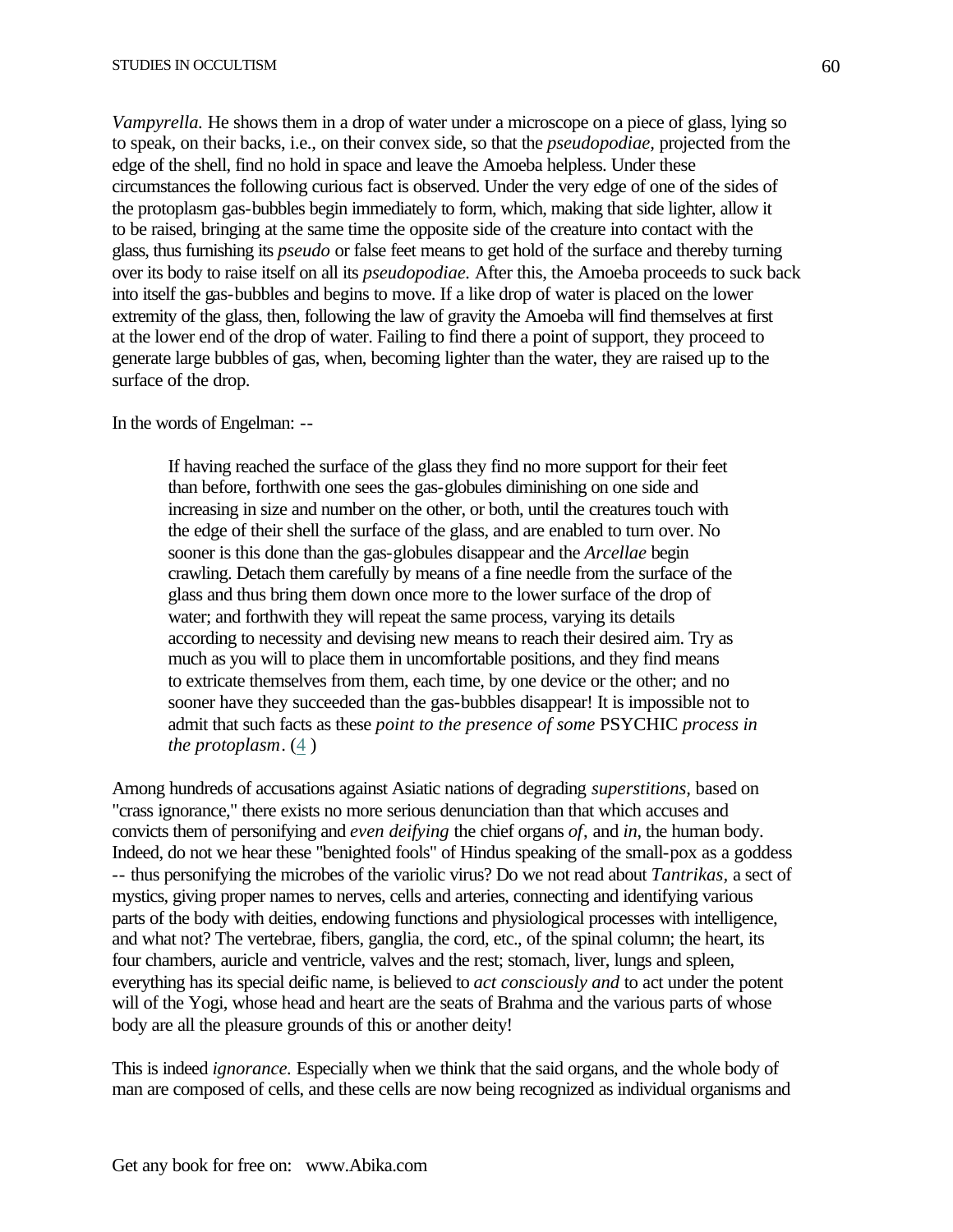-- *quien sabe --* will come perhaps to be recognized some day as *an independent race of thinkers*  inhabiting the globe, called man! It really looks like it. For was it not hitherto believed that all the phenomena of assimilation and sucking in of food by the intestinal canal, could be explained by the laws of diffusion and endosmosis? And now, alas, physiologists have come to learn that the action of the intestinal canal during the act of absorbing, is not identical with the action of the non-living membrane in the dialyser. It is now well demonstrated that --

this wall is covered with epithelium cells, each of which is an organism *per se,* a living being, and with very complex functions. We know further, that such a cell assimilates food -- by means of active contractions of its protoplasmic body -- in a manner as mysterious as that which we notice in the independent Amoeba and animalcules. We can observe on the intestinal epithelium of the cold-blooded animals how these cells project shoots -- *pseudopodiae --* out of their contractive, bare, protoplasmic bodies -- which *pseudopodiae,* or false feet, fish out of the food drops of fat, suck them into their protoplasm and send it further, toward the lymph-duct. . . . The lymphatic cells issuing from the nests of the adipose tissue, and squeezing themselves through the epithelium cells up to the surface of the intestines, absorb therein the drops of fat and loaded with their prey, travel homeward to the lymphatic canals. So long as this active work of the cells remained unknown to us, the fact that while the globules of fat penetrated through the walls of the intestines into lymphatic channels, the smallest of pigmental grains introduced into the intestines did not do so, -- remained unexplained. But to-day we know, that this faculty of selecting their special food -- of assimilating the useful and rejecting the useless and the harmful -- is common to all the unicellular organisms. (5)

And the lecturer queries, why, if this *discrimination* in the selection of food exists in the simplest and most elementary of the cells, in the formless and structureless protoplasmic *drops --* why it should not exist also in the epithelium cells of our intestinal canal. Indeed, if the *Vampyrella*  recognizes its much beloved *Spirogyra,* among hundreds of other plants as shown above, why should not the epithelium cell, *sense, choose* and *select* its favorite drop of fat from a pigmental grain? But we will be told that "sensing, choosing, and selecting" pertain only to reasoning beings, at least to the *instinct* of more structural animals than is the protoplasmic cell outside or inside man. Agreed; but as we translate from the lecture of a learned physiologist and the works of other learned naturalists, we can only say, that these learned gentlemen must know what they are talking about; though they are probably ignorant of the fact that their *scientific* prose is but one degree removed from the *ignorant, superstitious,* but rather poetical "twaddle" of the Hindu Yogis and Tantrikas.

Anyhow, our professor of physiology falls foul of the materialistic theories of diffusion and endosmosis. Armed with the facts of the evident discrimination and *a mind* in the cells, he demonstrates by numerous instances the fallacy of trying to explain certain physiological processes by mechanical theories; such for instance as the passing of sugar from the liver (where it is transformed into glucose) into the blood. Physiologists find great difficulty in explaining this process, and *regard it as an impossibility to bring it under the endosmosic laws.* In all probability the lymphatic cells play just as active a part during the absorption of alimentary substances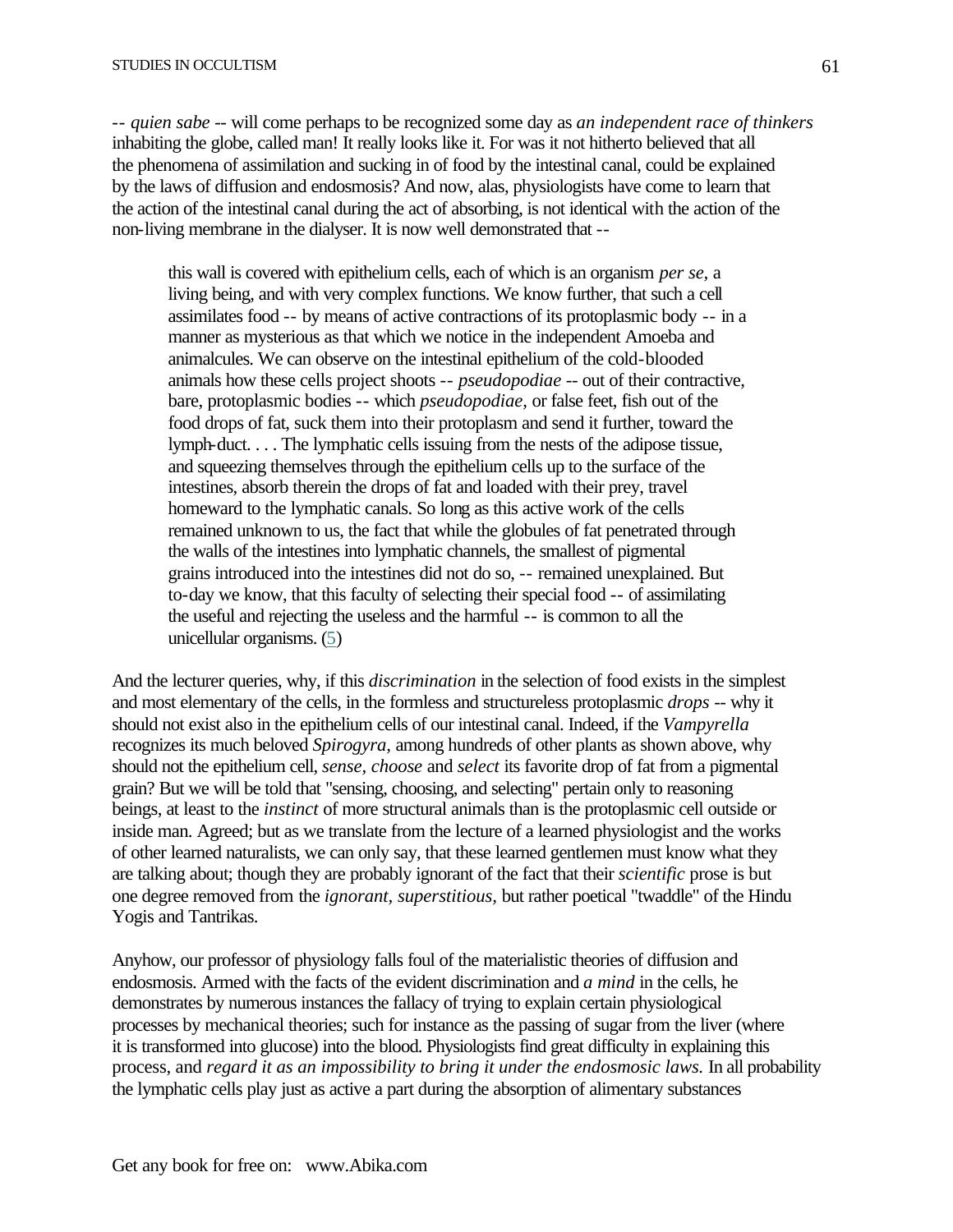dissolved in water, as the peptics do, a process well demonstrated by F. Hofmeister. (6) Generally speaking, poor convenient endosmose is dethroned and exiled from among the active functionaries of the human body as a useless sinecurist. It has lost its voice in the matter of glands and other agents of secretion, in the action of which the same epithelium cells have replaced it. The mysterious faculties of selection, of extracting from the blood one kind of substance and rejecting another, of transforming the former by means of decomposition and synthesis, of directing some of the products into passages which will throw them out of the body and redirecting others into lymphatic and blood vessels -- such is the work of the cells. "*It is evident that in all this there is not the slightest hint at diffusion or endosmose*," says the Basle physiologist. "*It becomes entirely useless to try and explain these phenomena by chemical laws.*"

But perhaps physiology is luckier in some other department? Failing in the laws of alimentation, it may have found some consolation for its mechanical theories in the question of the activity of muscles and nerves, which it sought to explain by electric laws? Alas, save in a few fishes -- in no other living organisms, least of all in the human body, could it find any possibility of pointing out electric currents as the chief ruling agency. Electro-biology on the lines of pure dynamic electricity has egregiously failed. Ignorant of "Fohat" no electrical currents suffice to explain to it either muscular or nervous activity!

But there is such a thing as the physiology of external sensations. Here we are no longer on *terra incognita,* and all such phenomena have already found purely *physical* explanations. No doubt, there is the phenomenon of sight, the eye with its optical apparatus, its camera obscura. But the fact of the sameness of the reproduction of things in the eye, according to the same laws of refraction as on the plate of a photographic machine, is *no vital phenomenon.* The same may be reproduced *on a dead eye.* The phenomenon of life consists *in the evolution and development of the eye itself.* How is this marvelous and complicated work produced? To this physiology replies, "We do not know"; for, toward the solution of this great problem --

Physiology has not yet made one single step. True, we can follow the sequence of the stages of the development and formation of the eye, but *why* it is so and *what* is the causal connection, we have absolutely no idea. The second vital phenomenon of the eye is its accommodating activity. And here we are again face to face with the functions of nerves and muscles -- our old insoluble riddles. The same may be said of all the organs of sense. The same also relates to other departments of physiology. We had hoped to explain the phenomena of the circulation of the blood by the laws of hydrostatics or hydrodynamics. Of course the blood moves in accordance with the hydrodynamical laws: but its relation to them remains utterly *passive.* As to the *active* functions of the heart and the muscles of its vessels, *no one, so far, has ever been able to explain them by physical laws.*

The underlined words in the concluding portion of the able Professor's lecture are worthy of an Occultist. Indeed, he seems to be repeating an aphorism from the "Elementary Instructions" of the esoteric physiology of *practical* Occultism: --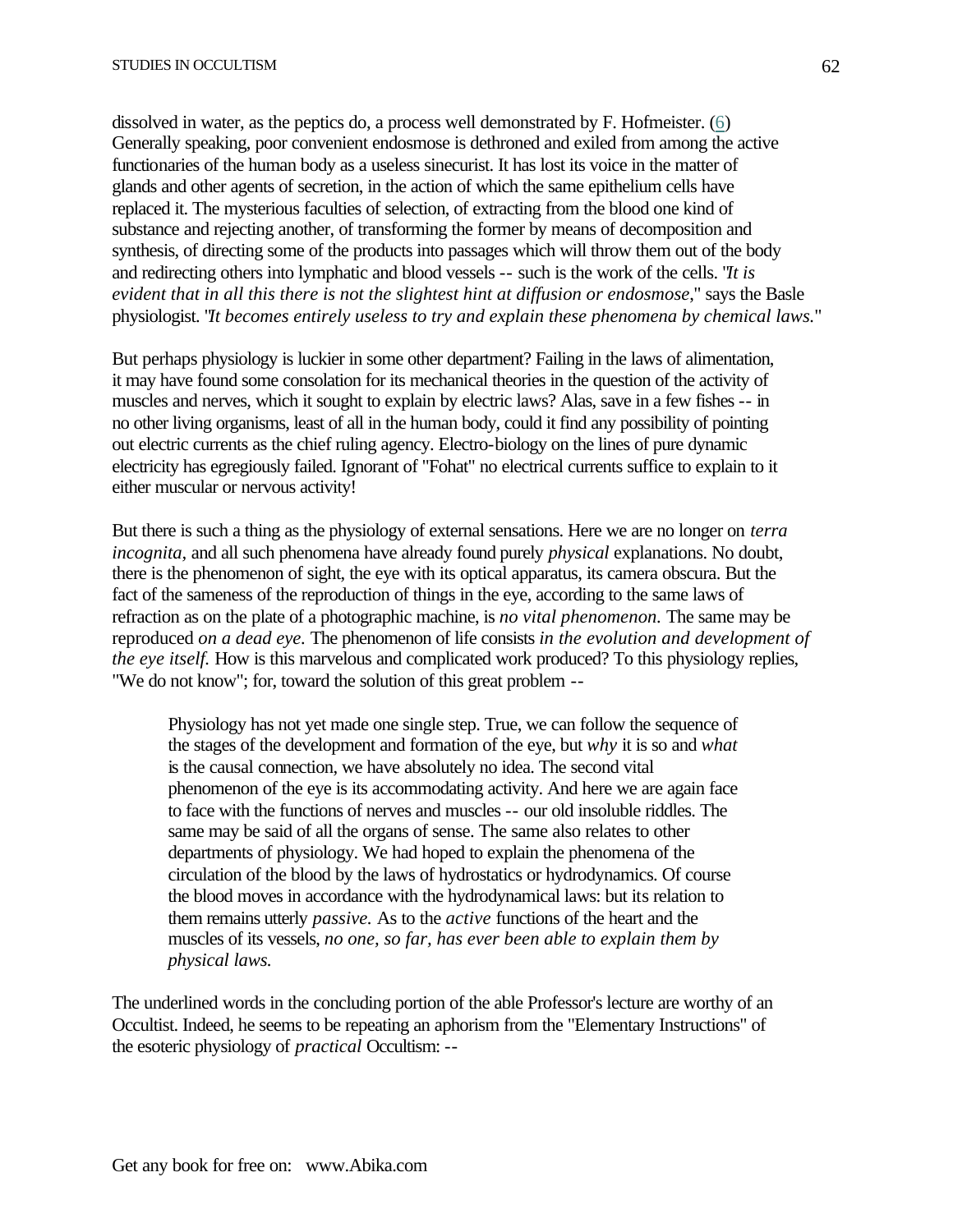*The riddle of life is found in the active functions of a living organism (7), the real perception of which activity we can get only through self-observation, and not owing to our external senses;* by observations on our will, so far as it penetrates our consciousness, thus revealing itself to our inner sense. Therefore, when the same phenomenon acts only on our external senses, we recognize it no longer. We see everything that takes place around and near the phenomenon of motion, but the essence of that phenomenon we do not see at all, because we lack for it a special organ of receptivity. We can accept that *esse* in a mere hypothetical way, and do so, in fact, when we speak of "active functions." Thus does every physiologist, for he cannot go on without such hypothesis; and this is a first experiment of a *psychological explanation* of all vital phenomena. . . . And if it is demonstrated to us that we are unable with the help only of physics and chemistry to explain the phenomena of life, what may we expect from other adjuncts of physiology, from the sciences of morphology, anatomy, and histology? I maintain that these can never help us to unriddle the problem of any of the mysterious phenomena of life. For, after we have succeeded with the help of scalpel and microscope in dividing the organisms into their most elementary compounds, and reached the simplest of cells, it is just here that we find ourselves face to face with the greatest problem of all. The simplest monad, a microscopical point of protoplasm, form less and structureless, exhibits yet all the essential vital functions, alimentation, growth, breeding, motion, feeling and sensuous perception, and even such functions which replace "consciousness" -- the soul of the higher animals!

The problem -- for Materialism -- is a terrible one, indeed! Shall our cells, and infinitesimal monads in nature, do for us that which the arguments of the greatest Pantheistic philosophers have hitherto failed to do? Let us hope so. And if they do, then the "superstitious and ignorant" Eastern Yogis, and even their exoteric followers, will find themselves vindicated. For we hear from the same physiologist that --

A large number of poisons are prevented by the epithelium *cells* from penetrating into lymphatic spaces, though we know that they are easily decomposed in the abdominal and intestinal juices. More than this. Physiology is aware that by injecting these poisons directly into the blood, they will separate from, and reappear through the intestinal walls, and that in this process the *lymphatic cells*  take a most active part.

If the reader turns to Webster's *Dictionary* he will find therein a curious explanation at the words "lymphatic" and "Lymph." Etymologists think that the Latin word *lympha is* derived from the Greek *nymphe,* "a nymph or *inferior Goddess*," they say. "The Muses were sometimes called *nymphs* by the poets. Hence (according to Webster) all persons in a state of rapture, as seers, poets, madmen, etc., were said to be caught by the nymphs."

The Goddess of Moisture (the Greek and Latin *nymph* or *lymph,* then) is fabled in India as being born from the *pores* of one of the Gods, whether the Ocean God, Varuna, or a minor "River God" is left to the particular sect and fancy of the believers. But the main question is, that the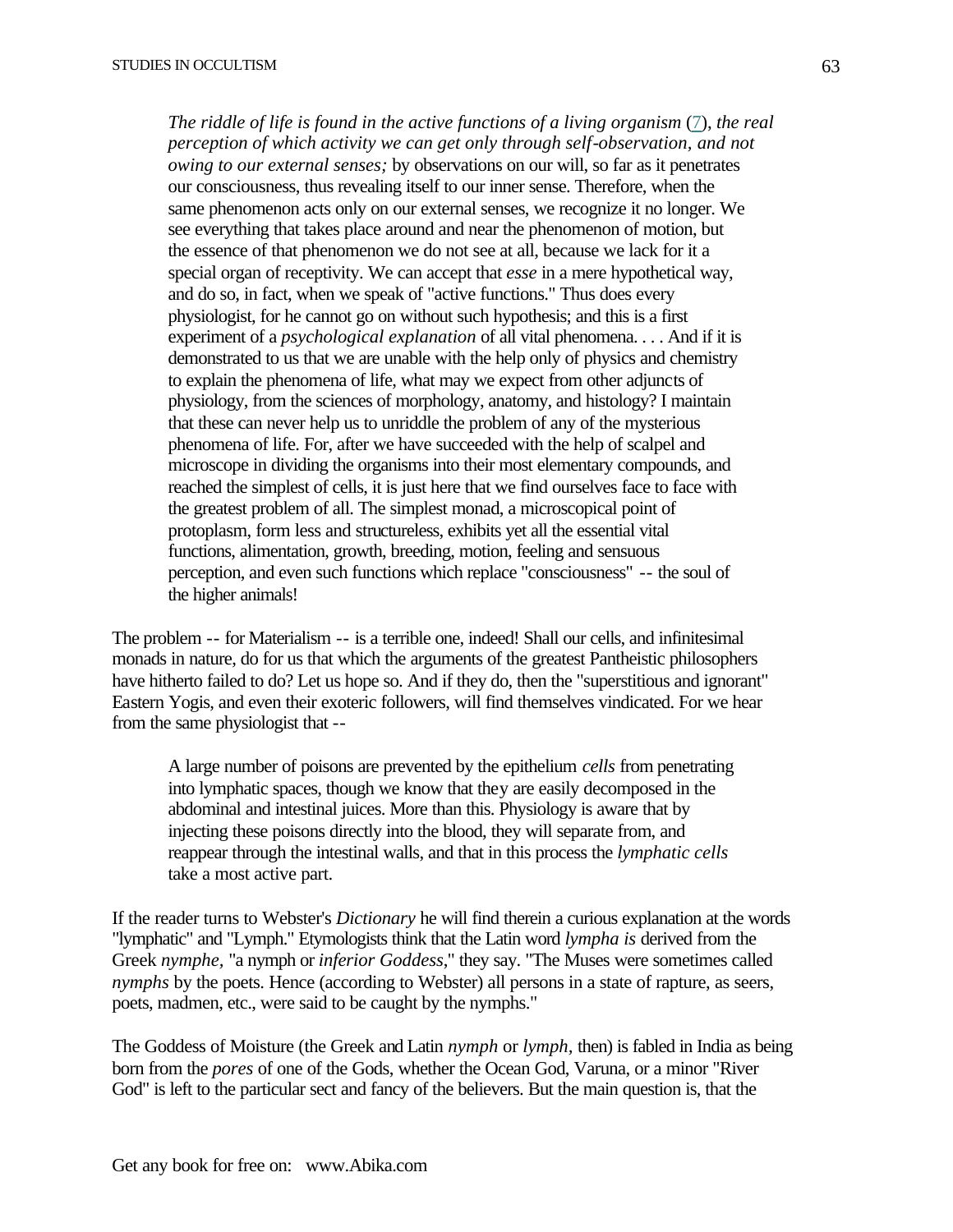ancient Greeks and Latins are thus admittedly known to have shared in the same "superstitions" as the Hindus. This superstition is shown in their maintaining to this day that every atom of matter in the four (or five) Elements is an emanation from an inferior God or Goddess, himself or herself an earlier emanation from a superior deity; and, moreover, that each of these atoms -being Brahma, one of whose names is *Anu,* or atom -- no sooner is it emanated than it *becomes endowed with consciousness,* each of its kind, and free-will, acting within the limits of law. Now, he who knows that the *kosmic trimurti* (trinity) composed of Brahma, the Creator; Vishnu, the Preserver; and Siva, the Destroyer, is a most magnificent and scientific symbol of the *material*  Universe and its gradual evolution; and who finds a proof of this, in the etymology of the names of these deities (8), plus the doctrines of *Gupta Vidya,* or esoteric knowledge -- knows also how to correctly understand this "superstition." The five fundamental titles of Vishnu -- added to that of *Anu* (atom) common to all the trimurtic personages -- which are, *Bhutatman,* one with the created or emanated materials of the world; *Pradhanatman,* "one with the senses;" *Paramatman,*  "Supreme Soul"; and *Atman,* Kosmic Soul, or the Universal Mind -- show sufficiently what the ancient Hindus meant by endowing with mind and consciousness every atom and giving it a distinct name of a God or a Goddess. Place their Pantheon, composed of 30 crores (or 300 millions) of deities within the macrocosm (the Universe), or inside the microcosm (man), and the number will not be found overrated, since they relate to the atoms, cells, and molecules of everything that is.

This, no doubt, is too poetical and abstruse for our generation, but it seems decidedly as scientific, if not more so, than the teachings derived from the latest discoveries of *Physiology and Natural History.* 

### FOOTNOTES:

1. *Vide Secret Doctrine*, Vol. I, pp. 2 and 3. (return to text)

2. From a paper read by him some time ago at a public lecture. (return to text)

3. L. Cienkowsky. See his work *Beitraege zur Kentniss der Monaden,* Archiv f. mikroskop, Anatomie. (return to text)

4. *Loc. Cit*, Pfluger's *Archiv*., II. 387. (return to text)

5. From the paper read by the Professor of physiology at the University of Basle, previously quoted. (return to text)

6. *Untersuchungen uber Resorption u. Assimilation der Nahrstoffe* (Archiv*.* f*.* Experimentale Pathologie und Pharmakologie, Bd. XIX, 1885). (return to text)

7. *Life* and *activity* are but two different names for the same idea, or, what is still more correct, they are two words with which the men of science connect no definite idea whatever.

Nevertheless, and perhaps just for that, they are obliged to use them, for they contain the point of contact between the most difficult problems over which, in fact, the greatest thinkers of the materialistic school have ever tripped. (return to text)

8. *Brahma* comes from the root *brih,* "to expand," to "scatter"; *Vishnu* from the root *vis* or *vish*  (phonetically) "to enter into," "to pervade" the universe, of matter. As to Siva -- the patron of the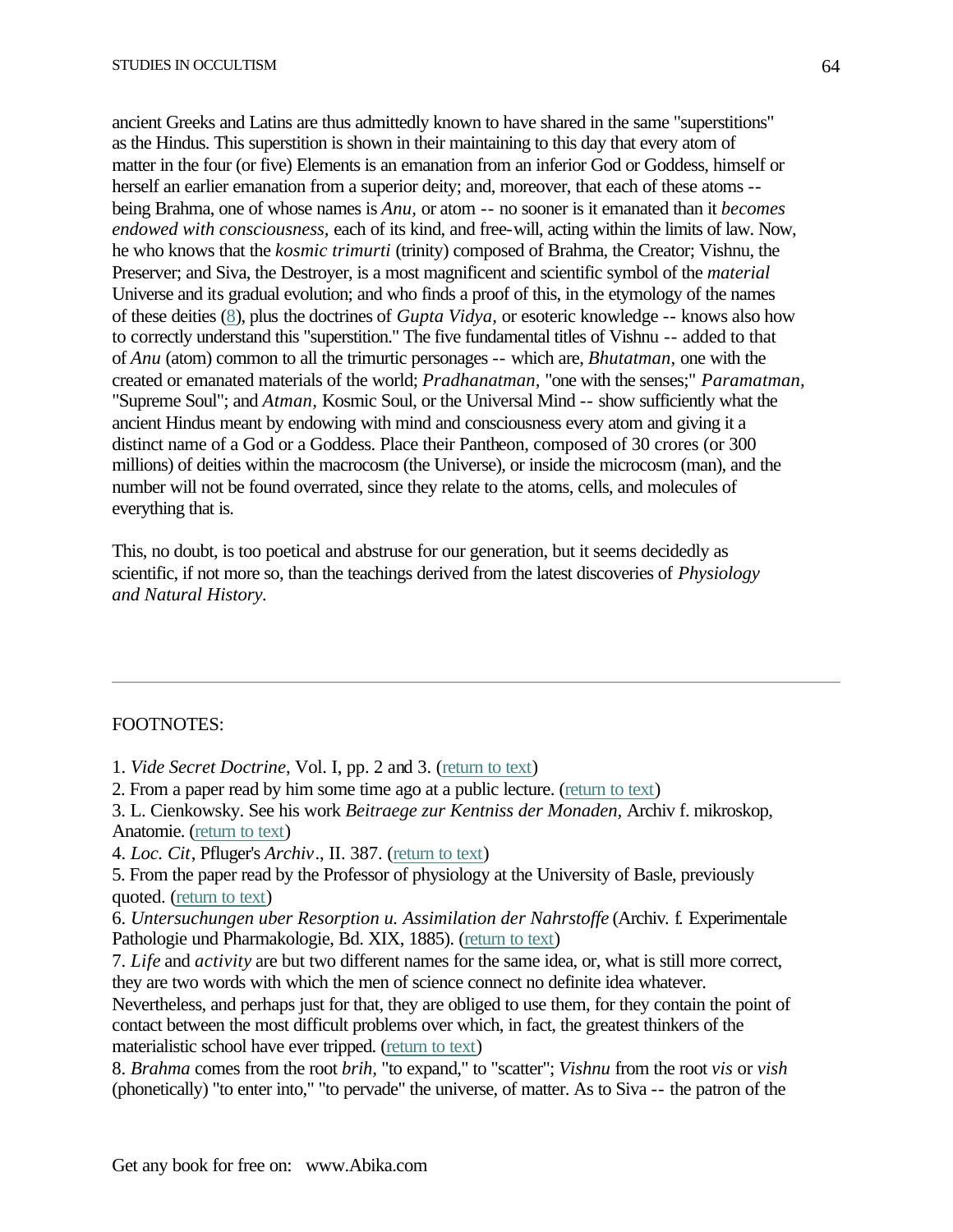Yogis, the etymology of his name would remain *incomprehensible* to the casual reader. (return to text)

# **The Dual Aspect of Wisdom**

No doubt but ye are the people and wisdom shall die with you. -- *Job* xii, 2

But wisdom is justified of her children. -- *Matthew* xi, 19

It is the privilege -- as also occasionally the curse -- of editors to receive numerous letters of advice, and the conductors of *Lucifer* have not escaped the common lot. Reared in the aphorisms of the ages they are aware that "he who can take advice is superior to him who gives it," and are therefore ready to accept with gratitude any sound and practical suggestions offered by friends; but the last letter received does not fulfill the condition. It is not even his own wisdom, but that of the age we live in, which is asserted by our adviser, who thus seriously risks his reputation for keen observation by such acts of devotion on the altar of modern pretensions. It is in defense of the "wisdom" of our century that we are taken to task, and charged with "preferring barbarous antiquity to our modern civilization and its inestimable boons," with forgetting that "our own-day wisdom compared with the awakening instincts of the Past is in no way inferior in *philosophic wisdom* even to the age of Plato." We are lastly told that we, Theosophists, are "too fond of the dim yesterday, and as unjust to our glorious (?) present-day, the bright noon-hour of the highest civilization and culture"! !

Well, all this is a question of taste. Our correspondent is welcome to his own views, but so are we to ours. Let him imagine that the Eiffel Tower dwarfs the Pyramid of Ghizeh into a mole-hill, and the Crystal Palace grounds transform the hanging gardens of Semiramis into a kitchengarden -- if he likes. But if we are seriously "challenged" by him to show "in what respect our age of hourly progress and gigantic thought" -- a progress a trifle marred, however, by our Huxleys being denounced by our Surgeons, and the University ladies, senior classics and wranglers, by the "hallelujah lasses" -- is inferior to the ages of, say, a hen-pecked "Socrates and a cross-legged Buddha," then we will answer him, giving him, of course, our own personal opinion.

Our age, we say, is inferior in Wisdom to any other, because it professes, more visibly every day, *contempt for truth and justice, without which there can be no Wisdom.* Because our civilization, built up of shams and appearances, is at best like a beautiful green morass, a bog, spread over a deadly quagmire. Because this century of culture and worship of matter, while offering prizes and premiums for every "*best* thing" under the Sun, from the biggest baby and the largest orchid down to the strongest pugilist and the fattest pig, has no encouragement to offer to morality; no prize to give for any moral virtue. Because it has Societies for the prevention of physical cruelty to animals, and none with the object of preventing the moral cruelty practiced on human beings. Because it encourages, legally and tacitly, vice under every form, from the sale of whiskey down to forced prostitution and theft brought on by starvation wages, Shylock-like exaction, rents and other comforts of our cultured period. Because, finally, this is the age which, although proclaimed as one of physical and moral freedom, is in truth the age of the most ferocious moral and mental slavery, the like of which was never known before. Slavery to State and *men* has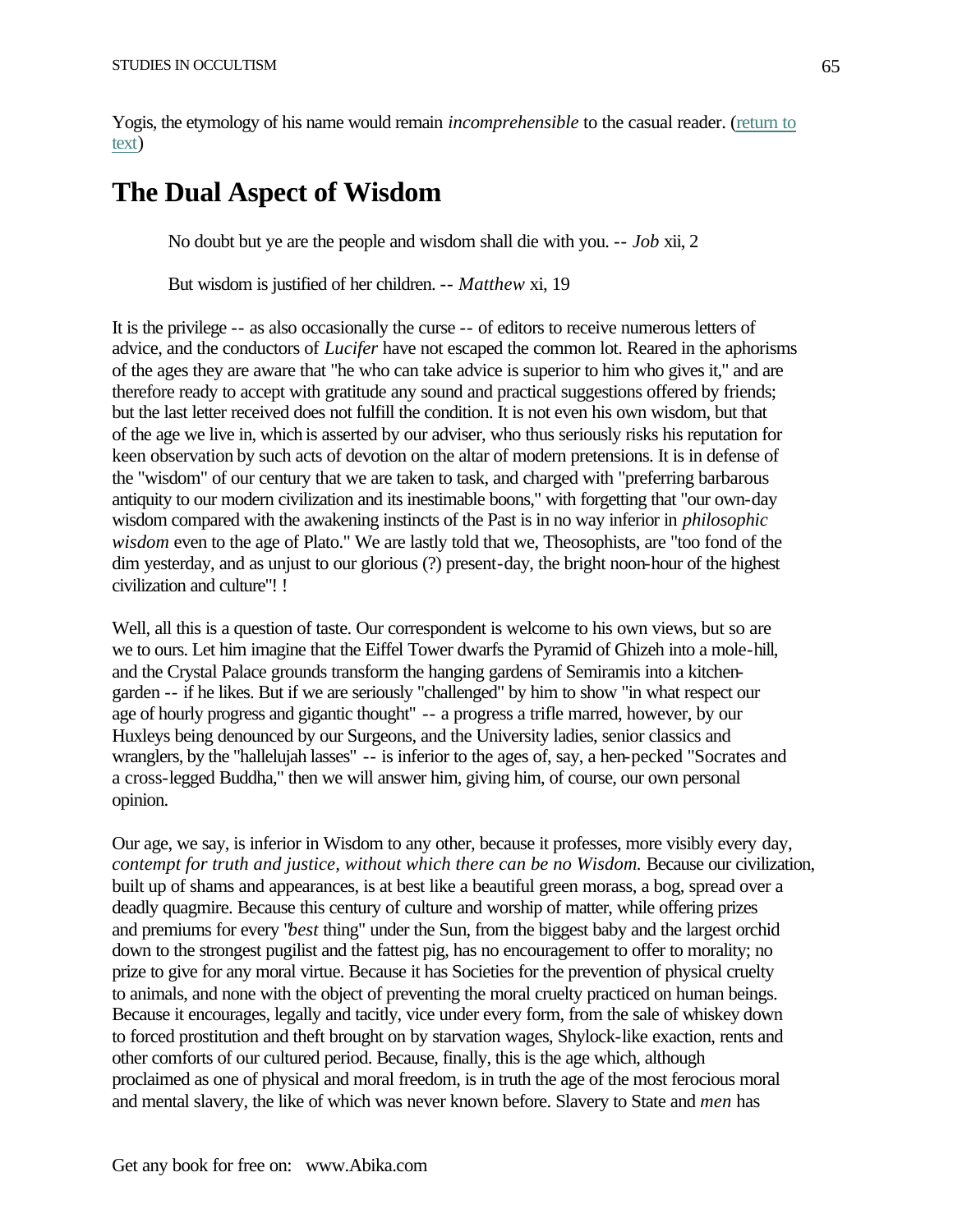disappeared only to make room for slavery to *things* and *Self,* to one's own vices and idiotic social customs and ways. Rapid civilization, adapted to the needs of the higher and middle classes, has doomed by contrast to only greater wretchedness the starving masses. Having leveled the two former it has made them the more to disregard the substance in favor of form and appearance, thus forcing modern man into duress vile, a slavish dependence on things inanimate, to use and to serve which is the first bounded duty of every *cultured* man.

#### Where then is the Wisdom of our modern age?

In truth, it requires but a very few lines to show why we bow before ancient Wisdom, while refusing absolutely to see any in our modern civilization. But to begin with, what does our critic mean by the word "wisdom"? Though we have never too unreasonably admired Lactantius, yet we must recognize that even that innocent Church Father, with all his cutting insults anent the heliocentric system, defined the term very correctly when saying that "the first point of Wisdom is to discern that which is false, and the second, to know that which is true." And if so what chance is there for our century of falsification, from the revised Bible texts down to natural butter, to put forth a claim to "Wisdom"? But before we cross lances on this subject we may do well, perchance, to define the term ourselves.

Let us premise by saying that Wisdom is, at best, an elastic word -- at any rate as used in European tongues. That it yields no clear idea of its meaning, unless preceded or followed by some qualifying adjective. In the Bible, indeed, the Hebrew equivalent *Chockmah* (in Greek, *Sophia*) *is* applied to the most dissimilar things -- abstract and concrete. Thus we find "Wisdom" as the characteristic both of divine inspiration and also of terrestrial cunning and craft; as meaning the Secret Knowledge of the Esoteric Sciences, and also blind faith; the "fear of the Lord," and Pharaoh's magicians. The noun is indifferently applied to Christ and to sorcery, for the witch Sedecla is also referred to as the "*wise woman* of En-Dor." From the earliest Christian antiquity, beginning with St. James (iii, 13-17), down to the last Calvinist preacher, who sees in hell and eternal damnation a proof of "the Almighty's *wisdom*," the term has been used with the most varied meanings. But St. James teaches two kinds of wisdom; a teaching with which we fully concur. He draws a strong line of separation between the divine or *noetic* "Sophia" -- the Wisdom from above -- and the terrestrial, psychic, and devilish wisdom (iii, 15). For the true Theosophist there is no wisdom save the former. Would that such an one could declare with Paul, that he speaks that wisdom exclusively only among them "that are perfect," i.e., those initiated into its mysteries, or familiar, at least, with the A B C of the sacred sciences. But, however great was his mistake, however premature his attempt to sow the seeds of *the true and eternal gnosis* on unprepared soil, his motives were yet good and his intention unselfish, and *therefore* has he been stoned. For had he only attempted to preach some particular fiction of his own, or done it for gain, who would have ever singled him out or tried to crush him, amid the hundreds of other false sects, daily "collections" and crazy "societies"? But his case was different. However cautiously, still he spoke "not the wisdom of this world" but *truth* or the "hidden wisdom . . . which none of the Princes of this World know (I *Corinth*. ii.) least of all the *archons* of our modern science. With regard to "psychic" wisdom, however, which James defines as terrestrial and devilish, it has existed in all ages, from the days of Pythagoras and Plato, when for one *philosophus* there were nine *sophistae,* down to our modern era. To such wisdom our century is welcome, and indeed fully entitled, to lay a claim. Moreover, it is an attire easy to put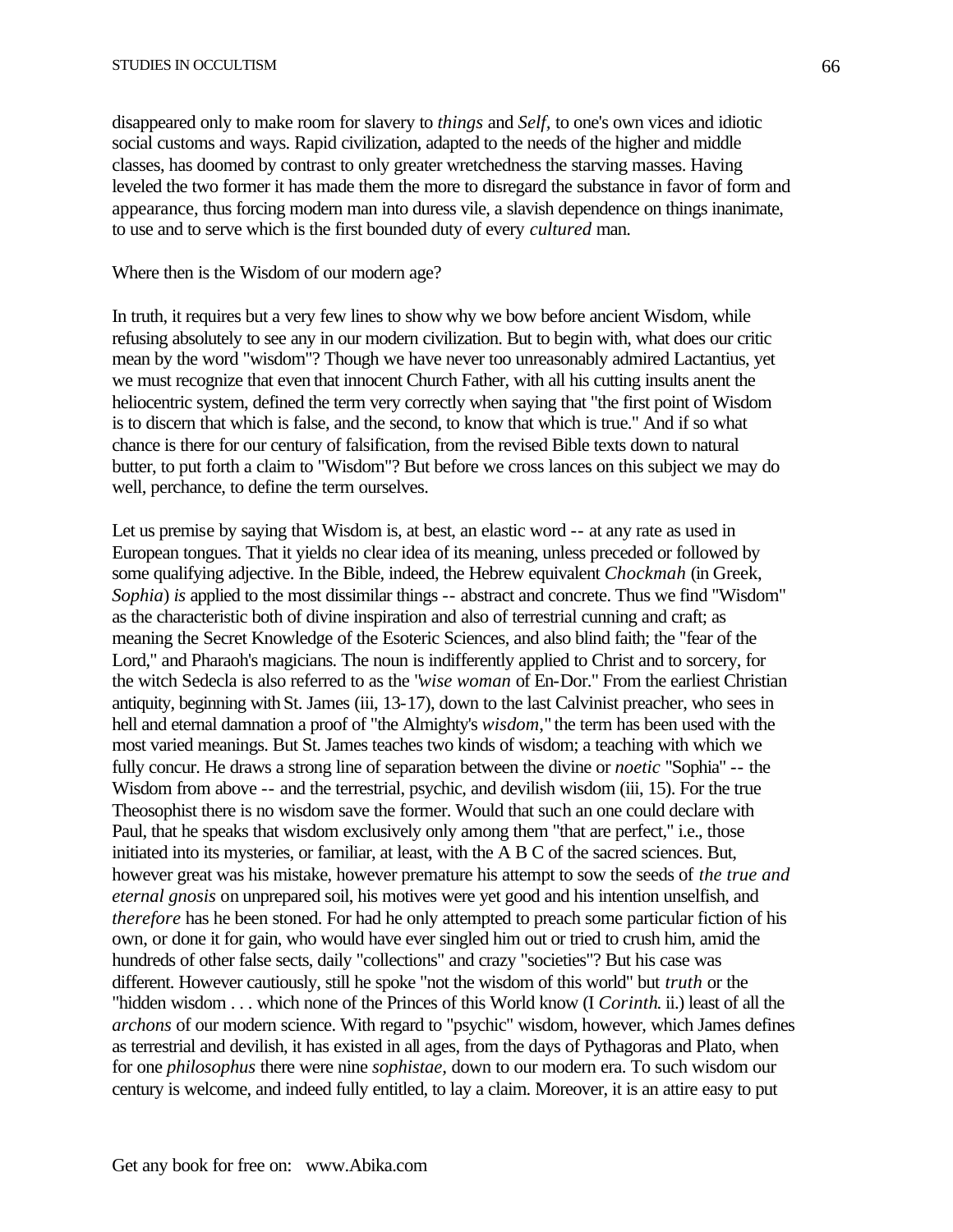on; there never was a period when crows refused to array themselves in peacock's feathers, if the opportunity was offered.

But now as then, we have a right to analyze the terms used and inquire in the words of the book of Job, that suggestive allegory of Karmic purification and initiation rites: "Where shall (true) wisdom be found? Where is the place of understanding?" and to answer again in his words: "With the ancient *is* wisdom and in the length of days understanding." (*Job* xxviii, 12 and xii, 12)

Here we have to qualify once more a dubious term, viz: the word "ancient," and to explain it. As interpreted by the orthodox churches, it has in the mouth of Job one meaning; but with the Kabalist, quite another; while in the Gnosis of the Occultist and Theosophist it has distinctly a third signification, the same which it had in the original *Book of Job,* a pre-Mosaic work and a recognized treatise on Initiation. Thus, the Kabalist applies the adjective "ancient" to the Manifested WORD or LOGOS (*Dabar*) of the forever concealed and uncognizable deity. Daniel, in one of his visions, also uses it when speaking of Jahve -- the androgynous Adam Kadmon. The Church man connects it with his anthropomorphic Jehovah, the "Lord God" of the *translated*  Bible. But the Eastern Occultist employs the mystic term only when referring to the reincarnating higher Ego. For, divine Wisdom being diffused throughout the infinite Universe, and our impersonal HIGHER SELF being an integral part of it, the *atmic* light of the latter can be centered only in that which though eternal is still individualized -- i.e.*,* the noetic Principle, the manifested God within each rational being, or our Higher *Manas* at one with *Buddhi.* It is this collective light which is the "Wisdom that is from above," and which whenever it descends on the personal Ego, is found "pure, peaceable, gentle." Hence, Job's assertion that "Wisdom is with the Ancient," or *Buddhi-Manas.* For the Divine Spiritual "I," is alone eternal, and the same throughout all births; whereas the "personalities" it informs in succession are evanescent, changing like the shadows of a kaleidoscopic series of forms in a magic lantern. It is the "Ancient," because, whether it be called Sophia, Krishna, Buddhi-Manas or Christos, it is ever the "first-born" of *Alaya-Mahat,* the Universal Soul and the Intelligence of the Universe. Esoterically then, Job's statement must read: "With the Ancient (man's Higher Ego) is Wisdom, and in the length of days (or number of its re-incarnations) is understanding." No man can learn true and final Wisdom in one birth; and every new rebirth, whether we be reincarnated for weal or for woe, is one more lesson we receive at the hands of the stern yet ever just schoolmaster -- KARMIC LIFE.

But the world -- the Western world, at any rate -- knows nothing of this, and refuses to learn anything. For it, any notion of the Divine Ego or the plurality of its births is "heathen foolishness." The Western world rejects these truths, and will recognize no *wise* men except those of its own making, created in its own image, born within its own Christian era and teachings. The only "wisdom" it understands and practices is the psychic, the "terrestrial and devilish" wisdom spoken of by James, thus making of the *real* Wisdom a misnomer and a degradation. Yet, without considering her multiplied varieties, there are two kinds of even "terrestrial" wisdom on our globe of mud -- the real and the apparent. Between the two, there is even for the superficial observer of this busy wicked world, a wide chasm, and yet how very few people will consent to see it! The reason for this is quite natural. So strong is human selfishness, that wherever there is the smallest personal interest at stake, there men become deaf and blind to the truth, as often consciously as not. Nor are many people capable of recognizing as speedily as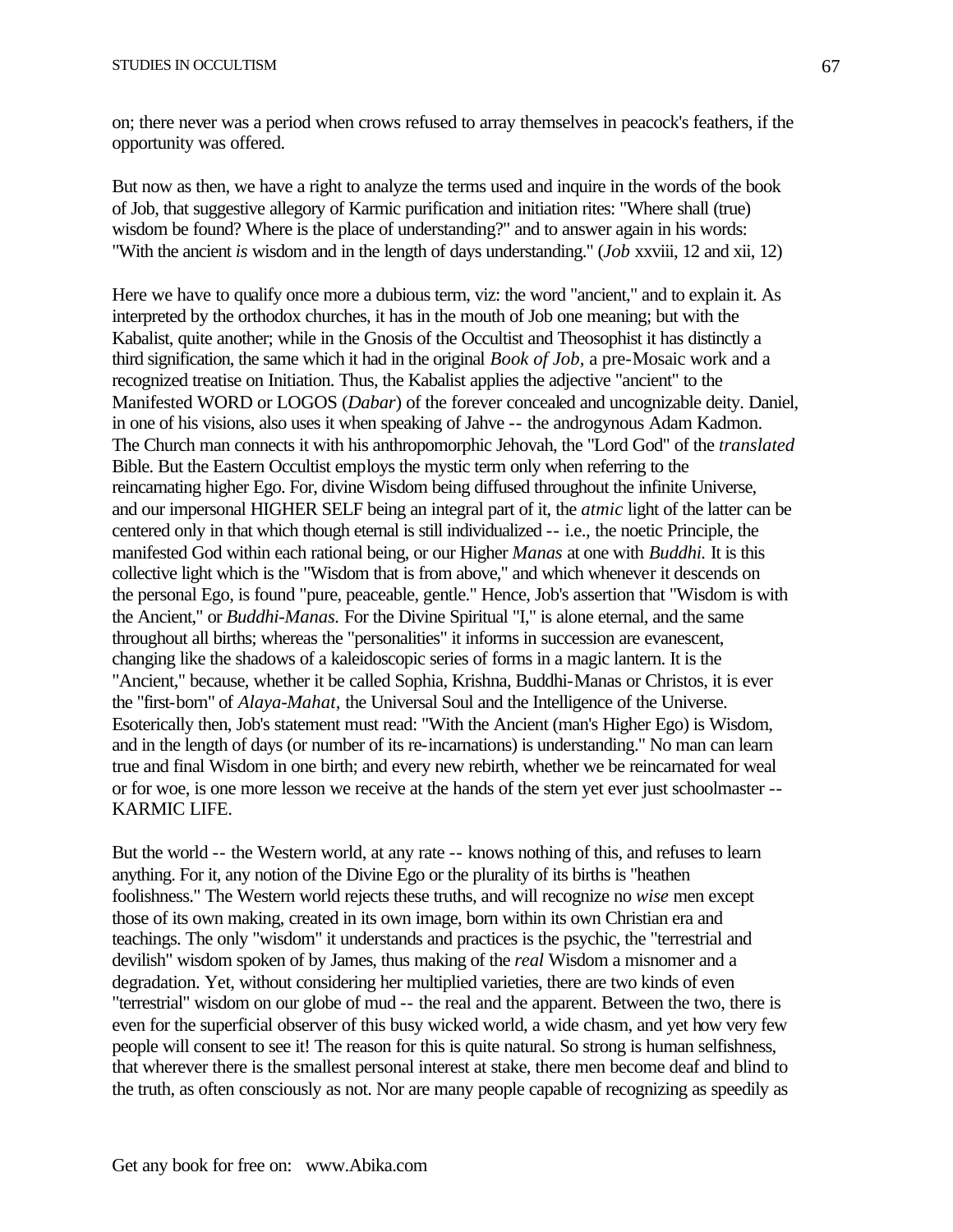is advisable the difference between men who are wise and those who only *seem* wise, the latter being chiefly regarded as such because they are very clever at blowing their own trumpet. So much for "wisdom" in the profane world.

As to the world of the students in mystic lore, it is almost worse. Things have strangely altered since the days of antiquity, when the truly wise made it their first duty to conceal their knowledge, deeming it too sacred to even mention before the *hoi polloi.* While the mediaeval *Rosecroix,* the true philosopher, keeping old Socrates in mind, repeated daily that all he knew was that he knew nothing, his modern self-styled successor announces in our day, through press and public, that those mysteries in Nature and her Occult laws of which he knows nothing, have never existed at all. There was a time when the acquirement of Divine Wisdom (*Sapientia*) required the sacrifice and devotion of a man's whole life. It depended on such things as the purity of the candidate's motives, on his fearlessness and independence of spirit; but now, to receive a patent for wisdom and adept-ship requires only unblushing impudence. A certificate of divine wisdom is now decreed, and delivered to a self-styled "*Adeptus*" by a regular majority of votes of profane and easily caught gulls, while a host of magpies driven away from the roof of the Temple of Science will herald it to the world in every marketplace and fair. Tell the public that now, even as of old, the genuine and sincere observer of life and its underlying phenomena, the intelligent co-worker with nature, may, by becoming an expert in her mysteries thereby become a "wise" man, in the terrestrial sense of the word, but that never will a *materialist* wrench from nature any secret on a higher plane -- and you will be laughed to scorn. Add, that no "wisdom from above" descends on any one save on the *sine qua non* condition of leaving at the threshold of the Occult every atom of selfishness, or desire for personal ends and benefit -- and you will be speedily declared by your audience a candidate for the lunatic asylum. Nevertheless, this is an old, very old truism. Nature gives up her innermost secrets and imparts *true wisdom* only to him, who seeks truth for its own sake, and who craves for knowledge in order to confer benefits on others, not on his own unimportant personality. And, as it is precisely to this *personal benefit*  that nearly every candidate for adept-ship and magic looks, and that few are they, who consent to learn at such a heavy price and so small a benefit for themselves in prospect -- the really wise Occultists become with every century fewer and rarer. How many are there, indeed, who would not prefer the will-o'-the-wisp of even passing fame to the steady and ever-growing light of eternal, *divine* knowledge, if the latter has to remain, for all but oneself -- a light under the bushel?

The same is the case in the world of materialistic science, where we see a great paucity of really learned men and a host of skin-deep scientists, who yet demand each and all to be regarded as Archimedes and Newtons. As above so below. Scholars who pursue knowledge for the sake of truth and fact, and give these out, however unpalatable, and not for the dubious glory of enforcing on the world their respective personal hobbies -- may be counted on the fingers of one hand: while legion is the name of the pretenders. In our day, reputations for learning seem to be built by suggestion on the hypnotic principle, rather than by real merit. The masses cower before him who imposes himself upon them: hence such a galaxy of men regarded as eminent in science, arts and literature; and if they are so easily accepted, it is precisely because of the gigantic self-opinionated and self-assertion of, at any rate, the majority of them. Once thoroughly analyzed, however, how many of such would remain who truly deserve the appellation of "wise" even in terrestrial wisdom? How many, we ask, of the so-called "authorities" and "leaders of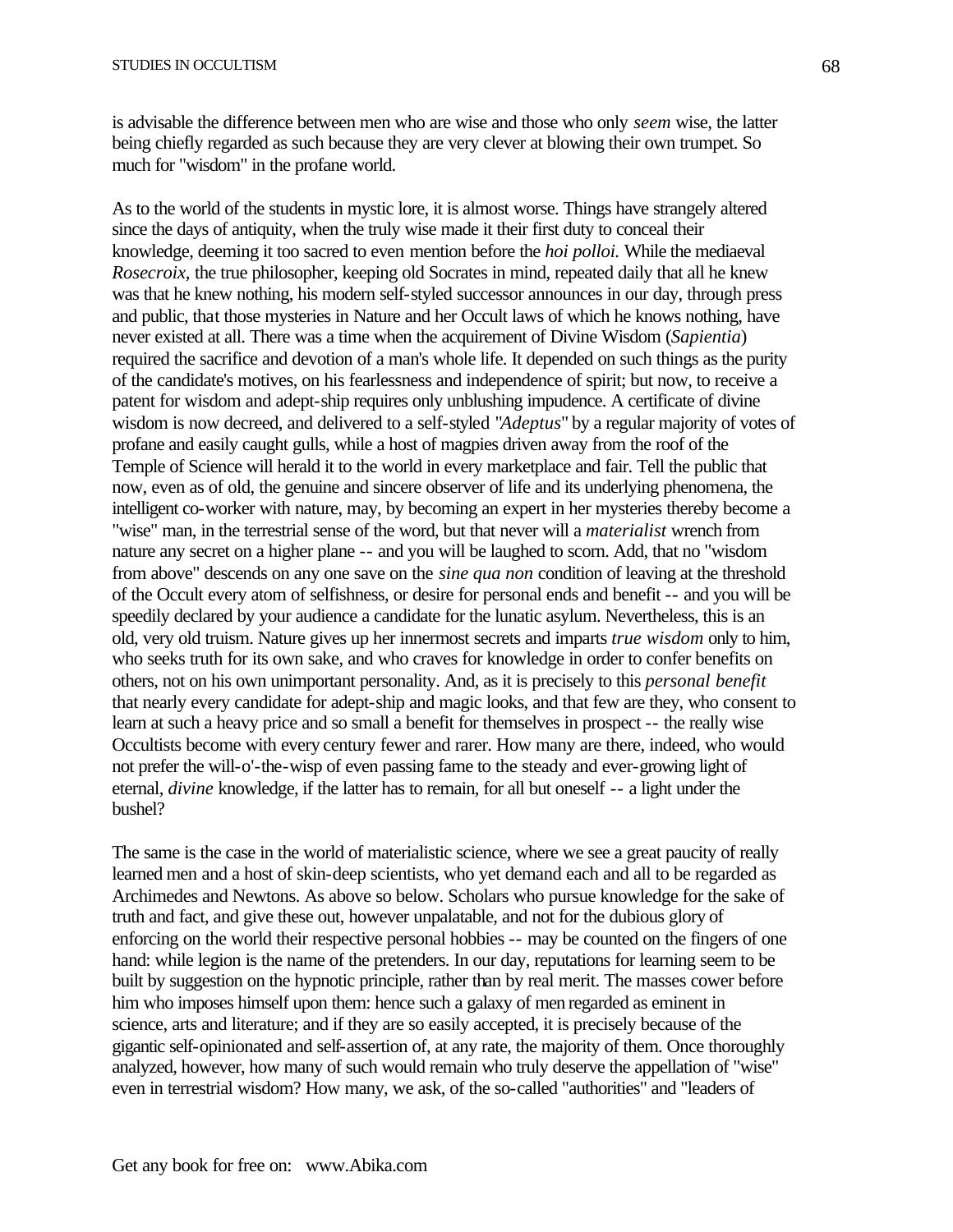men" would prove much better than those of whom it was said -- by one "wise" indeed -- "they be blind leaders of the blind"? That the teachings of neither our modern teachers nor preachers are "wisdom from above" is fully demonstrated. It is proved not by any personal incorrectness in their statements or mistakes in life, for "to err is but human," but by incontrovertible facts. *Wisdom* and *Truth* are synonymous terms, and that which is false or well-known representative of the Church of England, that the *Sermon of the Mount* would, in its practical application, mean utter ruin for his country less than three weeks; and if it is no less true, as asserted by a literary critic of science, that "the knell of Charles Darwinism is rung in Mr. A. R. Wallace's present book," (1) an event already predicted by Quatrefages -- then we are left to choose between two courses. We have either to take both Theology and Science on blind faith and trust; or, to proclaim both untrue and untrustworthy. There is however, a third course open: *to pretend that we believe in both at the same time*, and say nothing, as many do; but this would be sinning against Theosophy and pandering to the prejudices of Society -- and that we refuse to do. More than this: we declare openly, *quand meme*, that not one of the two, neither Theologist nor Scientist, has the right in the face of this to claim, the one that he preaches that which is divine inspiration, and the other -- exact science; since the former enforces that, which is on his own recognition, pernicious to men and states -- i.e. the ethics of Christ; and the other (in the person of the eminent naturalist, Mr. A. R. Wallace, as shown by Mr. Samuel Butler) teaches Darwinian evolution, in which he believes no longer; a scheme, moreover, *which has never existed in nature*, if the opponents of Darwinism are correct.

Nevertheless, if anyone would presume to call "unwise" or "false" the world-chosen authorities, or declare their respective policies dishonest, he would find himself promptly reduced to silence. To doubt the exalted wisdom of the religion of the late Cardinal Newman, of the Church of England, or again of our great modern scientists, is to sin against the Holy Ghost and Culture. Woe unto him who refuses to recognize the World's "Elect." He has to bow before one or the other, though, if one *is* true, the other *must* be false; and if the "wisdom" of neither Bishop nor Scientist is "from above" -- which is pretty fairly demonstrated by this time -- then their "wisdom" is at best -- "terrestrial, psychic, devilish."

Now our readers have to bear in mind that naught of the above is meant as a sign of disrespect for the *true* teachings of Christ, or *true* science: nor do we judge personalities but only the systems of our civilized world. Valuing freedom of thought above all things as the only way of reaching at some future time that Wisdom, of which every Theosophist ought to be enamored, we recognize the right to the same freedom in our foes as in our friends. All we contend for is their claim to Wisdom -- as we understand this term. Nor do we blame, but rather pity, in our innermost heart, the "wise men" of our age for trying to carry out the only policy that will keep them on the pinnacle of their "authority"; as they could not, if even they would, act otherwise and preserve their *prestige* with the masses, or escape from being speedily outcast by their colleagues. The party spirit is so strong with regard to the old tracks and ruts, that to turn on a side path means deliberate treachery to it. Thus, to be regarded now-a-days as an authority in some particular subject, the scientist has to reject *nolens volens* the metaphysical, and the theologian to show contempt for the materialistic teachings. All this is worldly policy and practical common sense, but it is not the *Wisdom* of either Job or James.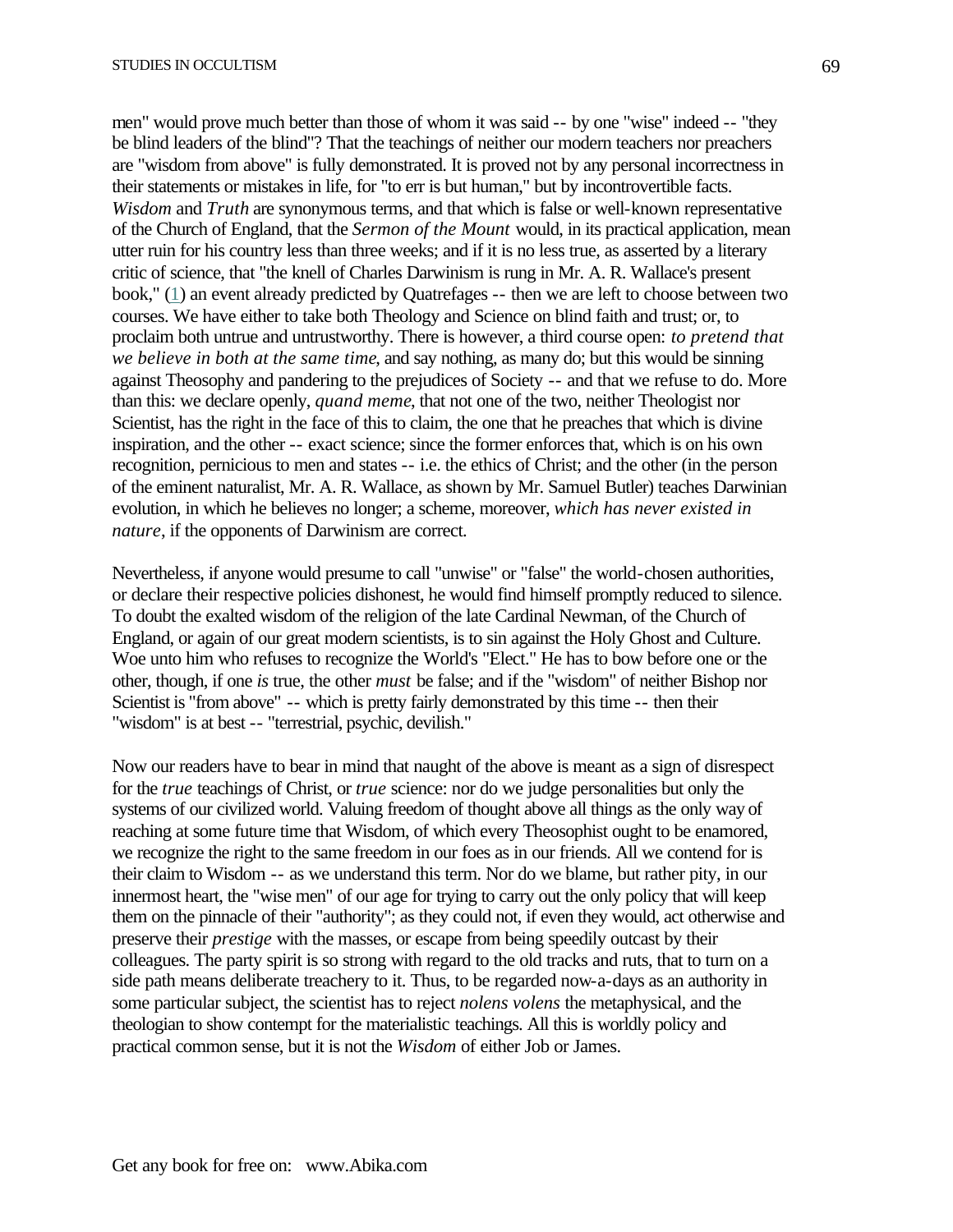Shall it be then regarded as too far fetched, if, basing our words on a life-long observation and experience, we venture to offer our ideas as to the quickest and most efficient means of obtaining our present World's universal respect and becoming an "authority"? Show the tender regard for the corns of every party's hobbies, and offer yourself as the chief executioner, the hangman, of the reputations of men and things regarded as unpopular. Learn, that the great secret of power consists in the art of pandering to popular prejudices, to the World's likes and dislikes. Once this principal condition complied with, he who practices it is certain of attracting to himself the educated and their satellites -- the less educated -- they whose rule it is to place themselves invariably on the safe side of public opinion. This will lead to a perfect harmony or simultaneous action. For, while the favorite attitude of the cultured is to hide behind the intellectual bulwarks of the favorite leaders of scientific thought, and *jurare in verba magistri,* that of the less cultured is to transform themselves into the faithful, mechanical telephones of their superiors, and to repeat like well-trained parrots the *dicta* of their immediate leaders. The now aphoristical precept of Mr. Artemus Ward, the showman of famous memory -- "Scratch my back, Mr. Editor, and I will scratch yours" -- proves immortally true. The "rising Star," whether he be a theologian, a politician, an author, a scientist, or a journalist -- has to begin scratching the back of public tastes and prejudices -- a hypnotic method as old as human vanity. Gradually the hypnotized masses begin to purr, they are ready for "suggestion." Suggest whatever you want them to believe, and forthwith they will begin to return your caresses, and purr now to your hobbies, and pander in their turn to anything suggested by theologian, politician, author, scientist, or journalist. Such is the simple secret of blossoming into an "authority" or a "leader of men"; and such is the secret of our modern-day wisdom.

And this is also the "secret" and the true reason of the *unpopularity* of *Lucifer* and of the ostracism practiced by this same modern world on the Theosophical Society: for neither *Lucifer,*  nor the Society it belongs to, has ever followed Mr. Artemus Ward's golden precept. No true Theosophist, in fact, would consent to become the fetish of a fashionable doctrine, any more than he would make himself the slave of a decaying dead-letter system, the spirit from which has disappeared for ever. Neither would he pander to anyone or anything, and therefore would always decline to show belief in that in which he does not, nor can he believe, which is lying to his own soul. Therefore there, where others see "the beauty and graces of modern culture," the Theosophist sees only moral ugliness and the somersaults of the clowns of the so-called cultured centers. For him nothing applies better to modern fashionable society than Sydney Smith's description of Popish ritualism: "Posture and imposture, flections and genuflections, bowing to the right, curtsying to the left, and an immense amount of male (and especially female) millinery." There may be, no doubt, for some worldly minds, a great charm in modern civilization; but for the Theosophist all its bounties can hardly repay for the evils it has brought on the world. These are so many, that it is not within the limits of this article to enumerate these offspring of culture and of the progress of physical science, whose latest achievements begin with vivisection and end in improved murder by electricity.

Our answer, we have no doubt, is not calculated to make us more friends than enemies, but this can be hardly helped. Our magazine may be looked upon as "pessimistic," but no one can charge it with publishing slanders or lies, or, in fact, anything but that which we honestly believe to be true. Be it as it may, however, we hope never to lack moral courage in the expression of our opinions or in defense of Theosophy and its Society. Let then nine-tenths of every population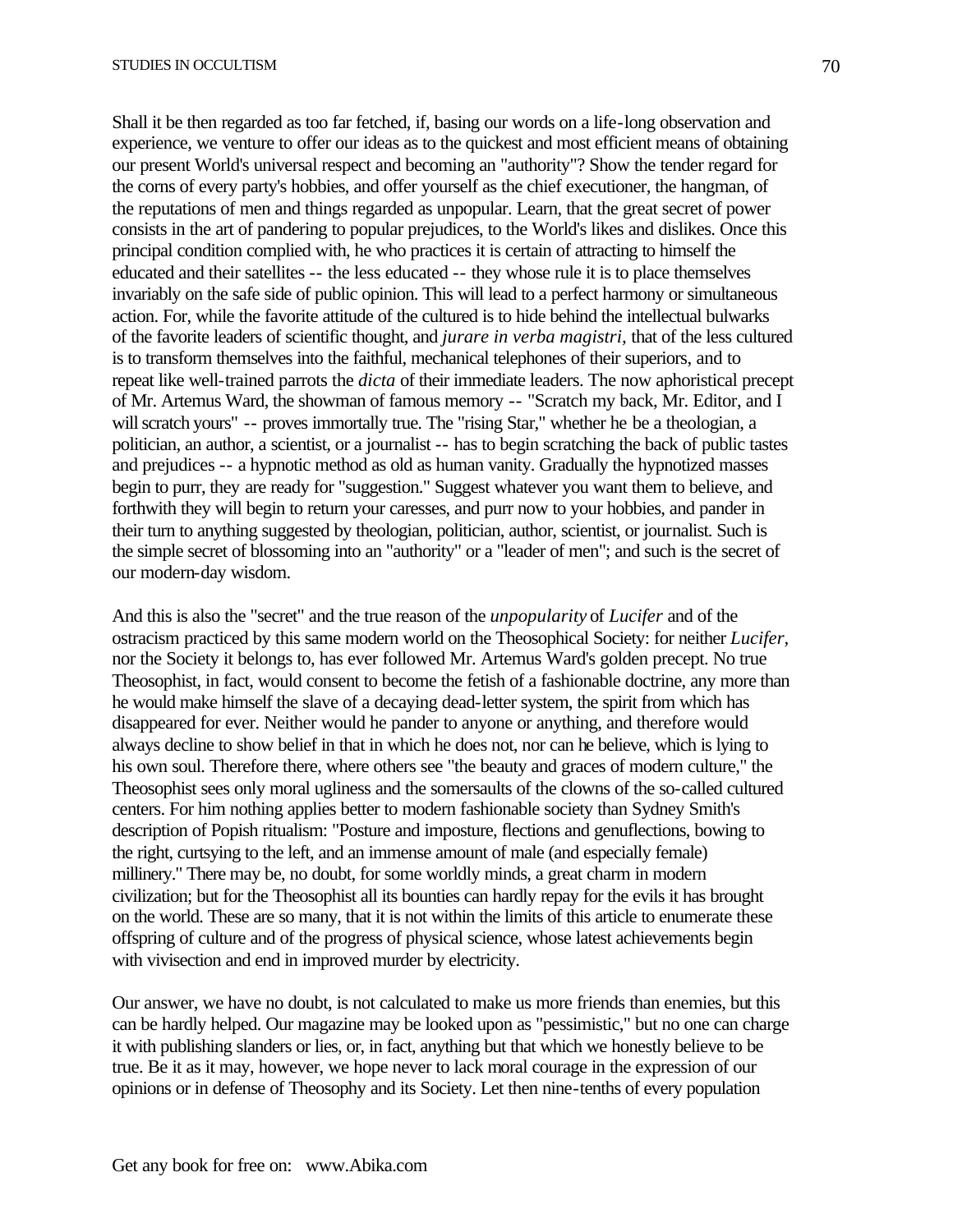arise in arms against the Theosophical Society wherever it appears -- they will never be able to suppress the truths it utters. Let the masses of growing Materialism, the hosts of Spiritualism, all the Church-going congregations, bigots and iconoclasts, Grundy-worshippers, aping-followers and blind disciples, let them slander, abuse, lie, denounce, and publish every falsehood about us under the sun -- they will not uproot Theosophy, nor even upset her Society, if only its members hold together. Let even such friends and *advisers* as he who is now answered, turn away in disgust from those whom he addresses in vain -- it matters not, for our two paths in life run diametrically opposite. Let him keep to his "terrestrial" wisdom: we will keep to that pure ray "that comes from above," from the light of the "Ancient."

What indeed, has WISDOM, *Theosophia* -- the Wisdom "full of mercy and good fruits, without wrangling or partiality and without hypocrisy" (*James* iii, 17) -- to do with our cruel, selfish, crafty, and hypocritical world? What is there in common between divine Sophia and the improvements of modern civilization and science; between spirit and the letter that killeth? The more so as at this stage of evolution the wisest man on earth, according to the wise Carlyle, is but a clever infant spelling letters from a hieroglyphical, prophetic book, the lexicon of which lies in *eternity*."

### FOOTNOTE:

1. See "The Deadlock of Darwinism," by Samuel Butler, in the *Universal Review* for April, 1890. (return to text)

## **The Esoteric Character of the Gospels**

### **Part I**

". . . . Tell us, when shall these things be? And what shall be the sign *of thy presence*, and *of the consummation of the age?*" (1) asked the Disciples of the MASTER, on the Mount of Olives.

The reply given by the "Man of Sorrow," the *Chrestos*, on his trial, but also on his way to triumph, as *Christos*, or Christ (2), is prophetic, and very suggestive. It is a warning indeed. The answer must be quoted in full. Jesus . . . . said unto them: --

Take heed that *no man* lead you astray. For many shall come in my name saying, I am the Christ; and shall lead many astray. And ye shall hear of wars . . . . but the end is not yet. *For nation shall rise against nation*, *and kingdom against kingdom; and there shall be famines and earthquakes in divers places.* But all these things are the beginning of travail. . . . Many false prophets shall arise, and shall lead many astray . . . . then shall the end come. . . . when ye see the abomination of desolation which was spoken through Daniel. . . . Then if any man shall say unto you, *Lo*, *here is the Christ*, or there; believe him not. . . . If they shall say unto you, Behold, he is in the wilderness, go not forth; behold, he is in the inner chambers, believe them not. For as the lightning cometh forth from the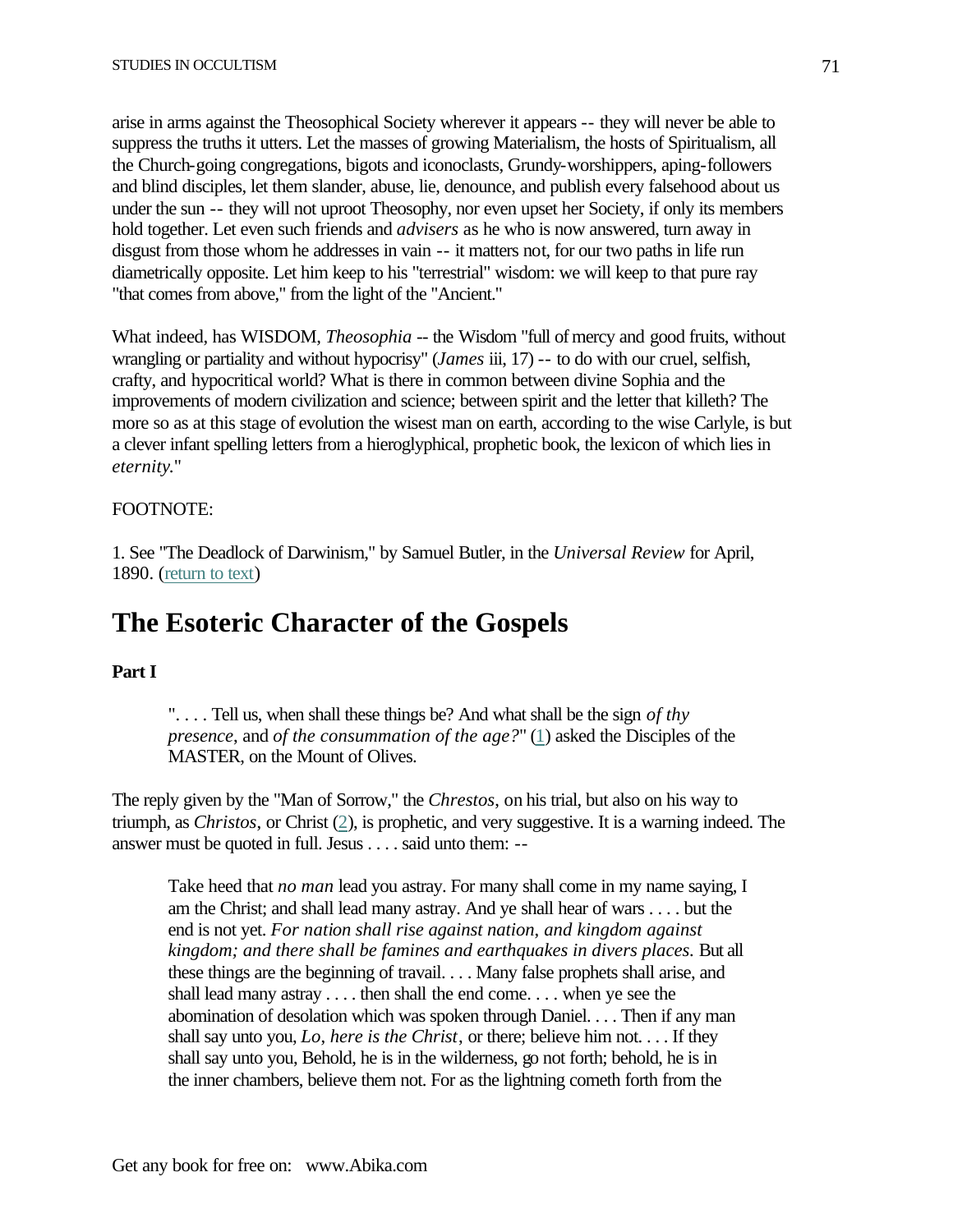Two things become evident *to all* in the above passages, now that their false rendering is corrected in the revision text: (*a*) "the coming of Christ," means *the presence of* CHRISTOS in a regenerated world, and not at all the actual coming in body of "Christ" Jesus; (*b*) this Christ is to be sought neither in the wilderness nor "in the inner chambers," nor in the sanctuary of any temple or church built by man; for Christ -- the true esoteric SAVIOR -- is no man, but the DIVINE PRINCIPLE in every human being. He who strives to resurrect the Spirit *crucified in him by his own terrestrial passions*, and buried deep in the "sepulcher" of his sinful flesh; he who has the strength to roll back *the stone of matter* from the door of his own *inner* sanctuary, he *has the risen Christ in him*.(3) The "Son of Man" is no child of the bond-woman *-- flesh*, but verily of the free-woman -- *Spirit* (4), the child of man's own deeds, and the fruit of his own spiritual labor.

On the other hand, at no time since the Christian era, have the precursor signs described in *Matthew* applied so graphically and forcibly to any epoch as they do to our own times. When has nation arisen against nation more than at this time? When have "famines" -- another name for destitute pauperism, and the famished multitudes of the proletariat -- been more cruel, earthquakes more frequent, or covered such an area simultaneously, as for the last few years? Millenarians and Adventists of robust faith, may go on saying that "the coming of (the canalized) Christ" is near at hand, and prepare themselves for "the end of the world." Theosophists -- at any rate, some of them -- who understand the hidden meaning of the universally-expected Avatars, Messiahs, Sosioshes and Christs -- know that it is no "end of the world," but "the consummation of the age," i.e., the close of a cycle, which is now fast approaching. (5) If our readers have forgotten the concluding passages of the article, "The Signs of the Times," (6) in LUCIFER for October last, let them read them over, and they will plainly see the meaning of this particular cycle.

Many and many a time the warning about the "false Christs" and prophets who shall lead people astray has been interpreted by charitable Christians, the worshippers of the dead-letter of their scripture, as applying to mystics generally, and Theosophists most especially. The recent work by Mr. Pember, *Earth's Earliest Ages*, is a proof of it. Nevertheless, it seems very evident that the words in Matthew's Gospel and others can hardly apply to Theosophists. For these were never found saying that Christ is "Here" or "There," in wilderness or city, and least of all in the "inner chamber" behind the altar of any modern church. Whether Heathen or Christian by birth, they refuse to materialize and thus degrade that which is the purest and grandest ideal -- the symbol of symbols -- namely, the immortal Divine Spirit in man, whether it be called Horus, Krishna, Buddha, or Christ. None of them has ever yet said: "I am the Christ"; for those born in the West feel themselves, so far, only *Chrestians* (7), however much they may strive to become *Christians* in Spirit. It is to those, who in their great conceit and pride refuse to win the right of such appellation by first leading the life of *Chrestos* (8); to those who haughtily proclaim themselves *Christians* (the glorified, the anointed) by sole virtue of baptism when but a few days old -- that the above-quoted words of Jesus apply most forcibly. Can the prophetic insight of him who uttered this remarkable warning be doubted by any one who sees the numerous "false prophets" and pseudo-apostles (*of Christ*), now roaming over the world? These have split the one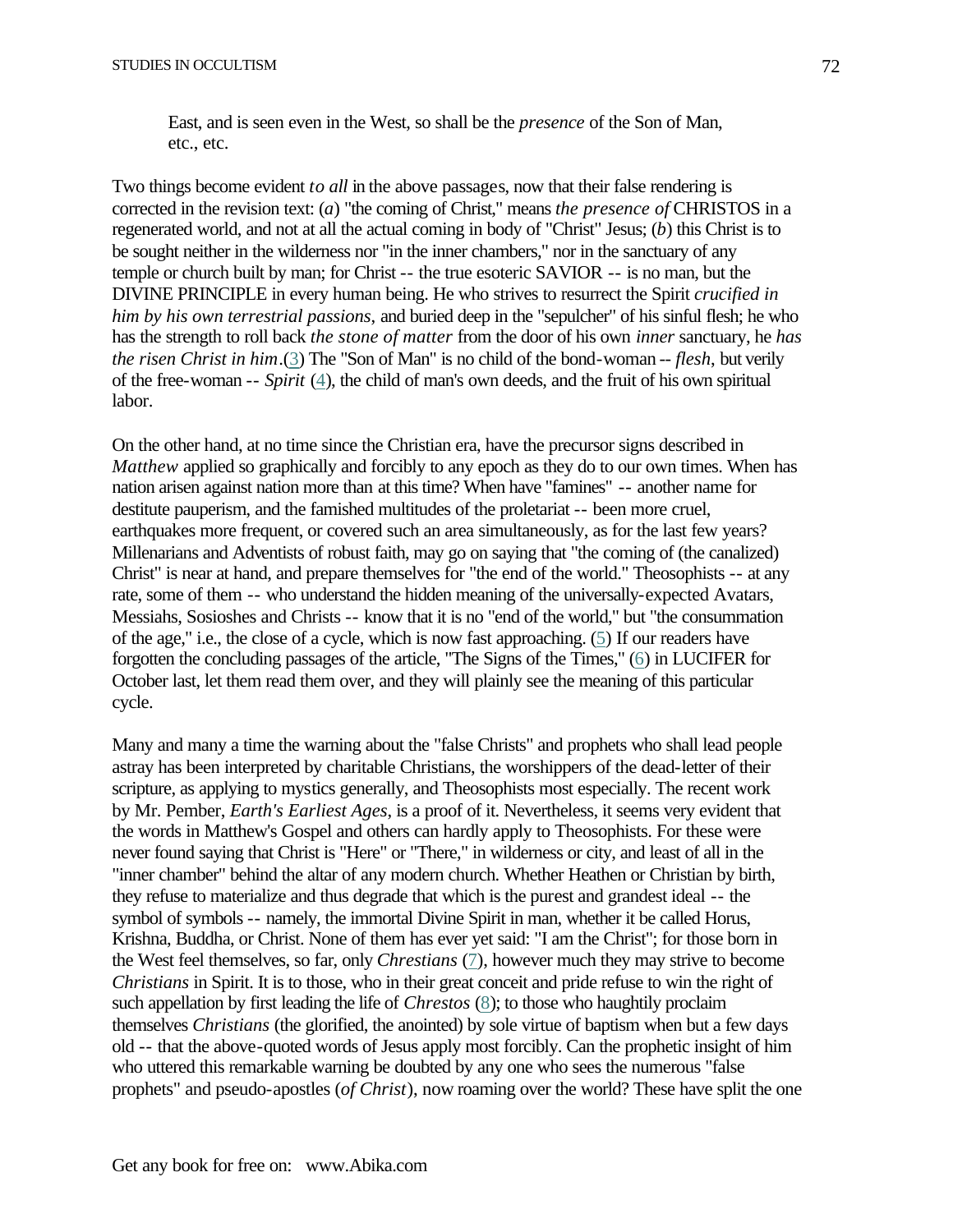divine Truth into fragments, and broken, in the camp of the Protestants alone, the rock of the Eternal Verity into three hundred and fifty odd pieces, which now represent the bulk of their Dissenting sects. Accepting the number in round figures as 350, and admitting, for argument's sake, that, at least, one of these may have the approximate truth, still 349 *must be necessarily false*. (9) Each of these claims to have Christ exclusively in its "inner chamber," and denies him to all others, while, in truth, the great majority of their respective followers daily put Christ to death on the cruciform tree of matter -- the "tree of infamy" of the old Romans -- indeed!

The worship of the dead-letter in the Bible is but one more form of *idolatry*, nothing better. A fundamental dogma of faith cannot exist under a double-faced Janus form. "Justification" *by Christ* cannot be achieved at one's choice and fancy, *either* by "faith" or by "works" and James, therefore (ii., 25), contradicting Paul (*Heb*. xi., 31), and *vice versa* (10), one of them must be wrong. Hence, the Bible is *not* the "Word of God," but contains at best the words of fallible men and *imperfect* teachers. Yet read *esoterically*, it does contain, if not the *whole* truth, still, "*nothing but the truth*," under whatever allegorical garb. Only: *Quot homines tot sententiae.* 

The "Christ principle," the awakened and glorified Spirit of Truth, being universal and eternal, the true *Christos* cannot be monopolized by any one person, even though that person has chosen to arrogate to himself the title of the "Vicar of Christ," or of the "Head" of that or another Statereligion. The spirits of "Chrest" and "Christ" cannot be confined to any creed or sect, only because that sect chooses to exalt itself above the heads of all other religions or sects. The name has been used in a manner so intolerant and dogmatic, especially in our day, that Christianity is now the religion of arrogance *par excellence*, a stepping-stone for ambition, a sinecure for wealth, sham and power; a convenient screen for hypocrisy. The noble epithet of old, the one that made Justin Martyr say that "*from the mere name*, which is imputed to us as a crime, *we are the most excellent*," (11) is now degraded. The missionary prides himself with the so-called *conversion* of a heathen, who makes of Christianity ever a *profession*, but rarely a religion, a source of income from the missionary fund, and a pretext, since the blood of Jesus has washed them all by anticipation, for every petty crime, from drunkenness and lying up to theft. That same missionary, however, would not hesitate to publicly condemn the greatest saint to eternal perdition and hell fires if that holy man has only neglected to pass through the fruitless and meaningless form of baptism by water with accompaniment of *lip* prayers and vain ritualism.

We say "lip prayer" and "vain ritualism" knowingly. Few Christians among the laymen are aware even of the true meaning of the word *Christ*; and those of the clergy who happen to know it (for they are brought up in the idea that to study such subjects is *sinful*) keep the information secret from their parishioners. They demand blind, implicit faith, and *forbid inquiry as the one unpardonable sin*, though nothing of that which leads to the knowledge of the truth can be aught else than holy. For what is "Divine Wisdom," or *Gnosis*, but the essential reality behind the evanescent appearances of objects in nature -- the very soul of the manifested LOGOS? Why should men who strive to accomplish union with the one eternal and absolute Deity shudder at the idea of prying into its mysteries -- however awful? Why, above all, should they use names and words the very meaning of which is a sealed mystery to them a mere sound? Is it because an unscrupulous, power-seeking Establishment called a Church has cried "wolf" at every such attempt, and, denouncing-it as "blasphemous," has ever tried to kill the spirit of inquiry? But Theosophy, the "divine Wisdom," has never heeded that cry, and has the courage of its opinions.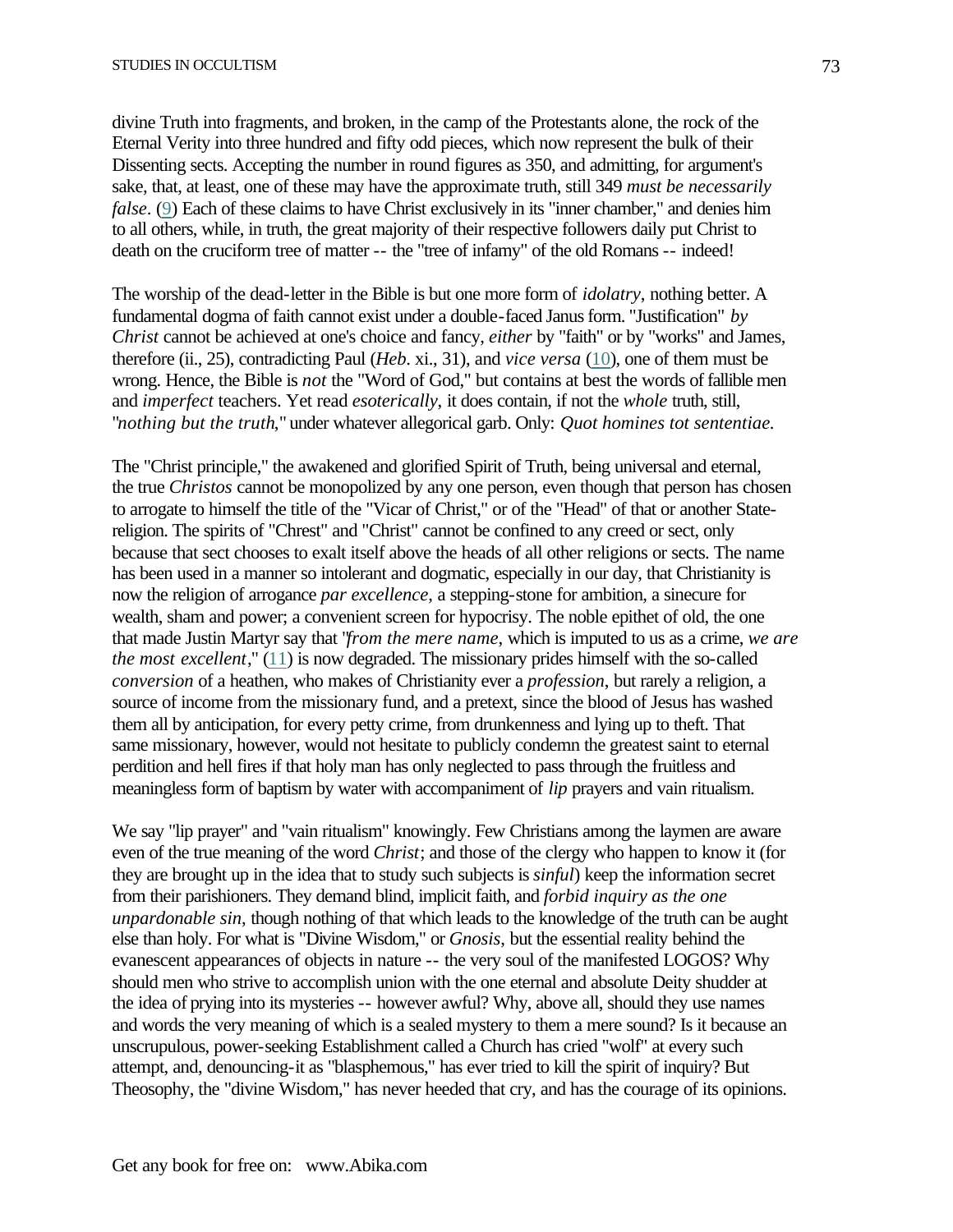The world of sceptics and fanatics may call it, one -- an empty "*ism*" -- the other "Satanism": they can never crush it. Theosophists have been called Atheists, haters of Christianity, the enemies of God and the gods. They are none of these. Therefore, they have agreed this day to publish a clear statement of their ideas, and a profession of their faith -- with regard to monotheism and Christianity, at any rate -- and to place it before the impartial reader to judge them and their detractors on the merits of their respective faiths. No truth-loving mind would object to such honest and sincere dealing, nor will it be dazzled by any amount of new light thrown upon the subject, howsoever much startled otherwise. On the contrary, such minds will thank LUCIFER, perhaps, while those of whom it was said "*qui vult decipi decipiatur*" *--* let them be deceived by all means!

The editors of this magazine propose to give a series of essays upon the hidden meaning or esotericism of the "New Testament." No more than any other scripture of the great worldreligions can the Bible be excluded from that class of allegorical and symbolical writings which have been, from the pre-historic ages, the receptacle of the secret teachings of the Mysteries of Initiation, under a more or less veiled form. The primitive writers of the *Logia* (now the Gospels) knew certainly *the* truth, and the *whole* truth; but their successors had, as certainly, only dogma and form, which lead to hierarchical power at heart, rather than the spirit of the so-called Christ's teachings. Hence the gradual perversion. As Higgins truly said, in the Christologia of St. Paul and Justin Martyr, we have the esoteric religion of the Vatican, a refined Gnosticism for the cardinals, a more gross one for the people. It is the latter, only still more materialized and disfigured, which has reached us in our age.

The idea of writing this series was suggested to us by a certain letter published in our October issue, under the heading of "Are the Teachings ascribed to Jesus contradictory?" Nevertheless, this is no attempt to contradict or weaken, in any one instance, that which is said by Mr. Gerald Massey in his criticism. The contradictions pointed out by the learned lecturer and author are too patent to be explained by any "Preacher" or Bible champion; for what he has said -- only in more terse and vigorous language -- is what was said of the descendant of Joseph Pandira (or Panthera) in *Isis Unveiled* (vol. II., p. 201), from the Talmudic *Sepher Toldos Jeshu.* His belief with regard to the spurious character of the Bible and New Testament, *as now edited*, is therefore, also the belief of the present writer. In view of the recent revision of the Bible, and its many thousands of mistakes, mistranslations, and interpolations (some confessed to, and others withheld), it would ill become an opponent to take any one to task for refusing to believe in the authorized texts.

But the editors would object to one short sentence in the criticism under notice. Mr. Gerald Massey writes: --

"What is the use of taking your 'Bible oath' that the thing is true, if the book you are sworn upon is a magazine of falsehoods already exploded, or just going off?"

Surely it is not a symbologist of Mr. Massey's powers and learning who would call the *Book of the Dead*, or the Vedas, or any other ancient Scripture, "a magazine of falsehoods." (12) Why not regard in the same light as all the others, the Old, and, *in a still greater measure*, the *New*  Testament?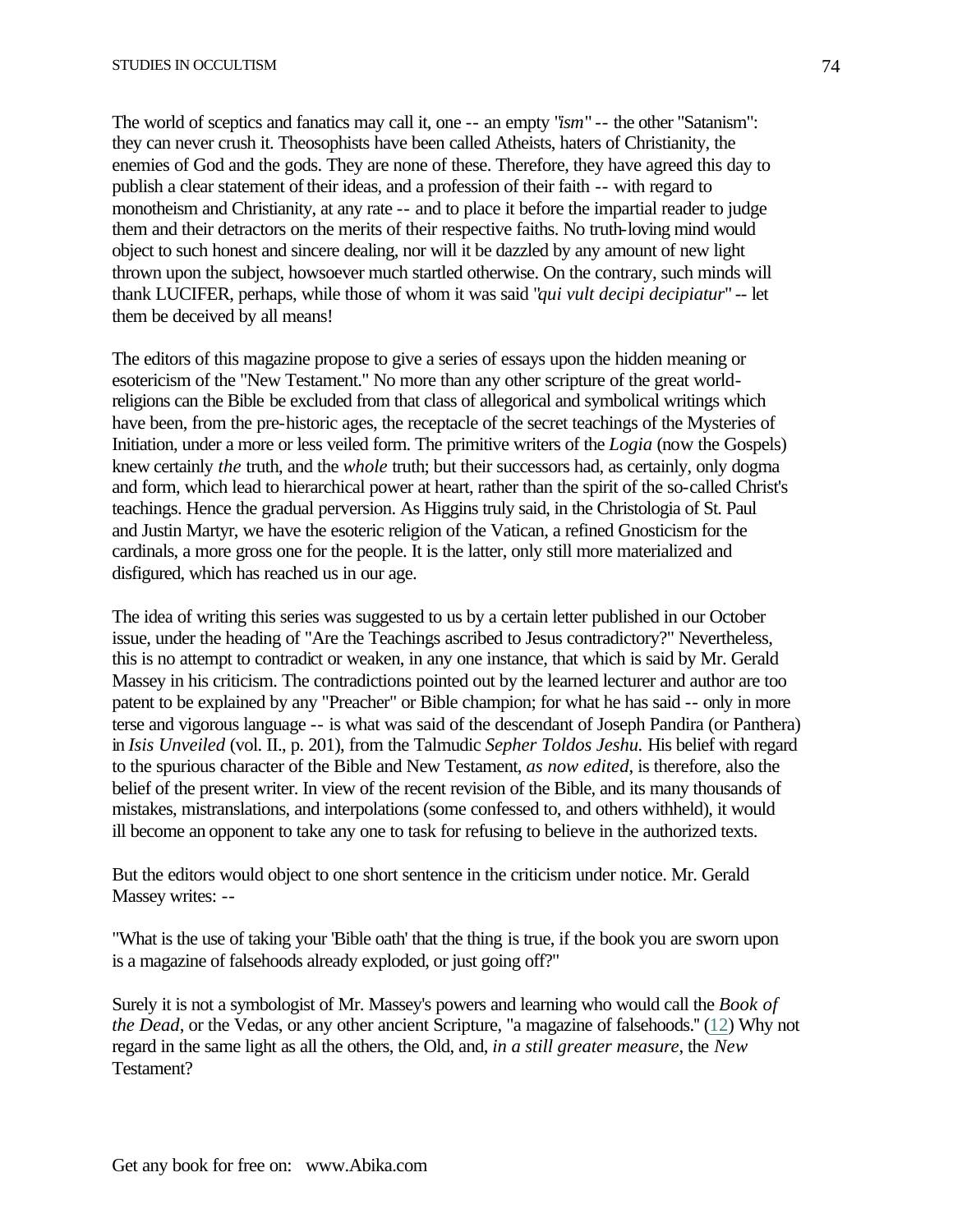All of these are "magazines of falsehoods," if accepted in the exoteric dead-letter interpretations of their ancient, and especially their modern, theological glossarists. Each of these records has served in its turn as a means for securing power and of supporting the ambitious policy of an unscrupulous priesthood. All have promoted superstition, all made of their gods bloodthirsty and ever-damning Molochs and fiends, as all have made nations to serve the latter more than the God of Truth. But while cunningly-devised dogmas and intentional misinterpretations by scholiasts are beyond any doubt, "falsehoods already exploded," the texts themselves are mines of universal truths. But for the world of the profane and sinners, at any rate -- they were and still are like the mysterious characters traced by "the fingers of a man's hand" on the wall of the Palace of Belshazzar: *they need a Daniel to read and understand them.* 

Nevertheless, TRUTH has not allowed herself to remain without witnesses. There are, besides great Initiates into scriptural symbology, a number of quiet students of the mysteries or archaic esotericism, of scholars proficient in Hebrew and other dead tongues, who have devoted their lives to unriddle the speeches of the Sphinx of the world-religions. And these students, though none of them has yet mastered all the "seven keys" that open the great problem, have discovered enough to be able to say: There *was* a universal mystery-language, in which all the World Scriptures were written, from Vedas to *Revelation*, from the *Book of the Dead* to the *Acts.* One of the keys, at any rate -- the numerical and geometrical key (13) to the Mystery Speech is now rescued; an ancient language, truly, which up to this time remained hidden, but the evidences of which abundantly exist, as may be proven by undeniable mathematical demonstrations. If, indeed, the Bible is forced on the acceptance of the world in its dead-letter meaning, in the face of the modern discoveries by Orientalists and the efforts of independent students and kabalists, it is easy to prophesy that even the present new generations of Europe and America will repudiate it, as all the materialists and logicians have done. For, the more one studies ancient religious texts, the more one finds that the ground-work of the New Testament is the same as the groundwork of the Vedas, of the Egyptian theogony, and the Mazdean allegories. The atonements by blood -- blood-covenants and blood-transferences from gods to men, and by men, as sacrifices to the gods -- are the first keynote struck in every cosmogony and theogony; soul, life and blood were synonymous words in every language, pre-eminently with the Jews; and that blood-giving was life-giving. "Many a legend among (geographically) alien nations ascribes soul and consciousness in newly-created mankind to the blood of the god-creators." Berosus records a Chaldean legend ascribing the creation of a new race of mankind to the admixture of dust with the blood that flowed from the severed head of the god Belus. "On this account it is that men are rational and partake of divine knowledge," explains Berosus. (14) And Lenormant has shown (*Beginnings of History*, p. 52, note) that "the Orphics . . . . said that the *immaterial part of man*, *his soul* (his life) sprang from the blood of Dionysius Zagreus, whom . . . . Titans tore to pieces." Blood "revivifies the dead" -- i.e*.*, interpreted metaphysically, it gives *conscious* life and a soul to the man of matter or clay -- such as the modern materialist is now. The mystic meaning of the injunction, "Verily I say unto you, except *ye eat the flesh* of the Son of man and *drink his blood*, ye have not life in yourselves," etc., can never be understood or appreciated at its true *occult*  value, except by those who hold some of the *seven keys*, and yet care little for St. Peter. (15) These words, whether said by Jesus of Nazareth, or Jeshua Ben-Panthera, are the words of an INITIATE. They have to be interpreted with the help of *three* keys -- one opening the *psychic*  door, the second that of physiology, and the third that which unlocks the mystery of terrestrial being, by unveiling the inseparable blending of theogony with anthropology. It is for revealing a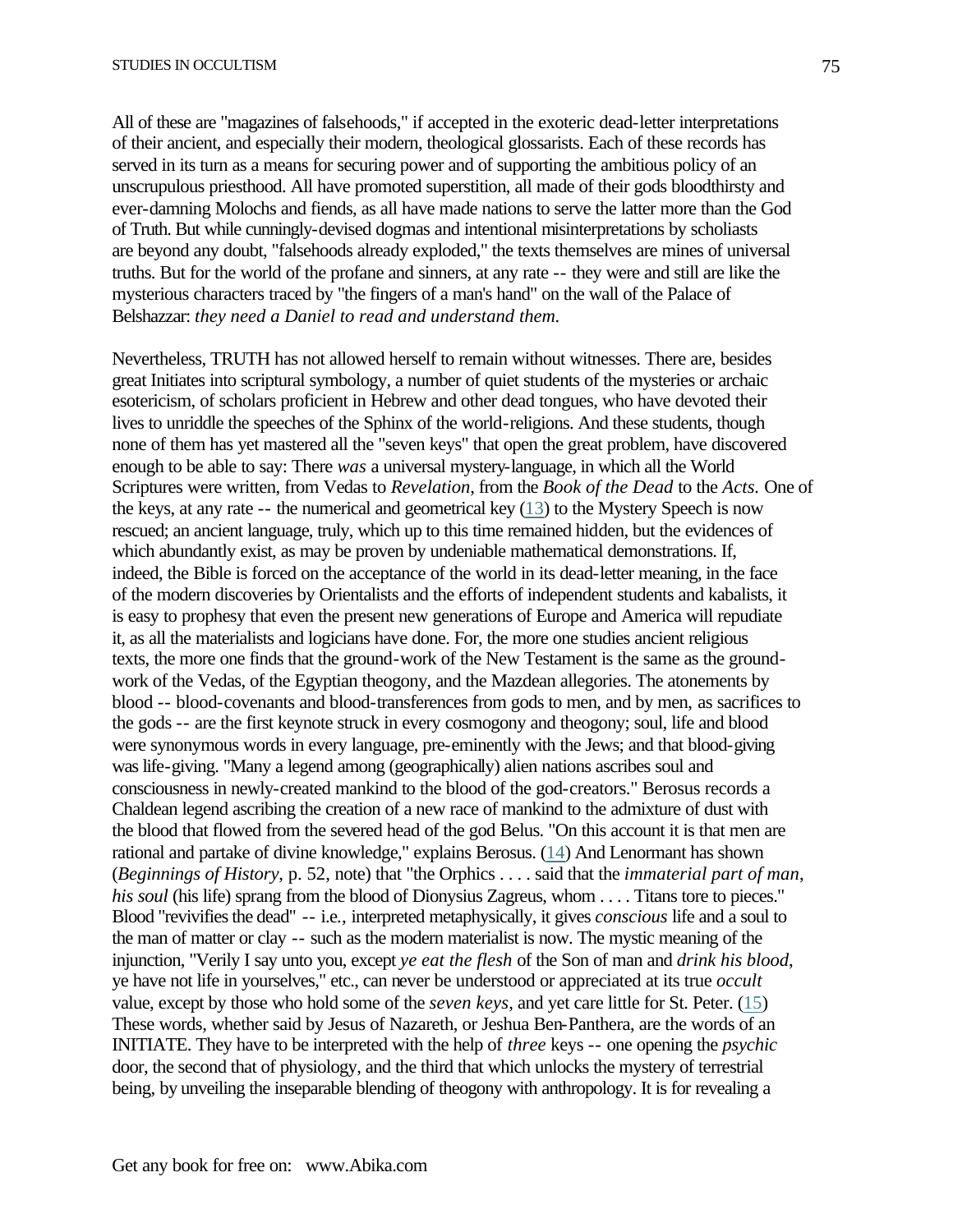few of these truths, with the *sole view of saving intellectual mankind from the insanities of materialism and pessimism*, that mystics have often been denounced as the servants of Antichrist, even by those Christians who are most worthy, sincerely pious and respectable men.

The first key that one has to use to unravel the dark secrets involved in the mystic name of Christ, is the key which unlocked the door to the ancient mysteries of the primitive Aryans, Sabeans and Egyptians. The Gnosis supplanted by the Christian scheme was universal. It was the echo of the primordial wisdom-religion which had once been the heirloom of the whole of mankind; and, therefore, one may truly say that, in its purely metaphysical aspect, the Spirit of Christ (the divine *logos*) was present in humanity from the beginning of it. The author of the *Clementine Homilies* is right; the mystery of Christos -- now supposed to have been taught by Jesus of Nazareth -- "was identical" with that which *from the first* had been communicated "*to those who were worthy*," as quoted in another lecture. (16) We may learn from the Gospel *according* to Luke, that the "worthy" were those who had been initiated into the mysteries of the Gnosis, and who were "accounted worthy" to attain that "resurrection from the dead" *in this life . . . .* "those who knew that they could die no more, being equal to the angels as sons of God and sons of the Resurrection." In other words, they were the great adepts *of whatever religion;* and the words apply to all those who, without being Initiates, strive and succeed, through personal efforts to *live the life* and to attain the naturally ensuing spiritual illumination in blending their personality -- (the "Son") with (the "Father,") their individual divine Spirit, *the God within* them. This "resurrection" can never be monopolized by the Christians, but is the spiritual birth-right of every human being endowed with soul and spirit, whatever his religion may be. Such individual is a *Christ-man.* On the other hand, those who choose to ignore the Christ (principle) within themselves, must die *unregenerate heathens --* baptism, sacraments, lip-prayers, and belief in dogmas notwithstanding.

In order to follow this explanation, the reader must bear in mind the real archaic meaning of the paronomasia involved in the two terms *Chrestos* and *Christos.* The former means certainly more than merely "a good," and "excellent man," while the latter was never applied to any one living man, but to every Initiate at the moment of *his second birth and resurrection*. (17) He who finds Christos within himself and recognizes the latter as his only "way," becomes a follower and an *Apostle of Christ*, though he may have never been baptized, nor even have met a "Christian," still less call himself one.

#### FOOTNOTES:

1. *Matthew* xxiv, 3, *et seq.* The sentences italicized are those which stand corrected in the New Testament after the recent revision in 1881 of the version of 1611; which version is full of errors, voluntary and involuntary. The word "presence," for "coming," and "the consummation of the age," now standing for "the end of the world," have altered, of late, the whole meaning, even for the most sincere Christians, if we exempt the Adventists. (return to text)

2. He who will not ponder over and master the great difference between the meaning of the two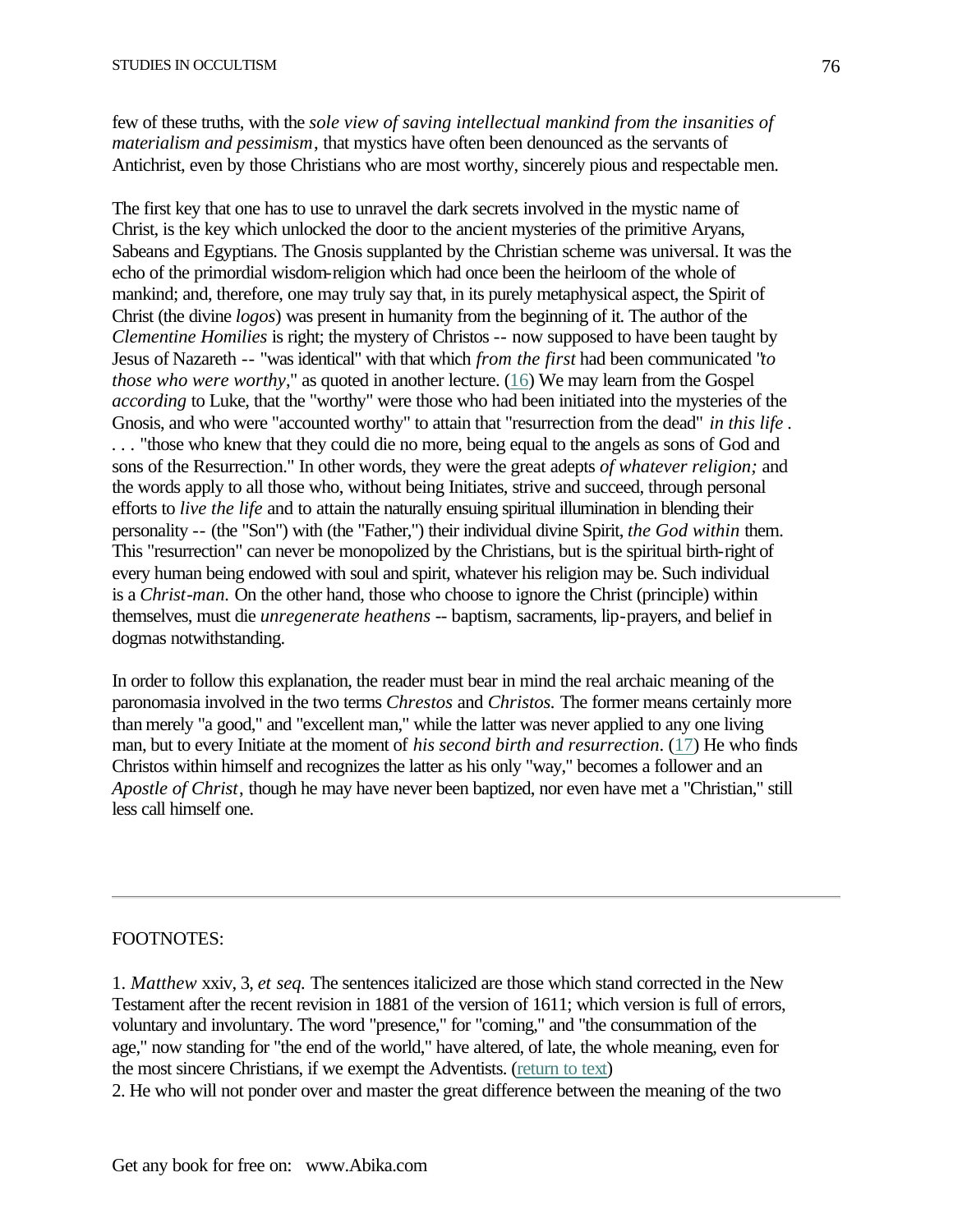Greek words -- [*chrestos*] and [*christos*] must remain blind for ever to the true esoteric meaning of the Gospels; that is to say, to the living Spirit entombed in the sterile dead-letter of the texts, the very Dead Sea fruit of *lip*-Christianity. (return to text)

3. For ye are the temple ("sanctuary" in the *revised* N. T.) of the living God. (2 *Cor*. vi., 16.) (return to text)

4. Spirit, or the Holy Ghost, was feminine with the Jews, as with most ancient peoples, and it was so with the early Christians. *Sophia* of the Gnostics and the third Sephiroth *Binah* (the *female* Jehovah of the Kabalists), are feminine principles -- "Divine Spirit," or *Ruach*. "*Achath Ruach Elohim Chiim.*" "One is *She*, the Spirit of the Elohim of Life," is said in Sepher *Yezirah*. (return to text)

5. There are several remarkable cycles that come to a close at the end of this century. First, the 5,000 years of the Kaliyug cycle; again the Messianic cycle of the Samaritan (also Kabalistic) Jews of the man connected with *Pisces* (Ichthys or "Fish-man" *Dag*). It is a cycle, historic and not very long, but very occult, lasting about 2,155 solar years, but having a true significance only when computed by lunar months. It occurred 2410 and 255 B.C., or when the equinox entered into the sign of the *Ram*, and again into that of *Pisces.* When it enters, in a few years, the sign of *Aquarius*, psychologists will have some extra work to do, and the psychic idiosyncrasies of humanity will enter on a great change. (return to text)

6. See Volume II. p. 381. (return to text)

7. The earliest Christian author, Justin Martyr, calls, in his first *Apology*, his co-religionists *Chrestians*, [*Chrestianoi*] -- not Christians. (return to text)

8. "Clemens Alexandrinus, in the second century, founds a serious argument on this paranomasia (lib. iii., cap. xvii., *53 et circa)*, that all who believed in *Chrest* (i.e., "a good man") both are, and are called Chrestians, that is, good men," (*Strommata*, lib. ii. "Higgins' *Anacalypsis*"). And Lactantius (lib. iv., cap. vii.) says that it is only through *ignorance* that people call themselves Christians, instead of Chrestians: "*qui proper ignorantium errorem cum immutata litera Chrestum solent dicere.*" (return to text)

9. In England alone, there are over 239 various sects. (See Whitaker's Almanac.) In 1883, there were 186 denominations only, and now they steadily increase with every year, an additional 53 sects having sprung up in only four years! (return to text)

10. It is but fair to St. Paul to remark that this contradiction is surely due to later tampering with his Epistles. Paul was a Gnostic himself, i.e., a "Son of Wisdom," and an Initiate into the true *mysteries of Christos*, though he may have thundered (or was made to appear to do so) against some Gnostic sects, of which, in his day, there were many. But his Christos was not Jesus of Nazareth, nor any living man, as shown so ably in Mr. Gerald Massey's lecture, "Paul, the Gnostic Opponent of Peter." He was an Initiate, a true "Master-Builder" or adept, as described in *Isis Unveiled,* Vol. II., pp. 90-91. (return to text)

11. [*hoson te ek tou kategoreumenou hemon onomatos chrestotatoi huparchomen*] (*First Apology).* (return to text)

12. The extraordinary amount of information collated by that able Egyptologist shows that he has thoroughly mastered the secret of the production of the *New Testament.* Mr. Massey knows the difference between the spiritual, divine and purely metaphysical Christos, and the made-up "lay figure" of the canalized Jesus. He knows also that the Christian canon, especially the *Gospels*, *Acts* and *Epistles*, are made up of fragments of gnostic wisdom, the ground-work of which is *pre-Christian* and built on the MYSTERIES of Initiation. It is the mode of theological presentation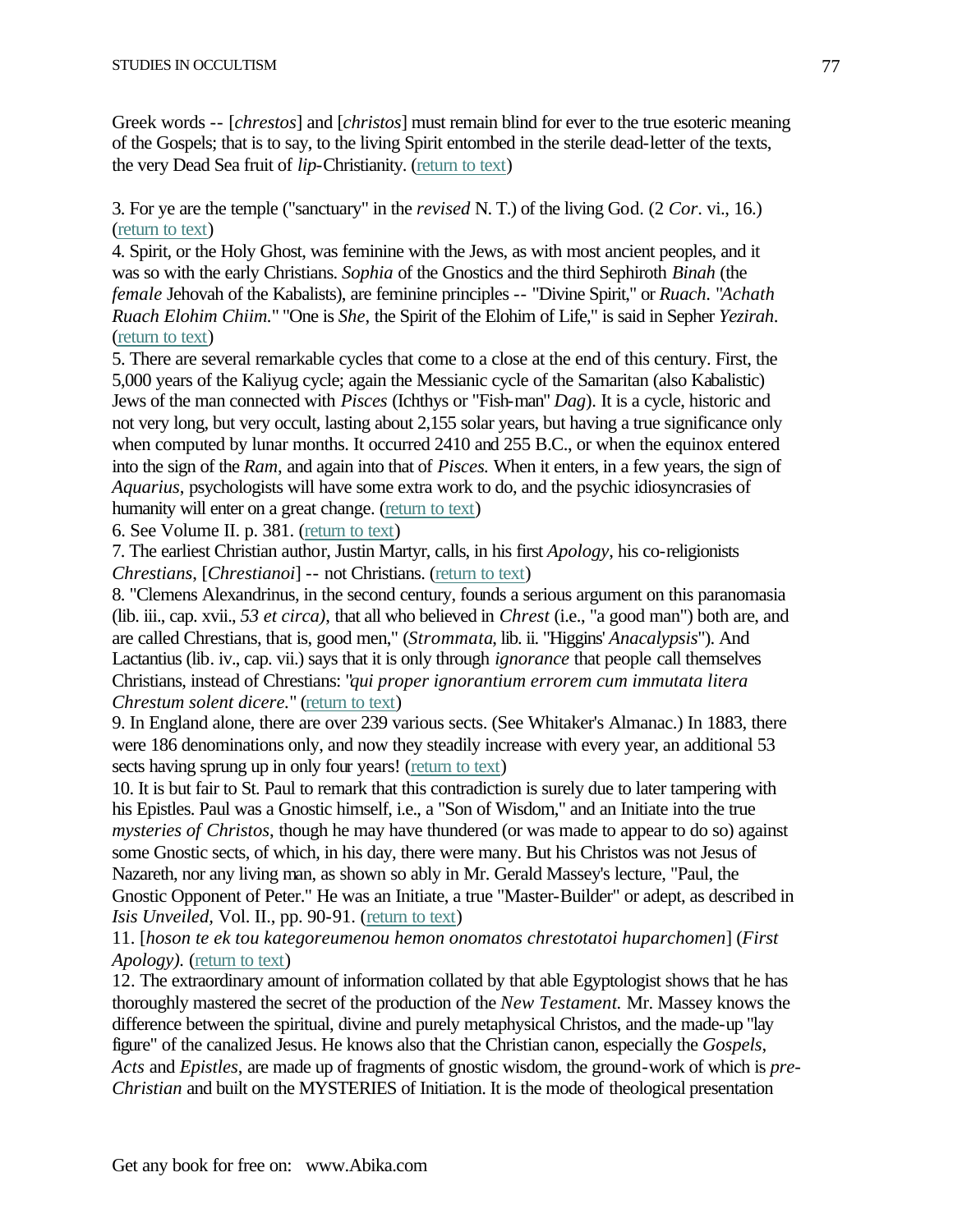and the interpolated passages -- such as in *Mark* xvi. from verse 9 to the end -- which make of the Gospels a "magazine of (*wicked*) falsehoods," and throw a slur on CHRISTOS. But the Occultist who discerns between the two currents (the true gnostic and the *pseudo* Christian) knows that the passages free from theological tampering belong to archaic wisdom, and so does Mr. Gerald Massey, though his views differ from ours. (return to text)

13. "The key to the recovery of the language, so far as the writer's efforts have been concerned, was found in the use, strange to say, of the discovered integral ratio in numbers of diameter to circumference of a circle," by a geometrician. "This ratio is 6,561 for diameter and 20,612 for circumference." (Cabalistic MSS.) In one of the future numbers of "LUCIFER" more details will be given, with the permission of the discoverer. -- ED. (See *The Secret Doctrine*, I, 313 et seq.) (return to text)

14. Cory's *Anc. Frag.*, p. 59, f. So do Sanchoniaton and Hesiod, who both ascribe the *vivifying* of mankind to the spilt blood of the gods. But blood and *soul* are one (*nephesh*), and the blood of the gods means here the informing soul. (return to text)

15. The existence of these *seven* keys is virtually admitted, owing to deep research in the Egyptological lore, by Mr. G. Massey again. While opposing the teachings of "Esoteric Buddhism" -- unfortunately misunderstood by him in almost every respect -- in his Lecture on "The Seven Souls of Man," he writes (p. 21): --

"This system of thought, this mode of representation, this septenary of powers, in various aspects, had been established in Egypt, at least, seven thousand years ago, as we learn from certain allusions to Atum (the god 'in whom the fatherhood was individualized as the *begetter of an eternal soul*,' the *seventh* principle of the Theosophists), found in the inscriptions lately discovered at Saqqarah. I say in various aspects, *because the gnosis of the Mysteries was*, *at least*, *sevenfold in its nature --* it was Elemental, Biological, Elementary (human), Stellar, Lunar, Solar and Spiritual -- and *nothing short of a grasp of the whole system can possibly enable us to discriminate the various parts*, *distinguish one from the other*, *and determinate the which and the what*, *as we try to follow the symbolical Seven through their several phases of character." (return to text)*

16. "Gnostic and Historic Christianity." (return to text)

Get any book for free on: www.Abika.com

17. "Verily, verily, I say unto thee, except a man *be born again* he cannot see the Kingdom of God." (*John* iii. 4.) Here the birth *from above*, the spiritual birth, is meant, achieved at the supreme and last initiation. (return to text)

# **The Esoteric Character of the Gospels**

## **Part II**

The word Chrestos existed ages before Christianity was heard of. It is found used, from the fifth century B.C., by Herodotus, by Aeschylus and other classical Greek writers, the meaning of it being applied to both things and persons.

Thus in Aeschylus (*Cho*. 901) we read of pythochresta the "oracles delivered by a Pythian God" (*Greek-English Lexicon*) through a pythoness; and *Pythochrestos* is the nominative singular of an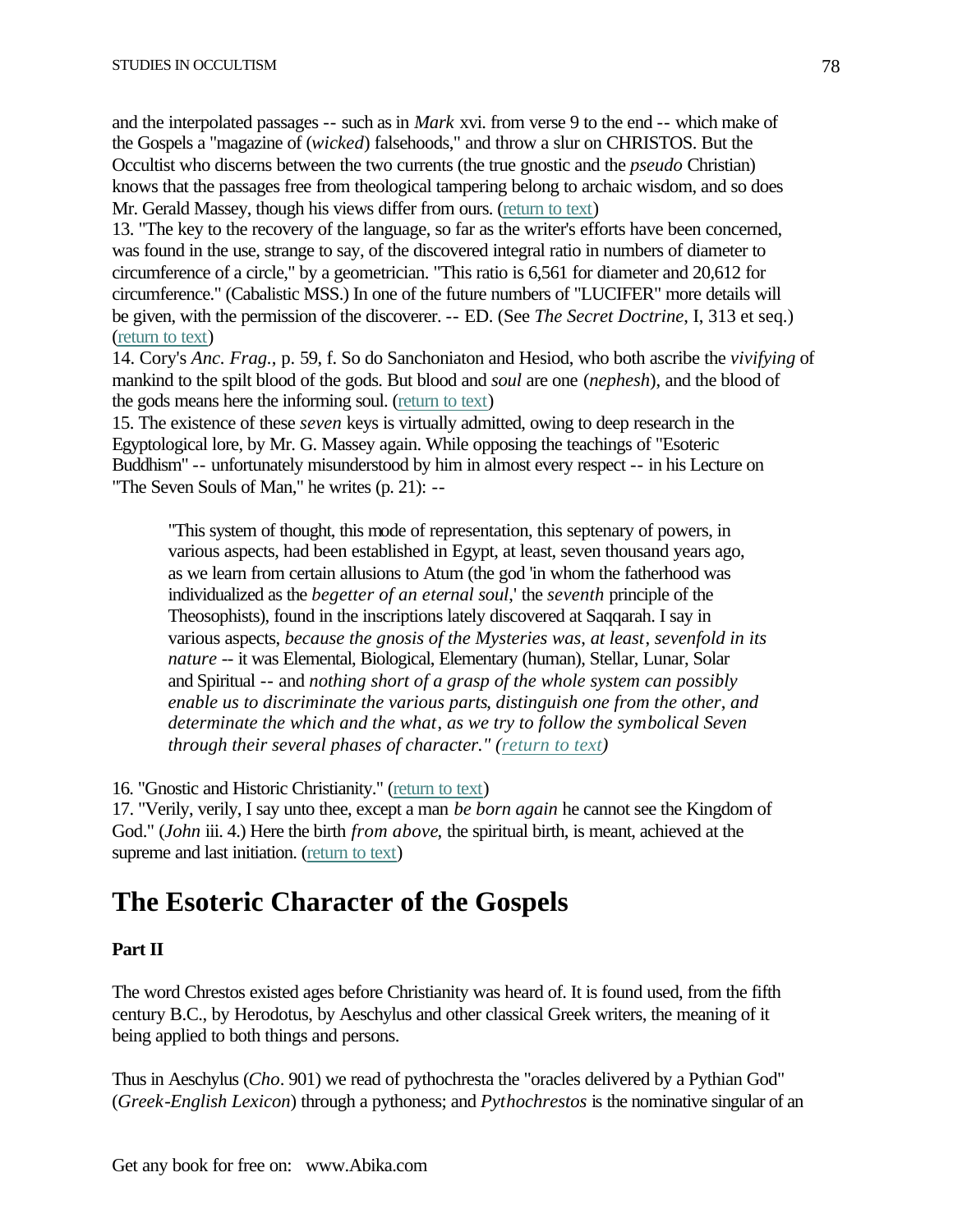adjective derived from *chrao* (Eurip. *Ion*, 1218). The later meanings coined freely from this primitive application, are numerous and varied. Pagan classics expressed more than one idea by the verb [*chraomai*] "consulting an oracle"; for it also means "fated," *doomed* by an oracle, in the sense of a *sacrificial victim to its decree*, or -- "to the WORD"; as *chresterion* is not only "the seat of an oracle" but also "an offering to, or for, the oracle.'' (18) *Chrestes is one who expounds or explains oracles, "a prophet, a soothsayer;"* (19) and *chresterios* is one who belongs to, or is in the service of, an oracle, a god, or a "Master" (20); this Canon Farrar's efforts notwithstanding.(21)

All this is evidence that the terms Christ and Christians, spelt originally *Chrest* and *Chrestians* [*chrestianoi*] (22) were directly borrowed from the Temple terminology of the Pagans, and meant the same thing. The God of the Jews was now substituted for the Oracle and the other gods; the generic designation "Chrestos" became a noun applied to one special personage; and new terms such as *Chrestianoi* and *Chrestodoulos* "a follower or servant of Chrestos" -- were coined out of the old material. This is shown by Philo Judaeus, a monotheist, assuredly, using already the same term for monotheistic purposes. For he speaks of *theochrestos* "God-declared," or one who is declared by god, and of *logia theochresta* "sayings delivered by God" -- which proves that he wrote at a time (between the first century B. C., and the first A. D.) when neither Christians nor Chrestians were yet known under these names, but still called themselves the Nazarenes. The notable difference between the two words [*chrao*] -- "consulting or obtaining response from a god or oracle" (*chreo* being the Ionic earlier form of it), and *chrio* "to rub, to anoint" (from which the name Christos), has not prevented the ecclesiastical adoption and coin age from Philo's expression [*Theochrestos*] of that other term [*Theochristos*] "anointed by God." Thus the quiet substitution of the letter, [*i*] for [*e*] for dogmatic purposes, was achieved in the easiest way, as we now see.

The secular meaning of *Chrestos* runs throughout the classical Greek literature *pari passu* with that given to it in the mysteries. Demosthenes' saying [*o Chreste*] (330, 27), means by it simply "you nice fellow"; Plato (in *Phaed*. 264 B) has [*chrestos ei hoti hegei*] -- "you are an excellent fellow to think . . ." But in the esoteric phraseology of the temples "chrestos," (23) a word which, like the participle *chrestheis*, is formed under the same rule, and conveys the same sense -- from the verb [*chraomai*] ("to consult a god") -- answers to what we would call an adept, also a high *chela*, a disciple. It is in this sense that it is used by Euripides (*Ion*. 1320) and by Aeschylus (l. c.). This qualification was applied to those whom the god, oracle, or any superior had proclaimed this, that, or anything else. An instance may be given in this case.

The words [*chresen oikistera*] used by Pindar (pp. 4-10) mean "the oracle *proclaimed* him the colonizer." In this case the genius of the Greek language permits that the man so proclaimed should be called *Chrestos.* Hence this term was applied to every Disciple recognized by a Master, as also to every good man. Now, the Greek language affords strange etymologies. Christian theology has chosen and decreed that the name Christos should be taken as derived from [c*hrio, chriso*], "anointed with scented unguents or oil." But this word has several significances. It is used by Homer, certainly, as applied to the rubbing with oil of the body after bathing (*Il*. 23, 186; also in *Od.,* 4, 252) as other ancient writers do. Yet the word *Christes* means rather a *white-washer*, while the word Chrestes means priest and prophet, a term far more applicable to Jesus, than that of the "Anointed," since, as Nork shows on the authority of the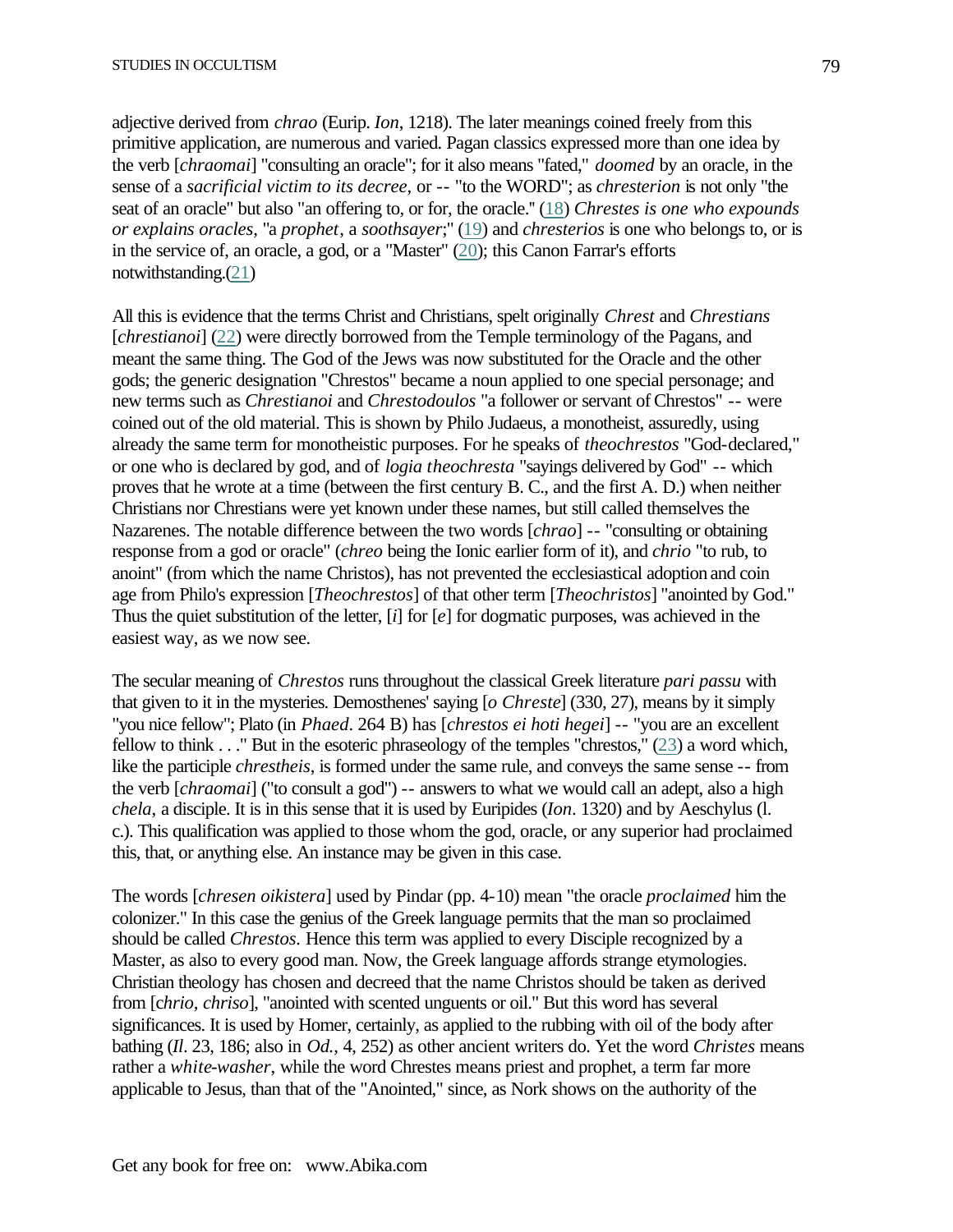Gospels, he never was anointed, either as king or priest. In short, there is a deep mystery underlying all this scheme, which, as I maintain, only a thorough knowledge of the *Pagan*  mysteries is capable of unveiling. (24) It is not what the early Fathers, who had an object to achieve, may affirm or deny, that is the important point, but rather what is now the evidence for the real significance given to the two terms *Chrestos* and *Christos* by the ancients in the pre-Christian ages. For the latter had no object to achieve, therefore nothing to conceal or disfigure, and their evidence is naturally the more reliable of the two. This evidence can be obtained by first studying the meaning given to these words by the classics, and then their correct significance searched for in mystic symbology.

Now *Chrestos*, as already said, is a term applied in various senses. It qualifies both Deity and Man. It is used in the former sense in the Gospels, and in *Luke* (vi., 35), where it means "kind," and "merciful." [*chrestos estin epi tous*] . . .; in I *Peter* (ii., 3), where it is said, "Kind is the Lord," [*Chrestos o Kurios*]. On the other hand, it is explained by Clemens Alexandrinus as simply meaning a good man; i.e., "All who believe in *Chrest* (a good man) both *are*, and *are called Chrestians*, that is good men." (*Strom*. lib. ii.) The reticence of Clemens, whose Christianity, as King truly remarks in his *Gnostics*, was no more than a graft upon the congenial stock of his original Platonism, is quite natural. He was an Initiate, a new Platonist, before he became a Christian, which fact, however much he may have fallen off from his earlier views, could not exonerate him from his pledge of secrecy. And as a Theosophist and a *Gnostic*, one who *knew*, Clemens must have known that *Christos* was "the WAY," while *Chrestos* was the lonely traveler journeying on to reach the ultimate goal through that "Path," which goal was *Christos*, the glorified Spirit of "TRUTH," the reunion with which makes the soul (the Son) ONE with the (Father) Spirit. That Paul knew it, is certain, for his own expressions prove it. For what do the words [*palin odino, achris ou morphothei Christos*], or as given in the authorized translations, "I am again in travail until *Christ be formed in you*" mean, but what we give in its esoteric rendering, i.e., "until you find *the* Christos within yourselves as your only 'way'." (*Vide Galatians* iv., 19 and 20.)

Thus Jesus, whether of Nazareth or Lud (25), was a Chrestos, as undeniably as that he never was entitled to the appellation of *Christos*, during his life-time and before his last trial. It may have been as Higgins thinks, who surmises that the first name of Jesus was, perhaps, [*chreistos*], the second, [*chrestos*], and the third [*christos*]. "The word [*chreistos*] was in use before the H (cap. *eta*) was in the language." But Taylor (in his answer to Pye Smith, p. 113) is quoted saying "The complimentary epithet Chrest . . . . signified nothing more than a good man."

Here again a number of ancient writers may be brought for ward to testify that *Christos* (or *Chreistos*, rather) was, along with [*chrestos*] = Chrestos, an adjective applied to Gentiles before the Christian era. In *Philopatris* it is said [*ei tuchoi chrestos kai en ethnesin*], i.e., "if chrestos chance to be even among the Gentiles," etc.

Tertullian denounces in the 3rd chapter of his *Apologia* the word "*Christianus*" as derived by "crafty interpretation" (26); Dr. Jones, on the other hand, letting out the information, corroborated by good sources, that "*Chrestos* ([*chrestos*]) was the name given to Christ by the Gnostics, and even by unbelievers," assures us that the real name ought to be [*christos*] or Christos -- thus repeating and supporting the original "pious fraud" of the early Fathers, a fraud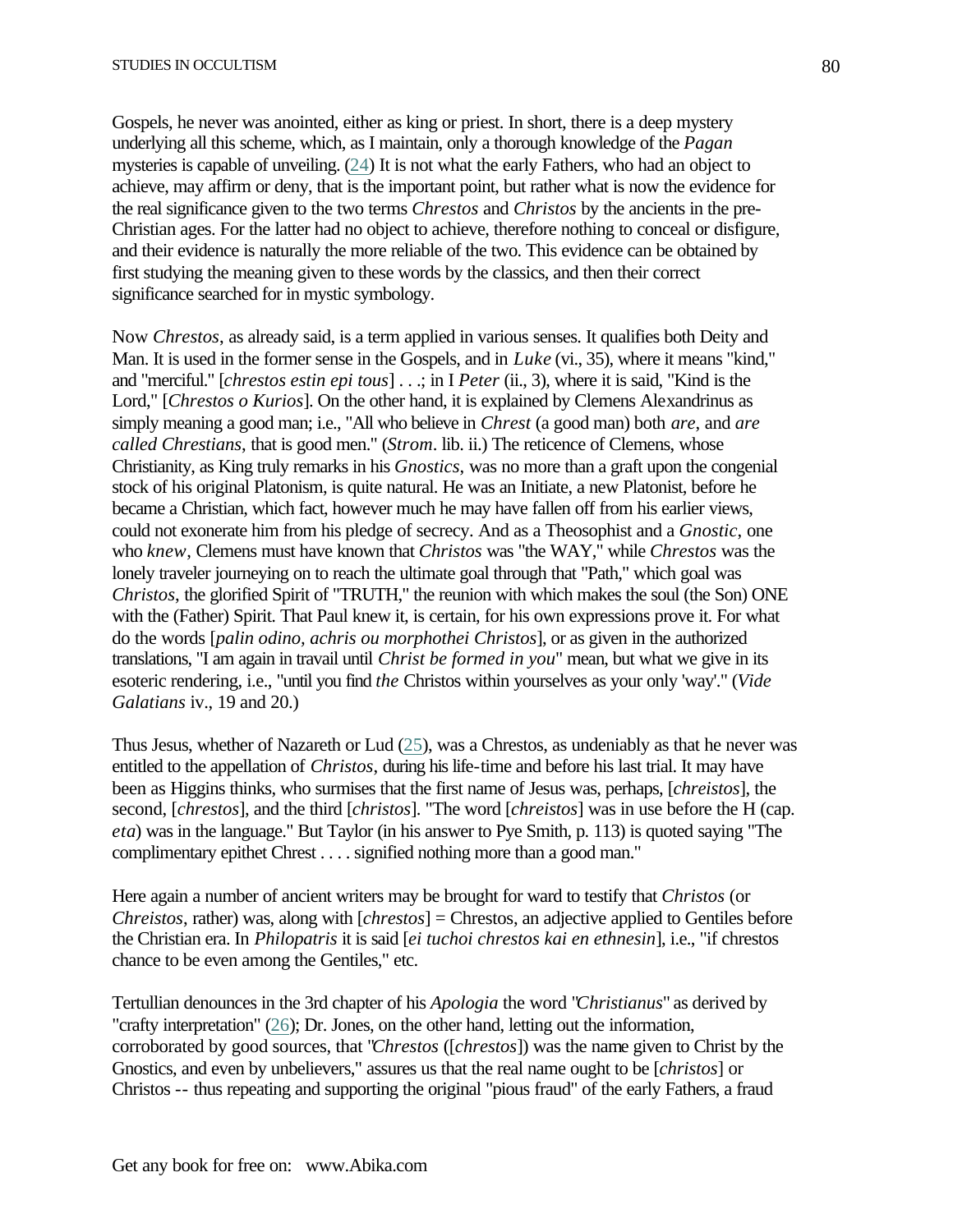which led to the carnalizing of the whole Christian system. (27) But I propose to show as much of the real meaning of all these terms as lies within my humble powers and knowledge. Christos, or the "Christ condition," was ever the synonym of the "Mahatmic-condition," i.e., the union of the man with the divine principle in him. As Paul *says* (*Ephes.* iii. 17) "[*katoikesai ton Christon dia tes pisteos en tais kardiais humon*]." "That you may find Christos in your *inner* man through *knowledge*" not faith, as translated; for *Pistis* is "knowledge," as will be shown further on.

There is still another and far more weighty proof that the name *Christos* is pre-Christian. The evidence for it is found in the prophecy of the Erythrean Sybil. We read it in [*IESOUS CHREISTOS THEOU HUIOS SOTER STAUROS*]. Read esoterically, this string of meaningless detached nouns, which has no sense to the profane, contains a real prophecy -- only not referring to Jesus -- and a verse from the mystic catechism of the Initiate. The prophecy relates to the coming down upon the Earth of the Spirit of Truth (Christos), after which advent -- that has once more nought to do with Jesus -- will begin the Golden Age; the verse refers to the necessity before reaching that blessed condition of inner (or subjective) theophany and theopneusty, to pass through the crucifixion of flesh or matter. Read exoterically, the words "*Iesous Chreistos theou yios soter stauros*," meaning literally "Iesus, Christos, God, Son, Savior, Cross," are most excellent handles to hang a Christian prophecy on, but they are *pagan*, not Christian.

If called upon to explain the names IESOUS CHREISTOS, the answer is: study mythology, the so-called "fictions" of the ancients, and they will give you the key. Ponder over Apollo, the solar god, and the "Healer," and the allegory about his son Janus (or Ion), his priest at Delphos, through whom alone could prayers reach the immortal gods, and his other son Asclepios, called the *Soter*, or Savior. Here is a leaflet from esoteric history written in symbolical phraseology by the old Grecian poets.

The city of Chrisa (28) (now spelt Crisa), was built in memory of Kreusa (or Creusa), daughter of King Erechtheus and mother of Janus (or Ion) by Apollo, in memory of the danger which Janus escaped. (29) We learn that Janus, abandoned by his mother in a grotto "to hide the shame of the virgin who bore a son," was found by Hermes, who brought the infant to Delphi, nurtured him by his father's sanctuary and oracle, where, under the name of Chresis Janus became first a *Chrestis* (a priest, soothsayer, or Initiate), and then very nearly a *Chresterion*, "a sacrificial victim," (30) ready to be poisoned by his own mother who knew him not, and who, in her jealousy, mistook him, on the hazy intimation of the oracle, for a son of her husband. He pursued her to the very altar with the intention of killing her -- when she was saved through the pythoness, who divulged to both the secret of their relationship. In memory of this narrow escape, Creusa, the mother, built the city of Chrisa, or Krisa. Such is the allegory, and it symbolizes simply the trials of Initiation. (31)

Finding then that Janus, the solar God, and son of Apollo, the Sun, means the "Initiator" and the "Opener of the Gate of Light," or secret wisdom of the mysteries; that he is born from Krisa (esoterically *Chris*), and that he was a *Chrestos* through whom spoke the God; that he was finally Ion, the father of the Ionians, and, some say, an *aspect* of Asclepios, another son of Apollo, it is easy to get hold of the thread of Ariadne in this labyrinth of allegories. It is not the place here to prove side issues in mythology, however. It suffices to show the connection between the mythical characters of hoary antiquity and the later fables that marked the beginning of our era of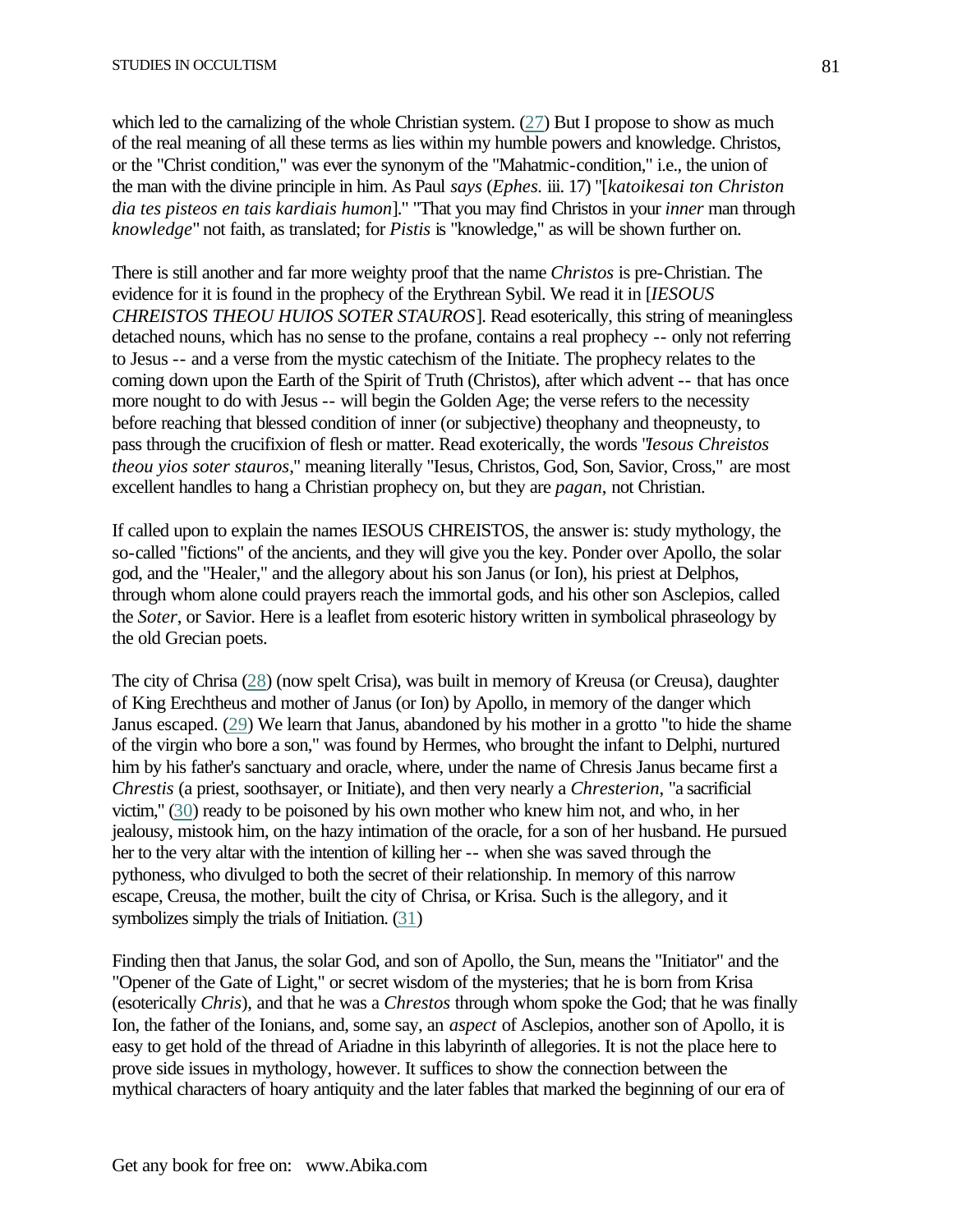civilization. Asclepios (Esculapius) was the divine physician, the "Healer," the "Savior," [*Soter*] as he was called, a title also given to Janus of Delphi; and IASO, the daughter of Asclepios, was the goddess of healing, under whose patronage were all the candidates for initiation in her father's temple, the novices or *chrestoi*, called "the sons of Iaso." (*Vide* for name, *Plutus*, by Aristoph. 701).

Now, if we remember, firstly, that the names of IESUS in their different forms, such as Iasius, Iasion, Jason and Iasus, were very common in ancient Greece, especially among the descendants of Jasius (the Jasides), as also the number of the "sons of Iaso," the *Mystoi* and future Epoptai (Initiates), why should not the enigmatical words in the Sibylline Book be read in their legitimate light, one that had nought to do with a Christian prophecy? The secret doctrine teaches that the first two words [*IESOUS CHREISTOS*] mean simply "son of Iaso, a Chrestos," or servant of the oracular God. Indeed IASO *is in the Ionic dialect IESO* and the expression *Iesous --* in its archaic form, [*IESOUS*] -- simply means "the son of Iaso or *Ieso*, the "healer," i.e*.*, [*ho Iesous*] ([*uios*]). No objection, assuredly, can be taken to such rendering, or to the name being written *Ieso* instead of *Iaso*, since the first form is *attic*, therefore incorrect, for the name is Ionic*.* "Ieso" from which "Ho Iesous" (son of Ieso) -- i.e*.*, a genitive, not a nominative -- *is Ionic and cannot* be anything else, if the age of the Sibylline book is taken into consideration. Nor could the Sibyl of Erythrea have spelt it originally otherwise, as Erythrea, her very residence, was a town in Ionia (from Ion or Janus) opposite Chios; and that the *Ionic* preceded the *attic* form.

Leaving aside in this case the mystical signification of the now famous Sibylline sentence, and giving its literal interpretation only, on the authority of all that has been said, the hitherto mysterious words would stand; "Son of IASO, CHRESTOS (the priest or servant) (of the) SON of (the) GOD (Apollo) the SAVIOR from the CROSS" -- (of flesh or matter). (32) Truly, Christianity can never hope to be understood until every trace of dogmatism is swept away from it, and the dead letter sacrificed to the eternal Spirit of Truth, which is Horus, which is Crishna, which is Buddha, as much as it is the Gnostic Christos and the true Christ of Paul.

In the *Travels* of Dr. Clarke, the author describes a heathen monument found by him.

Within the sanctuary, behind the altar, we saw the fragments of a *marble cathedra*, upon the back of which we found the following inscription, exactly as it is here written, no part of it having been injured or obliterated, affording perhaps the only instance known of a sepulchral inscription upon a monument of this remarkable form.

The inscription ran thus: [*CHRESTOS PROTOS THESSALOS LARISSAIOS PELASGIOTES ETON IH*]; or, "Chrestos, the first, a Thessalonian from Larissa, Pelasgiot 18 years old Hero." Chrestos the *first* (*protos*), why? Read literally the inscription has little sense; interpreted esoterically, it is pregnant with meaning. As Dr. Clarke shows, the word Chrestos is found on the epitaphs of almost all the ancient Larissians; but it is preceded always by a proper name. Had the adjective Chrestos stood after a name, it would only mean "a good man," a posthumous compliment paid to the defunct, the same being often found on our modern tumular epitaphs. But the word Chrestos, standing alone and the other word, "protos," following it, gives it quite another meaning, especially when the deceased is specified as a "hero." To the mind of an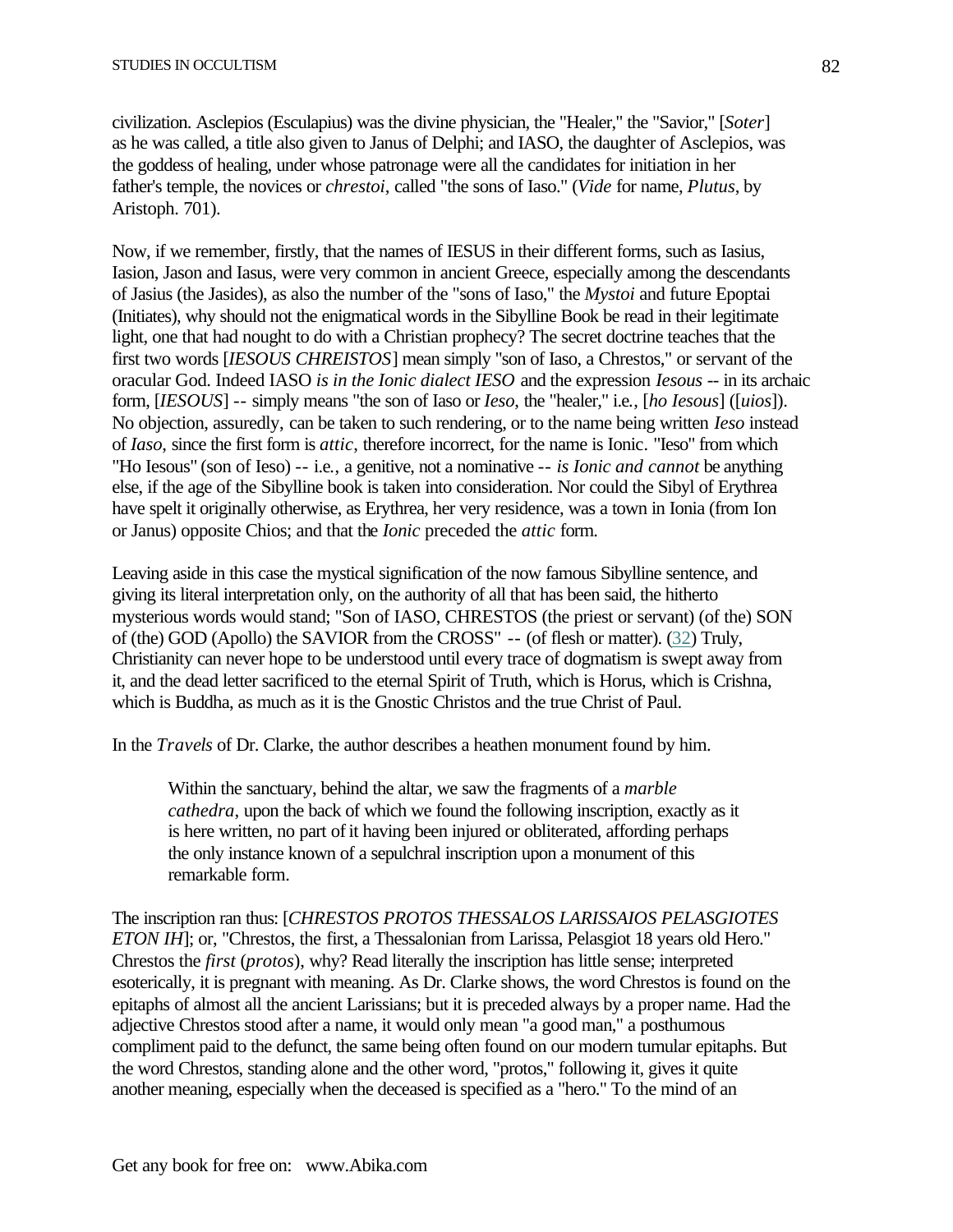Occultist, the defunct was a neophyte, who had died in his 18th year *of neophytism* (33), and stood in the first or highest class of discipleship, having passed his preliminary trials as a "hero"; but had died before the last mystery, which would have made of him a "Christos," an *anointed*, one with the spirit of Christos or Truth in him. He had not reached the end of the "Way," though he had heroically conquered the horrors of the preliminary theurgic trials.

We are quite warranted in reading it in this manner, after learning the place where Dr. Clarke discovered the tablet, which was, as Godfrey Higgins remarks, there, where "I should expect to find it, at Delphi, in the temple of the God IE," who, with the Christians became Jah, or Jehovah, one with Christ Jesus. It was at the foot of Parnassus, in a gymnasium, "adjoining the Castalian fountain, which flowed by the ruins of Crisa, probably the town called Crestona," etc. And again: "In the first part of its course from the (Castalian) fountain, it (the river) separates the remains of the gymnasium . . . from the valley of Castro," as it probably did from the old city of Delphi - the seat of the great oracle of Apollo, of the town of Krisa (or Kreusa) the great center of initiations and of the *Chrestoi* of the decrees of the oracles, where the candidates for the last *labor* were anointed with sacred oils (34) before being plunged into their last trance of forty-nine hours' duration (as to this day, in the East), from which they arose as glorified adepts or *Christoi.*"

In the *Clementine Recognitions* it is announced that the father anointed his son with "oil that was taken from the wood of the Tree of Life, and from this anointing he is called the Christ": whence the Christian name. This again is Egyptian. Horus was the anointed son of the father. The mode of anointing him from the Tree of Life, portrayed on the monuments, is very primitive indeed; and the Horus of Egypt was continued in the Gnostic Christ, who is reproduced upon the Gnostic stones as the intermediate link betwixt the *Karest* and the Christ, also as the Horus of both sexes. ("The name and nature of the Christ*.*" *--* Gerald Massey )

Mr. G. Massey connects the Greek Christos or Christ with the Egyptian *Karest*, the "mummy type of immortality," and proves it very thoroughly. He begins by saying that in Egyptian the "Word of Truth" is *Ma-Kheru*, and that it is the title of Horus. Thus as he shows, Horus preceded Christ as the Messenger of the Word of Truth, the Logos or the manifestor of the divine nature in humanity. In the same paper he writes as follows:

The Gnosis had three phases -- astronomical, spiritual, and doctrinal, and all three can be identified with the Christ of Egypt. In the astronomical phase the constellation Orion is called the *Sahu* or *mummy.* The soul of Horus was represented as rising from the dead and ascending to heaven in the stars of Orion. The mummy-image was the preserved one, the saved, therefore a portrait of the Savior, as a type of immortality. This was the figure of a dead man, which, as Plutarch and Herodotus tell us, was carried round at an Egyptian banquet, when the guests were invited to look on it and eat and drink and be happy, because, when they died, they would become what the image symbolized -- that is, they also would be immortal! This type of immortality was called the *Karest*, or *Karust*, and it *was* the Egyptian Christ. To *Kares* means to embalm, anoint, to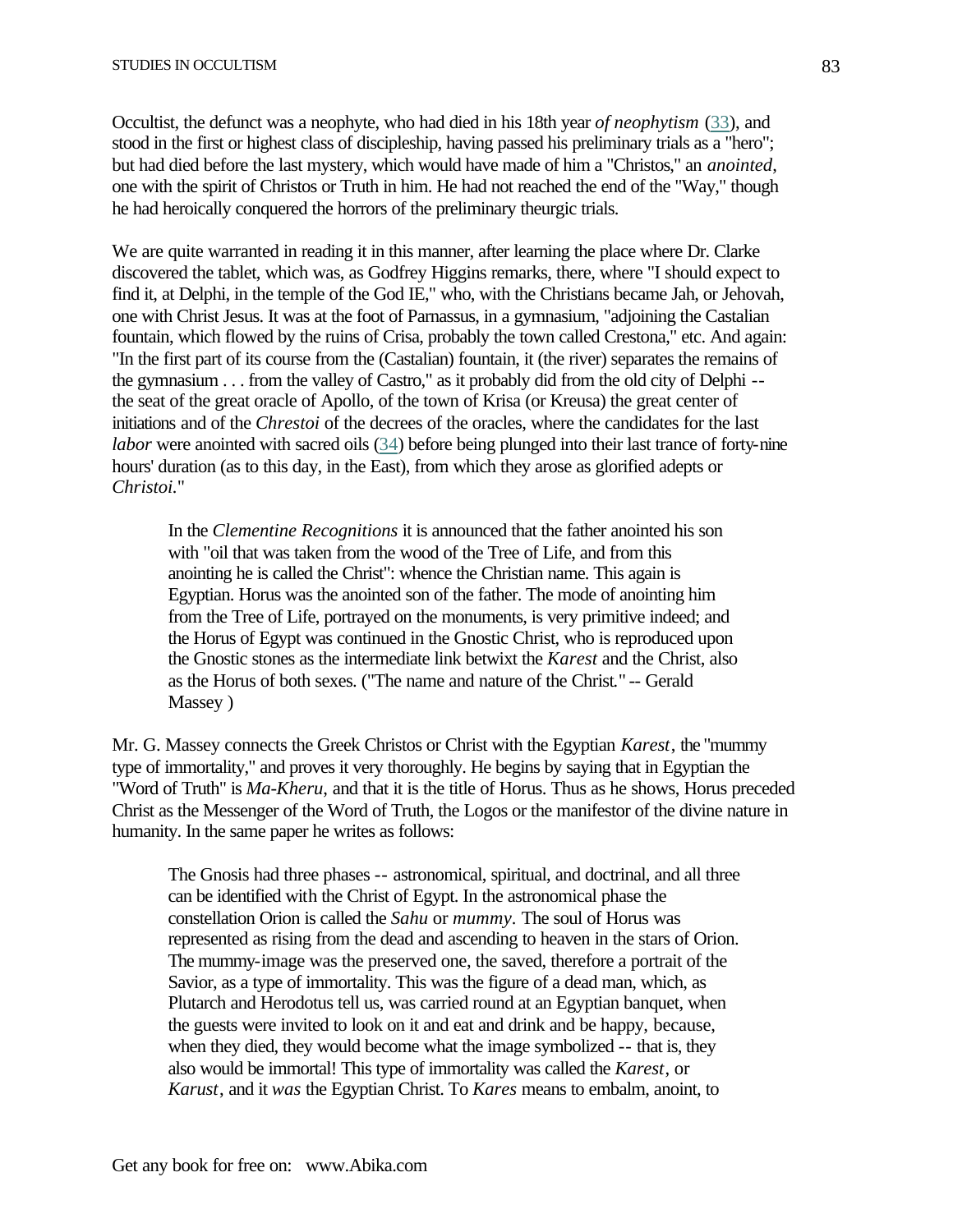make the Mummy as a type of the eternal; and, when made, it was called the *Karest*; so that this is not merely a matter of name for name, the *Karest* for the *Christ.* 

This image of the *Karest* was bound up in a woof without a seam, the proper vesture of the Christ! No matter what the length of the bandage might be, and some of the mummy-swathes have been unwound that were 1,000 yards in length, the woof was from beginning to end without a seam. . . . Now, this seamless robe of the Egyptian *Karest* is a very tell-tale type of the mystical Christ, who becomes historic in the Gospels as the wearer of a coat or chiton, made without a seam, which neither the Greek nor the Hebrew fully explains, but which is explained by the Egyptian *Ketu* for the woof, and by the seamless robe or swathing without seam that was made for eternal wear, and worn by the Mummy-Christ, the image of immortality in the tombs of Egypt.

Further, Jesus is put to death in accordance with the instructions given for making the *Karest.* Not a bone must be broken. The true *Karest* must be perfect in every member. "This is he who comes out sound; whom men know not is his name."

In the Gospels Jesus rises again with every member sound, like the perfectlypreserved *Karest*, to demonstrate the physical resurrection of the mummy. But, in the Egyptian original, the mummy transforms. The deceased says: "I am spiritualized. I am become a soul. I rise as a God." This transformation into the spiritual image, the *Ka*, has been omitted in the Gospel.

This spelling of the name as Chrest or Chrest in Latin is supremely important, because it enables me to prove the identity with the Egyptian *Karest* or *Karust*, the name of the Christ as the embalmed mummy, which was the image of the resurrection in Egyptian tombs, the type of immortality, the likeness of the Horus, who rose again and made the pathway out of the sepulcher for those who were his disciples or followers. *Moreover*, *this type of the Karest or Mummy-Christ is reproduced in the Catacombs of Rome.* No representation of the supposed historic resurrection of Jesus has been found on any of the early Christian monuments. But, instead of the missing fact, we find the scene of Lazarus being raised from the dead. This is depicted over and over again as the typical resurrection where there is no real one! The scene is not exactly in accordance with the rising from the grave in the Gospel. It is purely Egyptian, and Lazarus is an Egyptian mummy! Thus Lazarus, in each representation, is the mummy-type of the resurrection; Lazarus *is* the Karest, who was the Egyptian Christ, and who is reproduced by Gnostic art in the Catacombs of Rome as a form of the Gnostic Christ, who *was not and could not become an historical character.*

Further, as the thing is Egyptian, it is probable that the name is derived from Egyptian. If so, Laz (equal to Ras) means to be raised up, while *aru is* the mummy by name. With the Greek terminal *s* this becomes Lazarus. In the course of humanizing the mythos the typical representation of the resurrection found in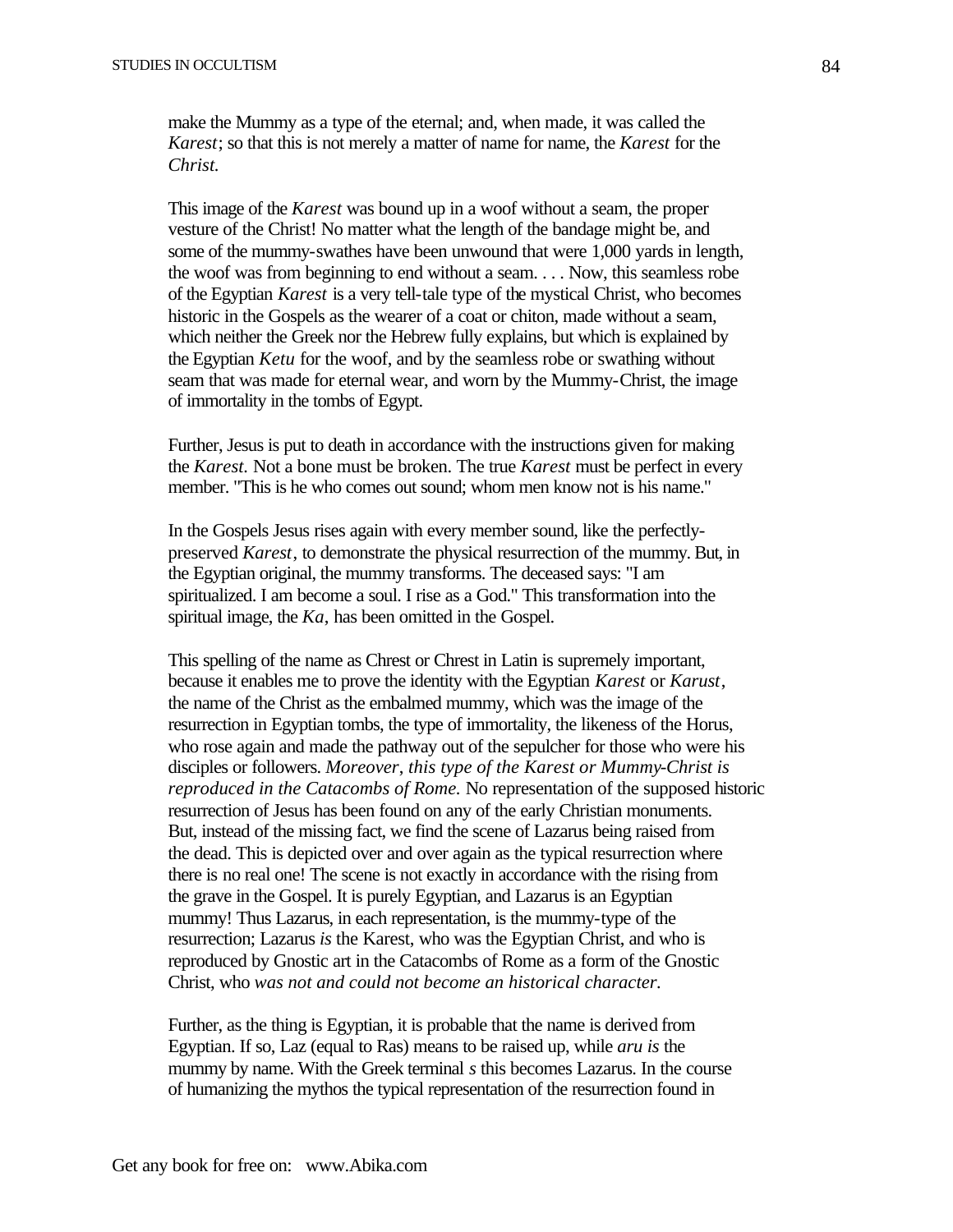the tombs of Rome and Egypt would become the story of Lazarus being raised from the dead. This Karest type of the Christ in the Catacombs is not limited to Lazarus.

By means of the *Karest* type the Christ and the Christians can both be traced in the ancient tombs of Egypt. The mummy was made in this likeness of the Christ. It was the Christ by name, identical with the *Chrestoi* of the Greek Inscriptions. Thus the honored dead, who rose again as the followers of Horus-Makheru, the Word of Truth, are found to be the Christians, on the Egyptian monuments. *Ma-Kheru* is the term that is always applied to the faithful ones who win the crown of life and wear it at the festival which is designated 'Come thou to me' -- an invitation by Horus the Justifier to those who are the 'Blessed ones of his father, Osiris' -- they who, having made the Word of Truth the law of their lives, were the Justified -- [*hoi chrestoi*], the Christians, on earth.

In a fifth century representation of the Madonna and child from the cemetery of St. Valentinus, the new-born babe lying in a box or crib *is* also the *Karest*, or mummy-type, further identified as the divine babe of the solar mythos by the disk of the sun and the cross of the equinox at the back of the infant's head. Thus the child-Christ of the historic faith is born, and visibly begins in the *Karest* image of the dead Christ, which was the mummy-type of the resurrection in Egypt for thousands of years before the Christian era. This doubles the proof that the Christ of the Christian Catacombs was a survival of the *Karest* of Egypt.

Moreover, as Didron shows, there was a portrait of the Christ who had his body *painted red!* (35) It was a popular tradition that the Christ *was* of a red complexion. This, too, may be explained as a survival of the Mummy-Christ. It was an aboriginal mode of rendering things *tapu* by coloring them red. The dead corpse was coated with red ochre -- a very primitive mode of making the mummy, or the anointed one. Thus the God Ptah tells Rameses II that he has "*re-fashioned his flesh in vermilion.*" This anointing with red ochre is called *Kura* by the Maori, who likewise made the Karest or Christ.

We see the mummy-image continued on another line of descent when we learn that among other pernicious heresies and deadly sins with which the Knights Templars were charged, was the impious custom of adoring a Mummy that had red eyes. Their Idol, called Baphomet, is also thought to have been a mummy. . . . The Mummy was the earliest human image of the Christ.

I do not doubt that the ancient Roman festivals called the *Charistia* were connected in their origin with the *Karest* and the *Eucharist* as a celebration in honor of the manes of their departed kith and kin, for whose sakes they became reconciled at the friendly gathering once a year. It is here, then, we have to seek the essential connection between the Egyptian Christ, the Christians, and the Roman Catacombs. These Christian Mysteries, ignorantly explained to be inexplicable, can be explained by Gnosticism and Mythology, but in no other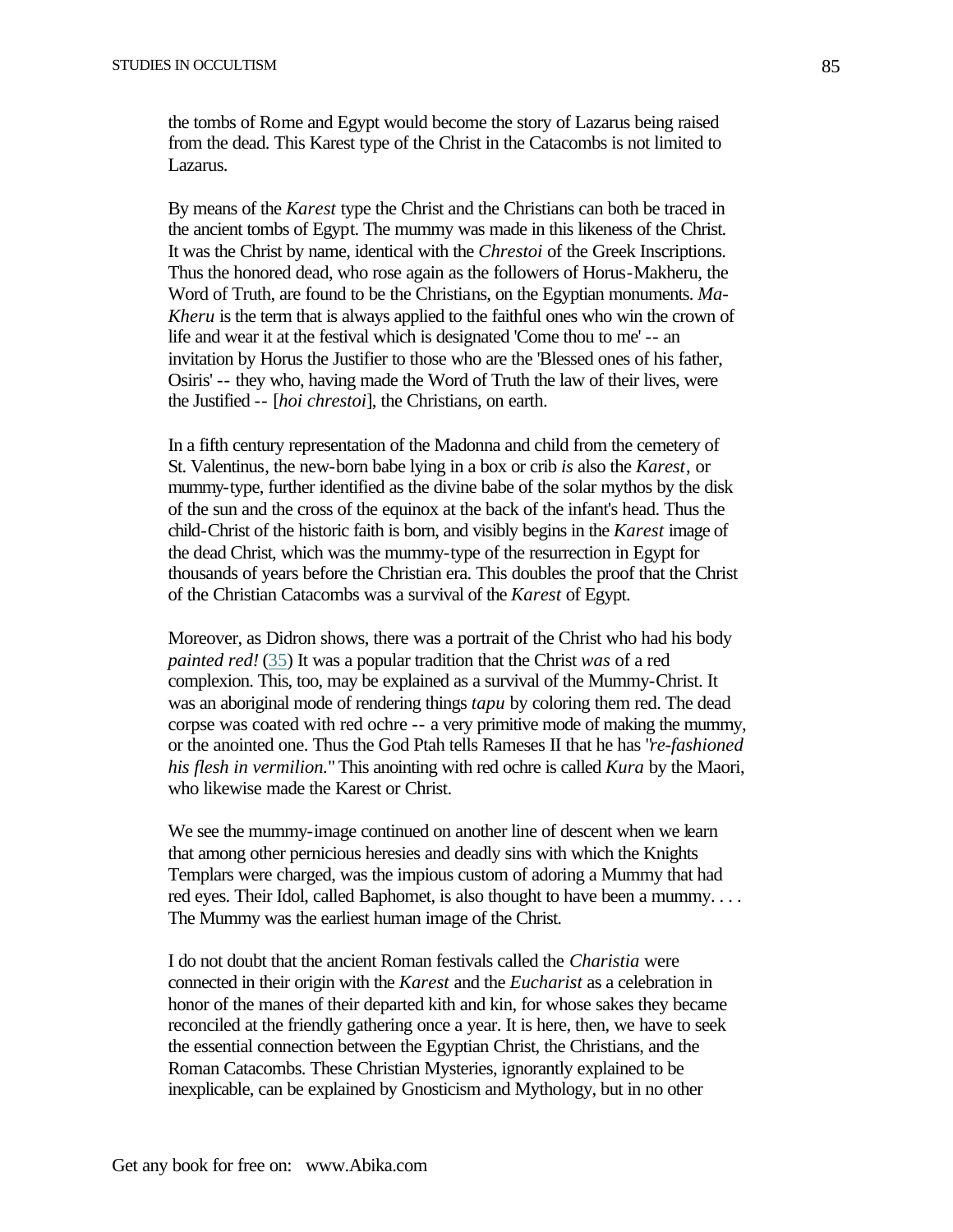way. It is not that they are insoluble by human reason, as their incompetent, howsoever highly paid, expounders now-a-days pretend. That is but the puerile apology of the unqualified for their own helpless ignorance -- they who have never been in possession of the gnosis or science of the Mysteries by which alone these things can be explained in accordance with their natural genesis. In Egypt only can we read the matter to the root, or identify the origin of the Christ by nature and by name, to find at last that the Christ was the Mummy-type, and that our Christology is mummified mythology." -- *Agnostic Annual*

The above is an explanation on purely scientific evidence, but, perhaps, a little too *materialistic*, just because of that science, notwithstanding that the author is a well-known Spiritualist. Occultism pure and simple finds the same mystic elements in the Christian as in other faiths, though it rejects as emphatically its dogmatic and *historic* character. It is a fact that in the terms [*Iesous ho Christos*] (See *Acts* v. 42, ix. 34; I *Corinth*. iii. 11, etc.), the article [*ho*] designating "Christos," proves it simply a surname, like that of Phocion, who is referred to as [*Phokion ho chrestos*] (Plut. v.). Still, the personage (Jesus) so addressed -- whenever he lived -- was a great Initiate and a "Son of God."

For, we say it again, the surname Christos is based on, and the story of the Crucifixion derived from, events that preceded it. Everywhere, in India as in Egypt, in Chaldea as in Greece, all these legends were built upon one and the same primitive type; the voluntary sacrifice of the *logoi -* the rays of the one LOGOS, the direct manifested emanation from the One ever-concealed Infinite and Unknown -- whose *rays* incarnated in mankind. They consented *to fall into matter*, and are, therefore, called the "Fallen Ones." This is one of those great mysteries which can hardly be touched upon in a magazine article, but shall be noticed in a separate work of mine, *The Secret Doctrine*, very fully.

Having said so much, a few more facts may be added to the etymology of the two terms. [*Christos*] being the verbal adjective in Greek of [*chrio*] "to be rubbed on," *as ointment* or salve, and the word being finally brought to mean "the Anointed One," in Christian theology; and *Kri*, in Sanskrit, the first syllable in the name of Krishna, meaning "to pour out, or rub over, to cover with," (36) among many other things, this may lead one as easily to make of Krishna, "the anointed one." Christian philologists try to limit the meaning of Krishna's name to its derivation from *Krish*, "black"; but if the analogy and comparison of the Sanskrit with the Greek roots contained in the names of Chrestos, Christos, and *Ch*rishna, are analyzed more carefully, it will be found that they are all of the same origin. (37)

"In Bockh's *Christian Inscriptions*, numbering 1287, there is no single instance of an earlier date than the third century, wherein the name is not written *Chrest* or *Chreist."* "The Name and Nature of the Christ,"by G. Massey, The *Agnostic Annual*.)

Yet none of these names can be unriddled, as some Orientalists imagine, merely with the help of astronomy and the knowledge of zodiacal signs in conjunction with phallic symbols. Because, while the sidereal symbols of the mystic characters or personifications in Puranas or Bible, fulfill astronomical functions, their spiritual anti-types rule invisibly, but very effectively, the world. They exist as abstractions on the higher plane, as manifested ideas on the astral, and become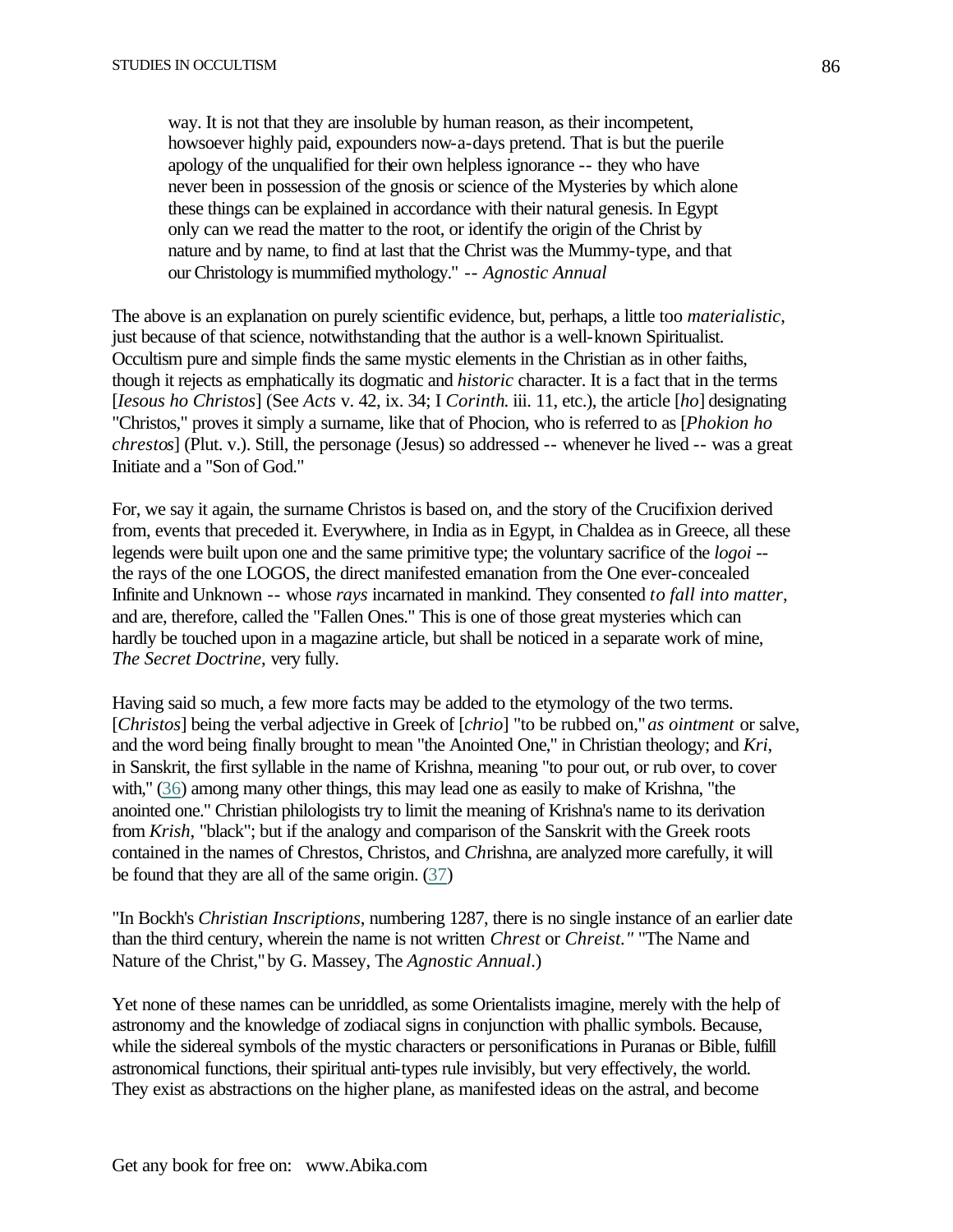males, females and androgyne powers on this lower plane of ours. *Scorpio*, as *Chrestos-Meshiac*, and Leo, as *Christos-Messiah* antedated by far the Christian era in the trials and triumphs of Initiation during the Mysteries, Scorpio standing as symbol for the latter, Leo for the glorified triumph of the "sun" of truth. The mystic philosophy of the allegory is well understood by the author of the *Source of Measures*; who writes:

One (Chrestos) causing himself to go down into the pit (of Scorpio, or incarnation in the womb) for the salvation of the world; this was the Sun, shorn of his *golden rays*, and *crowned with blackened* (38) *ones* (symbolizing this loss) as the thorns; *the other* was the triumphant *Messiah*, mounted up to the *summit of the arch of heaven*, personated as the *Lion of the tribe of Judah.* In both instances he had the Cross; once in humiliation (as the son of copulation), and once holding it in his control, as the law of creation, he being Jehovah --

in the scheme of the authors of dogmatic Christianity. For, as the same author shows further, John, Jesus and even Apollonius of Tyana were but epitomizers of the history of the Sun "under differences of aspect or condition." (39) The explanation, he says,

is simple enough, when it is considered that the names *Jesus*, Hebrew [*JSH*] and Apollonius, or Apollo, are alike names of the *Sun in the heavens*, and, necessarily, the history of the one, as to his travels through *the signs*, with the personifications of his sufferings, triumphs and miracles, could be but the *history of the other*, where there was a wide-spread, common method of describing those travels by personification.

The fact that the Secular Church was founded by Constantine, and that it was a part of his decree "that the venerable day of the *Sun* should be the day set apart for the worship of Jesus Christ as *Sun-*day," shows that they knew well in that "Secular Church" "that the allegory rested upon an astronomical basis," as the author affirms. Yet, again, the circumstance that both Puranas and Bible are full of solar and astronomical allegories, does not militate against that other fact that all such scriptures in addition to these two are *closed* books to the scholars "having authority." (!) Nor does it affect that other truth, that all those systems are *not the work of mortal man*, nor are they his invention in their origin and basis.

Thus "Christos," under whatever name, means more than *Karest*, a mummy, or even the "anointed" and the *elect* of theology. Both of the latter apply to *Chrestos*, the man of sorrow and tribulation, in his physical, mental, and psychic conditions, and both relate to the Hebrew *Mashiac* (from whence Messiah) condition, as the word is etymologized (40) by Fuerst, and the author of *The Source of Measures,* p. 255. Christos is the crown of glory of the suffering Chrestos of the mysteries, as of the candidate to the final UNION, of whatever race and creed. To the true follower of the SPIRIT OF TRUTH, it matters little, therefore, whether Jesus, as man and Chrestos, lived during the era called Christian, or before, or never lived at all. The Adepts, who lived and died for humanity, have existed in many and all the ages, and many were the good and holy men in antiquity who bore the surname or title of Chrestos before Jesus of Nazareth, otherwise Jesus (or Jehoshua) Ben Pandira was born. (41) Therefore, one may be permitted to conclude, with good reason, that Jesus, or Jehoshua, was like Socrates, like Phocian, like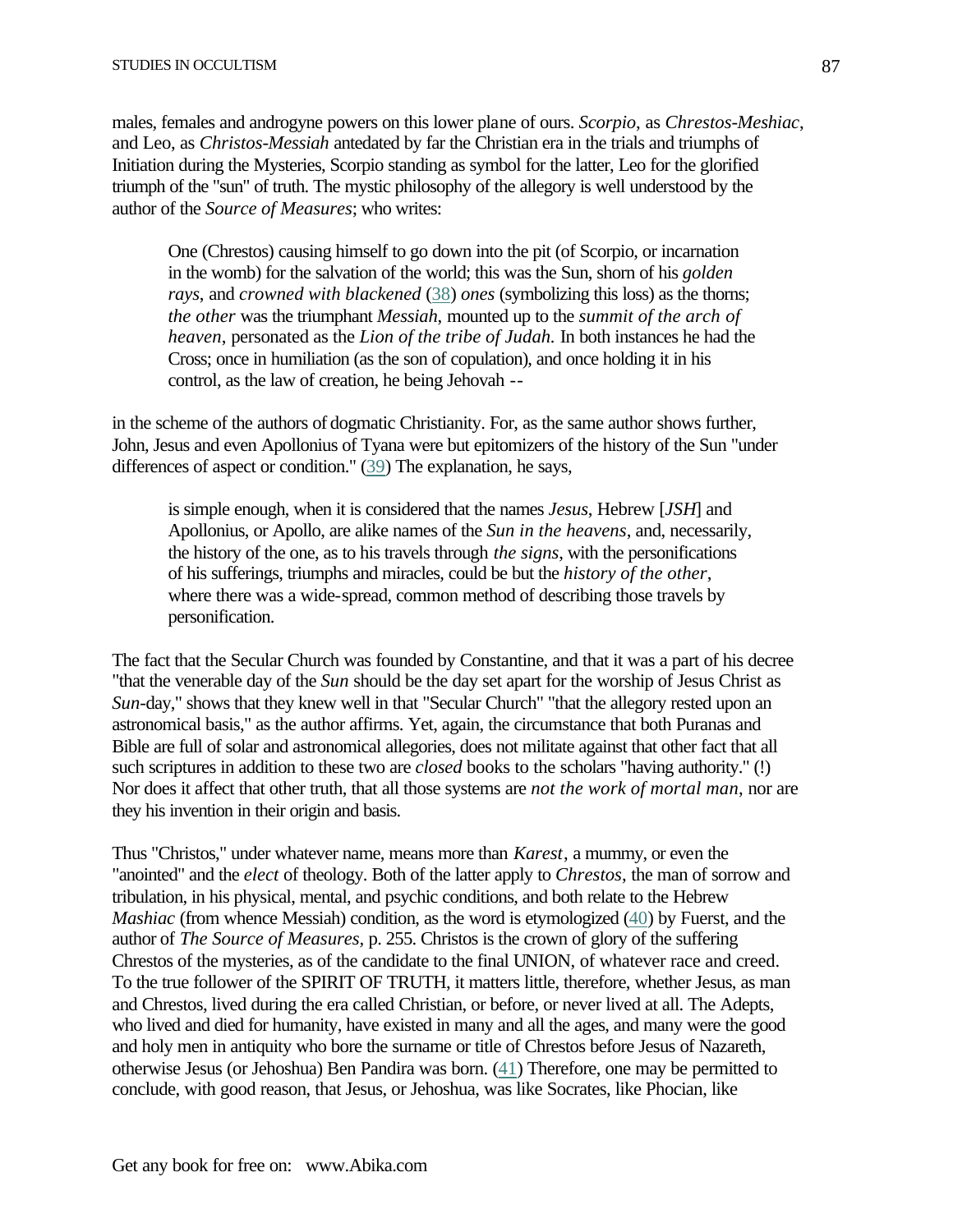Theodorus, and so many others surnamed *Chrestos*, i.e*.*, the "good, the excellent," the gentle, and the holy Initiate, who showed the "way" to the Christos condition, and thus became himself "the Way" in the hearts of his enthusiastic admirers. The Christians, as all the "Hero-worshippers" have tried to throw into the background all the other *Chrestoi*, who have appeared to them as rivals of *their* Man-God. But if the voice of the MYSTERIES has become silent for many ages in the West, if Eleusis, Memphis, Antium, Delphi, and Cresa have long ago been made the tombs of a Science once as colossal in the West as it is yet in the East, there are successors now being prepared for them. We are in 1887 and the nineteenth century is close to its death. The twentieth century has strange developments in store for humanity, and may even be the last of its name.

#### FOOTNOTES:

18. The word [*chreon*] is explained by Herodotus (7,11,7,) as that which an oracle declares, and [*to chreon*] is given by Plutarch (*Nich*. 14.) as "fate," "necessity." *Vide* Herodotus, 7, 215; 5, 108; and Sophocles, *Phil*. 437. (return to text)

19. See Liddell and Scott's Greek-English Lexicon. (return to text)

20. Hence of a *Guru*, "a teacher," and *chela*, a "disciple," in their mutual relations. (return to text) 21. In his recent work -- *The Early Days of Christianity*, Canon Farrar remarks: -- "Some have supposed a pleasant play of words founded on it, as . . . . between *Chrestos* ('sweet' Ps. xxx., iv., 8) and Christos (Christ)," (I. p. 158, *footnote*)*.* But there is nothing to suppose, since it began by a "play of words," indeed. The name *Christus* was *not* "distorted into Chrestus," as the learned author would make his readers believe (p. 19), but it was the adjective and noun *Chrestos* which became distorted into *Christus*, and applied to Jesus. In a footnote on the word "Chrestian," occurring in the *First Epistle* of Peter (chap. iv., 16), in which in the *revised* later MSS. the word was changed into *Christian*, Canon Farrar remarks again, "Perhaps we should read the ignorant heathen distortion, *Chrestian*." Most decidedly we should; for the eloquent writer should remember his Master's command to render unto Caesar that which is Caesar's. His dislike notwithstanding, Mr. Farrar is obliged to admit that the name *Christian* was first INVENTED, by the sneering, mocking Antiochians, as early as A.D. 44, but had not come into general use before the persecution by Nero. "Tacitus," he says, "uses the word Christians with something of apology. It is well known that in the N. T. it only occurs three times, and always involves a hostile sense (*Acts* xi. 26, xxvi. 28 as it does in iv. 16)." It was not Claudius alone who looked with alarm and suspicion on the Christians, so nicknamed in derision for their carnalizing a subjective principle or attribute, but all the pagan nations. For Tacitus, speaking of those whom the masses called "Christians," describes them as a set of men *detested for their enormities* and crimes. No wonder, for history repeats itself. There are, no doubt, thousands of noble, sincere, and virtuous *Christian-born* men and women now. But we have only to look at the viciousness of Christian "heathen" converts; at the *morality* of those proselytes in India, whom the missionaries themselves decline to take into their service, to draw a parallel between the converts of 1800 years ago, and the modern heathens "touched *by grace*." (return to text) 22. Justin Martyr, Tertullian, Lactantius, Clemens Alexandrinus, and others spelt it in this way. (return to text)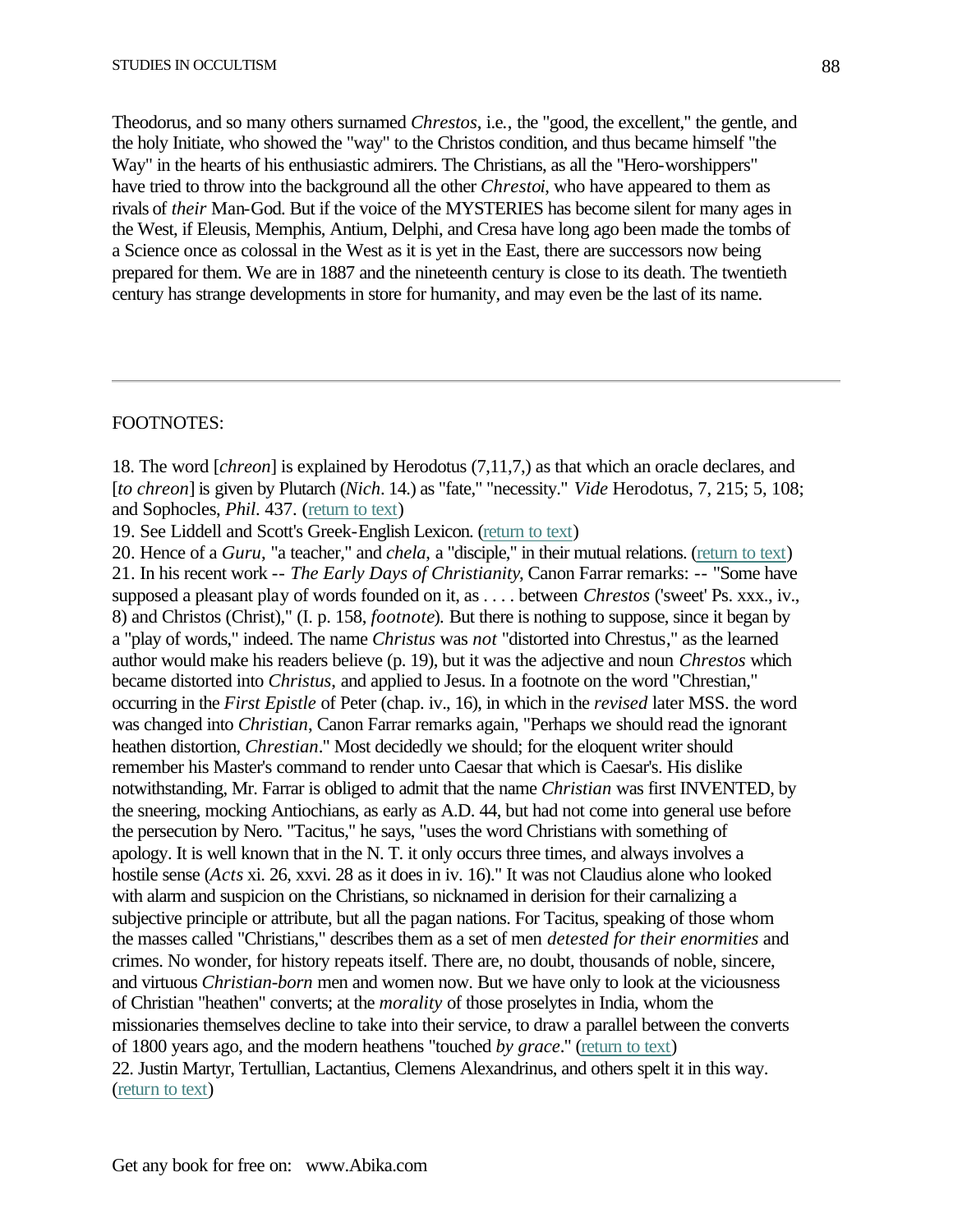23. *Vide* Liddell and Scott's Greek and English Lexicon. *Chrestos* is really one who is continually warned, advised, guided, whether by oracle or prophet. Mr. G. Massey is not correct in saying that " . . . . The Gnostic form of the name Chrest, or Chrestos, denotes the *Good God*, not a human original," for it denoted the latter, i.e., a good, holy man; but he is quite right when he adds that *"Chrestianus* signifies . . . . 'Sweetness and Light'." 'The *Chrestoi*, as the *Good People*, were pre-extant. Numerous Greek inscriptions show that the departed, the hero, the saintly one -- that is, the 'Good' -- was styled *Chrestos*, or the Christ; and from this meaning of the 'Good' does Justin, the primal apologist, derive the Christian name. This identifies it with the Gnostic source, and with the 'Good God' who revealed himself according to Marcion -- that is, the Un-Nefer or Good-opener of the Egyptian theology." -- (*Agnostic Annual.*) (return to text) 24. Again I must bring forward what Mr. G. Massey says (whom I quote repeatedly because he has studied this subject so thoroughly and so conscientiously).

"My contention, or rather explanation," he says, "is that the author of the Christian name is the Mummy-Christ of Egypt, called the *Karest*, which was a type of the immortal spirit in man, the Christ within (as Paul has it), the divine offspring incarnated, the Logos, the Word of Truth, the *Makheru* of Egypt. It did not originate as a mere type! The preserved mummy was the *dead body of any one* that was *Karest*, or mummified, to be kept by the living; and, through constant repetition, this became a type of the resurrection from (not of!) the dead." See the explanation of this further on. (return to text)

25. Or Lydda. Reference is made here to the Rabbinical tradition in the Babylonian Gemara, called *Sepher Toledoth Jeshu*, about Jesus being the son of one named Pandira, and having lived a century earlier than the era called Christian, namely, during the reign of the Jewish king Alexander Jannaeus and his wife Salome, who reigned from the year 106 to 79 B.C. Accused by the Jews of having learned the magic art in Egypt, and of having stolen from the Holy of Holies the Incommunicable Name, Jehoshua (Jesus) was put to death by the Sanhedrin at Lud. He was stoned and then crucified on a tree, on the eve of Passover. The narrative is ascribed to the Talmudistic authors of *Sota* and *Sanhedrin*, p. 19, Book of Zechiel. See *Isis Unveiled*, II. 201; Arnobius, *Adv. Gentes*, I, 43; Eliphas Levi's *Science des Esprits*, and "The Historical Jesus and Mythical Christ," a lecture by G. Massey. (return to text)

26. "Christianus quantum interpretatione de unctione deducitas. Sed ut cum preferam Chrestianus pronunciatus a vobis (nam nec nominis certa est notitia penes vos) de suavitate vel benignitate compositum est." Canon Farrar makes a great effort to show such *lapsus calami* by various Fathers as the results of disgust and fear. "There can be little doubt," he says (in *the Early Days of Christianity*) "that the . . . . name Christian . . . . was a nick-name due to the wit of the Antiochians . . . . It is clear that the sacred writers avoided the name (Christians) because it was employed by their enemies (Tac. *Ann*. xv. 44). It only became familiar when the virtues of Christians had shed luster upon it " This is a very lame excuse, and a poor explanation to give for so eminent a thinker as Canon Farrar. As to the "virtues of Christians" ever shedding *luster* upon the name, let us hope that the writer had in his mind's eye neither Bishop Cyril, of Alexandria, nor Eusebius, nor the Emperor Constantine, of murderous fame, nor yet the Popes Borgia and the Holy Inquisition. (return to text)

27. Quoted by G. Higgins. (See Vol. I., pp. 569-573.) (return to text)

28. In the days of Homer, we find this city, once celebrated for its mysteries, the chief seat of Initiation and the name of *Chrestos* used as a title during the mysteries. It is mentioned in the *Iliad.* ii., 520 as "Krisa." Dr. Clarke suspected its ruins under the present site of *Krestona*, a small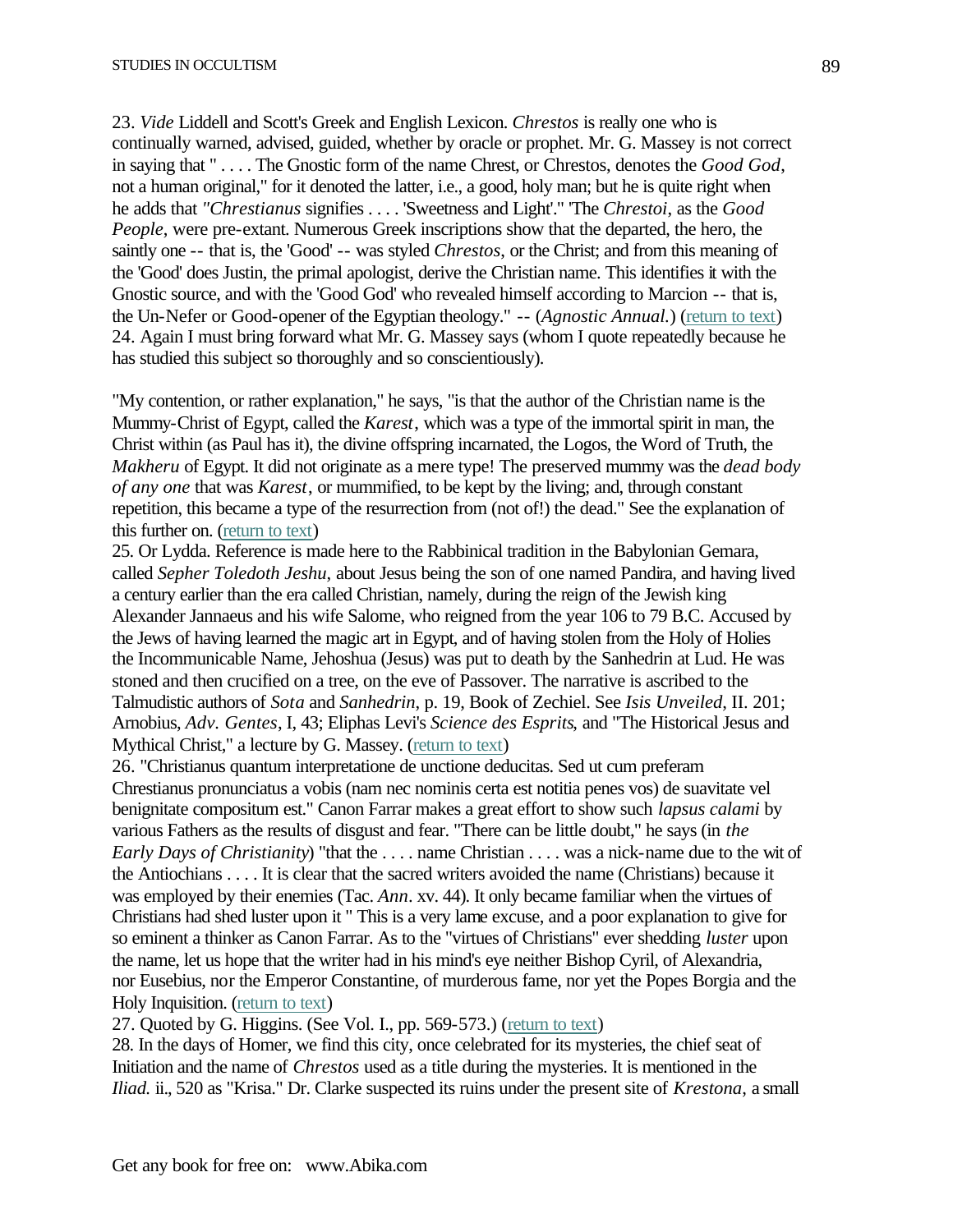town, or village rather, in Phocis, near the Crissaean Bay. (See E. D. Clarke, 4th ed., Vol. viii, p. 239, "Delphi.") (return to text)

29. The root of *Chrestos* and *Chrestos* is one and the same; [*chrao*] which means "consulting the oracle," in one sense, but in another one "consecrated," *set apart*, belonging to some temple, or oracle, or devoted to oracular services. On the other hand, the word [*chre* (*chreo*)] means "obligation," a "bond, duty," or one who is under the obligation of pledges, or vows taken. (return to text)

30. The adjective [*chrestos*] was also used as an adjective before proper names as a compliment, as in Plat. Theaet, p. 166A, "[*Houtos ho Sokrates ho chrestos*]"; (*here* Socrates is the *Chrestos*), and also as a surname, as shown by Plutarch (V. Phocion), who wonders how such a rough and dull fellow as Phocion could be surnamed *Chrestos.* (return to text)

31. There are strange features, quite suggestive, for an Occultist, in the myth (if one) of Janus. Some make of him the personification of *Kosmos*, others, of *Coelus* (heaven), hence he is "twofaced" because of his two characters of spirit and matter; and he is not only "Janus *Bifrons*" (twofaced), but also *Quadrifrons --* the perfect square, the emblem of the Kabbalistic Deity. His temples were built with *four* equal sides, with a door and *three* windows on each side. Mythologists explain it as an emblem of the *four* seasons of the year, and *three* months in each season, and in all of the twelve months of the year. During the mysteries of Initiation, however, he became the Day-Sun and the Night-Sun. Hence he is often represented with the number 300 in one hand, and in the other 65, or the number of days of the Solar year. Now *Chanoch* (Kanoch and *Enosh* in the Bible) is, as may be shown on Kabalistic authority, whether son of Cain, son of Seth, or the son of Methuselah, one and the same personage. As *Chanoch* (according to Fuerst), "he is the *Initiator*, *Instructor --* of the astronomical circle and solar year," as son of Methuselah, who is said to have lived 365 years and been taken to heaven alive, as the representative of the Sun (or God). (See *Book of Enoch*.) This patriarch has many features in common with Janus, who, exoterically, is Ion but IAO kabalistically, or Jehovah, the "Lord God of Generations," the mysterious Yod, or ONE (a phallic number). For Janus or Ion is also *Consivius*, *a conserendo*, because he presided over generations. He is shown giving hospitality to Saturn (*Kronos* "time"), and is the *Initiator* of the year, or time divided into 365. (return to text)

32. Stauros became the cross, the instrument of crucifixion, far later, when it began to be represented as a Christian symbol and with the Greek letter T, the Tau. (*Luc. Jud. Voc*.) Its primitive meaning was phallic, a symbol for the male and female elements; the great serpent of temptation, the body which had to be killed or subdued by the dragon of wisdom, the sevenvoweled solar chnouphis or Spirit of Christos of the Gnostics, or, again, Apollo killing Python. (return to text)

33. Even to this day in India, the candidate loses his name and as also in Masonry, his age (monks and nuns also changing their Christian names at their taking the order or veil), and begins counting his years from the day he is accepted a chela and enters upon the cycle of initiations. Thus Saul was "a child of one year," when he began to reign, though a grown-up adult. See 1 Samuel ch. xiii. 1, and Hebrew scrolls, about his initiation by Samuel. (return to text)

34. Demosthenes, *De Corona*, 313, declares that the candidates for initiation into the Greek mysteries were anointed with oil. So they are now in India, even in the initiation the *Yogi* mysteries --various ointments or unguents being used. (return to text)

35. *Because he is kabalistically the new Adam*, *the celestial man*, *and Adam was made of red earth*. (return to text)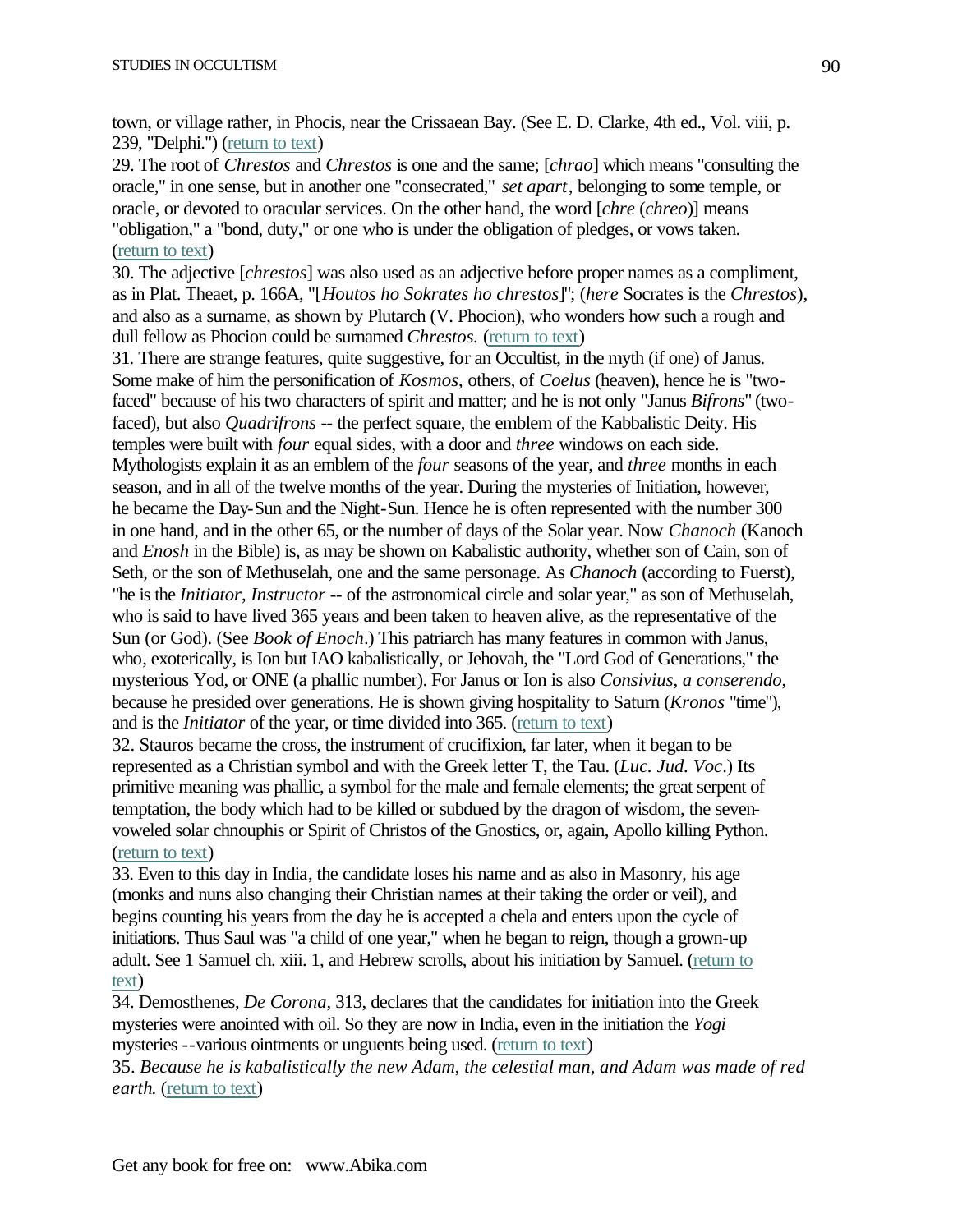36. Hence the memorializing of the doctrine during the MYSTERIES. The pure monad, the "god" incarnating and becoming *Chrestos*, or man, on his trial of life, a series of those trials led him to the *crucifixion of flesh*, and finally into the Christos condition. (return to text) 37. On the best authority the derivation of the Greek *Christos* is shown from the Sanskrit root *ghrish =* "*rub*"; thus: *ghrish-a-mi-to*, "to rub," and *ghrish-ta-s* "flayed, sore." Moreover, Krish, which means in one sense to plough and make furrows, means also to cause pain, "to torture to torment," and ghrsh-ta-s "rubbing"-- all these terms relating to Chrestos and Christos conditions. One has *to die in Chrestos*, i.e., kill one's personality and its passions, to blot out every idea of separateness from one's "Father," the Divine Spirit in man; to become one with the eternal and absolute *Life* and *Light* (SAT) before one can reach the glorious state of *Christos*, the regenerated man, the man in spiritual freedom. (return to text)

38. The Orientalists and Theologians are invited to read over and study the allegory of Visvakarman, the "Omnificent," the Vedic God, the architect of the world, who sacrificed himself *to himself* or the world, after having offered up all worlds, *which are himself*, in a "Sarva Madha" (general sacrifice) -- and ponder over it. In the Puranic allegory, his daughter *Yogasiddha* "Spiritual consciousness," the wife of *Surya*, the Sun, complains to him of the too great effulgence of her husband; and Visvakarma, in his character of *Takshaka*, "wood cutter and carpenter," placing the Sun upon his lathe cuts away a part of his brightness. Surya looks, after this, crowned with dark thorns instead of rays, and becomes Vikarttana ("shorn of his rays"). All these names are terms which were used by the candidates when going through the trials of Initiation. The Hierophant-Initiator personated Visvakarman; the father, and the general *artificer*  of the gods (the adepts on earth), and the candidate -- Surya, the Sun, who had to kill all his fiery passions and wear the crown of thorns *while crucifying his body* before he could rise and be reborn into a new life as the glorified "Light of the World"--Christos. No Orientalist seems to have ever perceived the suggestive analogy, let alone to apply it! (return to text) 39. The author of the Source of Measures thinks that this "serves to explain why it has been that the *Life of Apollonius of Tyana*, by Philostratus, has been so carefully kept back from translation and popular reading." Those who have studied it in the original have been forced to the comment that either the "*Life of Apollonius* has been taken from the New Testament, or that New Testament narratives have been taken from the *Life of Apollonius*, because of the manifest sameness of the *means of construction* of the narrative." (p. 260). (return to text) 40. "The word *shiach*, is in Hebrew the same word as a verbal, signifying *to go down into the pit.*  As a noun, *place of thorns*, *pit.* The *hifil* participle of this word is Messiach, or the Greek *Messias*, *Christ*, and means "he who causes to go down into the pit" (or hell, in dogmatism). In esoteric philosophy, this going down *into the pit* has the most mysterious significance. The Spirit "Christos" or rather the "Logos" (read Logoi), is said to "go down into the pit," when it incarnates in flesh, *is born as a man*. After having robbed the *Elohim* (or gods) of their secret, the *pro-creating* "fire of life," the Angels of Light are shown cast down into the pit or abyss of matter, called *Hell*, or the bottomless pit, by the kind theologians. This, in Cosmogony and Anthropology. During the Mysteries, however, it is the *Chrestos*, *neophyte*, (as man), etc., who had to descend into the crypts of Initiation and trials; and finally, during the "Sleep of Siloam" or the final *trance* condition, during the hours of which the new Initiate has the last and final mysteries of being divulged to him. Hades, Scheol, or Patala, are all one. The same takes place in the East now, as took place 2,000 years ago in the West, during the MYSTERIES. (return to text) 41. Several classics bear testimony to this fact. Lucian, c. 16 says [*Phokion ho chrestos*], and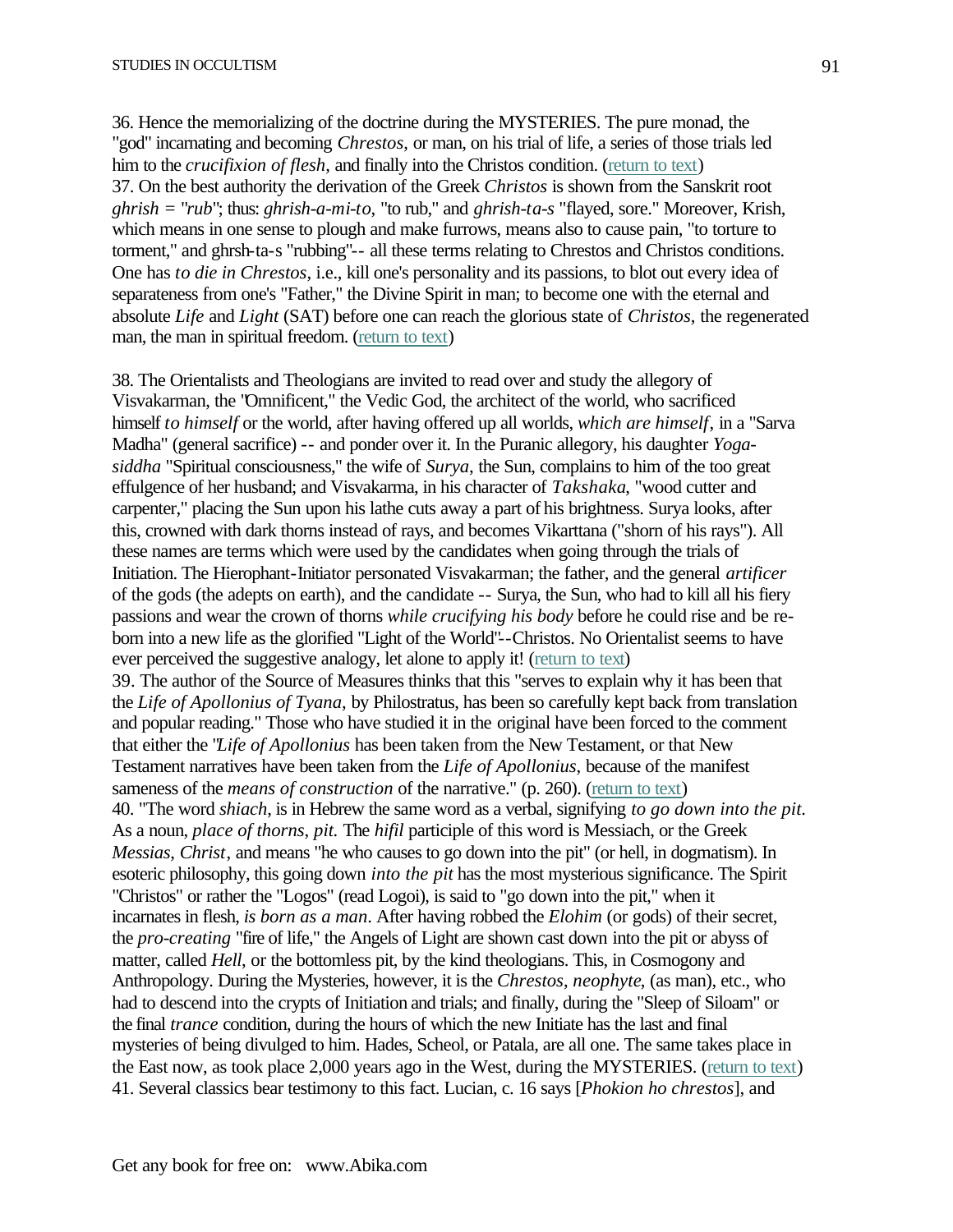[*Phokion ho epiklen*] ([*legomenos*], surnamed) [*chrestos*]. In Phaedr. p. 226 E; it is written, "you mean Theodorus the Chrestos." "[*Ton chreston legeis Theodoron*]." Plutarch shows the same; and [*Chrestos*] -- Chrestus, is the proper name (see the word in *Thesaur.* Steph.) of an orator and disciple of Herodes Atticus. (return to text)

# **The Esoteric Character of the Gospels**

## **Part III**

No one can be regarded as a Christian unless he professes, or is supposed to profess, belief in Jesus, by baptism, and in salvation, "through the blood of Christ." To be considered a good Christian, one has, as a *conditio sine qua non*, to show faith in the dogmas expounded by the Church and to profess them; after which a man is at liberty to lead a private and public life on principles diametrically opposite to those expressed in the Sermon on the Mount. The chief point and that which is demanded of him is, that he should have -- or *pretend to have --* a blind faith in, and veneration for, the ecclesiastical teachings of his special Church.

"Faith is the key of Christendom,"

saith Chaucer, and the penalty for lacking it is as clearly stated as words can make it, in St. Mark's Gospel, Chapter xvi., verse 16th:

"He that believeth and is baptized shall be saved; but he that believeth not shall be damned."

It troubles the Church very little that the most careful search for these words in the oldest texts during the last centuries remained fruitless; or, that the recent revision of the Bible led to a unanimous conviction in the truth-seeking and truth-loving scholars employed in that task, that no such *un-Christ-*like sentence was to be found, except in some of the latest, fraudulent texts. The good Christian people had assimilated the consoling words, and they had become the very pith and marrow of their charitable souls. To take away the hope of eternal damnation, for all others except themselves, from these chosen vessels of the God of Israel, was like taking their very life. The truth-loving and God-fearing revisers got scared; they left the forged passage (an interpolation of eleven verses, from the 9th to the 20th), and satisfied their consciences with a foot-note remark of a very equivocal character, one that would grace the work and do honor to the diplomatic faculties of the craftiest Jesuits. It tells the "believer" that: --

The two oldest Greek MSS. and some other authorities OMIT from verse 9 to the end. Some authorities *have a different ending* to the Gospel, (42)

-- and explains no further.

But the two "oldest Greek MSS." *omit* the verses *nolens volens*, as these *have never existed.* And the learned and truth-loving revisers know this better than any of us do; yet the wicked falsehood is printed at the very seat of Protestant Divinity, and it is allowed to go on, glaring into the faces of coming generations of students of theology and, hence, into those of their future parishioners. Neither can be, nor are they deceived by it, yet both *pretend* belief in the authenticity of the cruel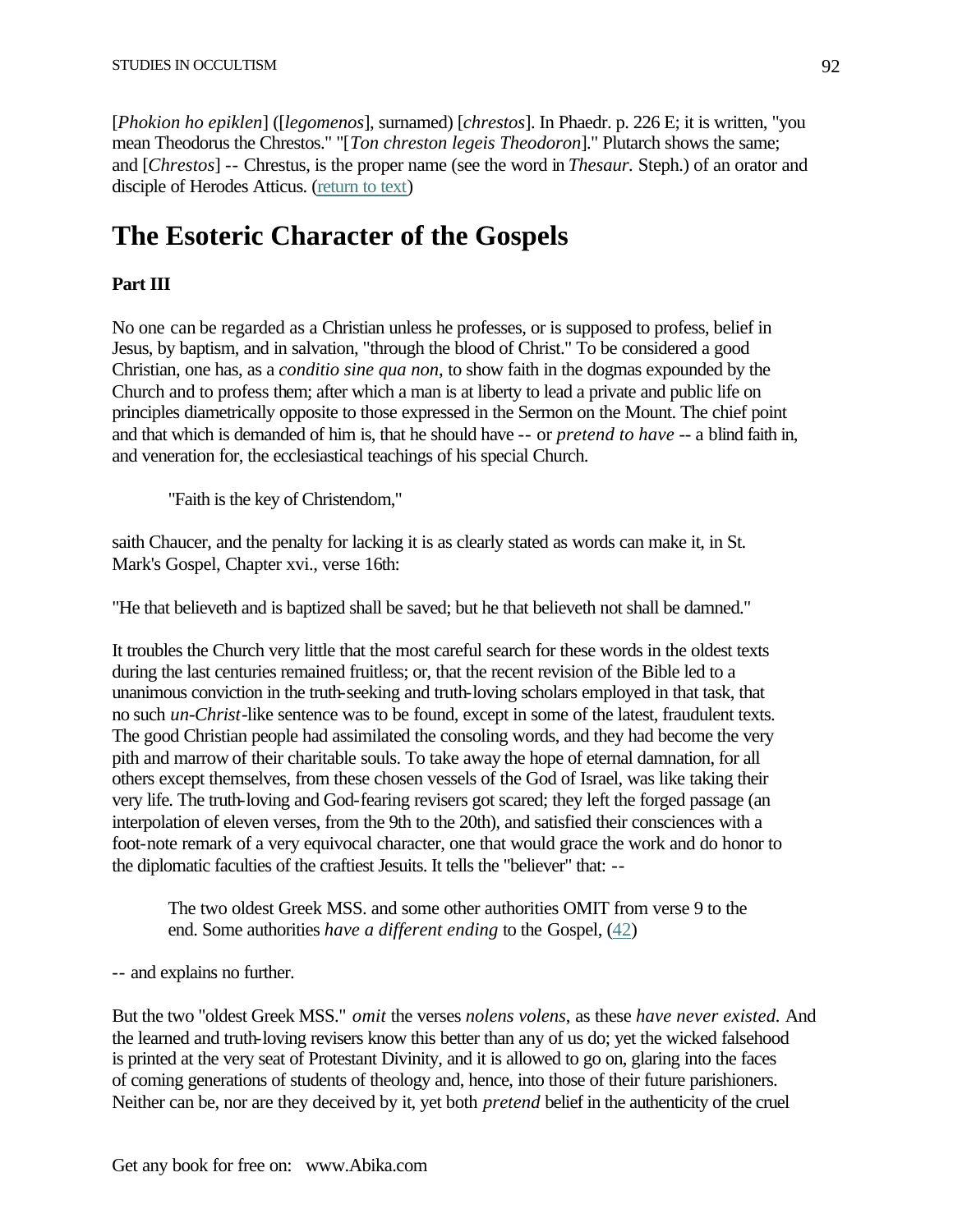words worthy of a *theological Satan.* And this Satan-Moloch is their own *God of infinite mercy and justice* in Heaven, and the incarnate symbol of love and charity on Earth -- blended in one!

Truly mysterious are your paradoxical ways, Oh -- Churches of Christ!

I have no intention of repeating here stale arguments and logical *exposés* of the whole theological scheme; for all this has been done, over and over again, and in a most excellent way, by the ablest "Infidels" of England and America. But I may briefly repeat a prophecy which is a self-evident result of the present state of men's minds in Christendom. Belief in the Bible *literally*, and in a *canalized* Christ, will not last a quarter of a century longer. The Churches will have to part with their cherished dogmas, or the 20th century will witness the downfall and ruin of all Christendom, and with it, belief even in a Christos, as pure Spirit. The very name has now become obnoxious, and theological Christianity must die out, *never to resurrect again* in its present form. This, in itself, would be the happiest solution of all, were there no danger from the natural reaction which is sure to follow: crass materialism will be the consequence and the result of centuries of blind faith, unless the loss of old ideals is replaced by other ideals, unassailable, because *universal*, and built on the rock of eternal truths, instead of the shifting sands of human fancy. Pure immateriality must replace, in the end, the terrible anthropomorphism of those ideals in the conceptions of our modern dogmatists. Otherwise, why should Christian dogmas -- the perfect counterpart of those belonging to other exoteric and pagan religions -- claim any superiority? The bodies of all these were built upon the same astronomical and physiological (or phallic) symbols. Astrologically, every religious dogma the world over, may be traced to, and located in, the Zodiacal signs and the Sun. And so long as the science of comparative symbology or any theology has only two keys to open the mysteries of religious dogmas -- and these two only very partially mastered, how can a line of demarcation be drawn, or any difference made between the religions of say, Chrishna and Christ, between salvation through the blood of the "first-born primeval male" of one faith, and that of the "only *begotten* Son" of the other, far younger, religion?

Study the Vedas; read even the superficial, often disfigured writings of our great Orientalists, and think over what you will have learnt. Behold Brahmans, Egyptian Hierophants, and Chaldean Magi, teaching several thousand years before our era that the gods themselves had been only mortals (in previous births) until they won their immortality by *offering their blood to their Supreme God* or chief. *The Book of the Dead*, teaches that mortal man "became one with the gods through an interflow of a common life in the common blood of the two." Mortals gave the blood of their first-born sons in sacrifice to the Gods. In his *Hinduism*, p. 35, Professor Monier Williams, translating from the *Taitiriya Brahmana*, writes: -- "By means of the sacrifice the gods obtained heaven." And in the *Tandya Brahmana: --* "The lord of creatures offered himself a sacrifice for the gods." . . . And again in the *Satapatha Brahmana: --* "He who, knowing this, sacrifices with the *Purusha-medha* or the sacrifice of the primeval male, becomes everything."

Whenever I hear the Vedic rites discussed and called "disgusting human sacrifices," and cannibalism (*sic.*), I feel always inclined to ask, where's the difference? Yet there is one, in fact; for while Christians are compelled to accept the allegorical (though, when understood, highly philosophical) drama of the New Testament Crucifixion, as that of Abraham and Isaac literally (43), Brahmanism -- its philosophical schools at any rate -- teaches its adherents, that this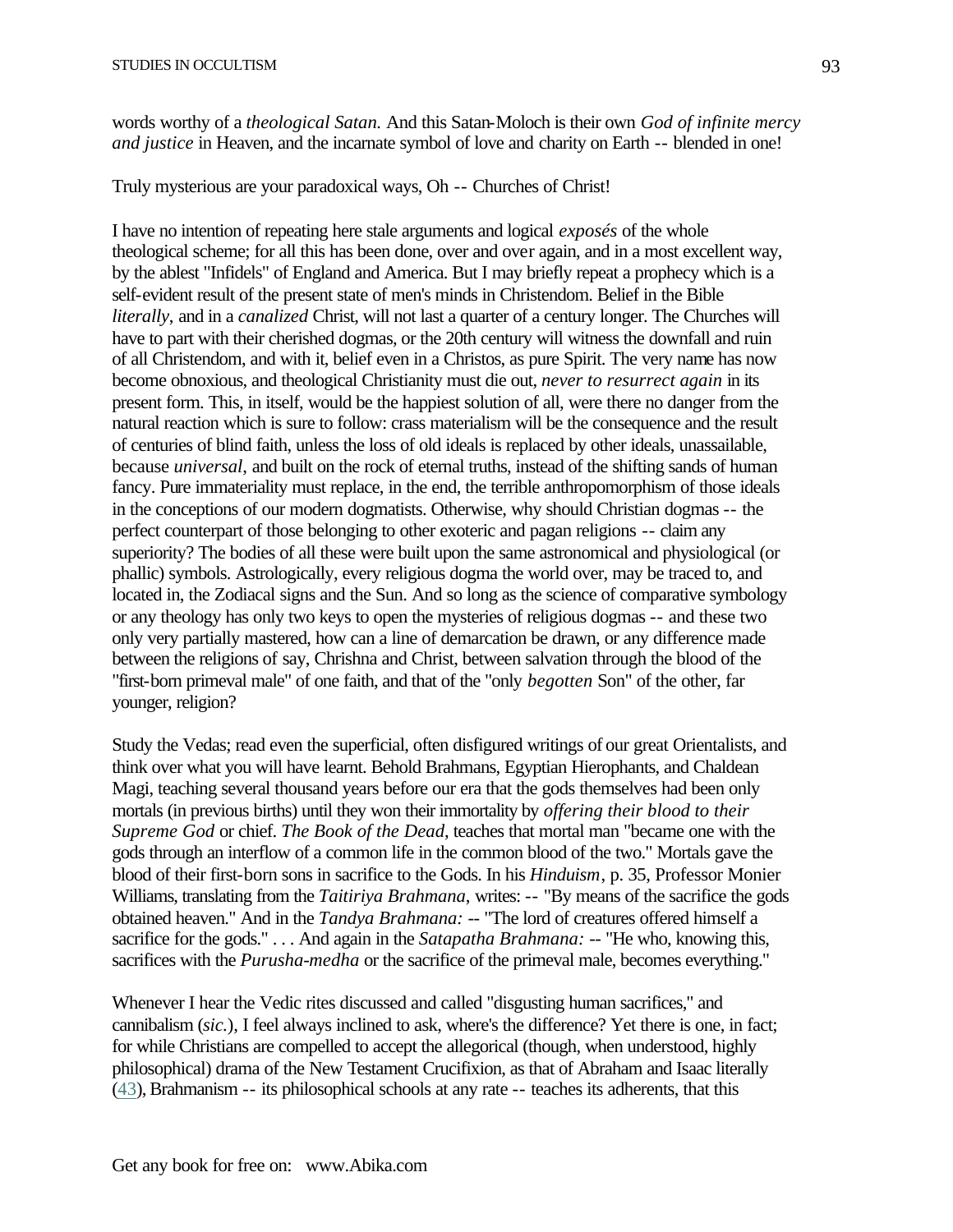(*pagan*) sacrifice of the "primeval male" is a purely allegorical and philosophical symbol. Read in their dead-letter meaning, the four gospels are simply slightly altered versions of what the Church proclaims as Satanic plagiarisms (by anticipation) of Christian dogmas in Pagan religions. Materialism has a perfect right to find in all of them the same sensual worship and "solar" myths as anywhere else. Analyzed and criticized superficially and on its dead-letter face, Professor Joly ("Man before Metals," pp. 189-190) finding in the *Svastika*, the *crux ansata*, and the cross pure and simple, mere sexual symbols -- is justified in speaking as he does. Seeing that "the father of the sacred fire (in India) bore the name of *Twashtri*, that is the divine carpenter who made the *Swastika* and the *Pramantha*, whose friction produced the divine child *Agni*, in Latin *Ignis;* that his mother was named *Maya;* he himself, styled *Akta* (*anointed*, or *Christos*) after the priests had poured upon his head the spirituous *soma* and on his body butter purified by sacrifice"; seeing all this he has a full right to remark that:

The close resemblance which exists between certain ceremonies of the worship of *Agni* and certain rites of the Catholic religion may be explained by their common origin. *Agni* in the condition of *Akta*, or anointed, is suggestive of Christ; *Maya*, Mary, his mother; *Twashtri*, St. Joseph, the carpenter of the Bible.

Has the professor of the Science Faculty of Toulouse explained anything by drawing attention to that which anyone can see? Of course not. But if, in his ignorance of the esoteric meaning of the allegory he has added nothing to human knowledge, he has on the other hand destroyed faith in many of his pupils in both the "*divine* origin" or Christianity and its Church and helped to increase the number of Materialists. For surely, no man, once he devotes himself to such comparative studies, can regard the religion of the West in any light but that of a pale and enfeebled copy of older and nobler philosophies.

The origin of all religions -- Judaeo-Christianity included -- is to be found in a few primeval truths, not one of which can be explained apart from all the others, as each is a complement of the rest in some one detail. And they are all, more or less, broken rays of the same Sun of truth, and their beginnings have to be sought in the archaic records of the Wisdom-religion. Without the light of the latter, the greatest scholars can see but the skeletons thereof covered with masks of fancy, and based mostly on personified Zodiacal signs.

A thick film of allegory and *blinds*, the "dark sayings" of fiction and parable, thus covers the original esoteric texts from which the New Testament -- *as now known --* was compiled. Whence, then, the Gospels, the life of Jesus of Nazareth? Has it not been repeatedly stated that no human, *mortal* brain could have invented the life of the Jewish Reformer, followed by the awful drama on Calvary? We say, on the authority of the esoteric Eastern School, that all this came from the Gnostics, as far as the name Christos and the astronomico-mystical allegories are concerned, and from the writings of the ancient *Tanaim* as regards the Kabalistic connection of Jesus or Joshua, with the Biblical personifications. One of these is the mystic esoteric name of Jehovah -- not the present fanciful God of the profane Jews ignorant of their own mysteries, the God accepted by the still more ignorant Christians -- but the compound Jehovah of the pagan Initiation. This is proven very plainly by the glyphs or mystic combinations of various signs which have survived to this day in the Roman Catholic hieroglyphics.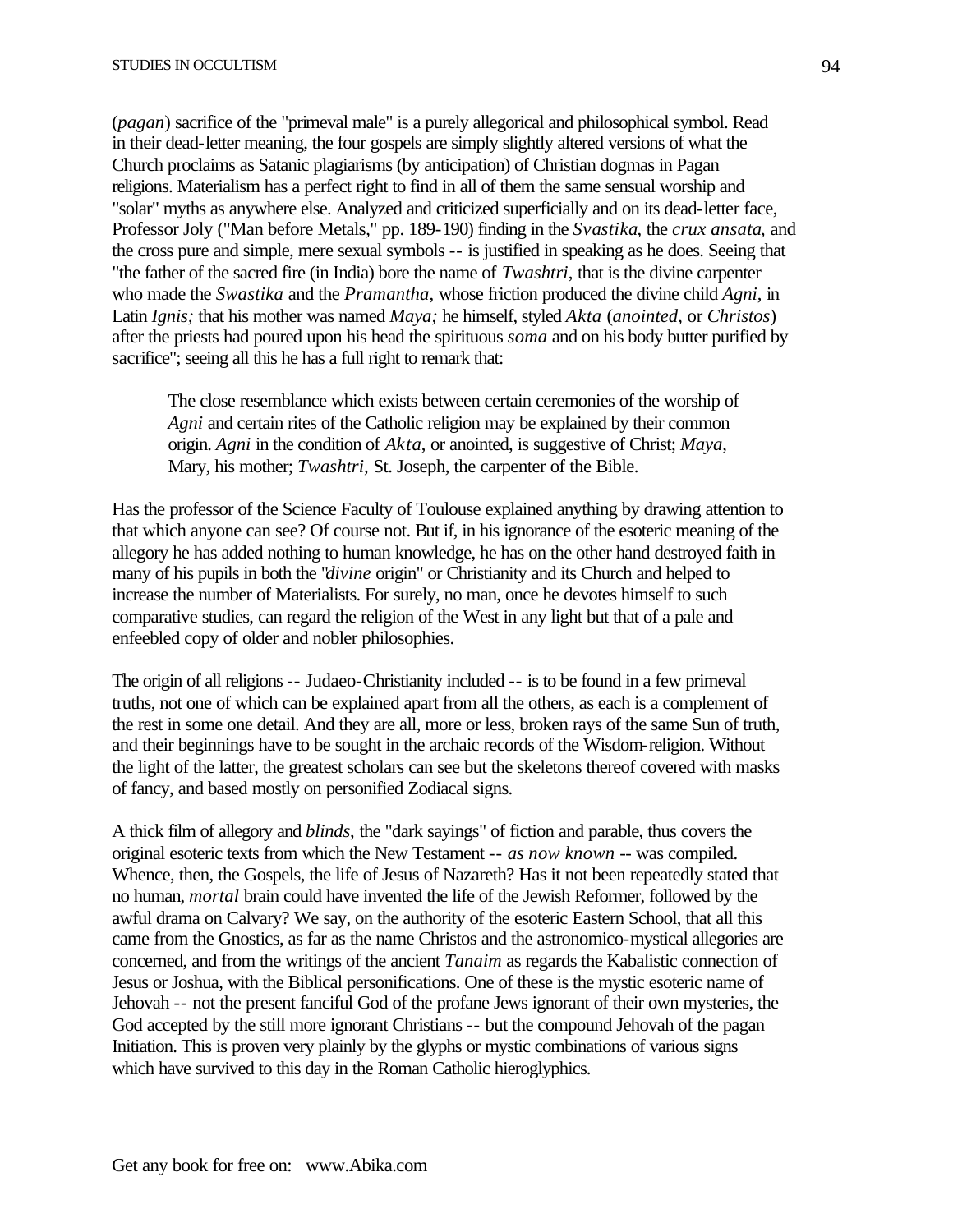The Gnostic Records contained the epitome of the chief scenes enacted during the mysteries of initiation, since the memory of man; though even that was given out invariably under the garb of semi-allegory, whenever entrusted to parchment or paper. But the ancient Tanaim, the Initiates from whom the wisdom of the Kabala (*oral tradition*) was obtained by the later Talmudists, had in their possession the secrets of the mystery language, and it is *in this language that the Gospels*  were written. (44) He alone who has mastered the esoteric cipher of antiquity -- the secret meaning of the numerals, a common property at one time of all nations -- has the full proof of the genius which was displayed in the blending of the purely Egypto-Jewish, Old Testament allegories and names, and those of the pagan-Greek Gnostics, the most refined of all the mystics of that day. Bishop Newton proves it himself quite innocently, by showing that "St. Barnabas, the companion of St. Paul, in his epistle (ch. ix.) discovers . . . the name of Jesus crucified in the number 318," namely, Barnabas finds it in the mystic Greek I H T -- the *tau* being the glyph of the cross. On this, a Kabalist, the author of an unpublished MS. on the Key of Formation of the Mystery Language, observes: --

But this is but a play upon the Hebrew letters *Jodh*, *Cheth*, and *Shin*, from whence the I H S as the monogram of Christ coming down to our day, and this reads as [*J Ch Sh*] or 381, and sum of the letters being 318 or the number of Abraham and his Satan, and of Joshua and his Amalek . . . also the number of Jacob and his antagonist . . . (Godfrey Higgins gives the authority for the number 608) . . . It is the number of Melchizedek's name, for the value of the last is 304 and Melchizedek was the priest of the most high God, without beginning or ending of days.

The solution and secret of Melchizedek are found in the fact that: --

in the ancient Pantheons the two planets which had existed from eternity (*aeonic*  eternity) and were eternal, were the Sun and the Moon, or Osiris and Isis, hence the terms of *without beginning or ending of days.* 304 multiplied by two is 608. So also the numbers in the word Seth, who was a type of the year. There are a number of authorities for the number 888 as applying to the name of Jesus Christ, and as said this is in antagonism to the 666 of the Anti-Christ. . . . The staple value in the name of Joshua was the number 365, the indication of the Solar year, while Jehovah delighted in being the indication of the Lunar year -- and Jesus Christ was both Joshua and Jehovah in the Christian Pantheon.

This is but an illustration to our point to prove that the Christian application of the compound name Jesus-Christ is all based on Gnostic and Eastern mysticism. It was only right and natural that Chroniclers like the initiated Gnostics, pledged to secrecy, should veil or *cloak* the final meaning of their oldest and most sacred teachings. The right of the Church fathers to cover the whole with an epitheme of euhemerized fancy is rather more dubious. (45) The Gnostic Scribe and Chronicler deceived no one. Every Initiate into the Archaic gnosis -- whether of the pre-Christian or post-Christian period -- knew well the value of every word of the "mysterylanguage." For these Gnostics -- the inspirers of primitive Christianity -- were "the most cultured, the most learned and most wealthy of the Christian name," as Gibbon has it. Neither they, nor their humbler followers, were in danger of accepting the dead letter of their own texts. But it was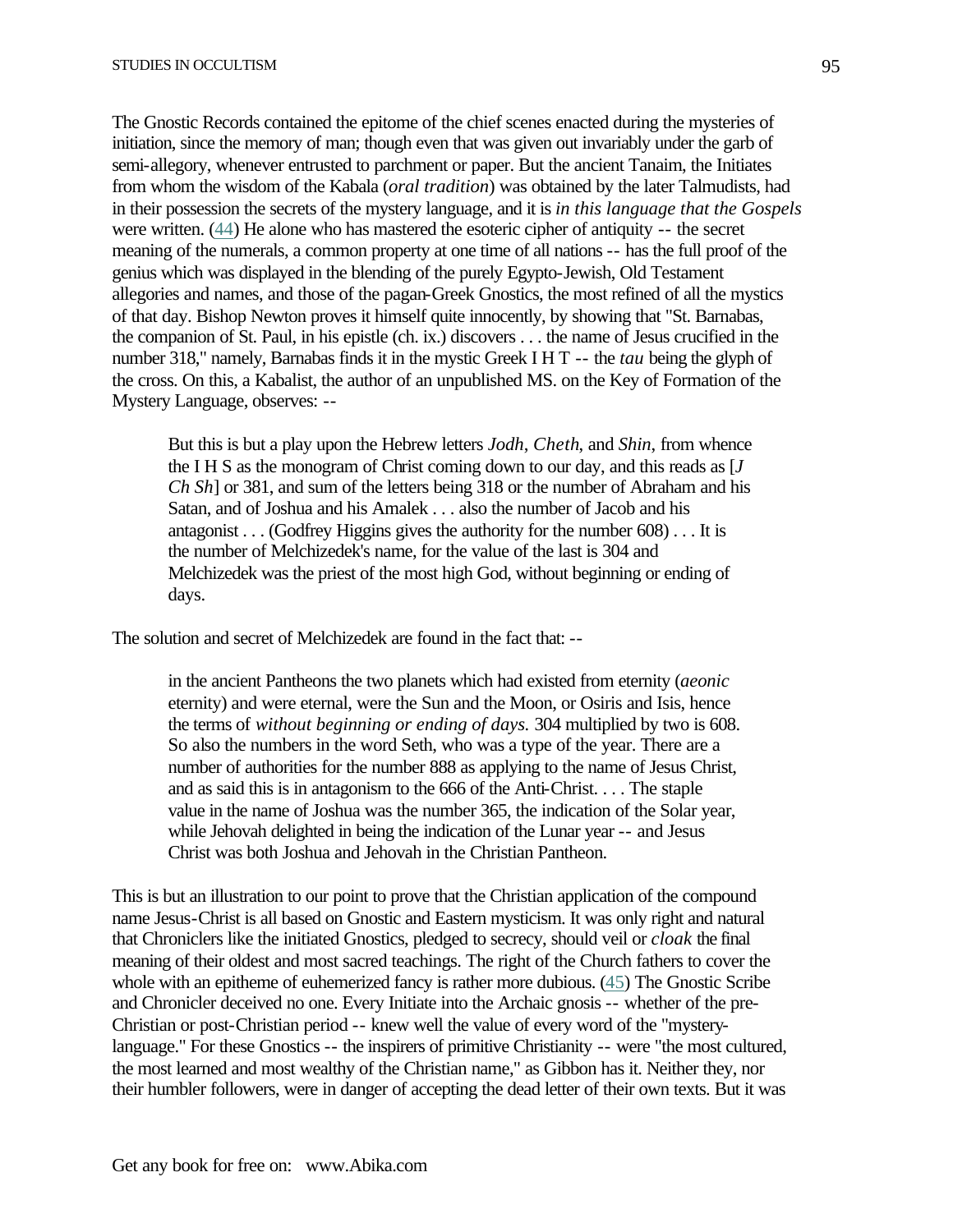different with the victims of the fabricators of what is now called *orthodox* and *historic*  Christianity. Their successors have all been made to fall into the mistakes of the "foolish Galatians" reproved by Paul, who, as he tells them (*Galat*. iii. 1-5), having begun (by believing) in the Spirit (of Christos), "ended by believing in the *flesh*,*" --* i.e., a *corporeal* Christ. For such is the true meaning of the Greek sentence (46), "[*enarzamenoi Pneumati, nun sarki epiteleisthe*.]" That Paul was a gnostic, a founder of a new sect of *gnosis* which recognized, as all other gnostic sects did, a "Christ-Spirit," though it went against its opponents, the rival sects, is sufficiently clear to all but dogmatists and theologians. Nor is it less clear that the primitive teachings of Jesus, whenever he may have lived, could be discovered only in Gnostic teachings; against which discovery, the falsifiers who dragged down Spirit into matter, thus degrading the noble philosophy of primeval Wisdom-Religion, have taken ample precautions from the first. The works of Basilides alone -- "The philosopher devoted to the contemplation of Divine things," as Clement describes him -- the 24 volumes of his *interpretations upon the Gospels --* were all burned by order of the Church, Eusebius tells us (*Hist*. *Ecctes*., iv. 7).

As these *Interpretations* were written at a time when the Gospels we have now, were not yet in existence (47), here is a good proof that the Evangel, the doctrines of which were delivered to Basilides by the Apostle Matthew, and Glaucus, the disciple of Peter (Clemens Al*. Strom.* vii. 7, §106), must have differed widely from the present New Testament. Nor can these doctrines be judged by the distorted accounts of them left to posterity by Tertullian. Yet even the little this partisan fanatic gives, shows the chief gnostic doctrines to be identical, under their own peculiar terminology and personations, with those of the *Secret Doctrine* of the East. For, discussing Basilides, the "pious, god-like, theosophic philosopher," as Clement of Alexandria thought him, Tertullian exclaims:

After this, Basilides, the *Heretic*, broke loose. (48) He asserted that there is a Supreme God, by name Abraxas, by whom Mind [*Mahat*] was created which the Greeks call *Nous*. From this emanated the Word; from the Word, Providence; from Providence, Virtue and Wisdom; from these two again, Virtues, *Principalities* (49), *and Powers* were made; thence infinite productions and emissions of angels. Among the lowest angels, indeed, and those that made this world, he sets *last of all* the god of the Jews, whom he denies to be God himself, affirming that he is but one of the angels. (50) (*Isis Unveiled,* II, 289)

Another proof of the claim that the Gospel of Matthew in the usual Greek texts is not the original gospel written in Hebrew, is given by no less an authority than St. Jerome (or Hieronymus). The suspicion of a conscious and gradual *euhemerization* of the Christ principle ever since the beginning, grows into a conviction, once that one becomes acquainted with a certain confession contained in book ii. of the *Comment. to Matthew* by Hieronymus. For we find in it the proofs of a deliberate substitution of the whole gospel, the one now in the Canon having been evidently rewritten by this too zealous Church Father. (51) He says that he was sent toward the close of the fourth century by "their Felicities," the Bishops Chromatius and Heliodorus to Caesarea, with the mission to compare the Greek text (the only one they ever had) with the Hebrew original version preserved by the Nazarenes in their library, and to translate it. He translated it, but under protest; for, as he says, the *Evangel* "exhibited matter *not for edification*, *but for destruction.*" (52) The "destruction" of what? Of the dogma that Jesus of Nazareth and the *Christos* are one -- evidently;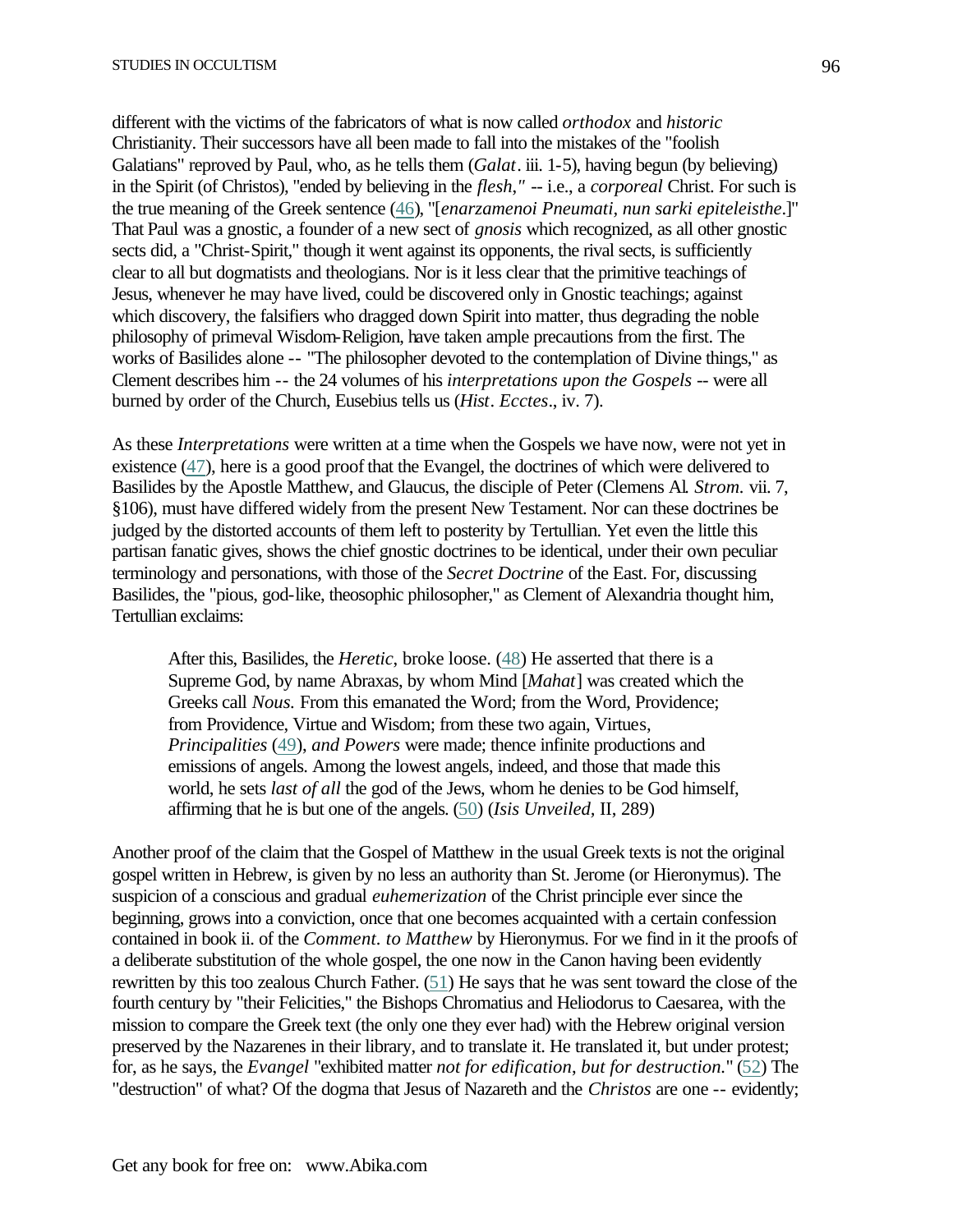hence for the "destruction" of the newly planned religion. (53) In this same letter the Saint (who advised his converts to kill their fathers, trample on the bosom that fed them, by walking over the bodies of their mothers, if the parents stood as an obstacle between their sons and Christ) - admits that Matthew did not wish his gospel to be *openly written*, hence that the MS. *was a secret* one. But while admitting also that this gospel "was written in Hebrew characters and *by the hand of himself*" (*Matthew*), yet in another place he contradicts himself and assures posterity that *as it was tampered with and re-written by a disciple of Manicheus*, *named Seleucus . . .* "the ears of the Church properly refused to listen to it." (Hieronymus, *Comment. to Matthew*, book ii. chapter xii., 13.)

No wonder that the very meaning of the terms *Chrestos* and *Christos*, and the bearing of both on "Jesus of Nazareth," a name coined out of Joshua the *Nazar*, has now become a dead letter for all with the exception of non-Christian Occultists. For even the Kabalists have no original data now to rely upon. The *Zohar* and the *Kabala* have been remodeled by Christian hands out of recognition; and were it not for a copy of the Chaldean *Book of Numbers* there would remain no better than garbled accounts. Let not our Brothers, the so-called Christian Kabalists of England and France, many of whom are Theosophists, protest too vehemently; for *this is history* (See Munk). It is as foolish to maintain, as some German Orientalists and modern critics still do, that the Kabala has never existed before the day of the Spanish Jew, Moses de Leon, accused of having forged this pseudograph in the 13th century, as to claim that any of the Kabalistical works now in our possession are as original as they were when Rabbi Simeon Ben Jochai delivered the "traditions to his sons and followers. Not a single of these books is immaculate, none has escaped mutilation by Christian hands. Munk, one of the most learned and able critics of his day on this subject, proves it, while protesting as we do, against the assumption that it is a post-Christian forgery, for he says:

It appears evident to us that the author made use of ancient documents, and among these of certain *Midraschim* or collections of traditions and Biblical expositions, which we do not now possess.

After which, quoting from Tholuck (1. c. pp. 24 and 31), he adds:

"Haya Gaon, who died in 1038, is to our knowledge the first author who developed the theory of the Sephiroth and he gave to them the names which we find again to be among the Kabalists (Tellenik, Moses ben Schem Tob di Leon, p. 13, note 5); this doctor, *who had intimate intercourse with the Syrian and Chaldean Christian savans*, was enabled by these last to acquire a knowledge of some of the Gnostic writings."

Which "Gnostic writings" and esoteric tenets passed part and parcel into the Kabalistic works, with many more modern interpolations that we now find in the *Zohar*, as Munk well proves. The Kabala is Christian now, not Jewish.

Thus, what with several generations of most active Church Fathers ever working at the destruction of old documents and the preparation of new passages to be interpolated in those which happened to survive, there remains of the *Gnostics --* the legitimate offspring of the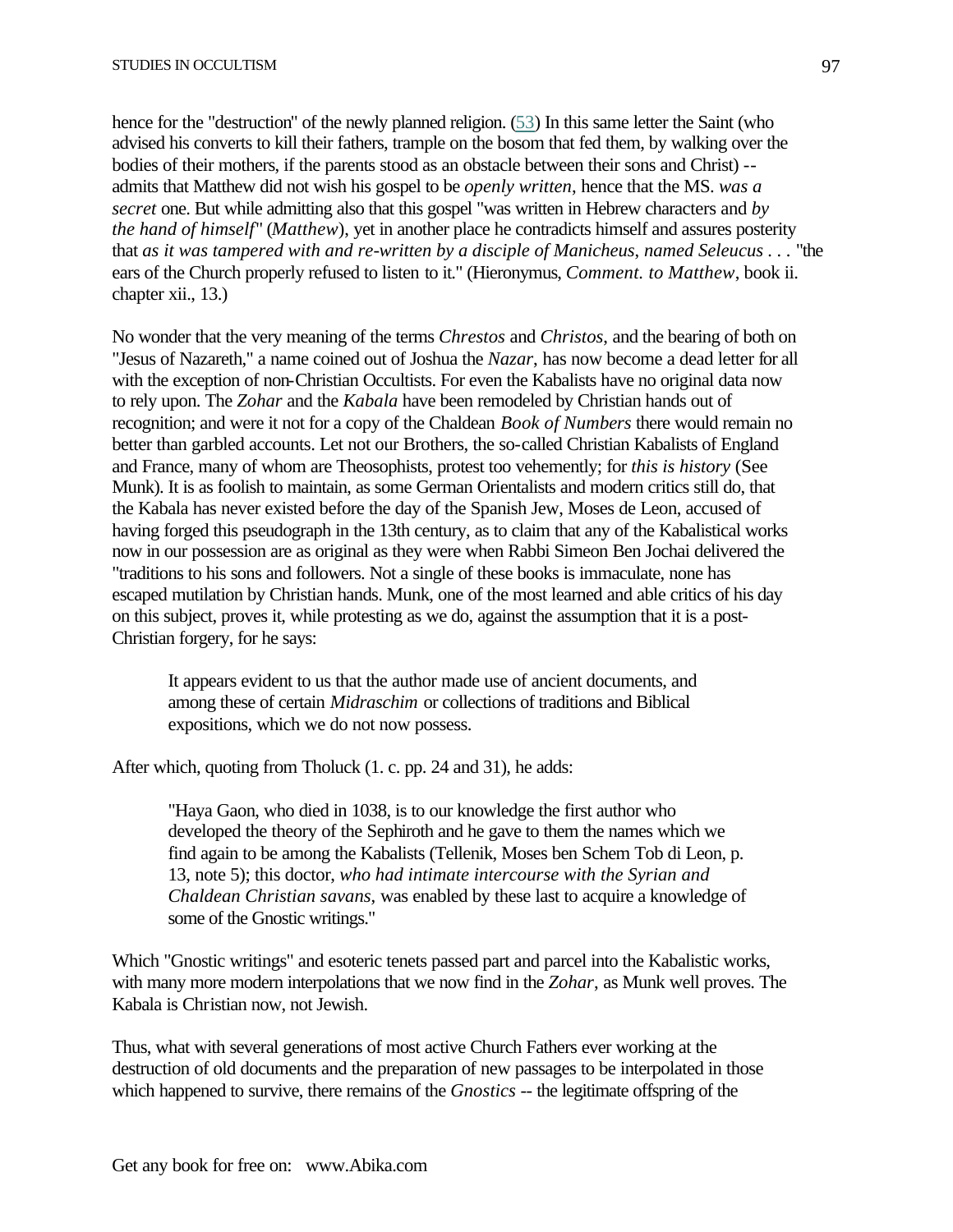Archaic Wisdom-religion -- but a few unrecognizable shreds. But a particle of genuine gold will glitter for ever; and, however garbled the accounts left by Tertullian and Epiphanius of the Doctrines of the "Heretics," an occultist can yet find even in them traces of those primeval truths which were once universally imparted during the mysteries of Initiation. Among other works with most suggestive allegories in them, we have still the so-called *Apocryphal Gospels*, and the last discovered as the most precious relic of Gnostic literature, a fragment called *Pistis-Sophia*, "Knowledge-Wisdom."

In my next article upon the Esoteric character of the Gospels, I hope to be able to demonstrate that those who translate *Pistis* by "Faith," are utterly wrong. The word "faith" as *grace* or something to be believed in through unreasoned or blind faith, is a word that dates only since Christianity. Nor has Paul ever used this term in this sense in his Epistles; and Paul was undeniably an INITIATE.

(*This series was never completed by H. P. B.*)

### FOOTNOTES:

42. *Vide* "Gospel according to St. Mark," in the *revised* edition printed for the Universities of Oxford and Cambridge, 1881. (return to text)

43. *Vide* "The Soldier's Daughter," *Lucifer*, vol. I, No. 6, by the Rev. T. G. Headley, and notice the desperate protest of this *true* Christian, against the *literal* acceptance of the "blood sacrifices," "Atonement by blood," etc., in the Church of England. The reaction begins: another *sign of the times.* (return to text)

44. Thus while the three Synoptics display a combination of the pagan Greek and Jewish symbologies the *Revelation* is written in the mystery language of the Tanaim -- the relic of Egyptian and Chaldean wisdom -- and St. John's Gospel is purely Gnostic. (return to text) 45. "The claim of Christianity to possess Divine authority rests on the ignorant belief that the mystical Christ could and did become a Person, whereas the gnosis proves the corporeal Christ to be only a counterfeit Presentment of the trans-corporeal man; consequently, historical portraiture is, and ever must be, a fatal mode of falsifying and discrediting the Spiritual Reality." (G. Massey, "Gnostic and Historic Christianity.") (return to text)

46. This sentence analyzed means "Shall you, who in the beginning looked to the *Christ-Spirit*, now *end* by believing in a Christ of flesh," or it means nothing. The verb [*epiteloumai*] has not the meaning of "becoming perfect," but of "ending by," becoming so. Paul's lifelong struggle with Peter and others, and what he himself tells of his vision of a Spiritual Christ and not of Jesus of Nazareth, as in the *Acts* -- are so many proofs of this. (return to text)

47. See *Supernatural Religion*, vol. ii., chap. "Basilides." (return to text)

48. It was asked in *Isis Unveiled*, were not the views of the Phrygian Bishop Montanus, also deemed a HERESY by the Church of Rome? It is quite extraordinary to see how easily that Church encourages the abuse of one *heretic*, Tertullian, against another *heretic*, Basilides, when the abuse happens to further her own object. (return to text)

49. Does not Paul himself speak of "*Principalities* and *Powers* in heavenly places" (*Ephesians*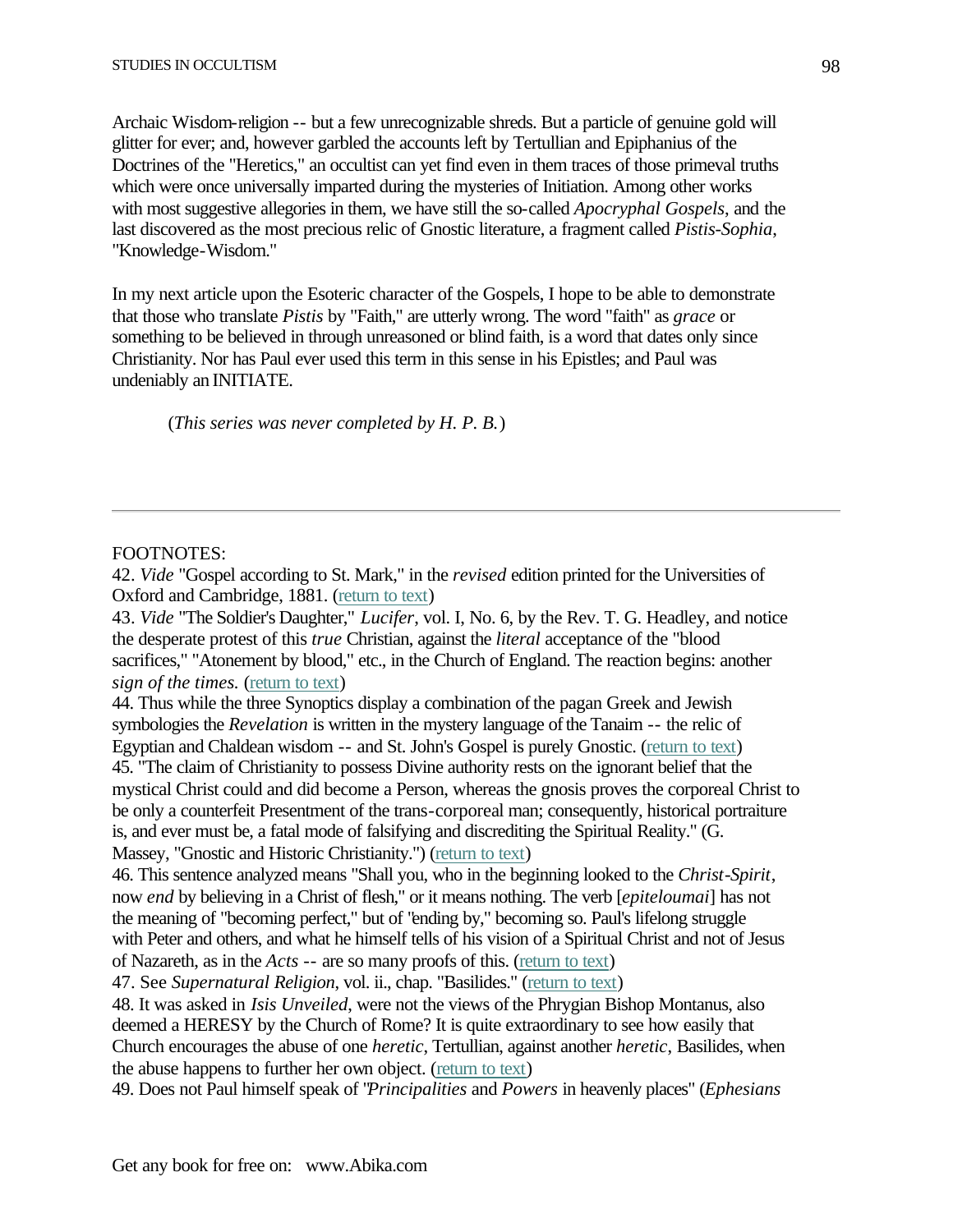iii. 10; i. 21), and confesses that there be *gods* many and *Lords* many (Kurioi)? And angels, powers (Dunameis), and *Principalities?* (See I *Corinthians* viii. 5; and *Epistle to Romans*, viii. 38.) (return to text)

50. Tertullian: *Praescript*. It is undeniably owing only to a remarkably casuistical, sleight-ofhand-like argument that Jehovah, who in the *Kabala* is simply a Sephiroth, the third, left-hand power among the Emanations (Binah), has been elevated to the dignity of the *One* absolute God. Even in the Bible he is but one of the *Elohim* (See *Genesis*, chapter iii. v. 22, "The Lord God" making no difference between himself and others.) (return to text)

51. This is *history.* How far that *re-writing* of, and tampering with, the primitive gnostic fragments which are now become the New Testament, went, may be inferred by reading "Supernatural Religion," which went through over twenty-three editions, if I mistake not. The host of authorities for it given by the author, is simply appalling. The list of the English and German Bible critics alone seems endless. (return to text)

52. The chief details are given in *Isis Unveiled*, Vol II, pp. 180-183, *et seq.* Truly faith in the infallibility of the Church must be *stone-blind* -- or it could not have failed being killed and - dying. (return to text)

53. See Hieronymus: *De Viros, illust.* cap. 3; Olshausen: "Neuen Text.," p. 32. The Greek text of Matthew's Gospel is the only one used or ever possessed by the Church. (return to text)

## **Astral Bodies, or Doppelgangers**

**M. C.** Great confusion exists in the minds of people about the various kinds of apparitions, wraiths, ghosts, or spirits. Ought we not to explain once for all the meaning of these terms? You say there are various kinds of "doubles" what are they?

**H. P. B.** Our occult philosophy teaches us that there are three kinds of "doubles," to use the word in its widest sense. First, man has his "double" or *shadow,* properly so called, around which the physical body of the *fetus --* the future man -- is built. The imagination of the mother, or an accident which affects the child, will affect also the astral body. The astral and the physical both exist before the mind is developed into action, and before the *Atma* awakes. This occurs when the child is seven years old, and with it comes the responsibility attaching to a conscious sentient being. This "double" is born with man, dies with him, and can never separate itself far from the body during life, and though surviving him, it disintegrates, *pari passu,* with the corpse. It is this which is sometimes seen over the graves like a luminous figure of the man that was, during certain atmospheric conditions. From its physical aspect it is, during life, *man's vital* double, and after death, only the gases given off from the decaying body. But, as regards its origin and essence, it is something more. This double is what we have agreed to call *Linga-sarira,* but which I would propose to call, for greater convenience, "Protean" or "Plastic Body."

**M. C.** Why Protean or Plastic?

**H. P. B.** Protean, because it can assume all forms; e.g., the "shepherd magicians" whom popular rumor accuses, perhaps not without some reason, of being "were-wolves," and "mediums in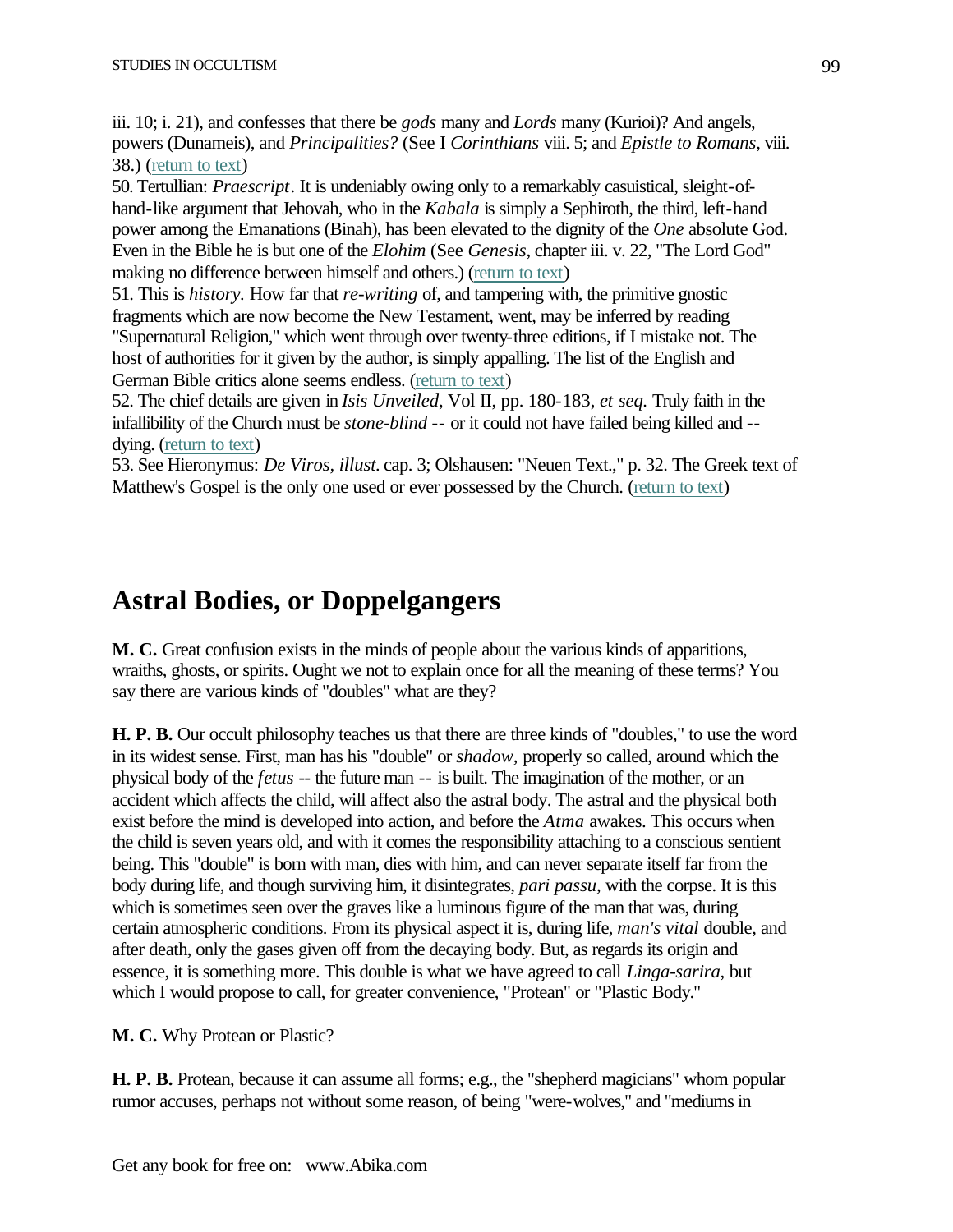cabinets," whose own "Plastic Bodies" play the part of materialized grandmothers and "John Kings." Otherwise, why the invariable custom of the "dear departed angels" to come out but little further than arm's length from the medium, whether entranced or not? Mind, I do not at all deny foreign influences in this kind of phenomena. But I do affirm that foreign interference is rare, and that the materialized form is always that of the medium's *Astral,* or Protean body.

**M. C.** How is this astral body created?

**H. P. B.** It is not created; it grows, as I told you, with the man and exists in the rudimentary condition even before the child is born.

**M. C.** And what about the second?

**H. P. B.** The second is the "Thought" body, or Dream body, rather; known among Occultists as the *Mayavi-rupa,* or "Illusion-body." During life this image is the vehicle both of thought and of the animal passions and desires, drawing at one and the same time from the lowest terrestrial *manas* (mind) and *Kama,* the element of desire. It is *dual* in its potentiality, and after death forms what is called in the East *Bhut*, or *Kama-rupa,* but which is better known to Theosophists as the "Spook."

## **M. C.** And the third?

**H. P. B.** The third is the true *Ego,* called in the East by a name meaning "causal-body," but which in the *trans-*Himalayan schools is always called the "Karmic body," which is the same. For *Karma,* or action, is the cause which produces incessant rebirths or "reincarnations." It is *not* the *Monad*, nor is it *Manas* proper; but is, in a way, indissolubly connected with and a compound of the Monad and Manas in Devachan.

**M. C.** Then there are three doubles?

**H. P. B.** If you call the Christian and other Trinities "three Gods," then there are three doubles. But in truth there is only one under three aspects or phases: the most material portion disappearing with the body; the middle one surviving both as an independent but temporary entity in the land of shadows; the third, immortal throughout the Manvantara, unless Nirvana puts an end to it before.

**M. C.** But shall not we be asked what difference there is between the *Mayavi* and *Kama-rupa,* or as you propose to call them the "Dream body" and the "Spook"?

**H. P. B.** Most likely, and we shall answer, in addition to what has been said, that the "thoughtpower" or aspect of the *Mayavi* or "Illusion-body," merges after death entirely into the causal body or the conscious, *thinking* Ego. The animal elements, or power of desire of the "Dream body," absorbing after death that which it has collected (through its insatiable desire *to live*) during life; i.e., all the astral vitality as well as all the impressions of its *material* acts and thoughts while it lived in possession of the body, forms the "Spook" or *Kama-rupa.* Our Theosophists know well enough that after death the *higher* Manas unites with the *Monad* and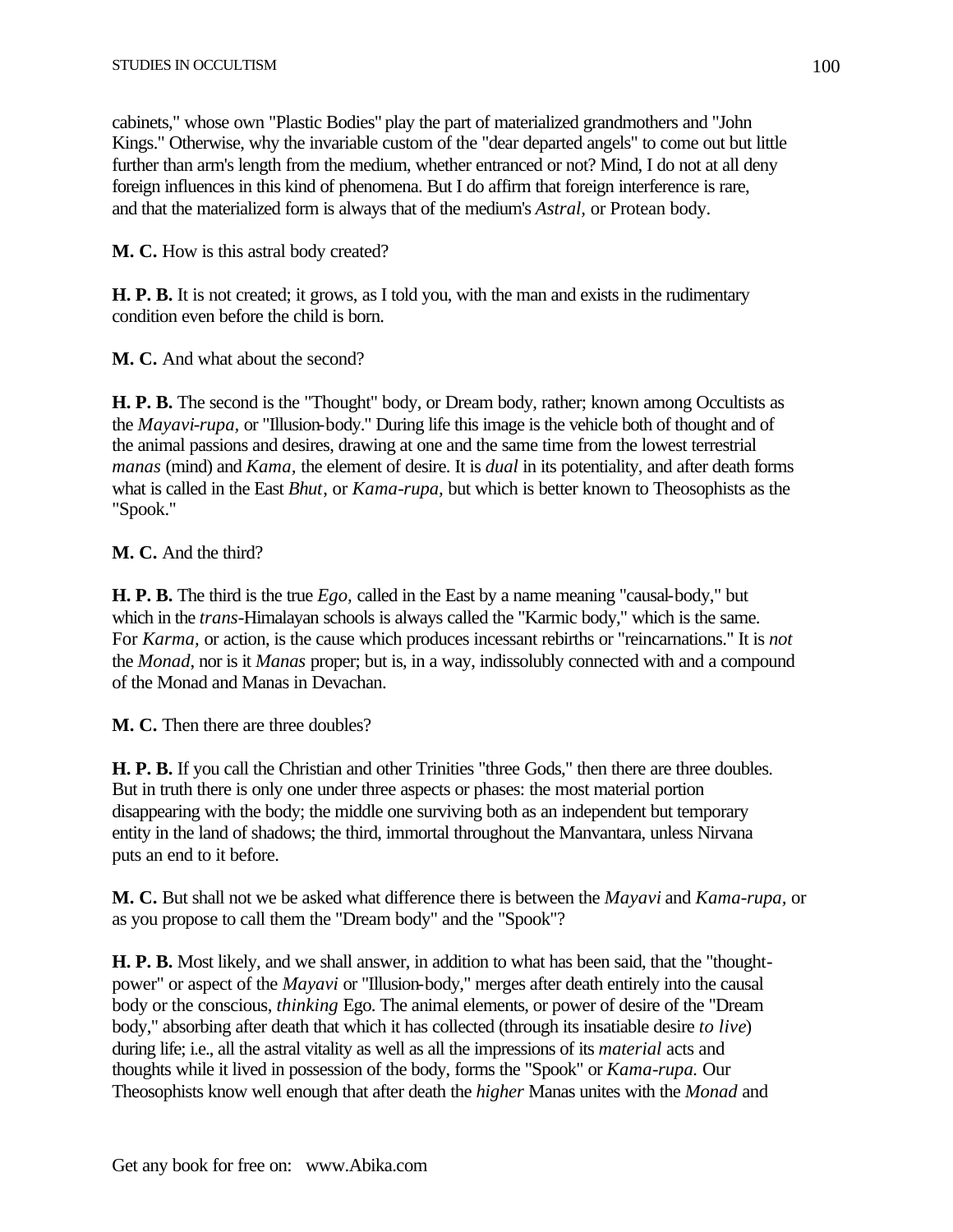passes into Devachan, while the dregs of the *lower* Manas or animal mind go to form this Spook. This has life in it, but hardly any consciousness, except, as it were, by proxy; when it is drawn into the current of a medium.

**M. C**. Is it all that can be said upon the subject?

**H. P. B**. For the present this is enough metaphysics, I guess. Let us hold to the "Double" in its earthly phase. What would you know?

**M. C.** Every country in the world believes more or less in the "double" or doppelganger. The simplest form of this is the appearance of a man's phantom the moment after his death, or at the instant of death, to his dearest friend. Is this appearance the *mayavi-rupa?*

**H. P. B.** It is; because produced by the thought of the dying man.

**M. C.** Is it unconscious?

**H. P. B.** It is unconscious to the extent that the dying man does not generally do it knowingly; nor is he aware that he so appears. What happens is this. If he thinks very intently at the moment of death of the person he either is very anxious to see, or loves best, he may appear to that person. The thought becomes objective; the double, or shadow of a man, being nothing but the faithful reproduction of him, like a reflection in a mirror: that which the man does, even in thought, that the double repeats. This is why the phantoms are often seen in such cases in the clothes they wear at the particular moment, and the *image* reproduces even the expression on the dying man's face. If the double of a man bathing were seen it would seem to be immersed in water; so when a man who has been drowned appears to his friend, the image will be seen to be dripping with water. The cause for the apparition may also be reversed; i.e., the dying man may or may not be thinking at all of the particular person his image appears to, but it is that person who is sensitive. Or perhaps his sympathy or his hatred for the individual whose wraith is thus evoked is very intense physically or psychically; and in this case the apparition is created by, and depends upon the intensity of the thought. What then happens is this. Let us call the dying man A, and him who sees the double B. The latter, owing to love, hate, or fear, has the image of A so deeply impressed on his psychic memory, that actual magnetic attraction and repulsion are established between the two, whether one knows of it and feels it, or not. When A dies, the sixth sense or psychic spiritual intelligence of the *inner man* in B becomes cognizant of the change in A, and forthwith apprizes the physical senses of the man by projecting before his eye the form of A as it is at the instant of the great change. The same when the dying man longs to see some one; *his* thought telegraphs to his friend, consciously or unconsciously along the wire of sympathy, and becomes objective. This is what the "Spookical" Research Society would pompously, but none the less muddily, call *telepathic impact*.

**M. C.** This applies to the simplest form of the appearance of the double. What about cases in which the double does that which is contrary to the feeling and wish of the man?

**H. P. B.** This is impossible. The "Double" cannot act unless the key-note of this action was struck in the brain of the man to whom the "Double" belongs, be that man just dead, or alive, in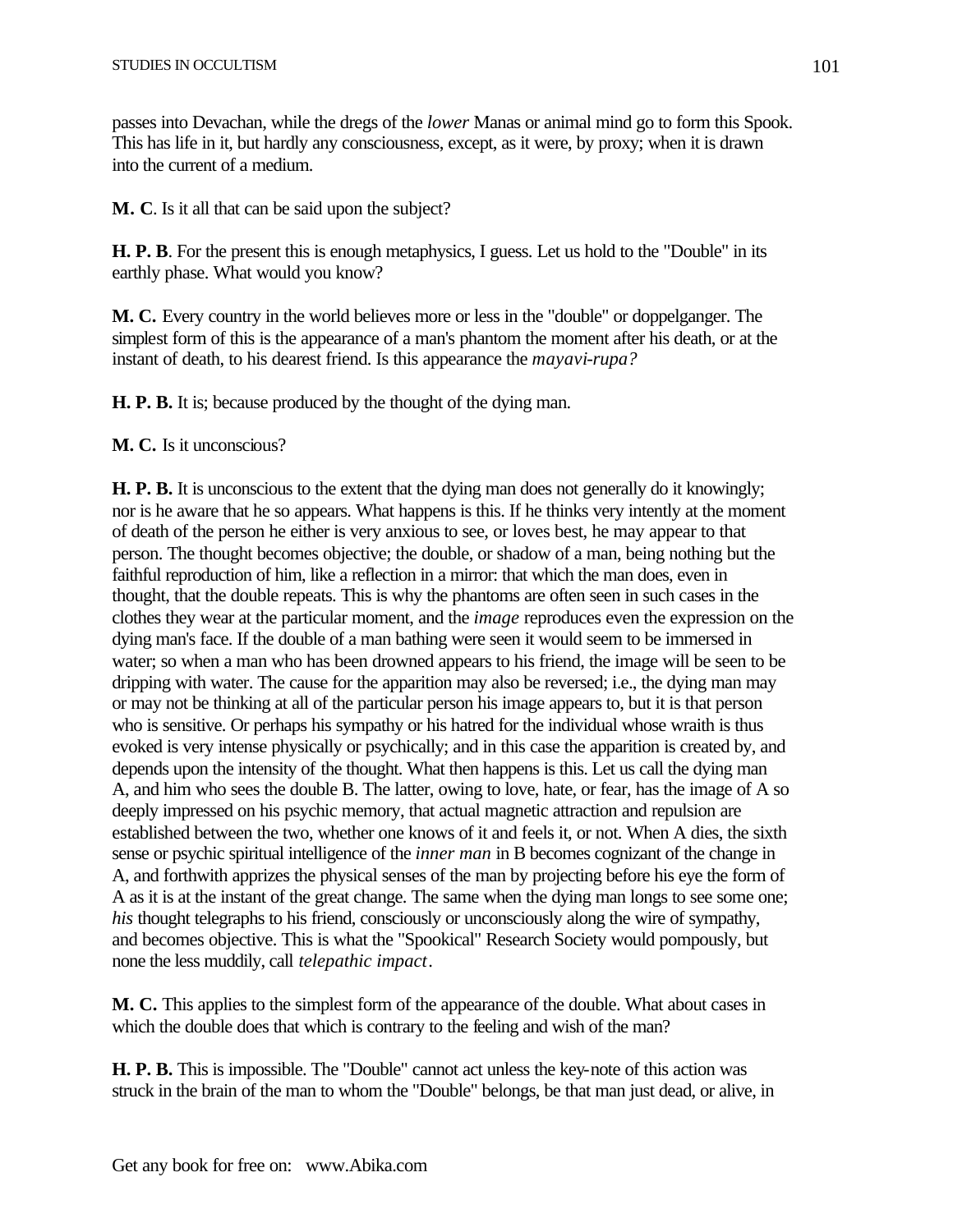good or in bad health. If he paused on the thought a second, long enough to give it form, before he passed on to other mental pictures, this one second is as sufficient for the *objectivization* of his personality on the astral waves, as for your face to impress itself on the sensitized plate of a photographic apparatus. Nothing prevents your form then being seized upon by the surrounding Forces -- as a dry leaf fallen from a tree is taken up and carried away by the wind -- being made to caricature or distort your thought.

**M. C.** Supposing the double expresses in actual words a thought uncongenial to the man, and expresses it -- let us say to a friend far away, perhaps on another continent? I have known instances of this occurring.

**H. P. B.** Because it then so happens that the created image is taken up and used by a "Shell." Just as in seance-rooms when "images" of the dead -- which may perhaps be lingering unconsciously in the memory or even the auras of those present -- are seized upon by the Elementals or Elementary Shadows and made objective to the audience, and even caused to act at the bidding of the strongest of the many different wills in the room. In your case, moreover, there must exist a connecting link -- a telegraph wire -- between the two persons, a point of psychic sympathy, and on this the thought travels instantly. Of course there must be, in every case, some strong reason why that particular thought takes that direction; it must be connected in some way with the other person. Otherwise such apparitions would be of common and daily occurrence.

**M. C.** This seems very simple; why then does it only occur with exceptional persons?

**H. P. B**. Because the plastic power of the imagination is much stronger in some persons than in others. The mind is dual in its potentiality: it is physical and metaphysical. The higher part of the mind is connected with the spiritual soul or Buddhi, the lower with the animal soul, the Kama principle. There are persons who never think with the higher faculties of their minds at all; those who do so are the minority and are thus, in a way, *beyond*, if not above, the average of human kind. These will think even upon ordinary matters on that *higher* plane. The idiosyncrasy of the person determines in which "principle" of the mind the thinking is done, as also the faculties of a preceding life, and sometimes the heredity of the physical. This is why it is so very difficult for a materialist -- the metaphysical portion of whose brain is almost atrophied -- to raise himself, or for one who is naturally spiritually-minded to descend to the level of the matter-of-fact vulgar thought. Optimism and pessimism depend on it also in a great measure.

**M. C.** But the habit of thinking in the higher mind can be developed -- else there would be no hope for persons who wish to alter their lives and raise themselves? And that this is possible must be true, or there would be no hope for the world.

**H. P. B**. Certainly it can be developed, but only with great difficulty, a firm determination, and through much self-sacrifice. But it is comparatively easy for those who are born with the gift. Why is it that one person sees poetry in a cabbage or a pig with her little ones, while another will perceive in the loftiest things only their lowest and most material aspect, will laugh at the "music of the spheres," and ridicule the most sublime conceptions and philosophies? This difference depends simply on the innate power of the mind to think on the higher or on the lower plane, with the *astral* (in the sense given to the word by St. Martin), or with the physical brain. Great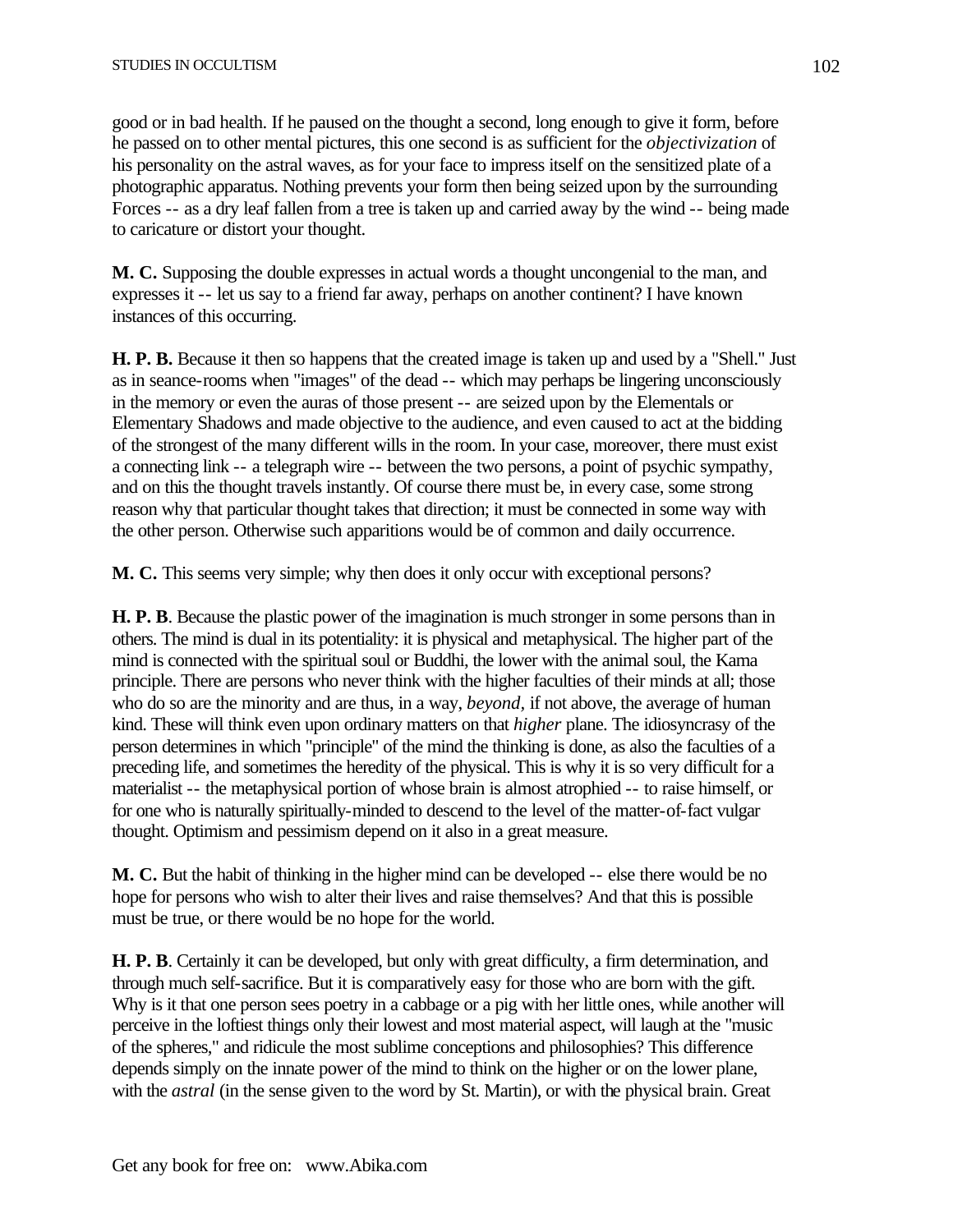intellectual powers are often no proof of, but are impediments to spiritual and right conceptions; witness most of the great men of science. We must rather pity than blame them.

**M. C.** But how is it that the person who thinks on the higher plane produces more perfect and more potential images and objective forms by his thought?

**H. P. B.** Not necessarily that "person" alone, but all those who are generally sensitives. The person who is endowed with this faculty of thinking about even the most trifling things from the higher plane of thought has, by virtue of that gift which he possesses, a plastic power of formation, so to say, in his very imagination. Whatever such a person may think about, his thought will be so far more intense than the thought of an ordinary person, that by this very intensity it obtains the power of creation. Science has established the fact that thought is an energy. This energy in its action disturbs the atoms of the astral atmosphere around us. I already told you; the rays of thought have the same potentiality for producing forms in the astral atmosphere as the sunrays have with regard to a lens. Every thought so evolved with energy from the brain, creates, *nolens volens* a shape.

**M. C.** Is that shape absolutely unconscious?

**H. P. B**. Perfectly unconscious unless it is the creation of an adept, who has a preconceived object in giving it consciousness, or rather in sending along with it enough of his will and intelligence to cause it to appear conscious. This ought to make us more cautious about our thoughts.

But the wide distinction that obtains between the adept in this matter and the ordinary man must be borne in mind. The adept may at his will use his *Mayavi-rupa,* but the ordinary man does not, except in very rare cases. It is called *Mayavi-rupa* because it is a form of illusion created for use in the particular instance, and it has quite enough of the adept's mind in it to accomplish its purpose. The ordinary man merely creates a thought-image, whose properties and powers are at the time wholly unknown to him.

**M. C.** Then one may say that the form of an adept appearing at a distance from his body, as for instance Ram Lal in *Mr. Isaacs,* is simply an image?

**H. P. B**. Exactly. It is a walking thought.

**M. C.** In which case an adept can appear in several places almost simultaneously.

**H. P. B**. He can. Just as Apollonius of Tyana, who was seen in two places at once, while his body was at Rome. But it must be understood that not *all* of even the *astral* adept is present in each appearance.

**M. C.** Then it is very necessary for a person of any amount of imagination and psychic powers to attend to their thoughts?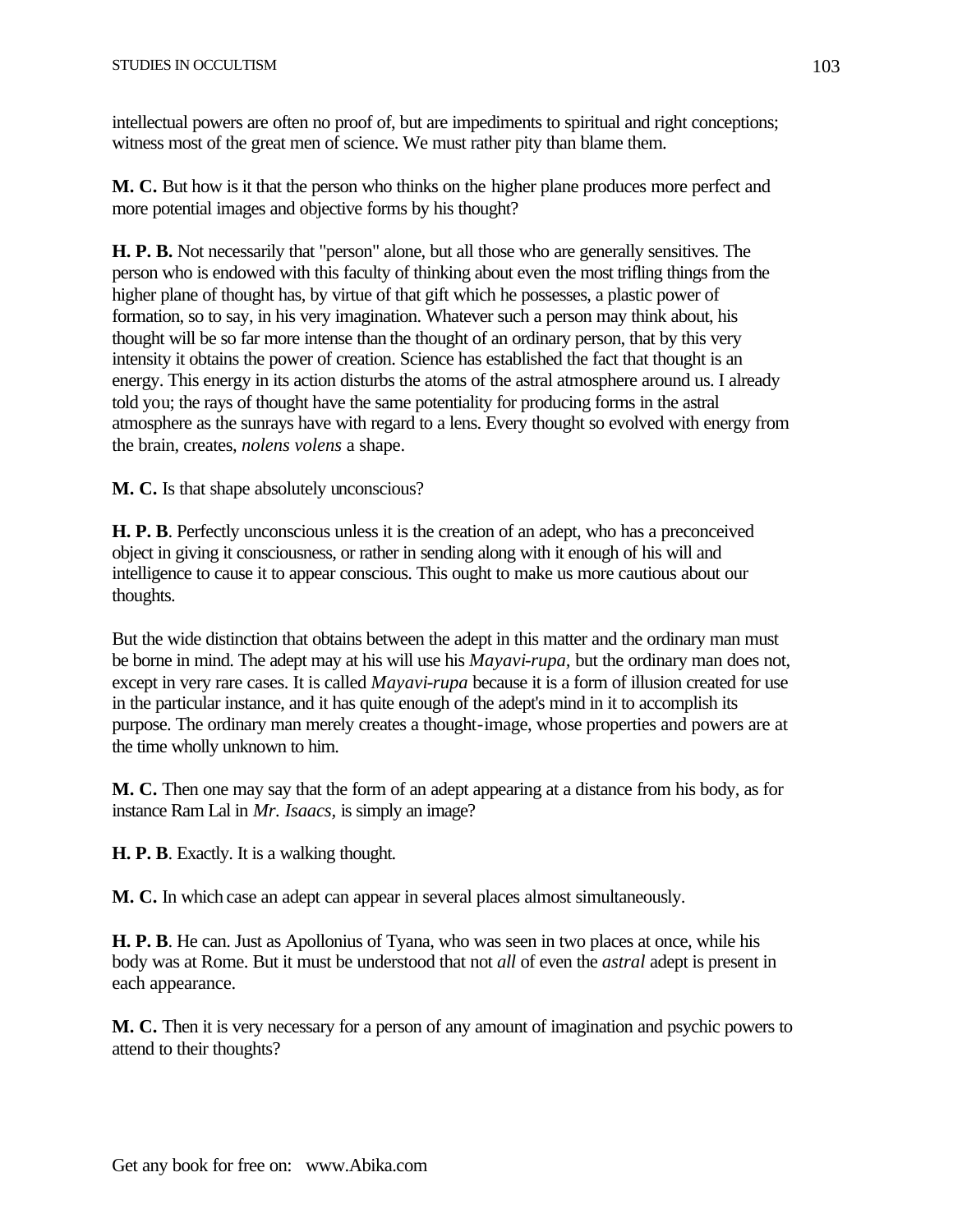**H. P. B**. Certainly, for each thought has a shape which borrows the appearance of the man engaged in the action of which he thought. Otherwise how can clairvoyants see in your *aura* your past and present? What they see is a passing panorama of yourself represented in successive actions by your thoughts. You asked me if we are punished for our thoughts. Not for all, for some are still-born; but for the others, those which we call "silent" but potential thoughts yes. Take an extreme case, such as that of a person who is so wicked as to wish the death of another. Unless the evil-wisher is a *Dugpa,* a high adept in black magic, in which case Karma is delayed, such a wish only comes back to roost.

**M. C.** But supposing the evil-wisher to have a very strong will, without being a *dugpa,* could the death of the other be accomplished?

**H. P. B**. Only if the malicious person has the evil eye, which simply means possessing enormous plastic power of imagination working involuntarily, and thus turned unconsciously to bad uses. For what is the power of the "evil eye"? Simply a great plastic power of thought, so great as to produce a current impregnated with the potentiality of every kind of misfortune and accident, which inoculates, or attaches itself to any person who comes within it. A *jettatore* (one with the evil eye) need not be even imaginative, or have evil intentions or wishes. He may be simply a person who is naturally fond of witnessing or reading about sensational scenes, such as murder, executions, accidents, etc., etc. He may be not even thinking of any of these at the moment his eye meets his future victim. But the currents have been produced and exist in his visual ray ready to spring into activity the instant they find suitable soil, like a seed fallen by the way and ready to sprout at the first opportunity.

**M. C.** But how about the thoughts you call "silent"? Do such wishes or thoughts come home to roost?

**H. P. B**. They do; just as a ball which fails to penetrate an object rebounds upon the thrower. This happens even to some *dugpas* or sorcerers who are not strong enough, or do not comply with the rules -- for even they have *rules* they have to abide by -- but not with those who are regular, fully developed "black magicians"; for such have the power to accomplish what they wish.

**M. C.** When you speak of rules it makes me want to wind up this talk by asking you what everybody wants to know who takes any interest in occultism. What is a principal or important suggestion for those who have these powers and wish to control them rightly -- in fact to enter occultism?

**H. P. B**. The first and most important step in occultism is to learn how to adapt your thoughts and ideas to your plastic potency.

**M. C.** Why is this so important?

**H. P. B.** Because otherwise you are creating things by which you may be making bad Karma. No one should go into occultism or even touch it before he is perfectly acquainted with his own powers, and that he knows how to commensurate it with his actions. And this he can do only by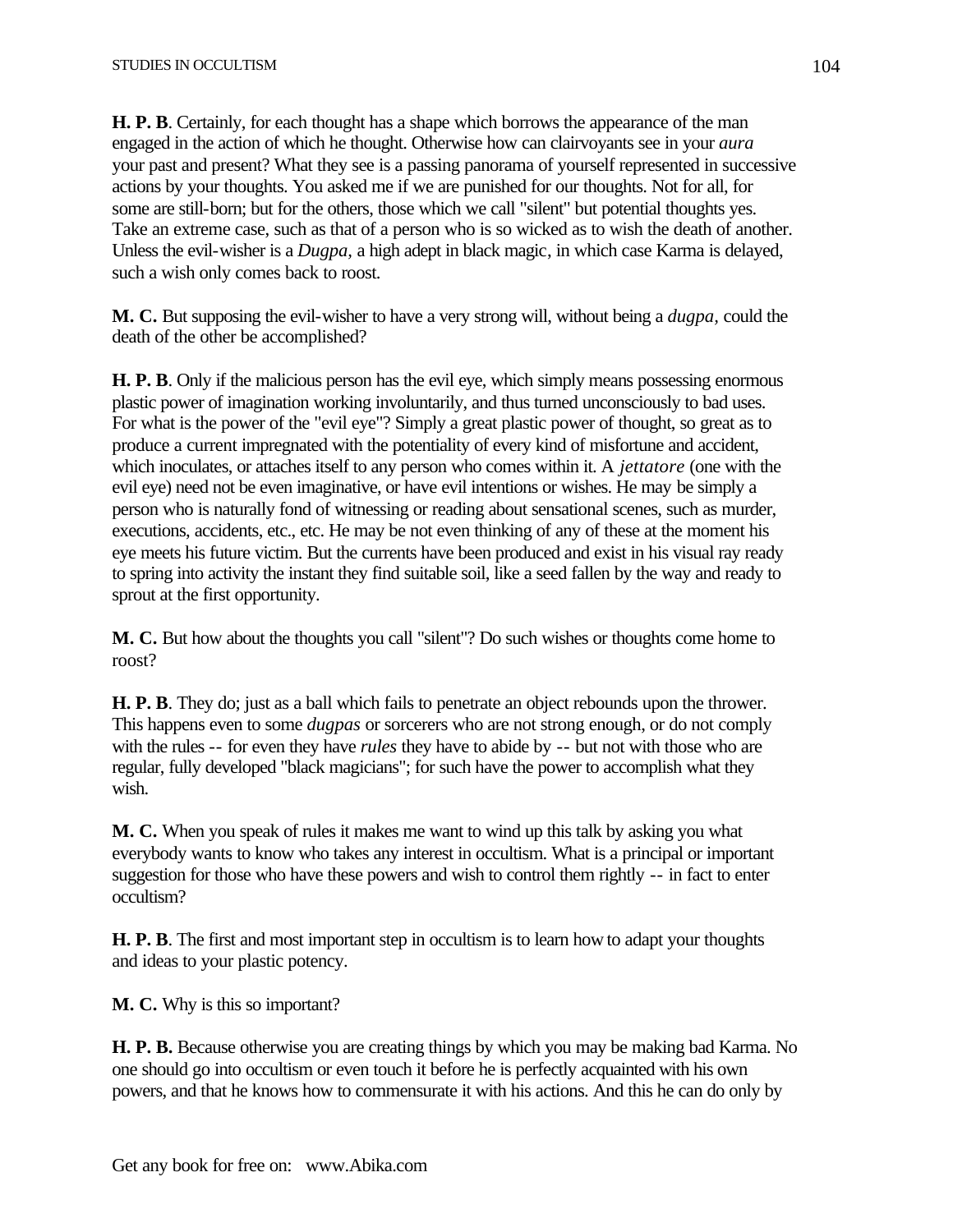deeply studying the philosophy of Occultism before entering upon the *practical* training. Otherwise, as sure as fate -- HE WILL FALL INTO BLACK MAGIC.

# **Constitution of the Inner Man**

Of course it is most difficult, and, as you say, "puzzling" to understand correctly and distinguish between the various *aspects,* called by us the "principles" of the real EGO. It is the more so as there exists a notable difference in the numbering of those principles by various Eastern schools, though at the bottom there is the same identical substratum of teaching in all of them.

**X.** Are you thinking of the Vedantins? They divide our seven "principles" into five only, I believe?

**M.** They do; but though I would not presume to dispute the point with a learned Vedantin, I may yet state as my private opinion that they have an obvious reason for it. With them it is only that compound spiritual aggregate which consists of various mental aspects that is called *Man* at all, the physical body being in their view something beneath contempt, and merely an *illusion.* Nor is the Vedanta the only philosophy to reckon in this manner. Lao-Tze in his *Tao-te-King*, mentions only five principles, because he, like the Vedantins, omits to include two principles, namely, the spirit (Atma) and the physical body, the latter of which, moreover, he calls "the cadaver." Then there is the *Taraka Raja Yoga* School. Its teaching recognizes only three "principles" in fact; but then, in reality, their *Sthulopadhi,* or the physical body in its *jagrata* or waking conscious state, their *Sukshmopadki,* the same body in *svapna* or the dreaming state, and their *Karanopadhi* or "causal body," or that which passes from one incarnation to another, are all dual in their aspects, and thus make six. Add to this Atma, the impersonal divine principle or the immortal element in Man, undistinguished from the Universal Spirit, and you have the same seven, again, as in the esoteric division. (1)

**X.** Then it seems almost the same as the division made by mystic Christians: body, soul, and spirit?

**M.** Just the same. We could easily make of the body the vehicle of the "vital Double"; of the latter the vehicle of Life or *Prana;* of *Kama-rupa* or (animal) soul, the vehicle of the *higher* and the *lower* mind, and make of this six principles, crowning the whole with the one immortal spirit. In Occultism, every qualificative change in the state of our consciousness gives to man a new aspect, and if it prevails and becomes part of the living and acting EGO, it must be (and is) given a special name, to distinguish the man in that particular state from the man he is when he places himself in another state.

**X.** It is just that which is so difficult to understand.

**M.** It seems to me very easy, on the contrary, once that you have seized the main idea, i.e., that man acts on this, or another plane of consciousness, in strict accordance with his mental and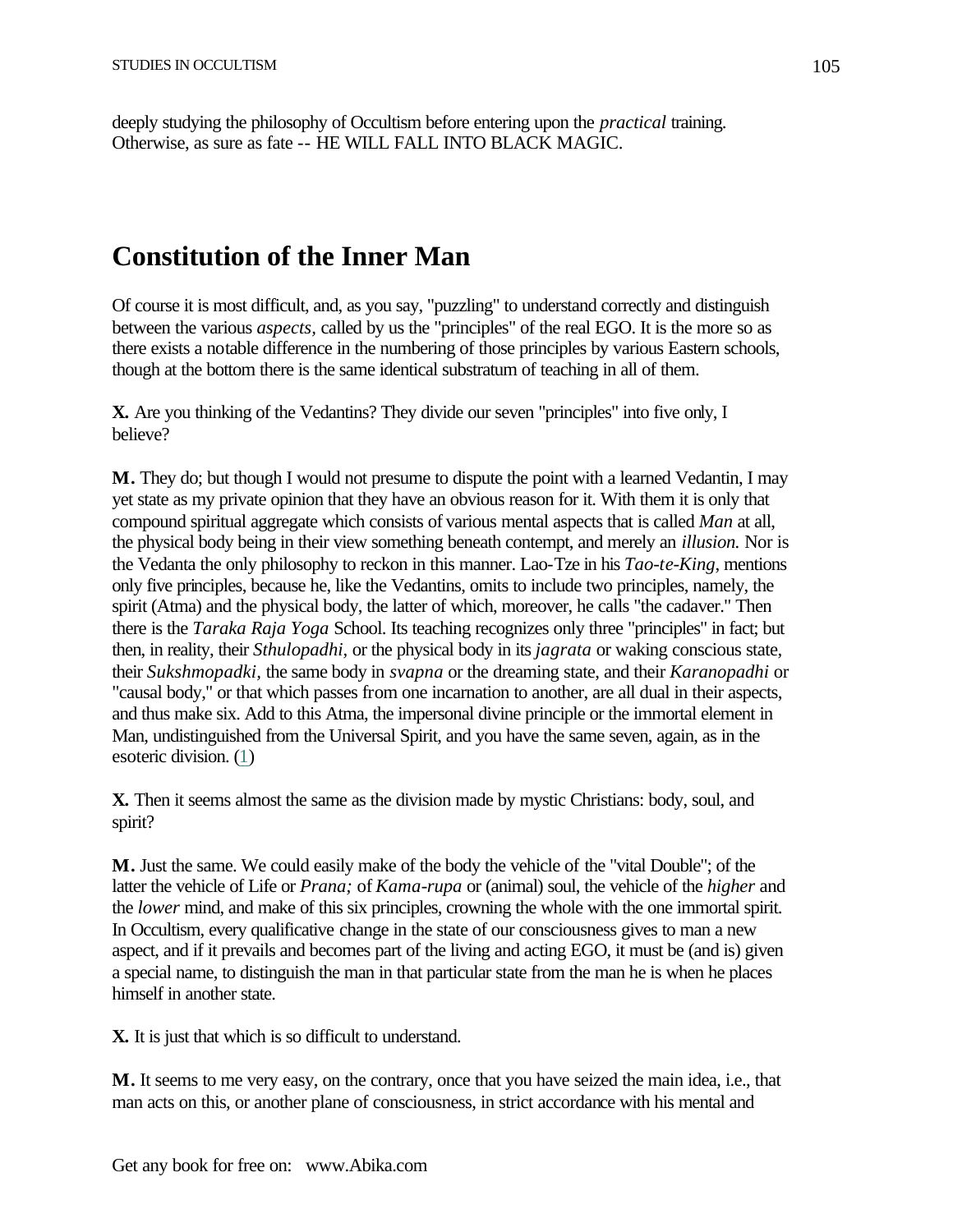spiritual condition. But such is the materialism of the age that the more we explain, the less people seem capable of understanding what we say. Divide the terrestrial being called man into three chief aspects, if you like; but, unless you make of him a pure animal, you cannot do less. Take his objective *body;* the feeling principle in him -- which is only a little higher than the *instinctual* element in the animal -- or the vital elementary soul; and that which places him so immeasurably beyond and higher than the animal -- i.e., his *reasoning* soul or "spirit." Well, if we take these three groups or representative entities, and subdivide them, according to the occult teaching, what do we get?

First of all Spirit (in the sense of the Absolute, and therefore invisible ALL) or Atma. As this can neither be located nor conditioned in philosophy, being simply that which is, in Eternity, and as the ALL cannot be absent from even the tiniest geometrical or mathematical point of the universe of matter or substance, it ought not to be called, in truth, a "human" principle at all. Rather, and at best, it is that point in metaphysical Space which the human Monad and its vehicle man, occupy for the period of every life. Now that point is as imaginary as man himself, and in reality is an illusion, a *maya;* but then for ourselves as for other personal Egos, we are a reality during that fit of illusion called life, and we have to take ourselves into account -- in our own fancy at any rate, if no one else does. To make it more conceivable to the human intellect, when first attempting the study of Occultism, and to solve the A B C of the mystery of man, Occultism calls it the *seventh* principle, the synthesis of the six, and gives it for vehicle the *Spiritual* Soul*, Buddhi.* Now the latter conceals a mystery, which is never given to any one with the exception of irrevocably pledged *chelas,* those at any rate, who can be safely trusted. Of course there would be less confusion, could it only be told; but, as this is directly concerned with the power of projecting one's double consciously and at will, and as this gift like the "ring of Gyges" might prove very fatal to men at large and to the possessor of that faculty in particular, it is carefully guarded. Alone the adepts, who have been tried and can never be found wanting, have the key of the mystery fully divulged to them. . . . Let us avoid side issues, however, and hold to the "principles." This divine soul or Buddhi, then, is the Vehicle of the Spirit. In conjunction, these two are one, impersonal, and without any attributes (on this plane, of course), and make two spiritual "principles." If we pass on to the *Human* Soul *(manas,* the *mens)* every one will agree that the intelligence of man is *dual* to say the least: e.g., the high-minded man can hardly become low-minded; the very intellectual and spiritual-minded man is separated by an abyss from the obtuse, dull and material, if not animal-minded man. Why then should not these men be represented by two "principles" or two aspects rather? Every man has these two principles in him, one more active than the other, and in rare cases, one of these is entirely stunted in its growth: so to say paralyzed by the strength and predominance of the other *aspect,* during the life of man. These, then, are what we call the two principles or aspects of *Manas,* the higher and the lower; the former, the higher Manas, or the thinking, conscious EGO gravitating toward the Spiritual Soul (Buddhi); and the latter, or its instinctual principle attracted to *Kama,* the seat of animal desires and passions in man. Thus, we have *four* "principles" justified; the last three being (1) the "Double" which we have agreed to call Protean, or Plastic Soul; the vehicle of (2) the life *principle;* and (3) the physical body. Of course no Physiologist or Biologist will accept these principles, nor can he make head or tail of them. And this is why, perhaps, none of them understand to this day either the functions of the spleen, the physical vehicle of the Protean Double, or those of a certain organ on the right side of man, the seat of the above mentioned desires, nor yet does he know anything of the pineal gland, which he describes as a horny gland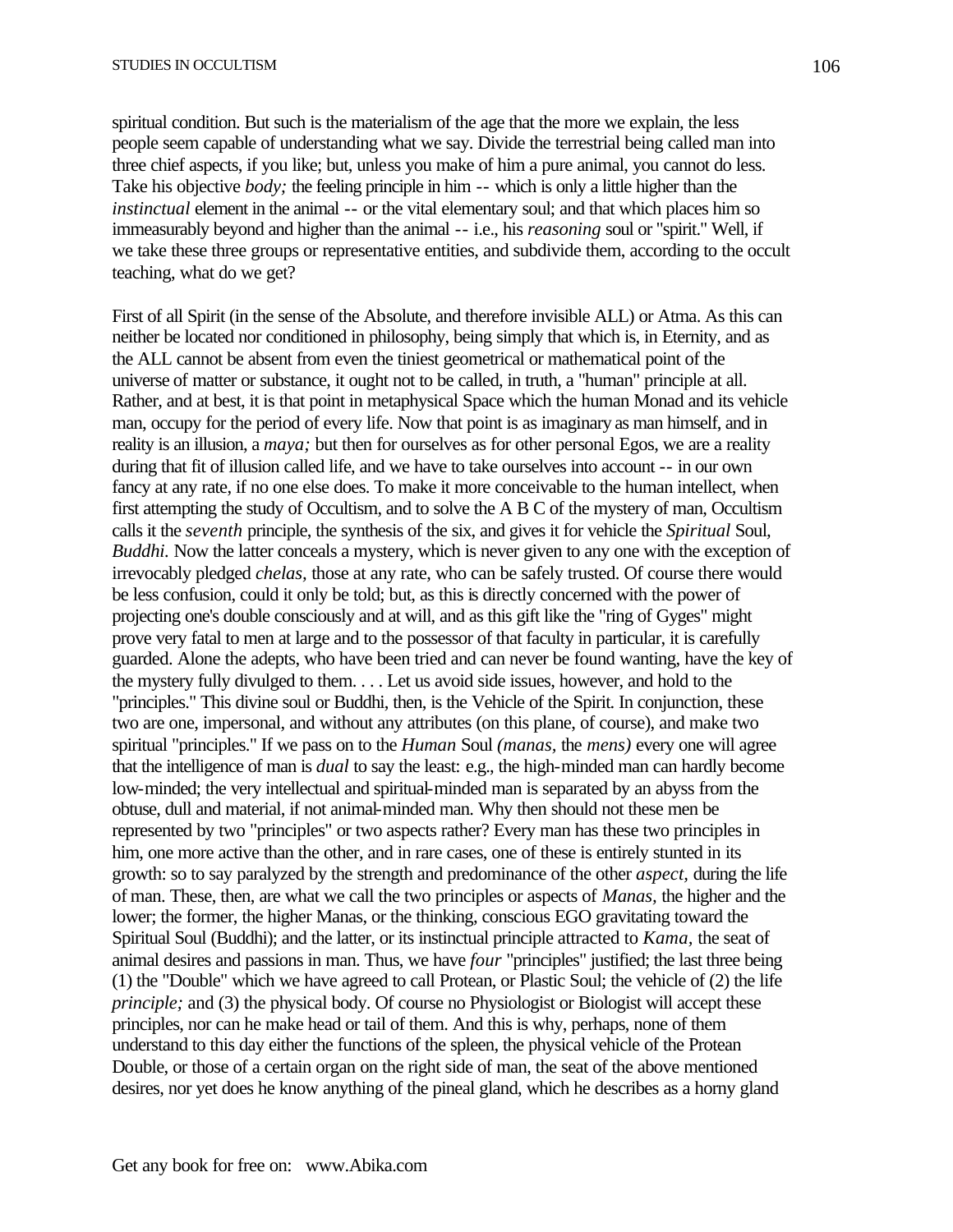with a little sand in it, and which is the very key to the highest and divinest consciousness in man -- his omniscient, spiritual and all embracing mind. This seemingly useless appendage is the pendulum which, once the clock-work of the *inner* man is wound up, carries the spiritual vision of the EGO to the highest planes of perception, where the horizon open before it becomes almost infinite. . . .

**X.** But the scientific materialists assert that after the death of man nothing remains; that the human body simply disintegrates into its component elements, and that what we call soul is merely a temporary self-consciousness produced as a by-product of organic action, which will evaporate like steam. Is not theirs a strange state of mind?

**M.** Not strange at all, that I see. If they say that self-consciousness ceases with the body, then in *their* case they simply utter an unconscious prophecy. For once that they are firmly convinced of what they assert, no conscious afterlife is possible for them.

**X.** But if human self-consciousness survives death as a rule, why should there be exceptions?

**M.** In the fundamental laws of the spiritual world which are immutable, no exception is possible. But there are rules for those who see, and rules for those who prefer to remain blind.

**X.** Quite so, I understand. It is an aberration of a blind man, who denies the existence of the sun because he does not see it. But after death his spiritual eyes will certainly compel him to see.

**M.** They will not compel him, nor will he see anything. Having persistently denied an after-life during this life, he will be unable to sense it. His spiritual senses having been stunted, they cannot develop after death, and he will remain blind. By insisting that he *must* see it, you evidently mean one thing and I another. You speak of the spirit from the Spirit, or the flame from the Flame -- of Atma in short -- and you confuse it with the human soul -- Manas. . . . You do not understand me, let me try to make it clear. The whole gist of your question is to know whether, in the case of a downright materialist, the complete loss of self-consciousness and self-perception after death is possible? Isn't it so? I say: It is possible. Because, believing firmly in our Esoteric Doctrine, which refers to the *post-mortem* period, or the interval between two lives or births as merely a transitory state, I say: -- Whether that interval between two acts of the illusionary drama of life lasts one year or a million, that *post-mortem* state may, without any breach of the fundamental law, prove to be just the same state as that of a man who is in a dead swoon.

**X.** But since you have just said that the fundamental laws of the after-death state admit of no exceptions, how can this be?

**M.** Nor do I say now that they admit of exceptions. But the spiritual law of continuity applies only to things which are truly real. To one who has read and understood *Mandukya Upanishad*  and *Vedanta-Sara,* all this becomes very clear. I will say more: it is sufficient to understand what we mean by Buddhi and the duality of Manas to have a very clear perception why the materialist may not have a self-conscious survival after death: because Manas, in its lower aspect, is the seat of the terrestrial mind, and, therefore, can give only that perception of the Universe which is based on the evidence of that mind, and not on our spiritual vision. It is said in our Esoteric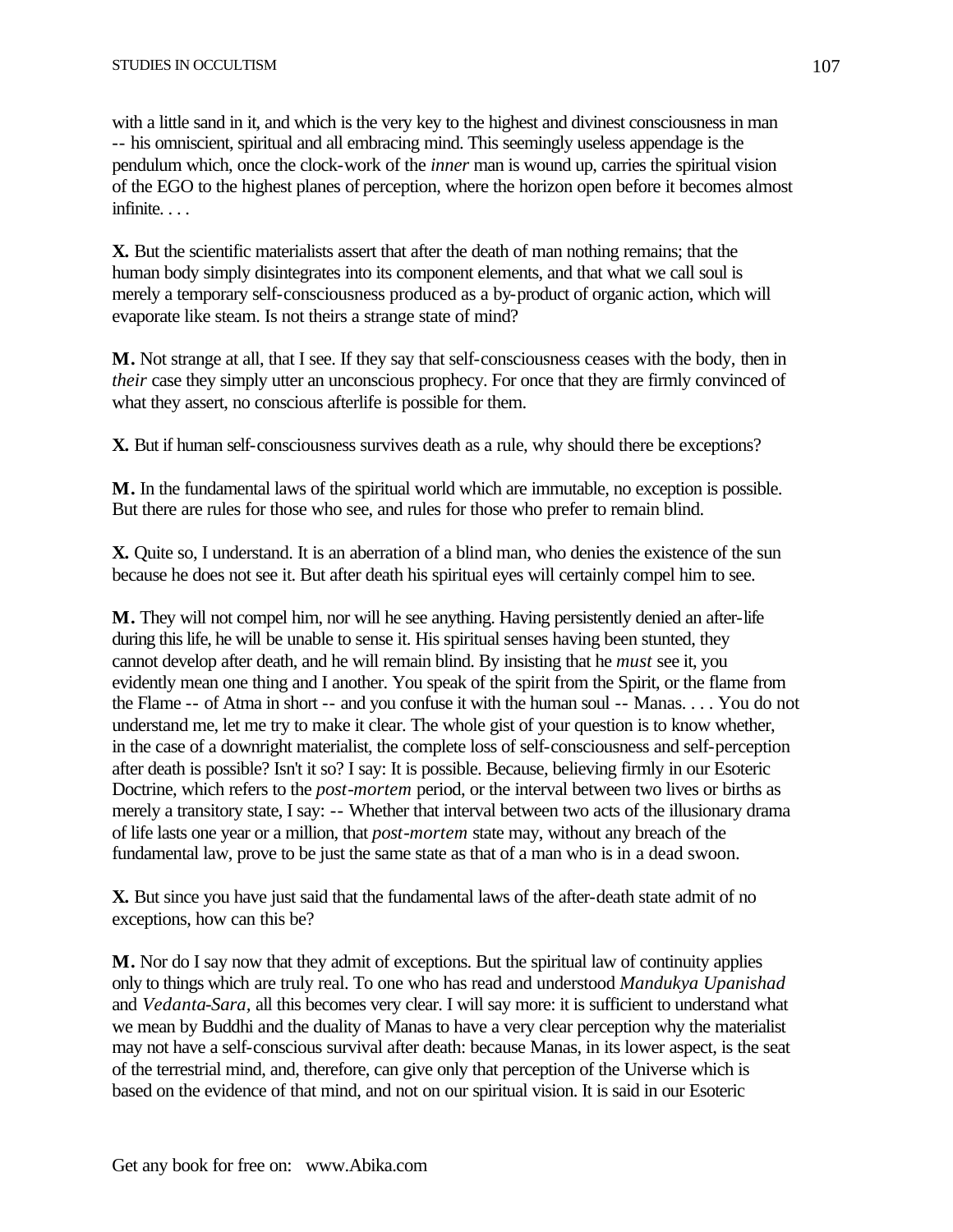school that between Buddhi and Manas, or Isvara and Prajnsa (2), there is in reality no more difference than *between a forest and its trees, a lake and its waters,* just as *Mandukya* teaches. One or hundreds of trees dead from loss of vitality, or uprooted, are yet incapable of preventing the forest from being still a forest. The destruction or *post-mortem* death of one personality dropped out of the long series, will not cause the smallest change in the Spiritual *Ego*, and it will ever remain the same EGO. Only, instead of experiencing *Devachan* it will have to immediately reincarnate.

**X.** But as I understand it, Ego-Buddhi represents in this simile the forest and the personal minds the trees. And if Buddhi is immortal, how can that which is similar to it, i.e., Manas-taijasi (3), lose entirely its consciousness till the day of its new incarnation? I cannot understand it.

**M.** You cannot, because you will mix up an abstract representation of the whole with its casual changes of form; and because you confuse *Manas-taijasi,* the *Buddhi*-lit human soul, with the latter, animalized. Remember that if it can be said of Buddhi that it is unconditionally immortal, the same cannot be said of *Manas,* still less of *taijasi,* which is an attribute. No *post-mortem*  consciousness or Manastaijasi, can exist apart from Buddhi, the divine soul, because the first *(Manas)* is, in its lower aspect, a qualificative attribute of the terrestrial personality, and the second *(taijasi)* is identical with the first, and that it is the same Manas only with the light of Buddhi reflected on it. In its turn, Buddhi would remain only an impersonal spirit without this element which it borrows from the human soul, which conditions and makes of it, in this illusive Universe, *as it were something separate* from the universal soul for the whole period of the cycle of incarnation. Say rather that *Buddhi-Manas* can neither die nor lose its compound selfconsciousness in Eternity, nor the recollection of its previous incarnations in which the two - i.e., the spiritual and the human soul, had been closely linked together. But it is not so in the case of a materialist, whose human soul not only receives nothing from the divine soul, but even refuses to recognize its existence. You can hardly apply this axiom to the attributes and qualifications of the human soul; for it would be like saying that because your divine soul is immortal, therefore the bloom on your cheek must also be immortal; whereas this bloom, like *taijasi,* or spiritual radiance, is simply a transitory phenomenon.

**X.** Do I understand you to say that we must not mix in our minds the noumenon with the phenomenon, the cause with its effect?

**M.** I do say so, and repeat that, limited to Manas or the human soul alone, the radiance of Taijasi itself becomes a mere question of time; because both immortality and consciousness after death become for the terrestrial personality of man simply conditioned attributes, as they depend entirely on conditions and beliefs created by the human soul itself during the life of its body. Karma acts incessantly: we reap *in our after*-life only the fruit of that which we have ourselves sown, or rather created in our terrestrial existence.

**X.** But if my Ego can, after the destruction of my body, become plunged in a state of entire unconsciousness, then where can be the punishment for the sins of my past life?

**M.** Our philosophy teaches that Karmic punishment reaches the Ego only in its next incarnation. After death it receives only the reward for the unmerited sufferings endured during its just past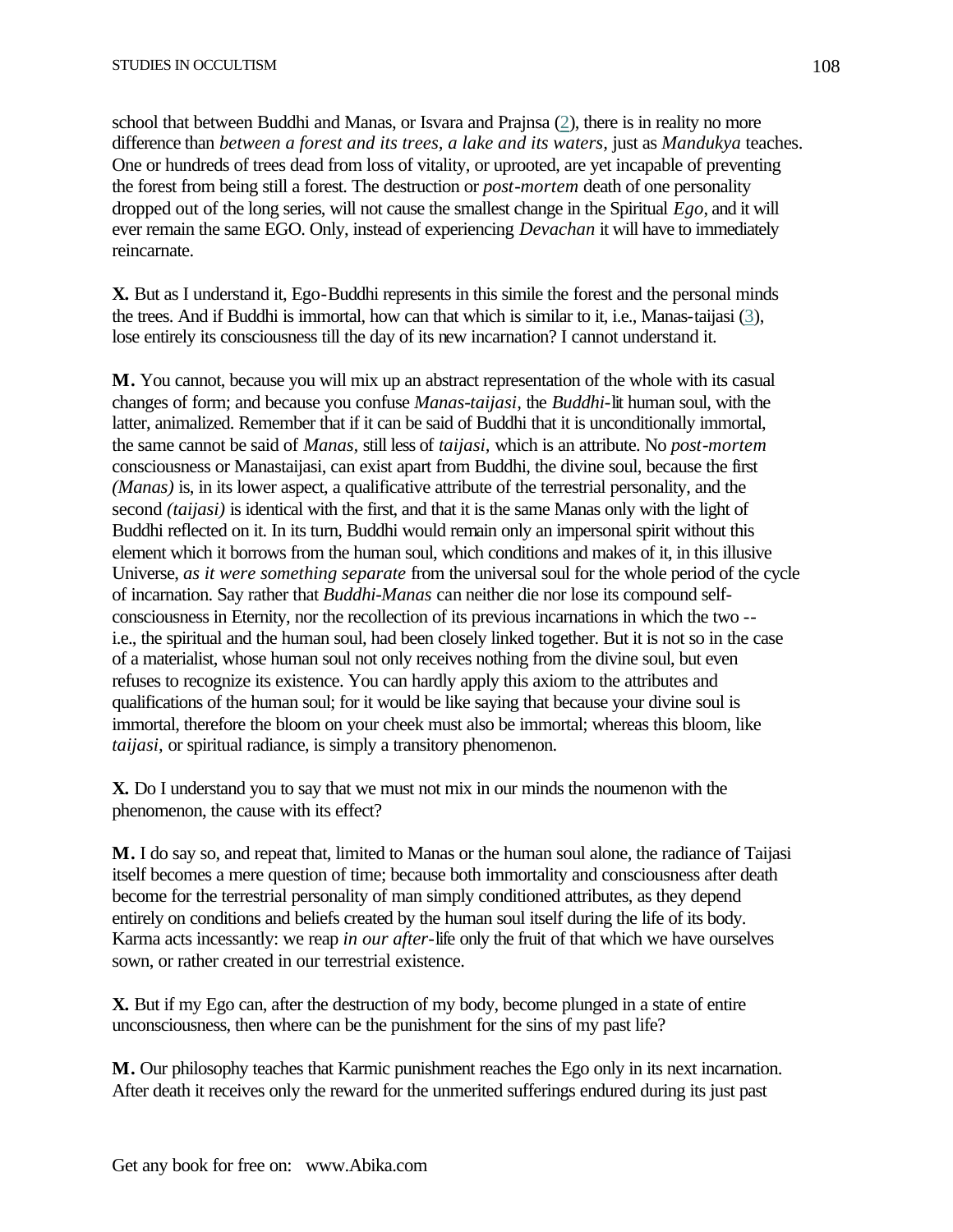existence. (4) The whole punishment after death, even for the materialist, consists therefore in the absence of any reward and the utter loss of the consciousness of one's bliss and rest. Karma - is the child of the terrestrial Ego, the fruit of the actions of the tree which is the objective personality visible to all, as much as the fruit of all the thoughts and even motives of the spiritual "I"; but Karma is also the tender mother, who heals the wounds inflicted by her during the preceding life, before she will begin to torture this Ego by inflicting upon him new ones. If it may be said that there is not a mental or physical suffering in the life of a mortal, which is not the fruit and consequence of some sin in this, or a preceding existence on the other hand, since he does not preserve the slightest recollection of it in his actual life and feels himself not deserving of such punishment, but believes sincerely he suffers for no guilt of his own, this alone is quite sufficient to entitle the human soul to the fullest consolation, rest and bliss in his *post-mortem*  existence. Death comes to our spiritual selves ever as a deliverer and friend. For the materialist, who, notwithstanding his materialism, was not a bad man, the interval between the two lives will be like the unbroken and placid sleep of a child; either entirely dreamless, or with pictures of which he will have no definite perception. For the believer it will be a dream as vivid as life and full of realistic bliss and visions. As for the bad and cruel man, whether materialist or otherwise, he will be immediately reborn and suffer his hell on earth. To enter *Avichi* is an exceptional and rare occurrence.

**X.** As far as I remember, the periodical incarnations of Sutratma (5) are likened in some Upanishad to the life of a mortal which oscillates periodically between sleep and waking. This does not seem to me very clear, and I will tell you why. For the man who awakes, another day commences, but that man is the same in soul and body as he was the day before; whereas at every new incarnation a full change takes place not only in his external envelope, sex and personality, but even in his mental and psychic capacities. Thus the simile does not seem to me quite correct. The man who arises from sleep remembers quite clearly what he has done yesterday, the day before, and even months and years ago. But none of us has the slightest recollection of a preceding life or any fact or event concerning it. . . . I may forget in the morning what I have dreamed during the night, still I know that I have slept and have the certainty that I lived during sleep; but what recollection have I of my past incarnation? How do you reconcile this?

**M.** Yet some people do recollect their past incarnations. This is what the Arhats call Samma-Sambuddha -- or the knowledge of the whole series of one's past incarnations.

**X.** But we ordinary mortals who have not reached Samma-Sambuddha, how can we be expected to realize this simile?

**M.** By studying it and trying to understand more correctly the characteristics of the three states of sleep. Sleep is a general and immutable law for man as for beast, but there are different kinds of sleep and still more different dreams and visions.

**X.** Just so. But this takes us from our subject. Let us return to the materialist, who, while not denying dreams, which he could hardly do, yet denies immortality in general and the survival of his own individuality especially.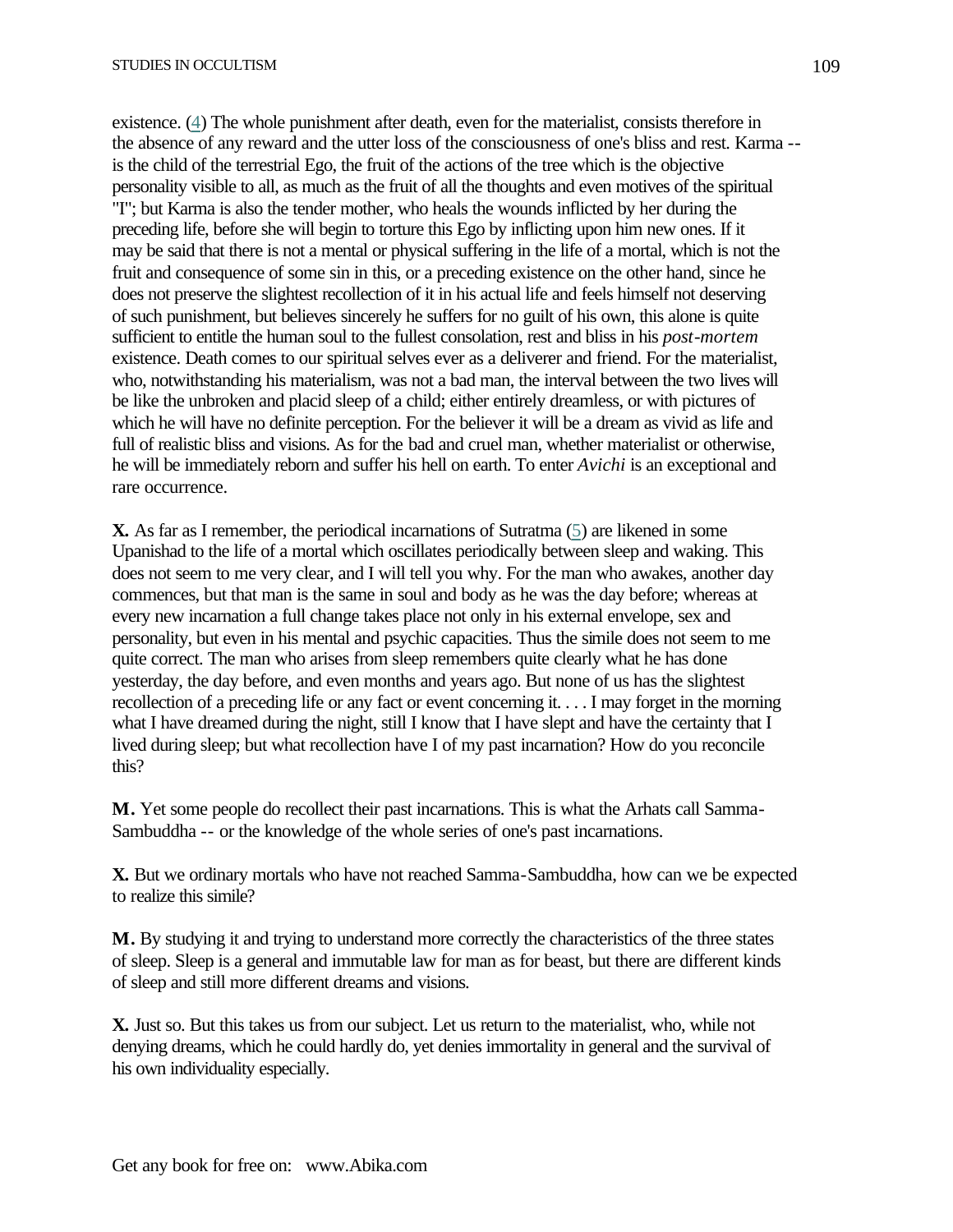**M.** And the materialist is right for once, at least; since for one who has no inner perception and faith, there is no immortality possible. In order to live in the world to come a conscious life, one has to believe first of all in that life during one's terrestrial existence. On these two aphorisms of the Secret Science all the philosophy about the *post-mortem* consciousness and the immortality of the soul is built. The Ego receives always according to its deserts. After the dissolution of the body, there commences for it either a period of full clear consciousness, a state of chaotic dreams, or an utterly dreamless sleep indistinguishable from annihilation; and these are the three states of consciousness. Our physiologists find the cause of dreams and visions in an unconscious preparation for them during the waking hours; why cannot the same be admitted for the *post-mortem* dreams? I repeat it, *death is sleep.* After death begins, before the spiritual eyes of the soul, a performance according to a program learned and very often composed unconsciously by ourselves; the practical carrying out of *correct* beliefs or of illusions which have been created by ourselves. A Methodist will be a Methodist, a Mussulman a Mussulman of course, just for a time -- in a perfect fool's paradise of each man's creation and making. These are the *post-mortem* fruits of the tree of life. Naturally, our belief or unbelief in the fact of conscious immortality is unable to influence the unconditioned reality of the fact itself, once that it exists; but the belief or unbelief in that immortality, as the continuation or annihilation of separate entities cannot fail to give color to that fact in its application to each of these entities. Now do you begin to understand it?

**X.** I think I do. The materialist, disbelieving in everything that cannot be proven to him by his five senses or by scientific reasoning, and rejecting every spiritual manifestation, accepts life as the only conscious existence. Therefore, according to their beliefs so will it be unto them. They will lose their personal Ego, and will plunge into a dreamless sleep until a new awakening. Is it so?

**M.** Almost so. Remember the universal esoteric teaching of the two kinds of conscious existence: the terrestrial and the spiritual. The latter must be considered real from the very fact that it is the region of the eternal, changeless, immortal cause of all; whereas the incarnating Ego dresses itself up in new garments entirely different from those of its previous incarnations, and in which all except its spiritual prototype is doomed to a change so radical as to leave no trace behind.

**X.** Stop! . . . Can the consciousness of my terrestrial *Egos* perish not only for a time, like the consciousness of the materialist, but in any case so entirely as to leave no trace behind?

**M.** According to the teaching, it must so perish and in its fulness, all except that principle which, having united itself with the Monad, has thereby become a purely spiritual and indestructible essence, one with it in the Eternity. But in the case of an out and out materialist, in whose personal "I" no Buddhi has ever reflected itself, how can the latter carry away into the infinitudes one particle of that terrestrial personality? Your spiritual "I" is immortal; but from your present Self it can carry away into after-life but that which has become worthy of immortality, namely, the aroma alone of the flower that has been mown by death.

**X.** Well, and the flower, the terrestrial "I"?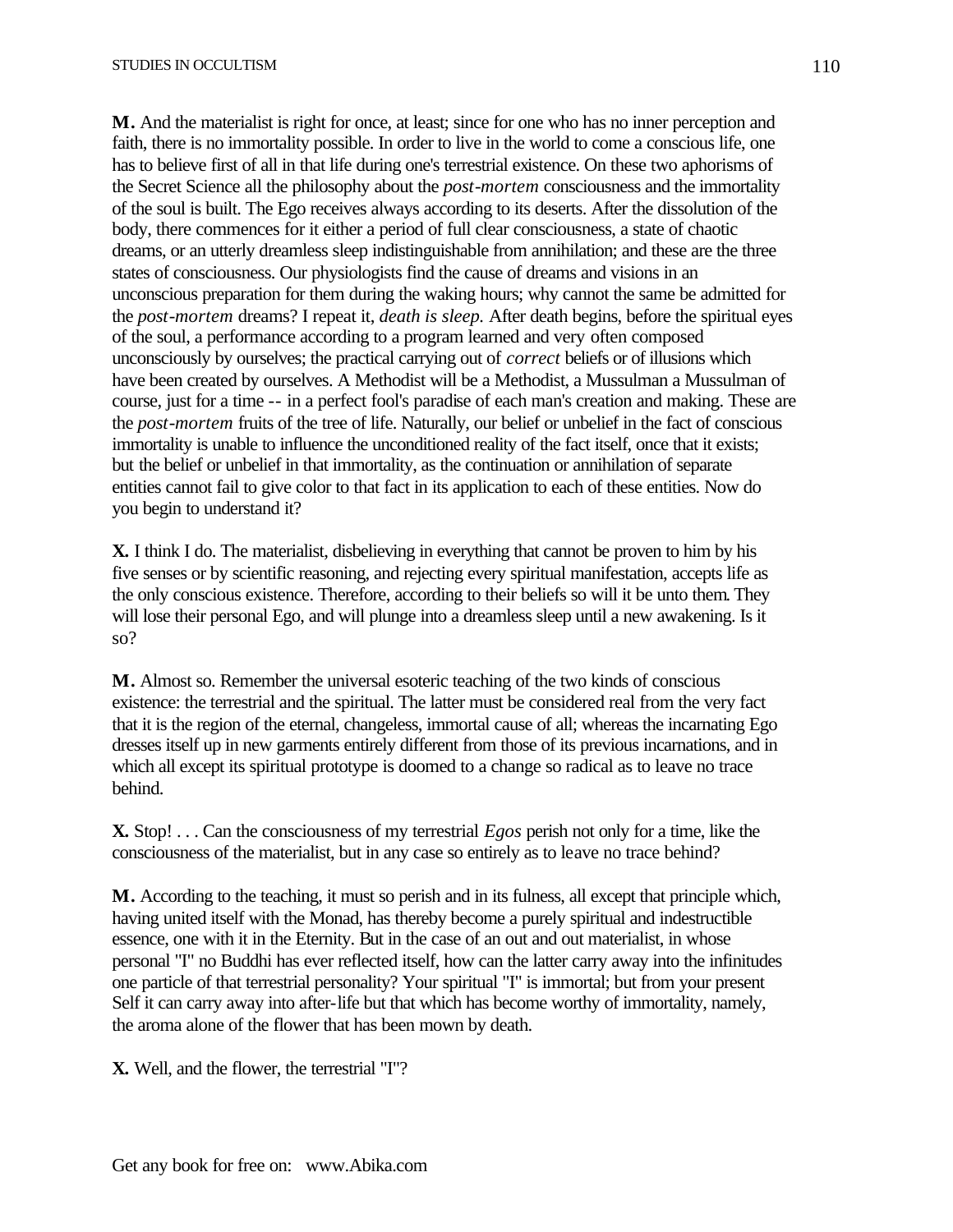**M.** The flower, as all past and future flowers which blossomed and died, and will blossom again on the mother bough, the *Sutratma,* all children of one root or Buddhi, will return to dust. Your present "I," as you yourself know, is not the body now sitting before me, nor yet is it what I would call Manas-Sutratma -- but Sutratma-Buddhi.

**X.** But this does not explain to me at all, why you call life after death immortal, infinite, and real, and the terrestrial life a simple phantom or illusion; since even that *post-mortem* life has limits, however much wider they may be than those of terrestrial life.

**M.** No doubt. The spiritual Ego of man moves in Eternity like a pendulum between the hours of life and death. But if these hours marking the periods of terrestrial and spiritual life are limited in their duration, and if the very number of such stages in Eternity between sleep and awakening, illusion and reality, has its beginning and its end, on the other hand the spiritual "Pilgrim" is eternal. Therefore are the hours of his *post-mortem* life *--* when, disembodied he stands face to face with truth and not the mirages of his transitory earthly existences during the period of that pilgrimage which we call "the cycle of rebirths" -- the only reality in our conception. Such intervals, their limitation notwithstanding, do not prevent the Ego, while ever perfecting itself, to be following undeviatingly, though gradually and slowly, the path to its last transformation, when that Ego having reached its goal becomes the divine ALL. These intervals and stages help towards this final result instead of hindering it; and without such limited intervals the divine Ego could never reach its ultimate goal. This Ego is the actor and its numerous and various incarnations the parts it plays. Shall you call these parts with their costumes the individuality of the actor himself? Like that actor, the Ego is forced to play during the Cycle of Necessity up to the very threshold of *Para-nirvana* many parts such as may be unpleasant to it. But as the bee collects its honey from every flower, leaving the rest as food for the earthly worms, so does our spiritual individuality, whether we call it Sutratma or Ego. It collects from every terrestrial personality into which Karma forces it to incarnate, the nectar alone of the Spiritual qualities and self-consciousness, and uniting all these into one whole it emerges from its chrysalis as the glorified Dhyani Chohan. So much the worse for those terrestrial personalities from which it could collect nothing. Such personalities cannot assuredly outlive consciously their terrestrial existence.

**X.** Thus then it seems, that for the terrestrial personality, immortality is still conditional. Is then immortality itself not unconditional?

**M.** Not at all. But it cannot touch the *non-existent.* For all that which exists as SAT, ever aspiring SAT, immortality and Eternity are absolute. Matter is the opposite pole of spirit and yet the two are one. The essence of all this, i.e., Spirit, Force and Matter, or the three in one, is as endless as it is beginningless; but the form acquired by the triple unity during incarnations, the externality, is certainly only the illusion of our personal conceptions. Therefore do we call the after-life alone a reality, while relegating the terrestrial life, its terrestrial personality included, to the phantom realm of illusion.

**X.** But why in such a case not call sleep the reality, and waking the illusion, instead of the reverse?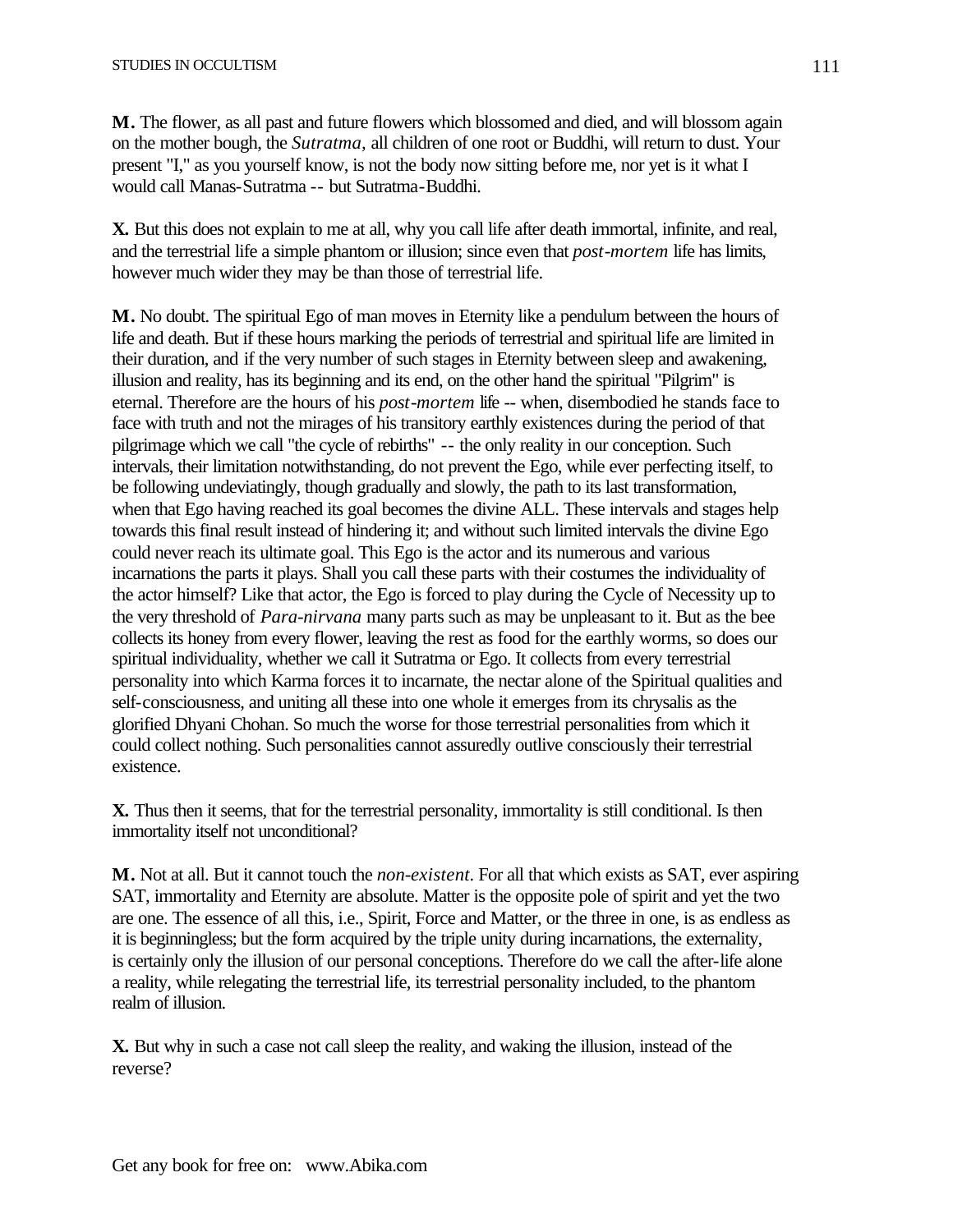**M.** Because we use an expression made to facilitate the grasping of the subject, and from the standpoint of terrestrial conceptions, it is a very correct one.

**X.** Nevertheless, I cannot understand. If the life to come is based on justice and the merited retribution for all our terrestrial suffering, how, in the case of materialists many of whom are ideally honest and charitable men, should there remain of their personality nothing but the refuse of a faded flower!

**M.** No one ever said such a thing. No materialist, if a good man, however unbelieving, can die forever in the fulness of his spiritual individuality. What was said is, that the consciousness of one life can disappear either fully or partially; in the case of a thorough materialist, no vestige of that personality which disbelieved remains in the series of lives.

**X.** But is this not annihilation to the Ego?

**M.** Certainly not. One can sleep a dead sleep during a long railway journey, miss one or several stations without the slightest recollection or consciousness of it, awake at another station and continue the journey recollecting other halting places, till the end of that journey, when the goal is reached. Three kinds of sleep were mentioned to you: the dreamless, the chaotic, and the one so real, that to the sleeping man his dreams become full realities. If you believe in the latter why can't you believe in the former? According to what one has believed in and expected after death, such is the state one will have. He who expected no life to come will have an absolute blank amounting to annihilation in the interval between the two rebirths. This is just the carrying out of the program we spoke of, and which is created by the materialist himself. But there are various kinds of materialists, as you say. A selfish wicked Egoist, one who never shed a tear for anyone but himself, thus adding entire indifference to the whole world to his unbelief, must drop at the threshold of death his personality for ever. This personality having no tendrils of sympathy for the world around, and hence nothing to hook on to the string of the Sutratma, every connection between the two is broken with the last breath. There being no Devachan for such a materialist, the Sutratma will reincarnate almost immediately. But those materialists who erred in nothing but their disbelief, will oversleep but one station. Moreover, the time will come when the exmaterialist will perceive himself in the Eternity and perhaps repent that he lost even one day, or station, from the life eternal.

**X.** Still, would it not be more correct to say that death is birth into a new life, or a return once more to the threshold of eternity?

**M.** You may if you like. Only remember that births differ, and that there are births of "still-born" beings, which are *failures.* Moreover, with your fixed Western ideas about material life, the words "living" and "being" are quite inapplicable to the pure subjective state of *post-mortem*  existence. It is just because of such ideas -- save in a few philosophers who are not read by the many and who themselves are too confused to present a distinct picture of it -- that all your conceptions of life and death have finally become so narrow. On the one hand, they have led to crass materialism, and on the other, to the still more material conception of the other life which the Spiritualists have formulated in their Summerland. There the souls of men eat, drink, and marry, and live in a Paradise quite as sensual as that of Mohammed, but even less philosophical.